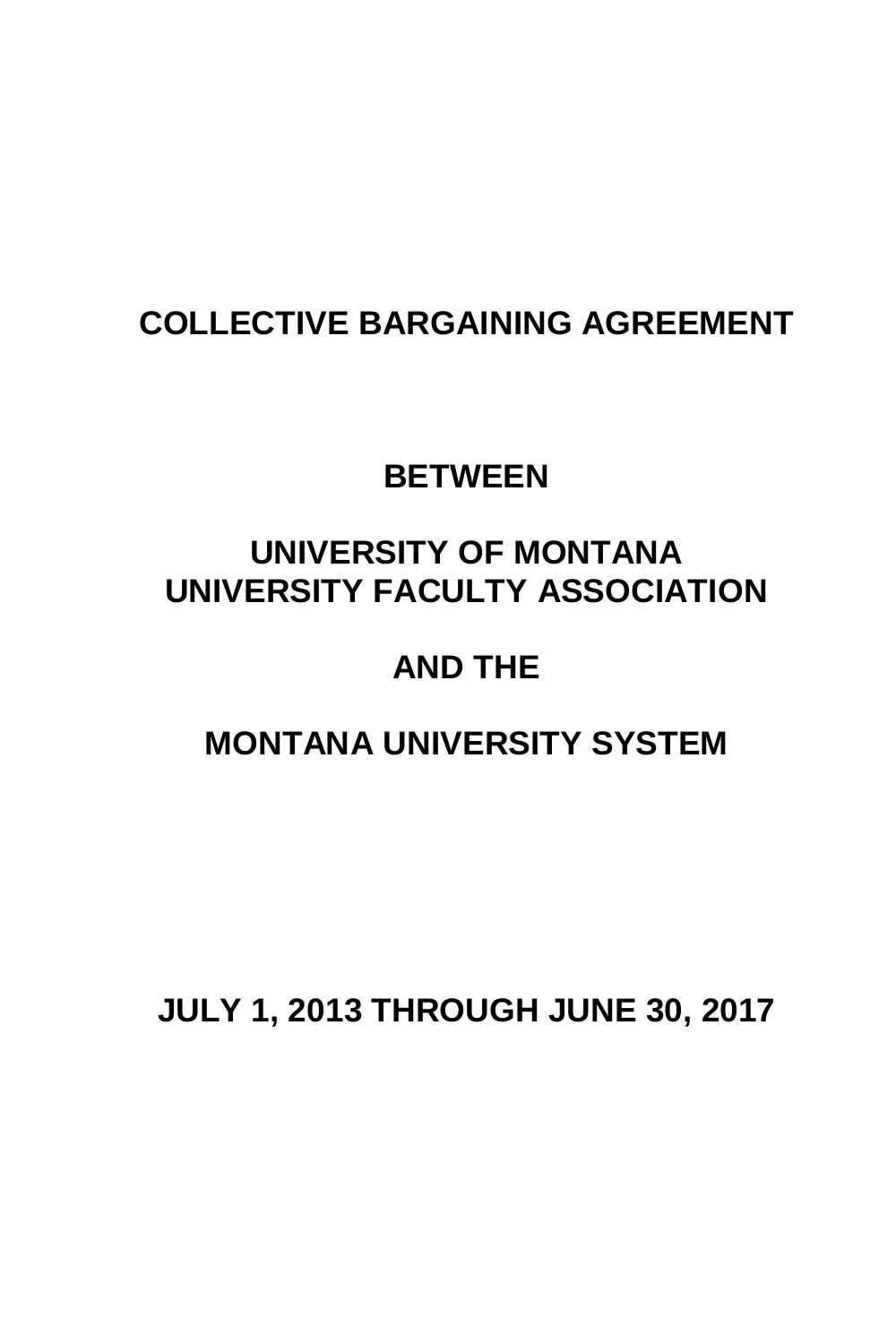# **TABLE OF CONTENTS**

| 1.000 |                                                           |  |
|-------|-----------------------------------------------------------|--|
| 2.000 |                                                           |  |
| 2.100 |                                                           |  |
| 2.200 |                                                           |  |
| 2.210 |                                                           |  |
| 2.220 |                                                           |  |
| 2.300 |                                                           |  |
| 2.400 |                                                           |  |
| 2.500 |                                                           |  |
| 2.600 |                                                           |  |
| 2.700 |                                                           |  |
| 2.800 |                                                           |  |
| 2.900 |                                                           |  |
| 3.000 |                                                           |  |
| 3.100 |                                                           |  |
| 3.200 |                                                           |  |
| 3.300 |                                                           |  |
| 3.400 |                                                           |  |
| 3.500 |                                                           |  |
| 3.600 |                                                           |  |
| 4.000 | <b>FACULTY RIGHTS AND WORKING CONDITIONS 15</b>           |  |
| 4.100 |                                                           |  |
| 4.200 |                                                           |  |
| 4.210 |                                                           |  |
| 4.220 | FACULTY COMPUTING AND LABORATORY / ACADEMIC EQUIPMENT  17 |  |
| 4.230 |                                                           |  |
| 4.300 |                                                           |  |
| 4.310 |                                                           |  |
| 4.400 |                                                           |  |
| 4.410 |                                                           |  |
| 4.500 |                                                           |  |
| 5.000 |                                                           |  |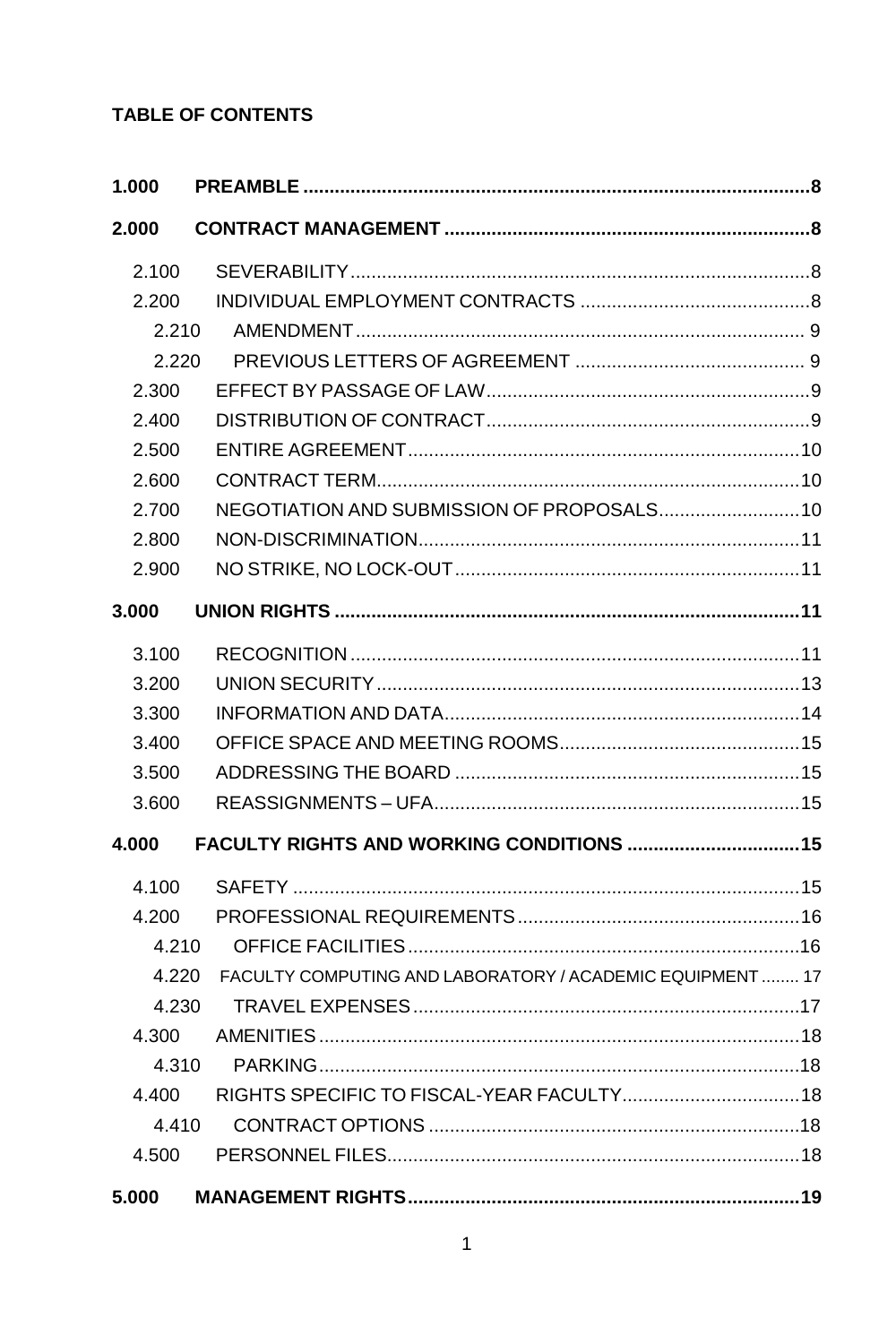| 5.100  |                                                                 |  |
|--------|-----------------------------------------------------------------|--|
| 6.000  |                                                                 |  |
| 6.100  |                                                                 |  |
| 6.200  |                                                                 |  |
| 6.210  |                                                                 |  |
| 6.220  |                                                                 |  |
| 7.000  |                                                                 |  |
| 7.100  |                                                                 |  |
| 7.200  |                                                                 |  |
| 8.000  | UFA RIGHTS TO UNIVERSITY COMMITTEE MEMBERSHIP 24                |  |
| 8.100  | UFA-ADMINISTRATION/CONTRACT-MAINTENANCE COMMITTEE24             |  |
| 8.200  |                                                                 |  |
| 9.000  | NON-TENURABLE, PROBATIONARY, AND TENURED APPOINTMENTS25         |  |
| 9.100  |                                                                 |  |
| 9.110  |                                                                 |  |
| 9.120  | APPOINTMENT FROM A NON-TENURABLE LINE TO A PROBATIONARY LINE 27 |  |
| 9.200  |                                                                 |  |
| 9.210  |                                                                 |  |
| 9.220  |                                                                 |  |
| 9.230  |                                                                 |  |
| 9.240  |                                                                 |  |
| 9.300  |                                                                 |  |
| 9.310  |                                                                 |  |
| 9.320  |                                                                 |  |
| 9.330  |                                                                 |  |
| 9.340  |                                                                 |  |
| 9.400  | TENURE CLOCK EXTENSIONS FOR FACULTY MODIFIED DUTIES31           |  |
|        | 10.000 UNIT STANDARDS AND FACULTY EVALUATION PROCEDURES32       |  |
| 10.100 |                                                                 |  |
| 10.110 | UNIVERSITY STANDARDS FOR FACULTY ADVANCEMENT32                  |  |
| 10.120 | UNIT STANDARDS FOR FACULTY EVALUATION 34                        |  |
| 10.200 |                                                                 |  |
| 10.210 | INDIVIDUAL'S PERFORMANCE RECORD - OCTOBER 15 37                 |  |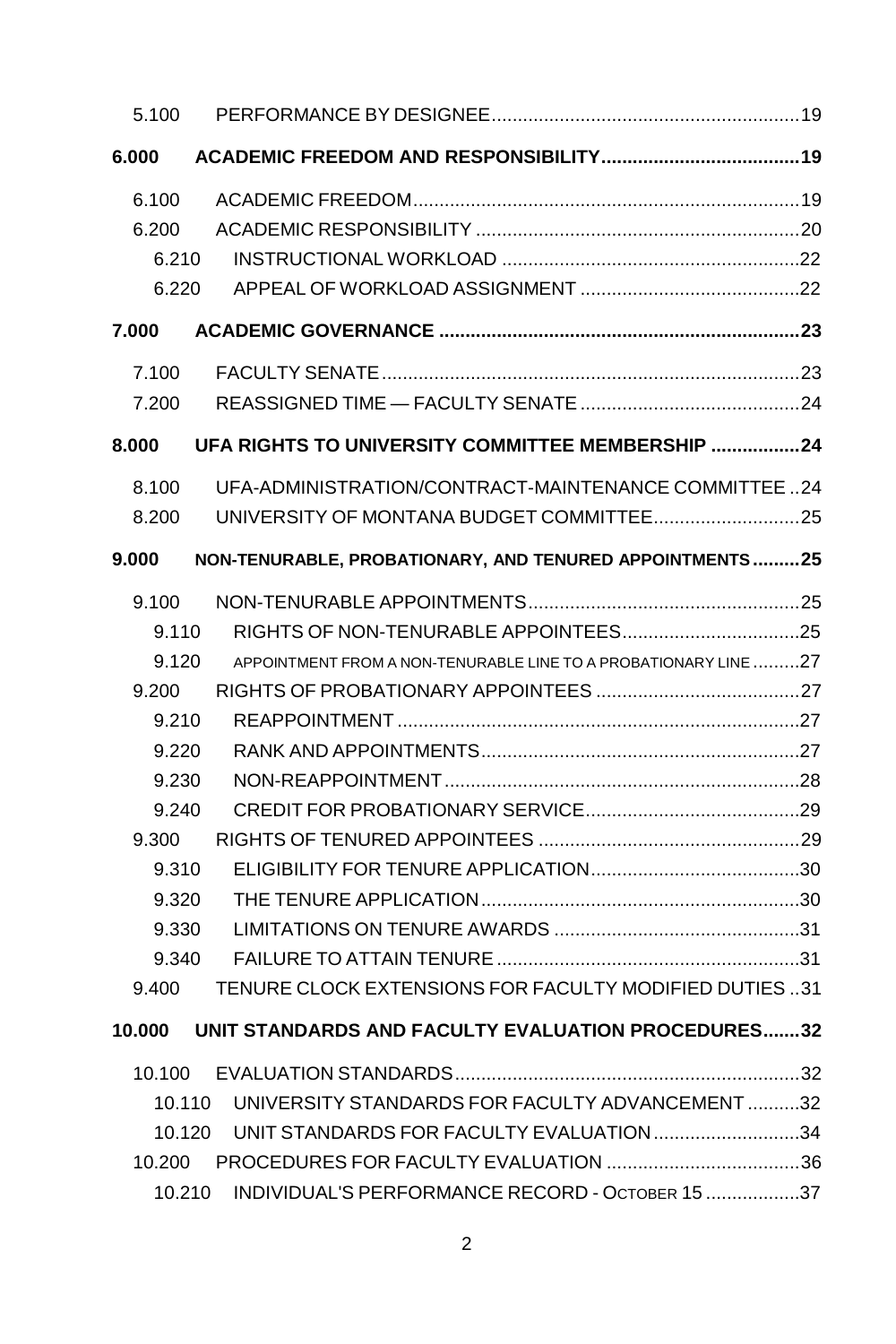| 10.220 | STUDENT EVALUATION COMMITTEE - OCTOBER 1538                                |  |
|--------|----------------------------------------------------------------------------|--|
| 10.230 | FACULTY EVALUATION COMMITTEE - NOVEMBER 1539                               |  |
| 10.240 | DEPARTMENT CHAIRPERSON'S RECOMMENDATION- DECEMBER 15 41                    |  |
| 10.250 |                                                                            |  |
| 10.260 | DEAN'S EVALUATION AND RECOMMENDATION - FEBRUARY 1542                       |  |
| 10.270 | APPEALS TO THE DEAN - FEBRUARY 25 AND MARCH 12 43                          |  |
| 10.280 | APPEALS TO THE APPEALS COMMITTEE - APRIL 443                               |  |
| 10.290 |                                                                            |  |
| 10.300 |                                                                            |  |
| 10.310 |                                                                            |  |
| 10.320 | ABSENCE OF STUDENT EVALUATION COMMITTEE PARTICIPATION 46                   |  |
| 10.330 |                                                                            |  |
| 10.340 | EVALUATION SCHEDULE FOR TENURED AND TENURE-TRACK FACULTY 48                |  |
| 11.000 | FACULTY DEVELOPMENT, RECRUITMENT AND RETENTION 49                          |  |
| 11.010 |                                                                            |  |
| 11.100 |                                                                            |  |
| 11.110 |                                                                            |  |
| 11.120 |                                                                            |  |
| 11.130 |                                                                            |  |
| 11.140 |                                                                            |  |
| 11.150 |                                                                            |  |
| 11.200 |                                                                            |  |
| 11.210 |                                                                            |  |
| 11.220 |                                                                            |  |
| 11.300 |                                                                            |  |
| 11.310 | INVOLUNTARY TRANSFER OF GRANTS AND CONTRACTS55                             |  |
| 12.000 |                                                                            |  |
| 12.100 |                                                                            |  |
| 12.200 | PROFESSIONAL ACTIVITIES IN ADDITION TO REGULAR UNIVERSITY RESPONSIBILITIES |  |
|        | 56                                                                         |  |
| 12.210 | UNIVERSITY SPONSORED PROFESSIONAL SERVICES AND EXTRA COMPENSATION56        |  |
| 12.220 | NON-UNIVERSITY SPONSORED PROFESSIONAL SERVICES 57                          |  |
| 12.300 |                                                                            |  |
| 12.310 |                                                                            |  |
| 12.320 |                                                                            |  |
| 12.330 |                                                                            |  |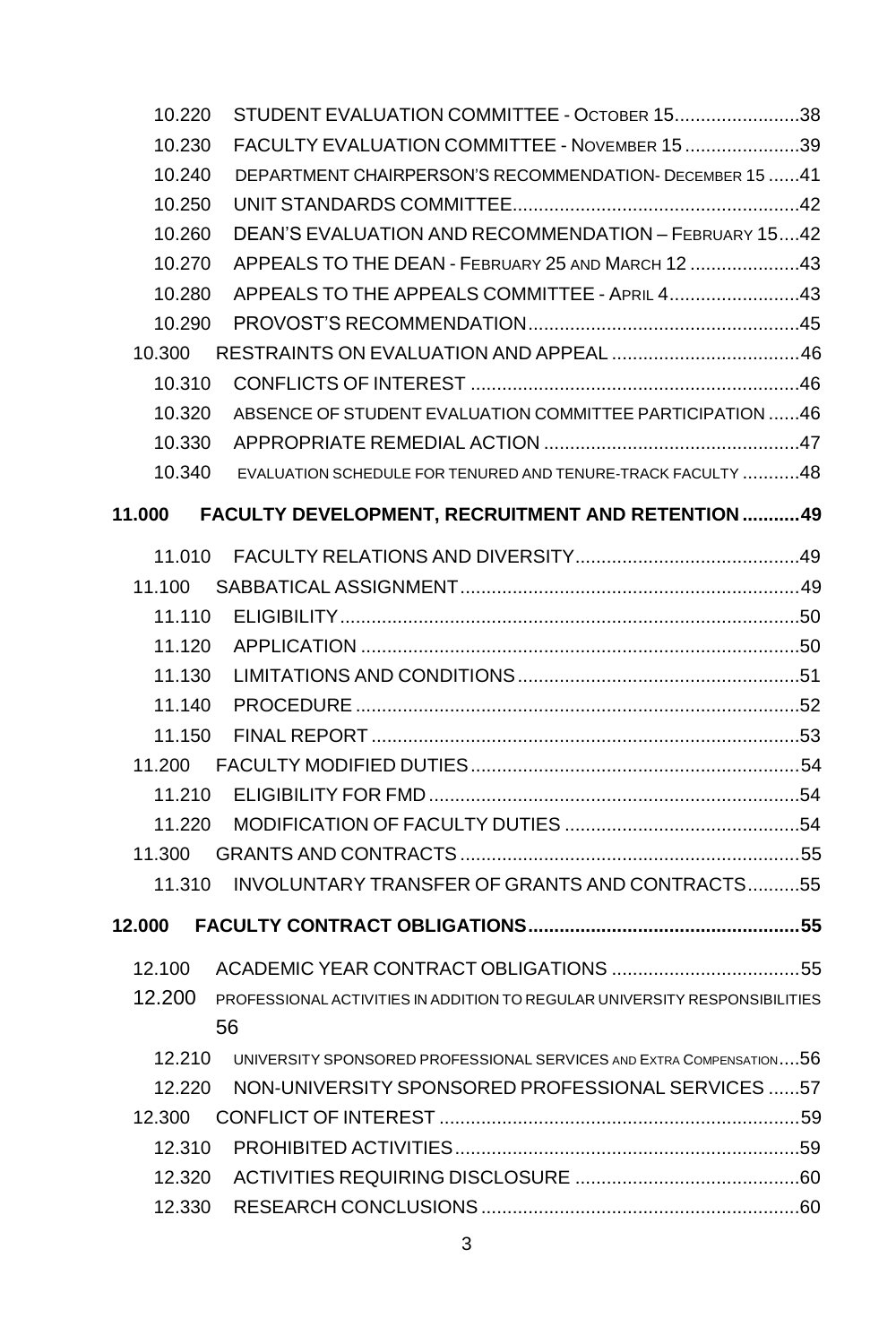| 12.400 |                                                                         |  |
|--------|-------------------------------------------------------------------------|--|
| 13.000 |                                                                         |  |
| 13.100 |                                                                         |  |
| 13.210 |                                                                         |  |
| 13.220 |                                                                         |  |
| 13.230 |                                                                         |  |
| 13.240 |                                                                         |  |
| 13.250 |                                                                         |  |
| 13.260 |                                                                         |  |
| 13.300 |                                                                         |  |
| 13.410 |                                                                         |  |
| 13.420 |                                                                         |  |
| 13.500 | COMPENSATION OF DEPARTMENT CHAIRPERSONS66                               |  |
| 13.510 | DEPARTMENTS OF FEWER THAN EIGHT PERSONNEL66                             |  |
| 13.520 | DEPARTMENTS FROM EIGHT TO SIXTEEN PERSONNEL 66                          |  |
| 13.530 | DEPARTMENTS HAVING MORE THAN SIXTEEN PERSONNEL66                        |  |
| 13.540 |                                                                         |  |
| 13.600 |                                                                         |  |
| 13.650 |                                                                         |  |
| 13.710 |                                                                         |  |
| 13.720 |                                                                         |  |
| 13.730 |                                                                         |  |
| 13.740 |                                                                         |  |
| 13.741 |                                                                         |  |
| 13.742 | UNIVERSITY SYSTEM OPTIONAL RETIREMENT PROGRAM (TIAA-CREF) 68            |  |
| 13.743 |                                                                         |  |
| 13.750 |                                                                         |  |
| 13.800 |                                                                         |  |
| 13.900 |                                                                         |  |
| 14.000 | INTELLECTUAL PROPERTY AND COMPUTER POLICIES 69                          |  |
| 14.100 |                                                                         |  |
| 14.200 |                                                                         |  |
| 14.210 |                                                                         |  |
| 14.220 |                                                                         |  |
| 14.230 |                                                                         |  |
| 14.240 | SUBMISSION OF PATENTABLE INVENTIONS OR DISCOVERIES TO PATENT OFFICERS72 |  |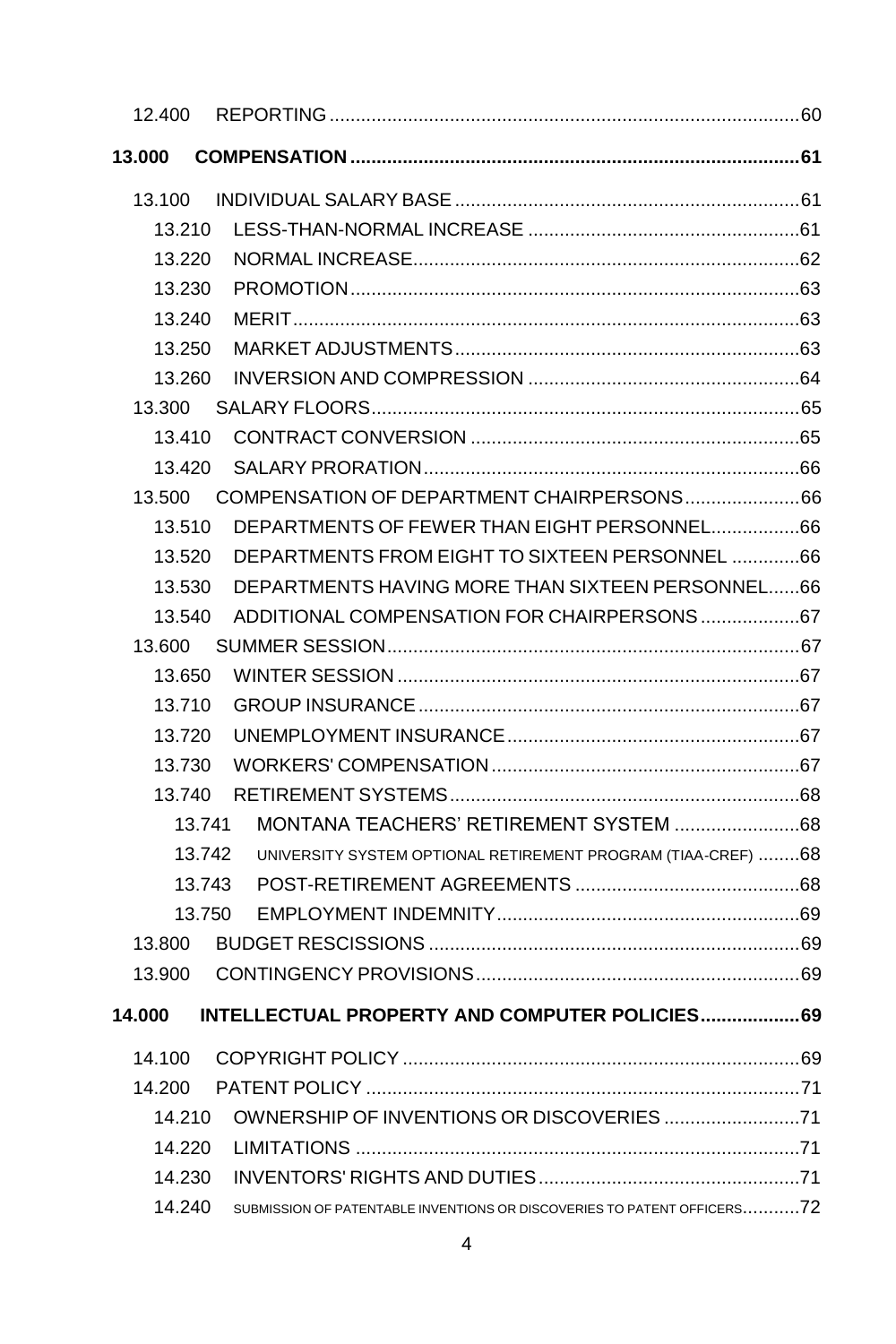| 14.250 |                                                                               |  |
|--------|-------------------------------------------------------------------------------|--|
| 14.260 | DISTRIBUTION OF UNIVERSITY RELATED INVENTION AND COPYRIGHT RELATED INCOME  74 |  |
| 14.270 |                                                                               |  |
| 14.280 |                                                                               |  |
| 14.300 |                                                                               |  |
| 14.310 |                                                                               |  |
| 14.320 |                                                                               |  |
| 14.330 |                                                                               |  |
| 14.340 |                                                                               |  |
| 15.000 |                                                                               |  |
|        |                                                                               |  |
| 15.110 |                                                                               |  |
| 15.120 |                                                                               |  |
| 15.130 | SICK LEAVE - DEFINITIONS AND REGULATIONS 77                                   |  |
| 15.140 |                                                                               |  |
| 15.150 |                                                                               |  |
| 15.160 |                                                                               |  |
| 15.170 |                                                                               |  |
| 15.180 |                                                                               |  |
| 15.190 |                                                                               |  |
| 15.200 |                                                                               |  |
| 15.210 |                                                                               |  |
| 15.220 |                                                                               |  |
| 16.000 |                                                                               |  |
| 16.100 |                                                                               |  |
| 16.200 |                                                                               |  |
| 16.210 |                                                                               |  |
| 16.220 |                                                                               |  |
| 16.230 |                                                                               |  |
| 16.240 |                                                                               |  |
| 17.000 |                                                                               |  |
| 17.100 |                                                                               |  |
| 18.000 | SANCTIONS, SUSPENSIONS, AND TERMINATIONS 84                                   |  |
|        |                                                                               |  |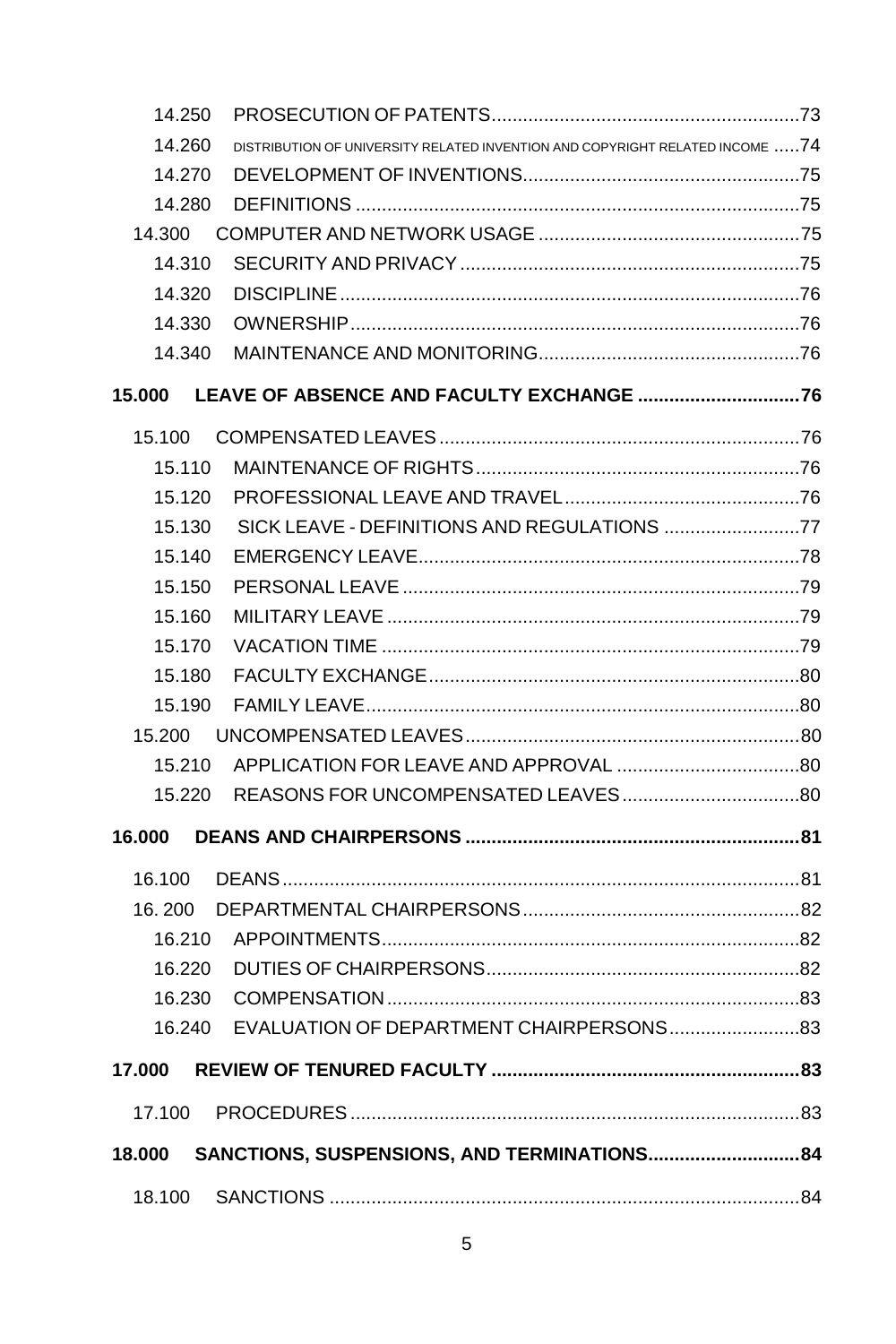| 18.200 |                                                |  |
|--------|------------------------------------------------|--|
| 18.300 |                                                |  |
| 18.400 | DISCIPLINE OR DISCHARGE FOR CAUSE PROCEDURE 85 |  |
| 18.500 |                                                |  |
| 18.510 |                                                |  |
| 18.520 |                                                |  |
| 18.530 |                                                |  |
| 18.600 |                                                |  |
| 18.700 | RESIGNATIONS ……………………………………………………………………………91   |  |
| 18,800 |                                                |  |
| 18.900 |                                                |  |
| 19,000 |                                                |  |
| 19.100 |                                                |  |
| 19.200 |                                                |  |
| 19.300 |                                                |  |
| 19.400 |                                                |  |
| 19.500 |                                                |  |
| 19.600 |                                                |  |
| 19.610 |                                                |  |
| 19.700 |                                                |  |
| 19,800 |                                                |  |
| 19.810 |                                                |  |
| 19.820 |                                                |  |
| 19.830 |                                                |  |
| 19.840 |                                                |  |
| 19.850 |                                                |  |
| 19.860 |                                                |  |
| 19.870 |                                                |  |
| 19.880 |                                                |  |
| 19.890 |                                                |  |
|        |                                                |  |
| 19.900 |                                                |  |
| 19.950 |                                                |  |
| 20.000 |                                                |  |
| 21.000 |                                                |  |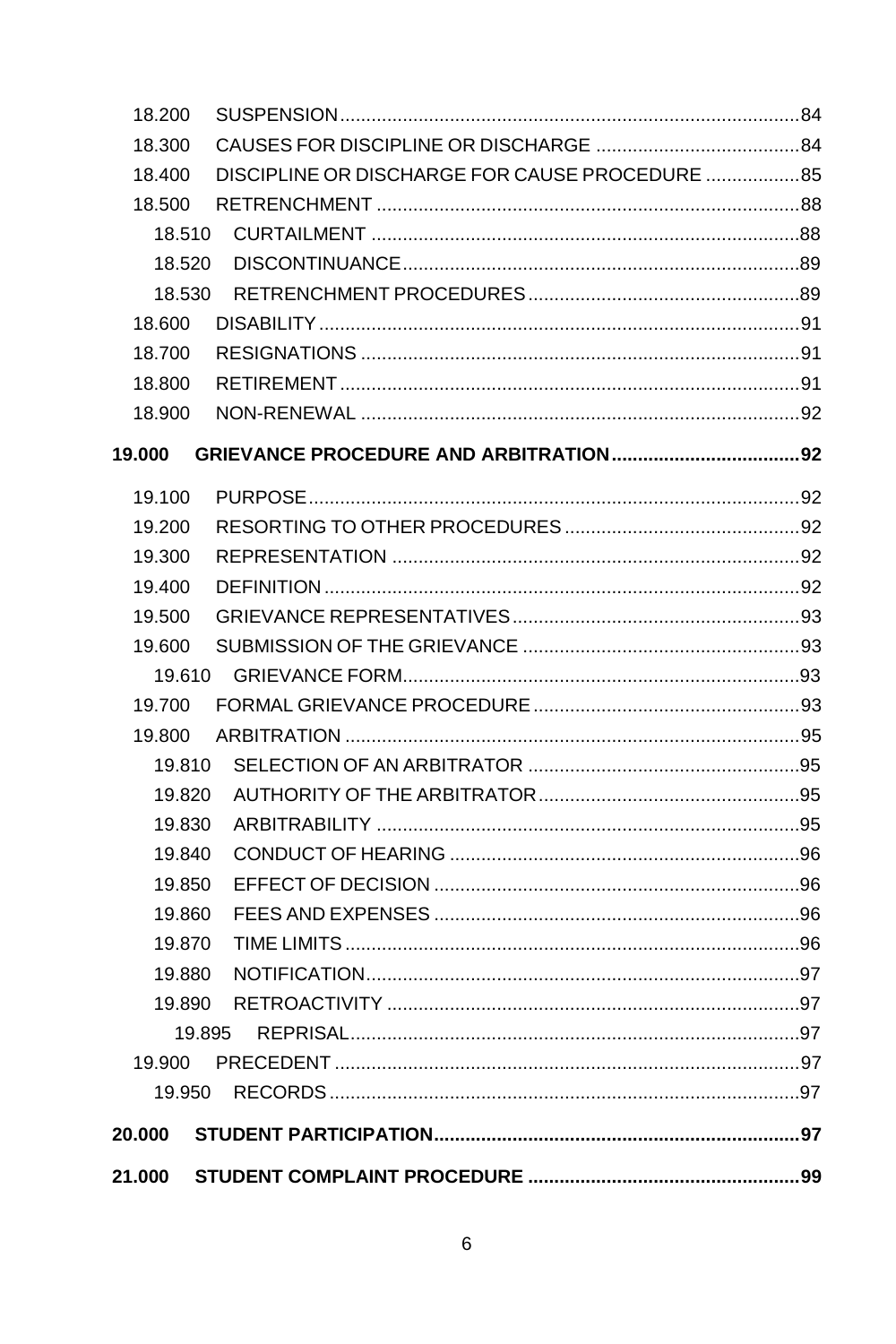<span id="page-7-0"></span>

| 21.100                                                              |
|---------------------------------------------------------------------|
| 21.200                                                              |
| 21.300                                                              |
| 21.400                                                              |
| 21.410                                                              |
| 21.500                                                              |
| 21.510                                                              |
| 21.520                                                              |
| 21.600                                                              |
| 21.700                                                              |
| 21.750                                                              |
| 21.800                                                              |
| 21.900                                                              |
| 22.000                                                              |
| MEMORANDUM OF UNDERSTANDING NON-TENURE TRACK FACULTY OUTSTANDING    |
| PERFORMANCE AWARDS…………………………………………………………………111                      |
| MEMORANDUM OF UNDERSTANDING FOR STUDENT COMPLAINT COMMITTEE112      |
| MEMORANDUM OF AGREEMENT ON USE OF MOODLE FOR FACULTY EVALUATION (AY |
|                                                                     |
|                                                                     |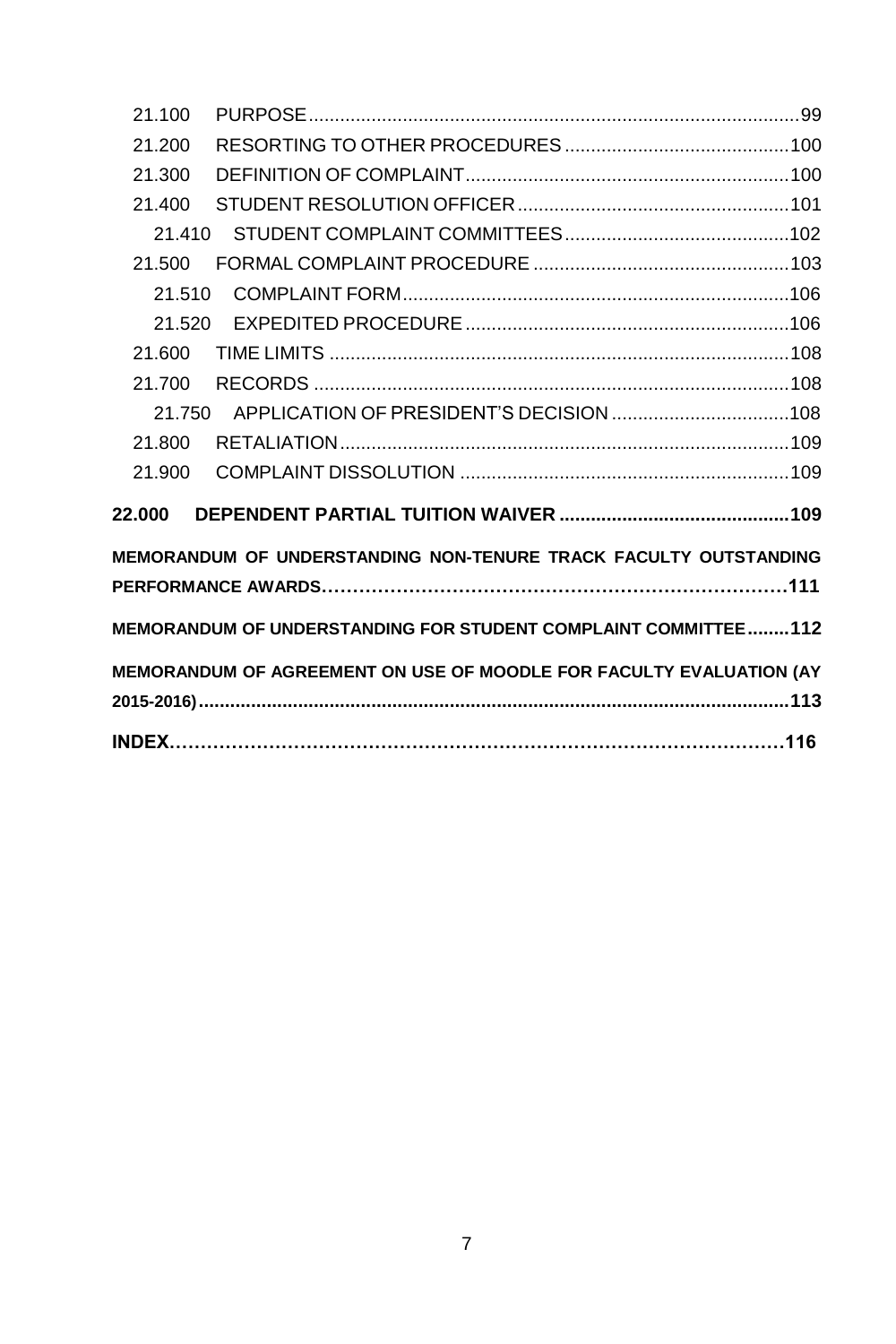#### **1.000 PREAMBLE**

This agreement is entered into by the Commissioner of Higher Education, hereinafter referred to as the "Commissioner," as agent for the Board of Regents of Higher Education, hereinafter referred to as "the Board," on behalf of The University of Montana, and the University Faculty Association, hereinafter referred to as the "UFA."

The purpose is to mutually establish the terms and conditions of employment and the rights of the parties to the agreement. Furthermore, it is the intent to engender a spirit of cooperation and establish an atmosphere conducive to the development of quality education, the maintenance of high standards of academic excellence, and to develop an effective and harmonious relationship between the parties.

The parties recognize that good faith collective bargaining is a means of achieving this purpose through a process which gives legitimate expression to the concerns of the faculty members as represented by the University Faculty Association and The University of Montana Administration and the Board of Regents as represented by the Commissioner of Higher Education.

### <span id="page-8-0"></span>**2.000 CONTRACT MANAGEMENT**

#### <span id="page-8-1"></span>**2.100 SEVERABILITY**

It is understood and agreed by the parties to this agreement that any provision inconsistent with or contrary to law shall be considered as deleted from the agreement without harm to the remaining provisions of the agreement. If any article or section of this agreement or any addendum to it should be held invalid by operation of law or by any tribunal of competent jurisdiction, or if compliance with or enforcement of any article or section should be restrained by such tribunal, the remainder of this agreement and addenda shall not be affected thereby, and the parties shall enter into immediate negotiations for the purpose of arriving at a mutually satisfactory replacement for such article or section.

### <span id="page-8-2"></span>**2.200 INDIVIDUAL EMPLOYMENT CONTRACTS**

Any individual employed in a position within the bargaining unit, or reappointed to a position within the bargaining unit, shall be given an individual contract. The total employment between the individual and the employer shall be comprised of this collective bargaining agreement, the individual contract, and any matters incorporated into either document by specific reference. No other terms or oral or written representation by whomever made shall modify or amend the resulting total agreement. The individual contract shall be subject to the terms of the collective bargaining agreement, and no employee in the bargaining unit shall, as a result of any individual

8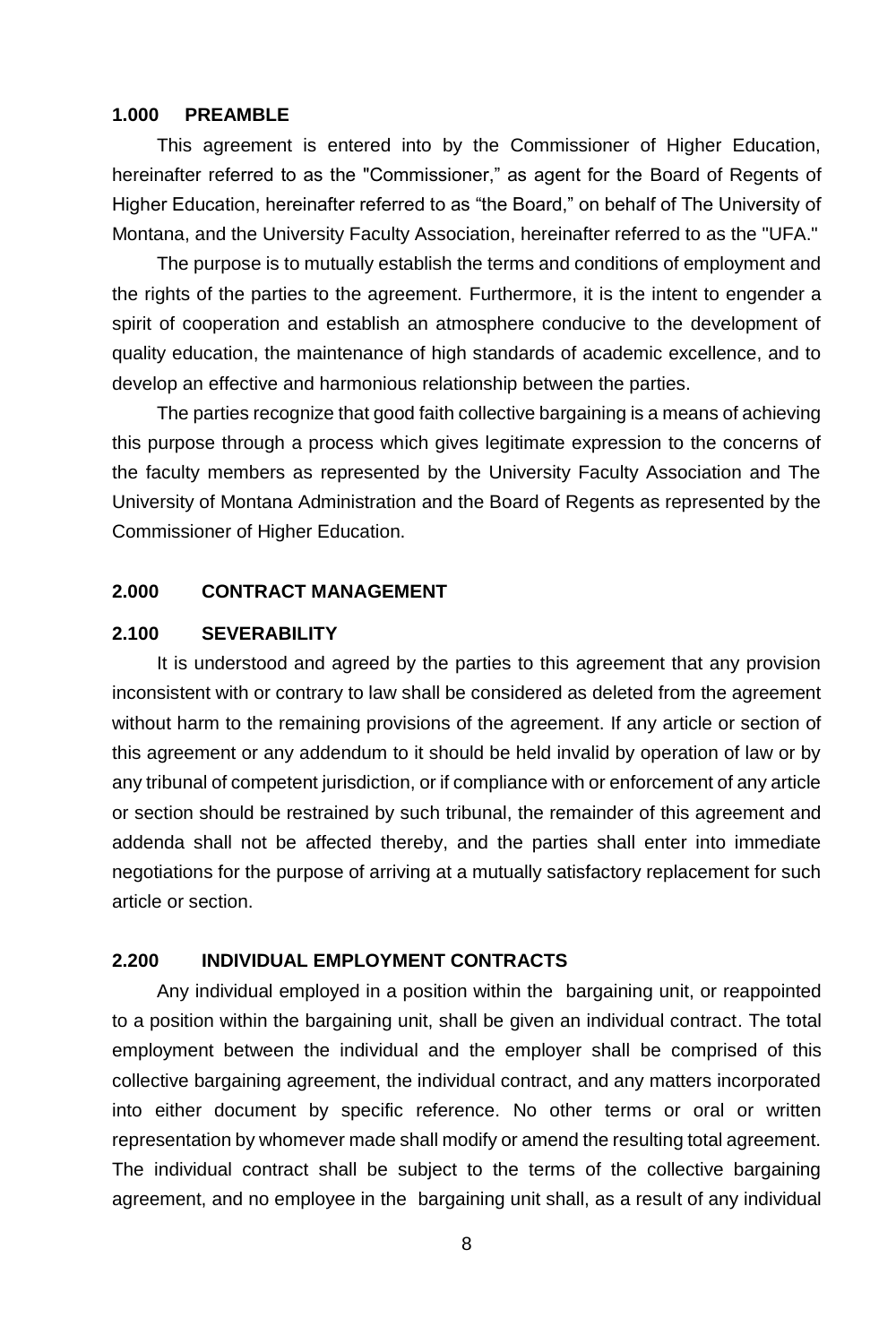contract, be denied the benefit of terms of this agreement to which the employee would otherwise be entitled.

# <span id="page-9-0"></span>**2.210 AMENDMENT**

Should a mutually acceptable amendment to this agreement be negotiated by the parties, it shall be written and submitted for appropriate ratification procedures of the Board and UFA. At such time as it is ratified by both the Board and the members of the unit, it shall become a part of the agreement.

# <span id="page-9-1"></span>**2.220 PREVIOUS LETTERS OF AGREEMENT**

Previous letters of agreement, sidebar agreements, and letters of understanding between the Administration (including the Board of Regents and the Office of the Commissioner of Higher Education) and the UFA, prepared by the UFA-Administration Committee or other principals, executed prior to the start of this agreement that are not incorporated into this contract by specific reference or verbatim inclusion are null and void, in keeping with Section 2.500. This provision shall specifically exclude letters of offer extended to individual faculty, and grievance settlements.

# <span id="page-9-2"></span>**2.300 EFFECT BY PASSAGE OF LAW**

Any provision of this agreement which is contrary to law, but becomes legal during the life of this contract, shall take immediate effect upon the enactment of such legislation.

# <span id="page-9-3"></span>**2.400 DISTRIBUTION OF CONTRACT**

Upon final ratification and approval of this agreement, the employer shall have 100 equal quality copies of the agreement printed; 50 shall be provided to the UFA and the Administration shall provide to any member of the bargaining unit a copy upon request. The contract cover will include the seal of The University of Montana and the UFA insignia. The parties shall share equally the costs of printing. The official version of this contract shall exist in electronic form and be posted on a world-wide-web site. The Administration will publicize the address of the site so that all members of the bargaining unit will be informed of its presence and for download of the most recent official version of the CBA. The UFA-Administration Committee shall jointly publicize changes in the CBA.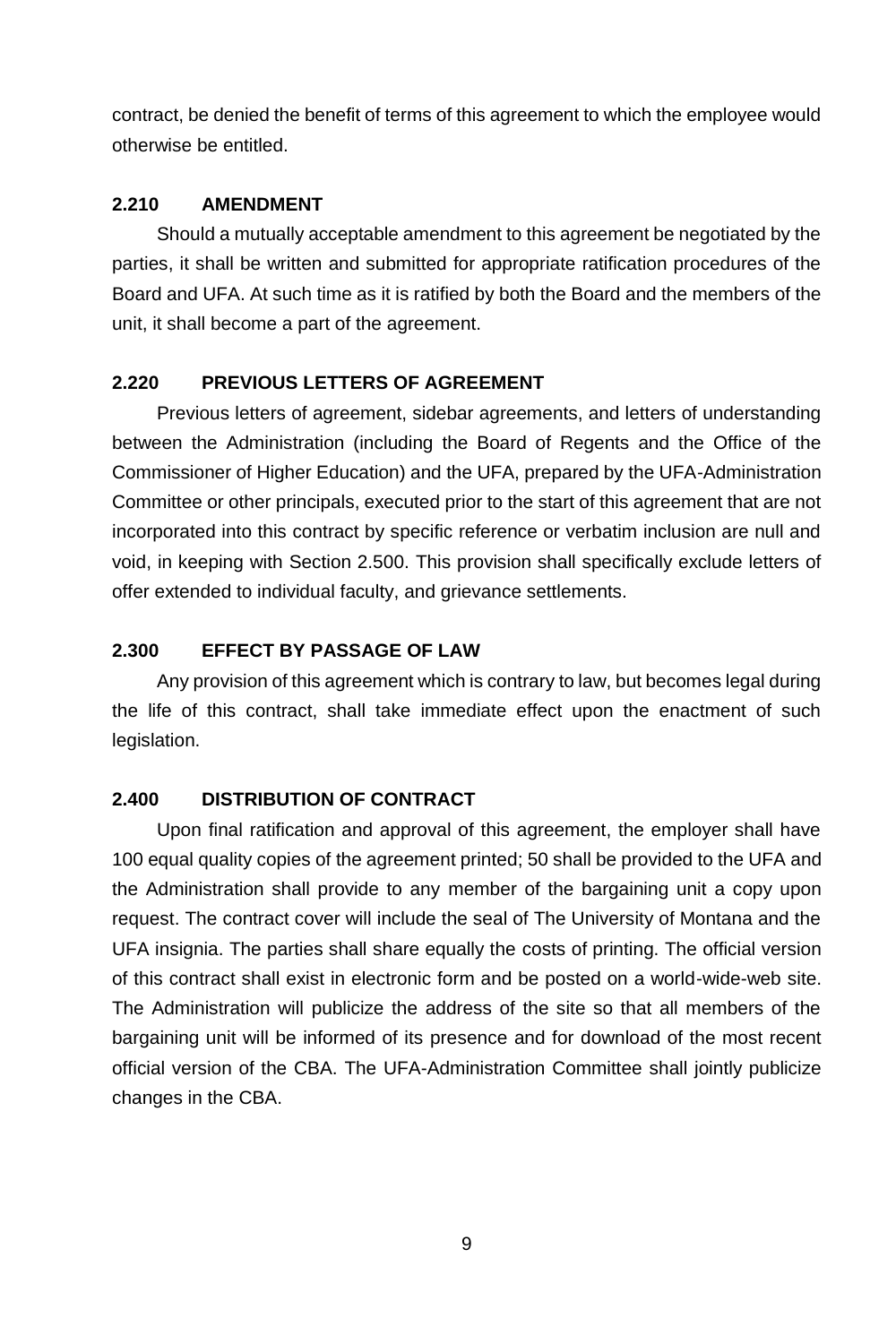### <span id="page-10-0"></span>**2.500 ENTIRE AGREEMENT**

It is mutually agreed that this collective bargaining agreement is the master agreement for all faculty members in the bargaining unit and that it constitutes the entire agreement between the parties on all bargainable matters. This agreement also terminates all prior contracts, agreements, and understandings with any employees in the bargaining unit and concludes all collective negotiations on any item whether contained herein or not during its term. It further supersedes any rules, regulations, or policies of the University or the Regents of Higher Education which are contrary to or inconsistent with its terms and is controlling over any individual contracts between the employer and any employee in the bargaining unit. In the instance of employment involving grants, contracts, or other sponsors or outside funding sources, special conditions which are in addition to or differ from the terms of this agreement may be specified on the face of an individual contract and shall be binding during the term of that agreement if approved by an authorized UFA President or designee.

# <span id="page-10-1"></span>**2.600 CONTRACT TERM**

This contract shall be in full force and effect from ten (10) working days after ratification or July 1, 2013, whichever is later, to and including June 30, 2017, and shall be considered as renewed from year to year thereafter unless either party notifies the other party in writing by December 1, prior to the date of expiration, of its desire to modify or terminate this agreement. The compensation provisions of this contract will expire on June 30, 2015. Negotiations for compensation (CBA Article 13.000 and/or any appended MOU's directly referencing CBA Article 13.000) for the period July 1, 2015 to June 30, 2017 will commence according to CBA 2.700. At that time the parties may open other sections of this contract for negotiation only by mutual consent. Negotiations for the entire agreement for the period after July 1, 2017 will commence according to CBA 2.700.

#### <span id="page-10-2"></span>**2.700 NEGOTIATION AND SUBMISSION OF PROPOSALS**

The parties shall meet no later than seven and one-half  $(7 \frac{1}{2})$  months prior to the expiration date of the contract to commence negotiations. At the initial meeting the parties agree to exchange proposals for negotiation ground rules and to set a date for the next meeting when parties will exchange lists of new items and of those existing articles they intend to modify, amend, delete, or otherwise change. The scope of bargaining during that round of negotiations shall be limited to provisions included on the exchange of lists. However, the parties may mutually agree to expand the list at any time.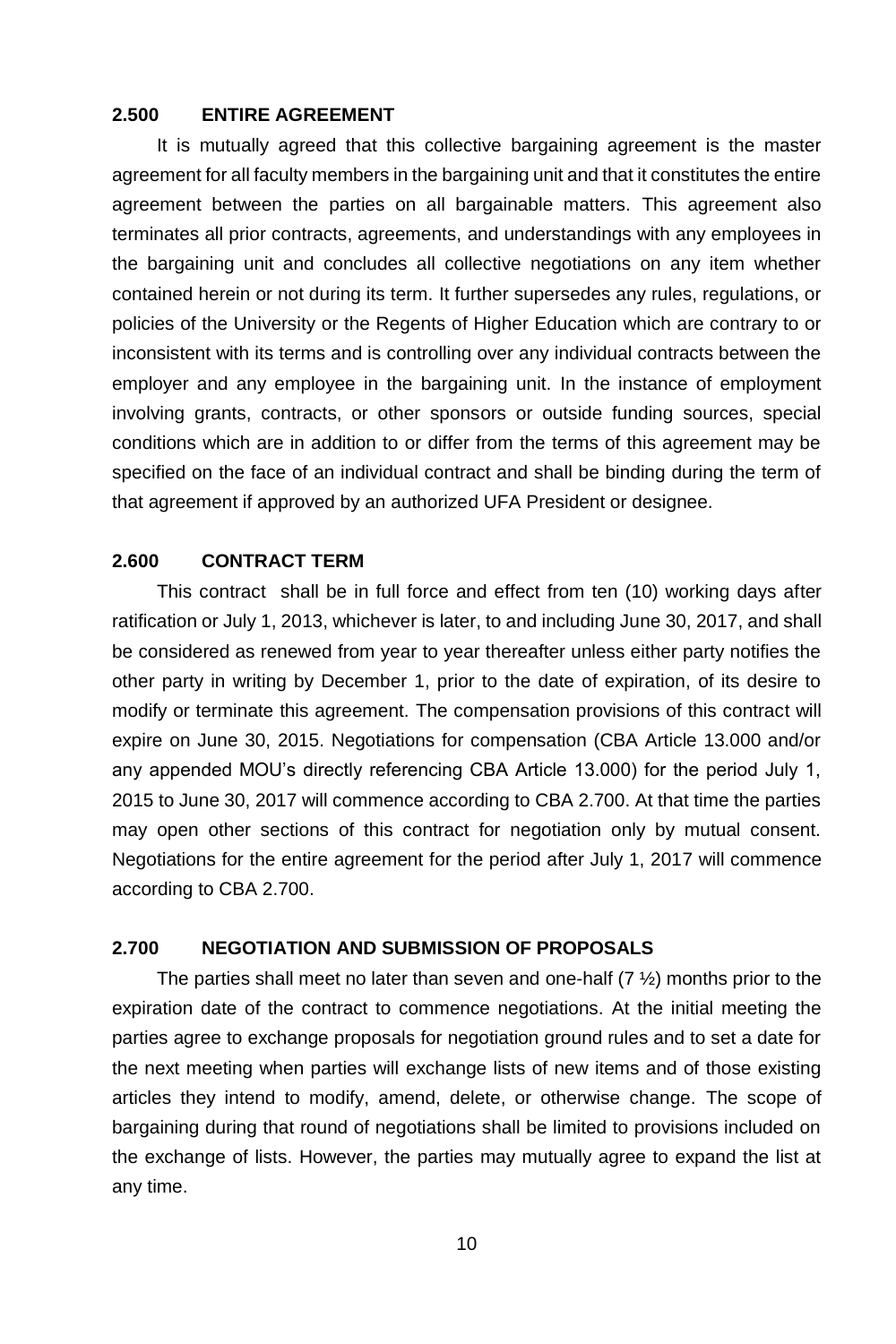The UFA and Board agree to commence negotiation within a mutually agreeable time after the lists have been exchanged, but no later than fifteen (15) calendar days after the exchange.

#### <span id="page-11-0"></span>**2.800 NON-DISCRIMINATION**

Faculty have the right to a professional, productive, and healthy workplace, the totality of which is subject to collective bargaining to define all of the terms and conditions of employment and the rights of the parties to the agreement. Therefore, neither the Board nor the UFA shall discriminate on the basis of race, color, sex, religion, sexual orientation, gender identity, creed, age, physical or mental disabilities, marital or familial status, national origin, political activity, or participation in labor organizations, and both agree to uphold citizenship rights and constitutional guarantees. The employer and the UFA are bound by the Vietnam Era Veterans Readjustment Assistance Act and applicable regulations there under, including CFR 60-250.4(a), which are incorporated as part of this agreement by reference. Neither the employer nor the UFA will discriminate against any employee or applicant for employment because he/she is a disabled veteran or veteran of the Vietnam era in regard to any position for which the employee or applicant for employment is qualified. Further, no faculty member shall suffer any form of discrimination or retaliation, nor loss of opportunity or loss of privileges resulting from the free exercise, discussion or any reference to any of the provisions in this collective bargaining agreement. Nondiscrimination shall include workplace adjustments in faculty assigned duties (Sections 6.210, 6.220) using procedures similar to those under faculty modified duties (Section 11.200) for disabilities that qualify under the Americans with Disabilities Act.

In furtherance of these objectives, the Administration will provide information to faculty about discrimination and sexual harassment prevention.

#### <span id="page-11-1"></span>**2.900 NO STRIKE, NO LOCK-OUT**

The Board and the UFA agree not to engage in strikes, work stoppages, or lock-outs prior to the commencement of negotiations as defined in Article 2.700.

#### <span id="page-11-2"></span>**3.000 UNION RIGHTS**

#### <span id="page-11-3"></span>**3.100 RECOGNITION**

The Board of Regents (Board) recognizes the UFA as the exclusive bargaining representative for all persons in the bargaining unit. The bargaining unit includes faculty on academic or fiscal year appointment to the rank of instructor, assistant professor, associate professor, and professor with appointments that are half-time or greater. In

11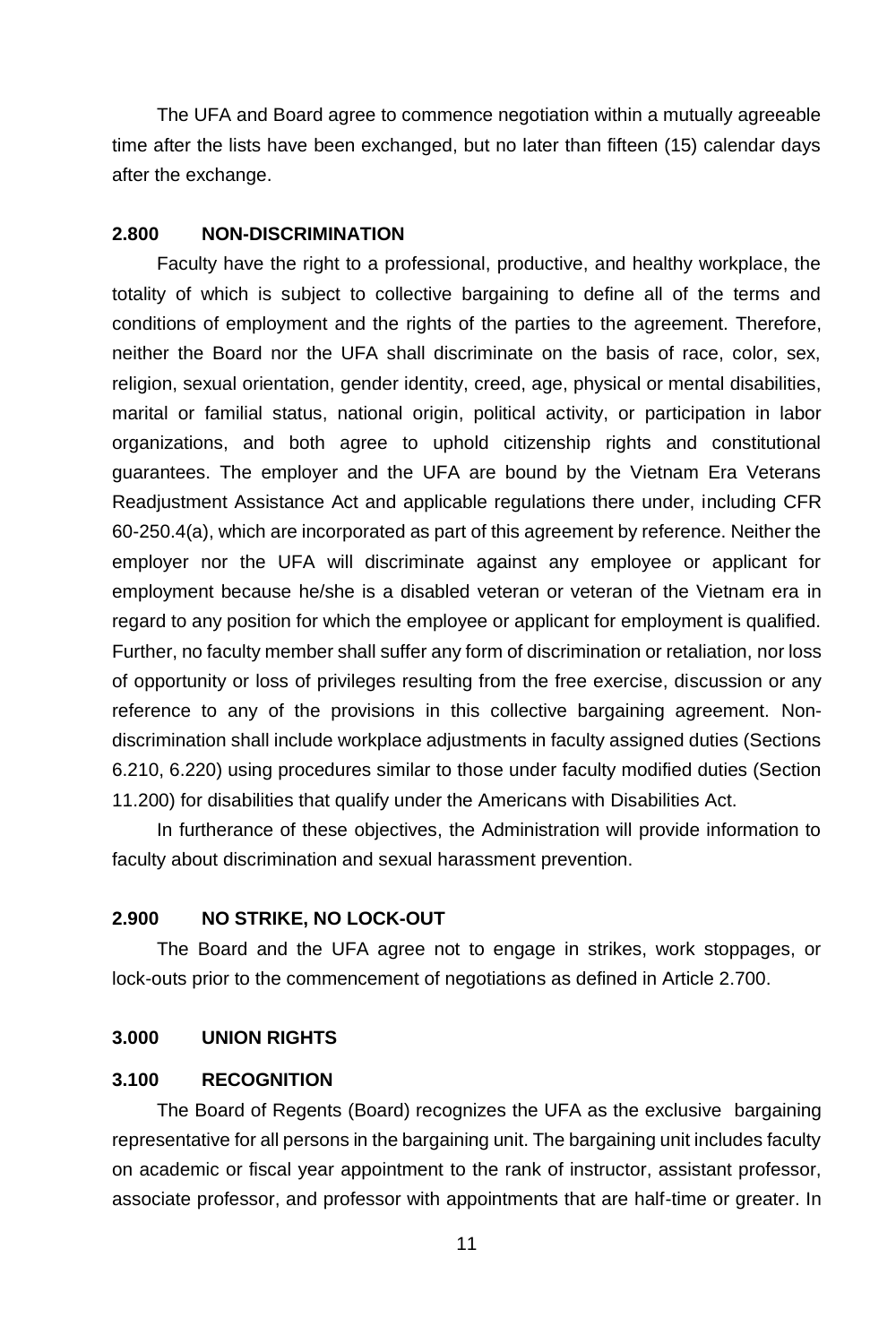addition, adjunct faculty on term-by-term appointment who are half-time or greater (consistent with UM Policy 101.2; 07/01) for two or more successive semesters, excluding summer, shall be included in the bargaining unit concurrent with the second semester appointment. Any semester (excluding summer) without employment shall constitute a break in service for the purpose of determining consecutive employment. In addition, the bargaining unit shall include department chairpersons, divisional coordinators in the School of Education, program directors (of units listed in CBA 10.120), library faculty holding academic rank, replacement faculty, and otherwise eligible persons on terminal contract.

Nothing herein shall be construed either to permit or require UFA membership or apply to any other provisions of this agreement to any non-UFA member, except where otherwise noted.

Excluded from the bargaining unit are the Reserve Officer Training Corps faculty, part-time academic appointments for any service less than or not equivalent to at least one-half or more of a full-time academic-year appointment, the faculty of the Missoula College, and the faculty of the School of Law, as are the Director and Associate Directors of the Bureau of Business and Economic Research, the Director of the Mansfield Center, the Director of the University Biological Station, and the Director of the Applied Forest Management Program. Other directors of research units, centers and institutes (BOR 218.1) will be subject to scrutiny each fall semester by the UFA-Administration Committee for the purpose of establishing their membership in the bargaining unit. Also excluded from the bargaining unit are all administrative personnel, including Deans, Associate Deans, and Assistant Deans (whose duties exceed onehalf or more time Administration). The President, Vice-Presidents, and their administrative staff members shall also be excluded. While faculty of the School of Law may serve on the Faculty Senate (CBA 7.000) and committees as indicated in following sections, the compensation of Law School faculty is not covered by this contract.

The UFA-Administration Committee shall review all present academic appointments consistent with the above criteria and prepare and sign an agreed list of all persons within the bargaining unit and a list of all persons agreed to be outside the bargaining unit. This process shall be completed within the first forty-five (45) working days of each semester. Thereafter, any new academic appointment or change in duties of a current appointee shall be reviewed by the Committee and be mutually agreed to be in the unit or out of the unit.

Monthly reports on the current FTE status of all faculty employment shall be provided to the UFA.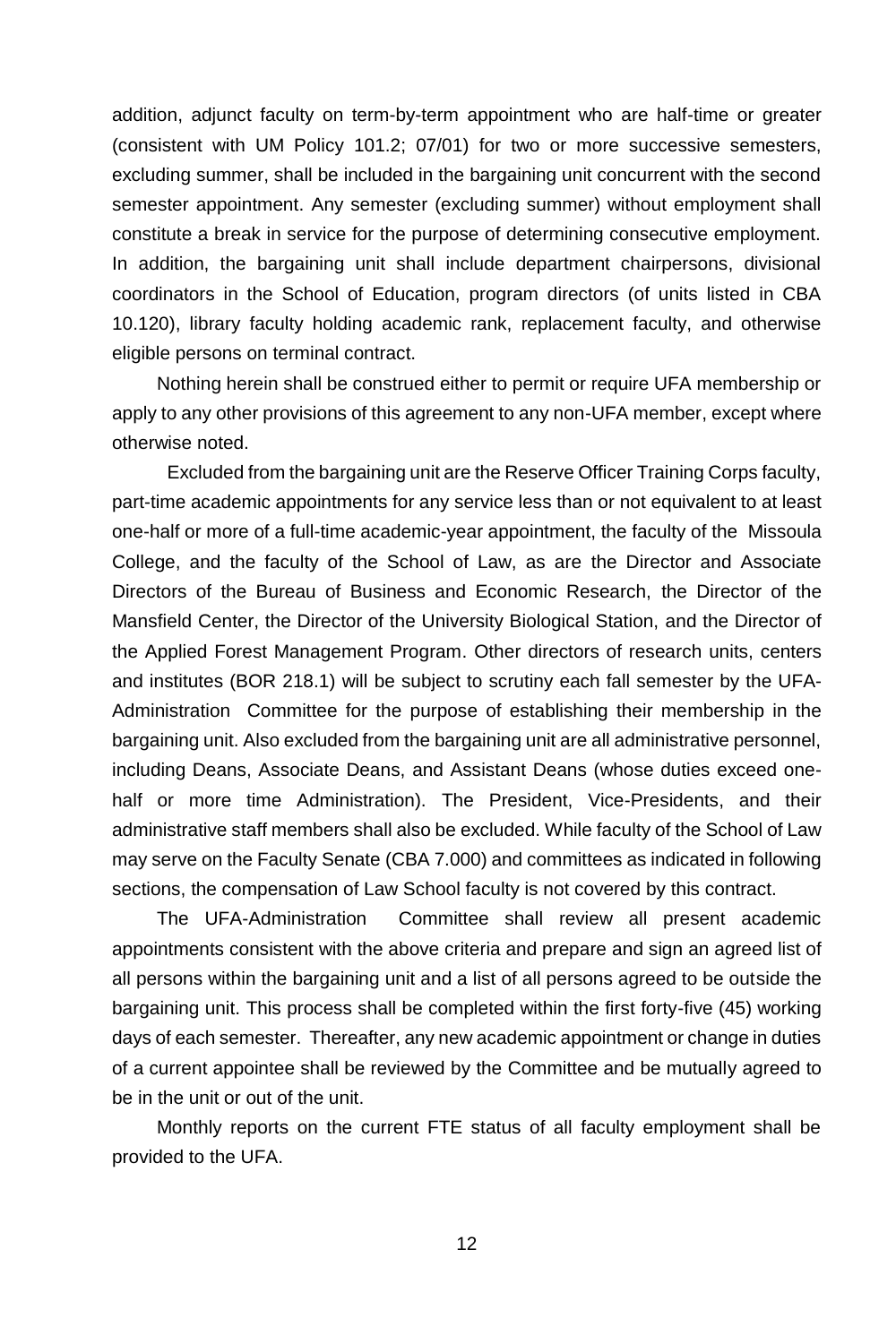# <span id="page-13-0"></span>**3.200 UNION SECURITY**

During the term of this agreement members of the bargaining unit shall:

- 1. become members and pay dues and membership fees to the UFA, or;
- 2. pay the representation fee to the UFA for the Administration of the agreement. The UFA will establish the amount of the representation fee in accordance with all legal requirements.

The Administration is responsible for informing new hires of their obligations under this collective bargaining agreement to the extent of the inclusion of an "information sheet," jointly agreed to by the Administration and the UFA and provided to the Administration at the expense of the UFA.

Each new member of the bargaining unit has thirty (30) calendar days to exercise the option of becoming a member of the UFA or becoming a representation fee payer. If one of these options is not selected within the thirty days, new members of the bargaining unit automatically become representation fee payers.

Members of the bargaining unit previously (before July 1, 2009) electing to contribute an amount equivalent to the representation fee to the UFA, to be forwarded by the UFA to an authorized charitable organization, may continue making these contributions. Faculty hired after July 1, 2009 shall not have this option. Should an existing charity contributor leave the bargaining unit and subsequently return, they must reinstate their charity option within thirty (30) days of their return to the bargaining unit on a form provided by the UFA. All proceeds that are collected as a result of civil action by the UFA as hereinafter provided shall belong to the UFA and cannot be designated for charitable purposes. Nothing contained in this paragraph shall remove such employees from the bargaining unit.

Representation fee payers may become UFA members and UFA members may become representation fee payers at any time by making the necessary arrangements with the UFA office. Charity contributors may become representation fee payers or UFA members at any time by making necessary arrangements with the UFA office. However, in surrendering the charity status to become a member or representation fee payer, the charity option may never be reclaimed.

The dues, fees, or contributions provided for herein may be paid annually by direct payment to the UFA or on a monthly basis by payroll deduction.

Upon written authorization of any bargaining unit member, the employer shall deduct from the pay of the employee the monthly dues, fees, or contributions as certified by the UFA and shall deliver all monies thereby collected, along with an itemized list of said deductions, to the treasurer of the UFA who shall acknowledge each receipt thereof in writing. Direct annual payments shall be made by October 31 or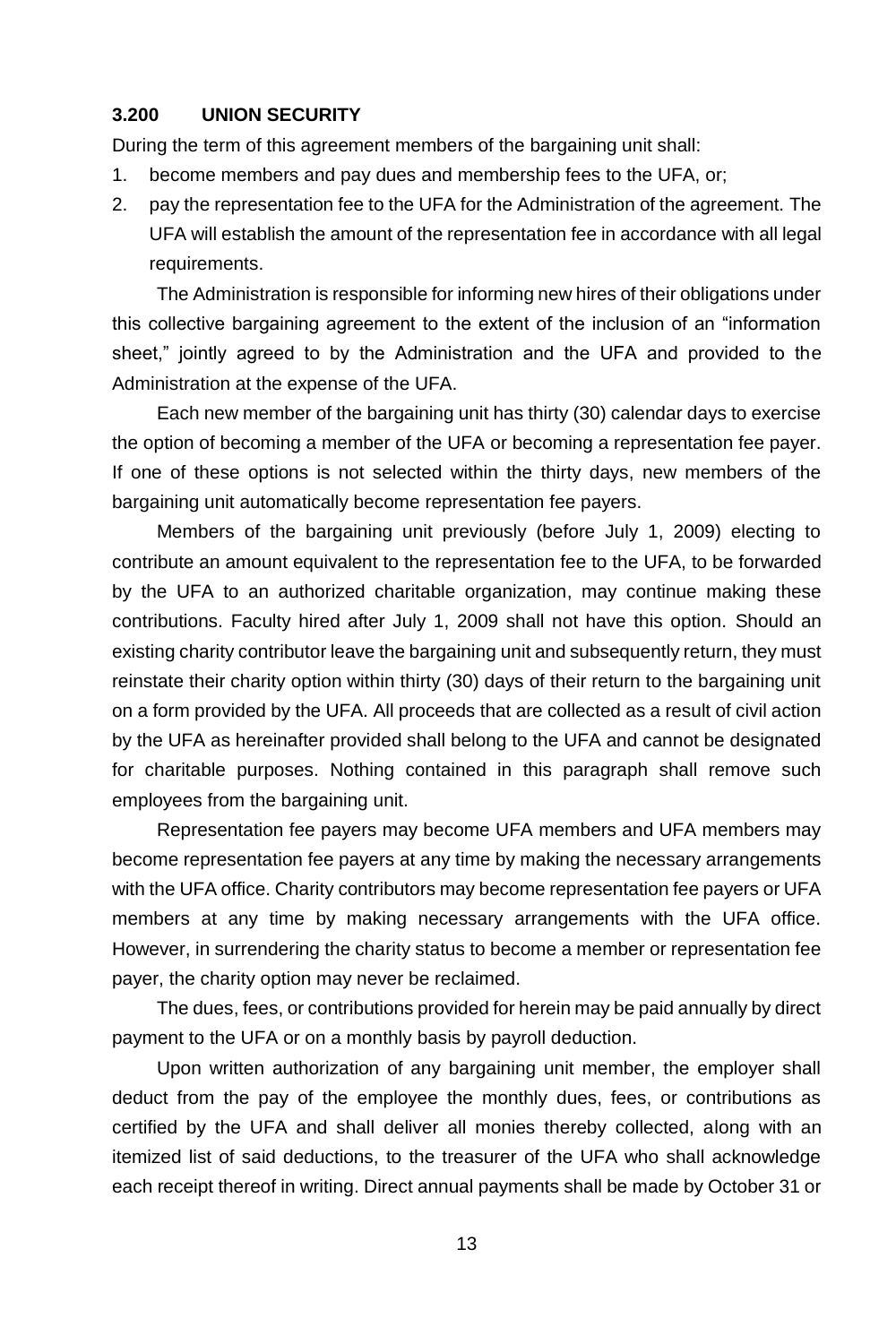payroll deduction shall be authorized within thirty (30) days of the beginning of fall term orientation activities or within thirty (30) days after initial employment whichever is later. In the event that a faculty member does not authorize a payroll deduction in time to meet the payroll deadline for August, those dues, fees or contributions shall be deducted, along with current dues, from the next succeeding month's pay.

In no event shall failure to pay the obligations result in termination of employment or otherwise affect the terms and conditions of employment of any employee in the bargaining unit. Any employee in the bargaining unit who fails to pay the authorized obligation shall be subject to:

**Step 1.** A joint conference with a representative from the UFA and a representative of the Administration at which the duties and obligations of the employee are explained to him/her.

**Step 2.** Civil action by the UFA for damages against the employee.

The Administration will cooperate with the UFA for the purposes of enforcing this section of the contract.

The UFA shall protect and hold harmless the University from any and all claims, demands, suits, or any costs or fees related thereto, by reason of the UFA's performance or enforcement of the provisions of this section.

#### <span id="page-14-0"></span>**3.300 INFORMATION AND DATA**

Upon request the Board agrees to furnish, within a reasonable time, the UFA and the University Mansfield Library with copies of: (1) budgets for the Board of Regents and for each institution in the MUS, (2) minutes of the Board meetings, (3) general Policy statements, and (4) public information used in the preparation of budgets. Neither the Commissioner, the University Administration, nor the UFA shall be required, without an effective written waiver, to provide the other party with information that is privileged, confidential, or which would require the revelation of personal information of a private nature. Voluminous information shall be made available for inspection at its normal place of retention or, upon request, will be provided to the other party at reproduction cost. Any and all of this material may, at the discretion of the Administration, be placed on an appropriate world-wide-web site.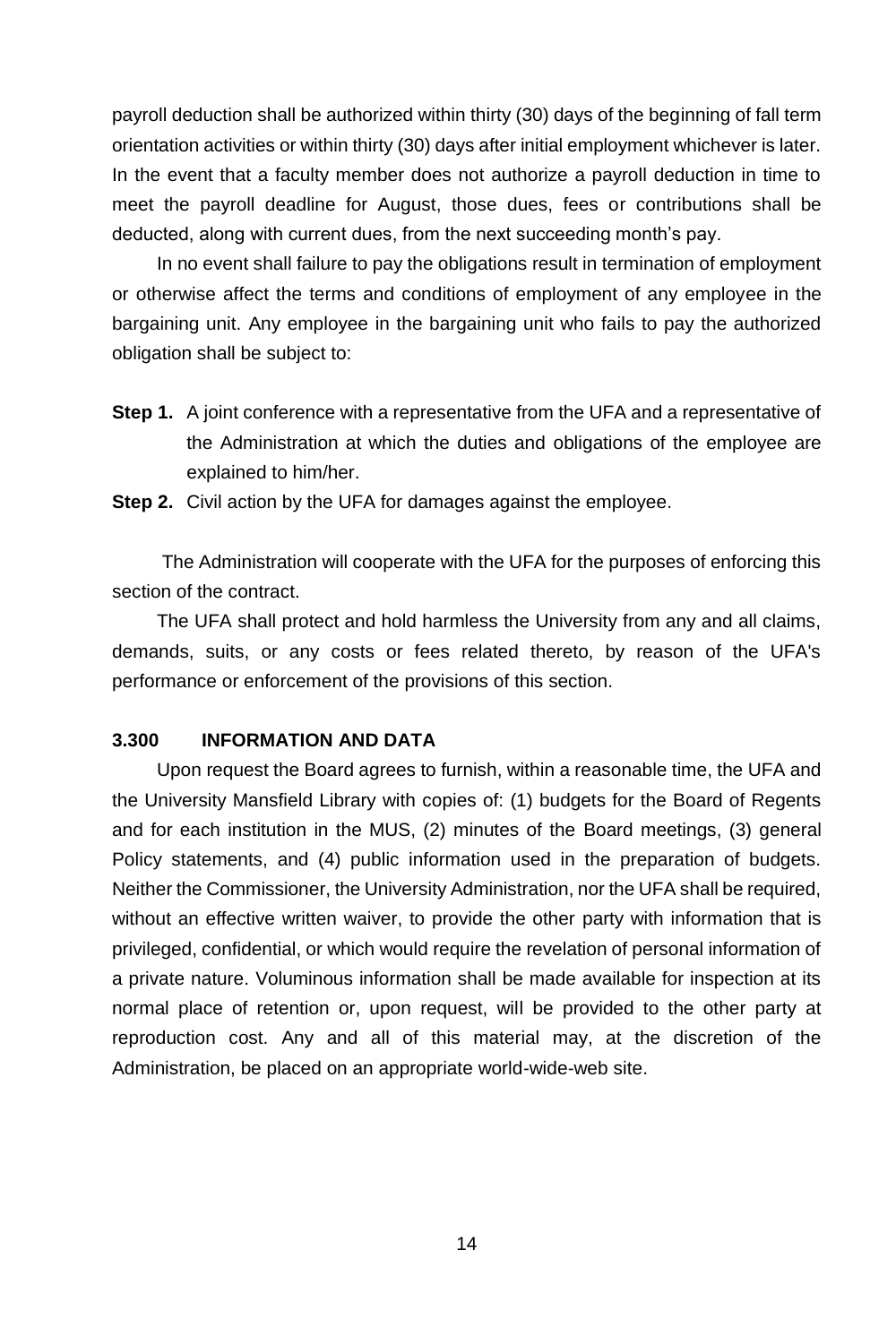# <span id="page-15-0"></span>**3.400 OFFICE SPACE AND MEETING ROOMS**

The University Administration shall provide office space at a central location for the UFA. The UFA shall have the right to meet in rooms of the University which are unscheduled for other use.

# <span id="page-15-1"></span>**3.500 ADDRESSING THE BOARD**

Officers of the UFA shall have the right to address the Board on relevant topics, providing that the UFA notifies the Administration and the Commissioner in writing ten (10) working days in advance of any regularly scheduled Board of Regents meeting. Such notice shall contain a statement regarding the topic which shall be placed on the regular Board agenda.

#### <span id="page-15-2"></span>**3.600 REASSIGNMENTS – UFA**

Upon approval by the Administration, the UFA Executive Board may allocate up to six (6) course reassignments with no reduction in pay (each equal to or less than five (5) credit hours) or commensurate compensations per academic year*.* The Administration will grant these reassignments or compensations upon request of the UFA Executive Board in consultation with the appropriate department(s) and dean(s) based upon their need, judgment, and discretion. The UFA will submit to the Provosts' Office the plan that has been developed to cover the affected faculty for the following academic year prior to the end of spring semester or as soon as possible thereafter. The UFA and the Administration will provide the funds necessary to hire temporary faculty to teach the reassigned courses. The Administration will fund one-half of the cost of 6 reassignments per year with the remaining balance coming from the UFA. The funding will be based upon the salary floors and the request of the appropriate dean.

#### <span id="page-15-3"></span>**4.000 FACULTY RIGHTS AND WORKING CONDITIONS**

In addition to the rights delineated elsewhere in this agreement, the faculty members shall be entitled to the following rights and working conditions:

#### <span id="page-15-4"></span>**4.100 SAFETY**

The University shall provide a place of employment which does not endanger the health or safety of any member of the faculty. Faculty members shall notify the employer of any safety or health hazards observed incident to employment, and the employer shall investigate and institute appropriate remedial action.

In addition, a faculty member, based on a reasonable, good faith belief, shall have the rights to: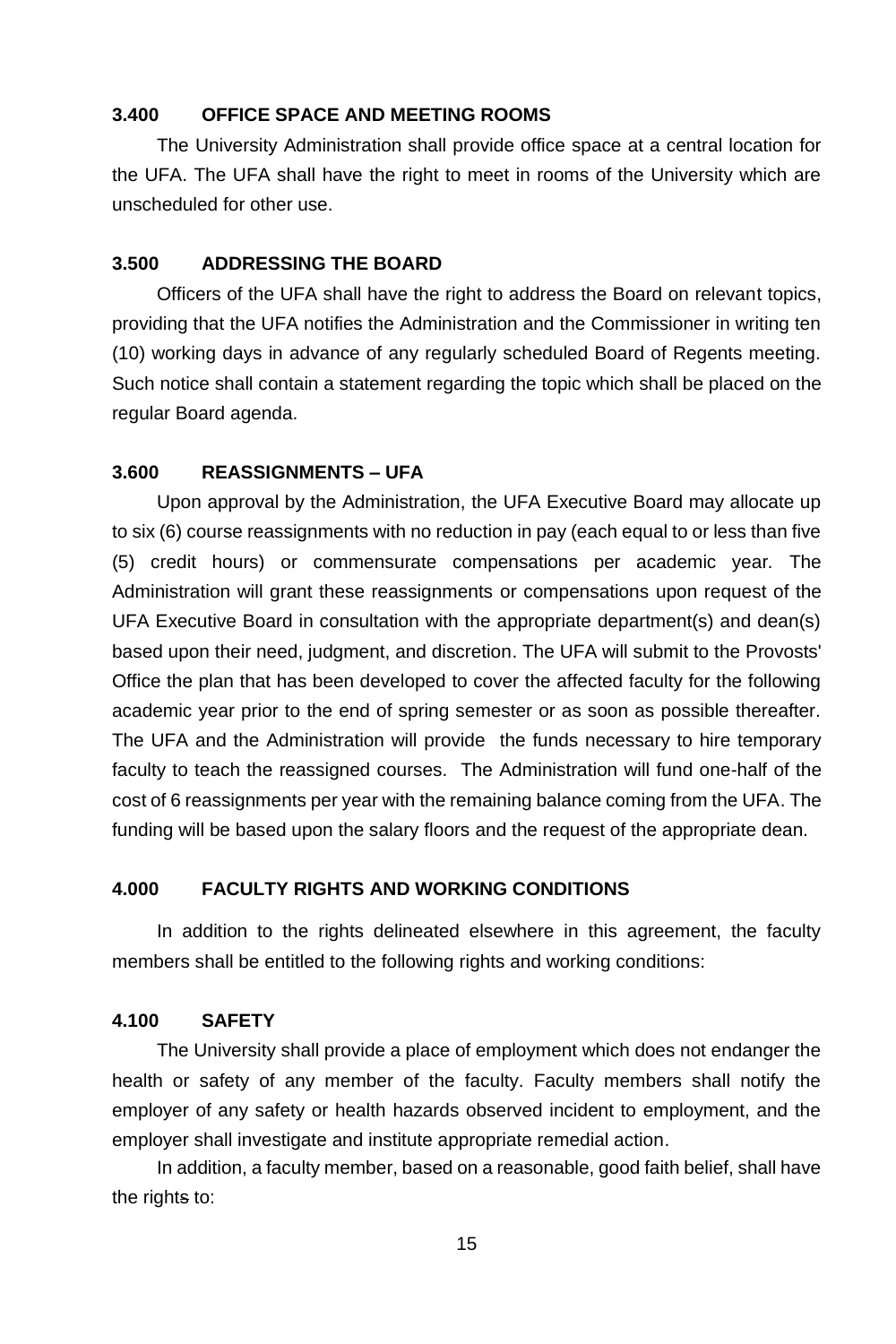- 1. make a Crisis Intervention Referral Team (CIRT, or similar entity should the name change) referral involving a student to the Dean of Students when the referring faculty member concludes a student's behavior could threaten the health and safety of the student or the campus community. Health and safety may include mental health concerns. Faculty can use the CIRT Referral Form.
- 2. report a suspected Student Code of Conduct violation, including but not limited to disruptive classroom student behavior, to the Dean of Students.
- 3. make anonymous CIRT referrals. If a CIRT Referral Form is designated by person making referral as ANONYMOUS, the referral shall be considered anonymous by all parties and in all subsequent University proceedings to the full extent permissible by law. No inferences about the identity of the person making the referral shall be allowed in any subsequent or related proceedings except as required by law.
- 4. contact the Counseling and Psychological services professional on call if they believe a student to be suicidal or suffering from symptoms of serious mental illness. In such cases, a call to campus or local law enforcement authorities may also be warranted.

No faculty member shall be subjected to adverse University action or reprisal of any kind for making a CIRT referral, or failing to make a CIRT referral, or for doing any of the actions, or failing to do any of the actions, in #1-4 above. It is understood that CIRT referrals and inclusive materials are kept confidential unless otherwise prescribed by law or released by mutual agreement.

# <span id="page-16-0"></span>**4.200 PROFESSIONAL REQUIREMENTS**

#### <span id="page-16-1"></span>**4.210 OFFICE FACILITIES**

A private, enclosed office shall be provided each tenurable (tenured or tenureline) faculty member unless he/she agrees that other office or working arrangements are more appropriate. Each office shall have a functional door lock and at least one desk, desk chair, file cabinet, and bookcase. Keys to access the office shall be made available upon payment of a one-time returnable key deposit.

A telephone shall be made available in each faculty office unless other arrangements agreeable to the faculty member have been made with the department or school.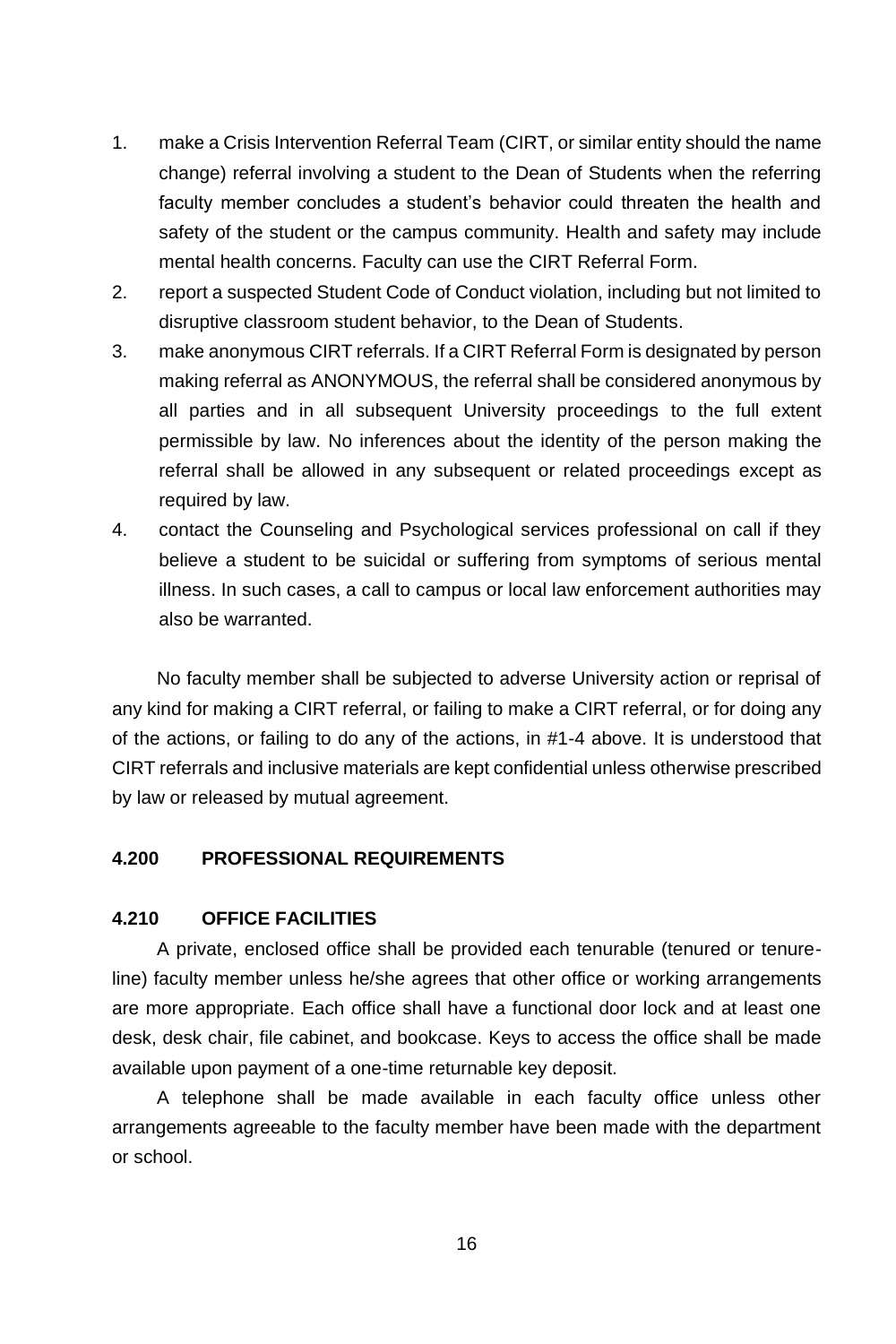All conference rooms shall be equally available for scheduling for departmental purposes, and availability of adequate conference rooms shall be considered in the course of campus modification and development.

Faculty may have free access to their offices at any time, provided appropriate notice has been given to campus security, and the energy conservation program and temperature is acceptable as is.

Faculty may retain personally owned items or property which are relevant to their employment in their office at their own risk of loss.

Offices and office equipment may be reassigned for other use during the time any faculty member is on sabbatical, leave without pay, or extended sick leave.

A faculty member going on leave may request storage for equipment, data, records, and materials acquired through sponsored programs.

# <span id="page-17-0"></span>**4.220 FACULTY COMPUTING AND LABORATORY / ACADEMIC EQUIPMENT**

The funds reserved for faculty computing [\$300,000 annually] laboratory and academic equipment [\$204,000 annually] and adjunct faculty teaching [\$100,000] will remain in the budget annually for their intended purposes. Faculty computing funds shall be allotted in their entirety for the purpose of providing information technology to faculty members. The replacement process for faculty computers will be managed by the Administration. The annual \$100,000 reduction of these funds from prior CBA will be allocated in FY16: \$100,000 to adjunct faculty teaching critical courses who have a strong history of employment with the University of Montana and in FY17: \$75,000 to adjunct faculty teaching critical courses who have a strong history of employment with the University of Montana and \$25,000 to fund Outstanding Performance Awards for Non-Tenure Track Faculty implemented in accordance with the Memorandum of Understanding in CBA Appendix A.. Documentation of this allocation will be provided to the UFA by March 15, 2016 and March 15, 2017.

# <span id="page-17-1"></span>**4.230 TRAVEL EXPENSES**

Expenses incurred incident to authorized professional travel shall be reimbursed in accordance with state statutes. Authorized professional travel shall include, but not be limited to, attendance and/or participation in professional meetings, workshops, seminars, conferences, institutes, visitations, evaluations, inspections, and field trips for students. Time off campus for travel under this section should not interfere with or reduce the faculty member's contributions to the University and its operations.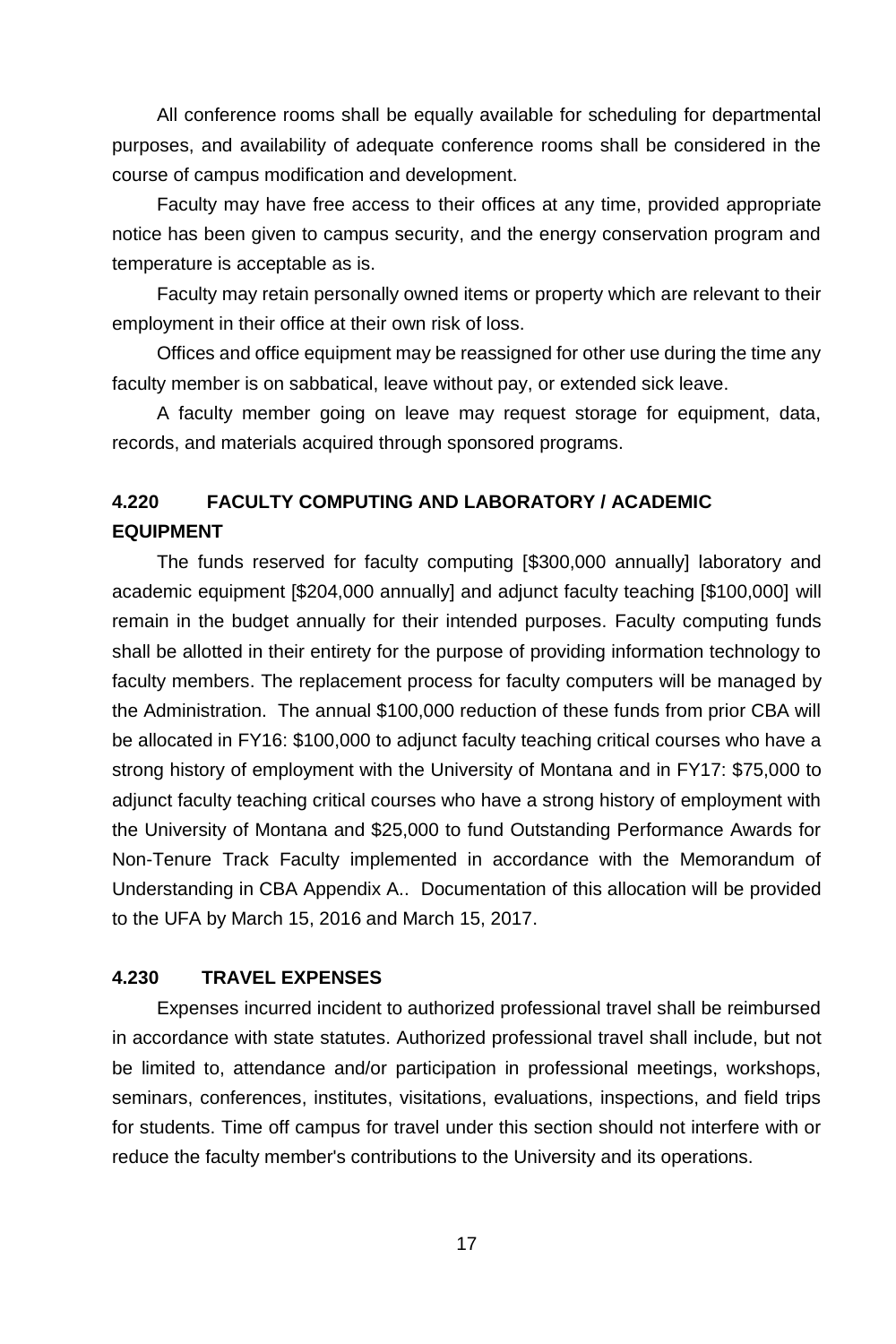### <span id="page-18-0"></span>**4.300 AMENITIES**

# <span id="page-18-1"></span>**4.310 PARKING**

Upon payment of the standard University parking fees, a faculty member may utilize the parking facilities of the University in accordance with established regulations. The Administration recognizes the need to provide access to adequate parking for employees, students, and campus visitors alike. Accordingly, the Administration will continue to support initiatives for alternative transportation and other plans to limit the need for additional on-campus parking and to free existing parking to meet the needs of all constituents.

# <span id="page-18-2"></span>**4.400 RIGHTS SPECIFIC TO FISCAL-YEAR FACULTY**

# <span id="page-18-3"></span>**4.410 CONTRACT OPTIONS**

Persons on a fiscal-year contract may request conversion to an academic year contract at the established conversion factor.

# <span id="page-18-4"></span>**4.500 PERSONNEL FILES**

Each faculty member shall have only one official personnel file which shall reside in the office of the Director of Human Resource Services and shall be under his/her direct control and supervision. Other repositories for information concerning a faculty member may exist, as in the office of the appropriate dean or chairperson, but no item of content may be construed by its presence in these additional repositories to belong to the official personnel file of a faculty member.

Each faculty member's personnel file shall be open to him/her, except for confidential correspondence connected with initial employment.

The opportunity to rebut, comment on, and/or clarify any unfavorable item in the file shall be guaranteed to the faculty member. Such rebuttal, commentary, and/or clarification shall be attached to the relevant item in the file.

The personnel file shall contain any mandatory evaluation results.

Copies of any item in his/her personnel file shall be provided to the faculty member upon request at his/her expense.

No anonymous material shall be placed in a personnel file.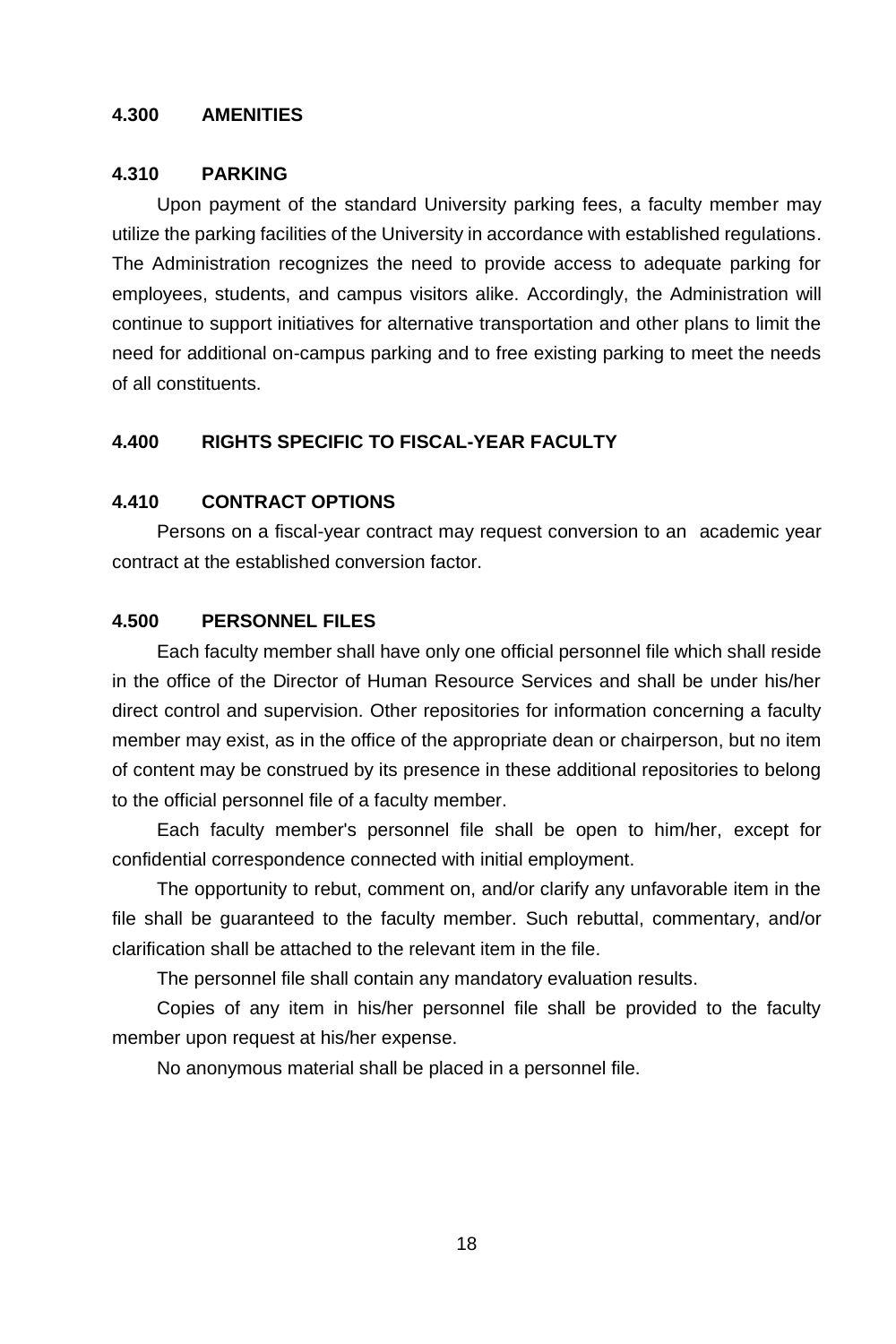# <span id="page-19-0"></span>**5.000 MANAGEMENT RIGHTS**

As provided by Montana statute (39-31-303, MCA) except as modified by this agreement, the employer shall have the prerogative to operate and manage its affairs in such areas as, but not limited to:

- 1. direct employees;
- 2. hire, promote, transfer, assign, and retain employees;
- 3. relieve employees from duties because of lack of work or funds or under conditions where continuation of such work would be inefficient and nonproductive;
- 4. maintain the efficiency of government operations;
- 5. determine the methods, means, job classifications, and personnel by which government operations are to be conducted;
- 6. take whatever actions may be necessary to carry out the missions of the agency in situations of emergency;
- 7. establish the methods and processes by which work is performed.

# <span id="page-19-1"></span>**5.100 PERFORMANCE BY DESIGNEE**

Any responsibility assigned to a specific representative of the Administration may be performed by either a designee or the specific representative. However, the specific representative remains responsible for the actions of such designee.

# <span id="page-19-2"></span>**6.000 ACADEMIC FREEDOM AND RESPONSIBILITY**

#### <span id="page-19-3"></span>**6.100 ACADEMIC FREEDOM**

The University of Montana has had a long tradition of, and a deep commitment to, academic freedom. The welfare and strength of the University and of society at large depend upon the free search for truth and its free expression. To this end, The University of Montana shall recognize and protect full freedom of inquiry, teaching, research, discussion, study, publication, and for artists, the creation and exhibition of works of art, without hindrance, restriction, equivocation, and/or board or Administration reprisal. This right extends to other facets of campus life to include the right of a faculty member to speak on general educational questions or about the Administration and operation of his/her own institution and the Montana University System. The right of academic freedom shall be the right of every faculty member whether tenured or untenured.

The parties to this agreement shall also recognize that each faculty member is a citizen and a member of a learned profession, as well as an employee of an educational institution. When he/she speaks or writes as a citizen, he/she shall be free from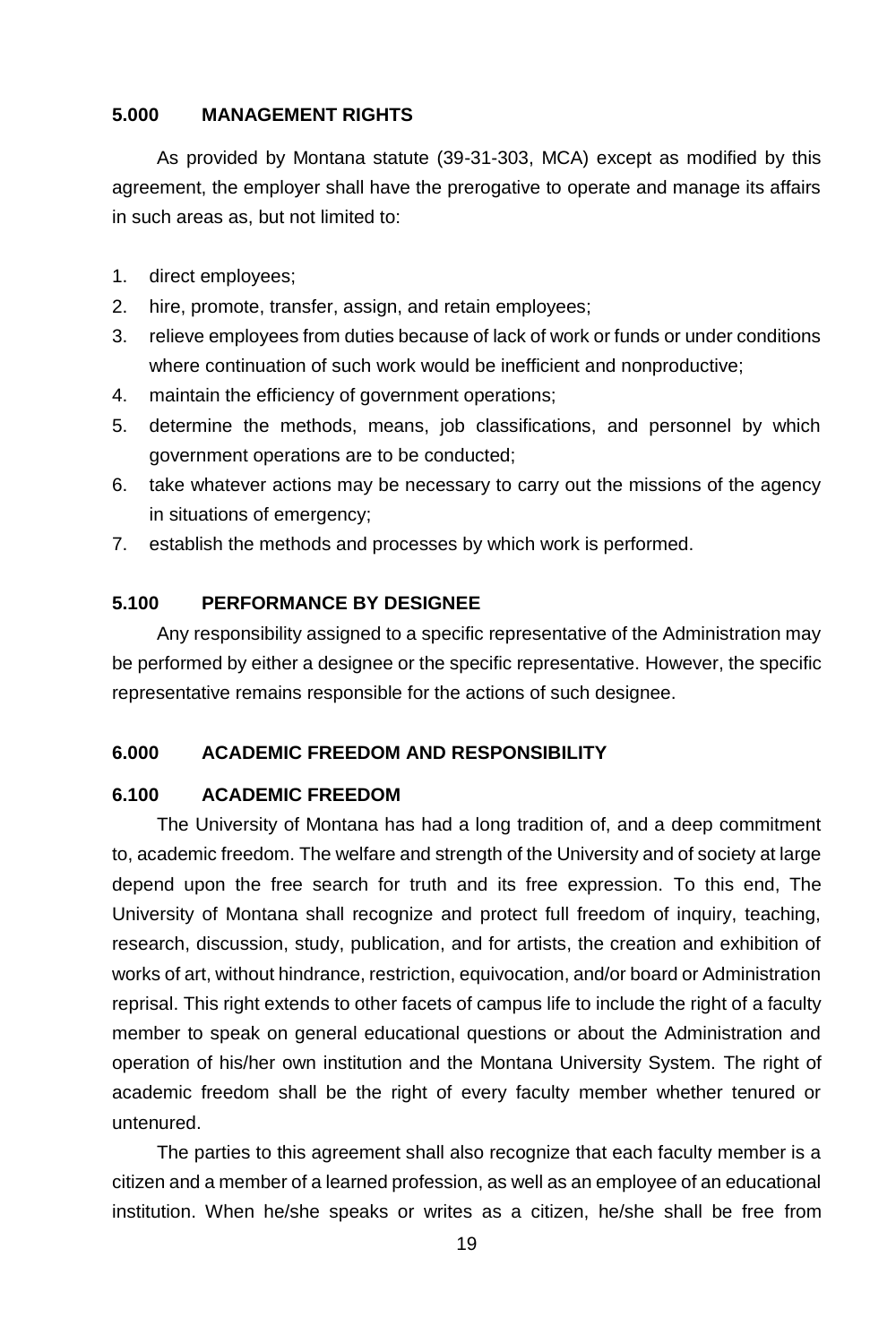institutional censorship or discipline. When acting as a private citizen, the faculty member has an obligation to make it clear that he/she speaks, writes, and acts for himself/herself and is not acting as a representative of The University of Montana or the Montana University System.

#### <span id="page-20-0"></span>**6.200 ACADEMIC RESPONSIBILITY**

The concept of academic freedom must be accompanied by an equally demanding concept of academic responsibility. The concern of the University and its members for academic freedom safeguards must extend equally to requiring responsible service, consistent with the objective of the University. Every person in the bargaining unit is at one and the same time (1) a teacher, (2) a member of the faculty of the University, and (3) a scholar. By virtue of his/her position in the University, the individual shares all three of these functions, each of which is of great importance.

As a member of a faculty, each person is expected to relate in a professional manner with colleagues in the academic community. Similarly, each faculty member is expected to participate in the work of the unit and of the institution**.** The expectation of professionally respectful behavior by faculty shall, likewise, be reciprocal for UM Administrators whereby they relate to faculty in same manner. Faculty shall not be subject to abuse, threats, intimidation, bullying, discrimination (Section 2.800) or unprofessional behavior. The definition of a safe and healthy workplace (Section 4.100) shall include professionalism as defined (Section 6.200) and non-discrimination (Section 2.800).

As a teacher, every person in the bargaining unit is responsible for effective instruction, including evaluation, of students at the University. In keeping with this, all faculty members shall prepare a syllabus for each course they teach. A current copy of each syllabus will be placed in an electronic data base for access by students. Each faculty member shall provide an electronic copy of their current syllabi within thirty (30) days of the start of the semester to their academic Dean (See Section 14.100 for Copyright Policy). Aspects of effective instruction include teaching classes in accordance with official descriptions and meeting classes in accordance with published schedules at on-campus locations, off-campus locations germane to the subject matter, or at other locations approved by the dean or his/her designee. No classes may be taught off-campus or at unscheduled locations during any concerted activity by any University employee without prior approval of the appropriate dean or his/her designee.

The faculty member shall have both a depth and breadth of knowledge in his/her chosen field and be able to communicate this knowledge to the students. The faculty member shall maintain an active interest in the advances and current thinking in his/her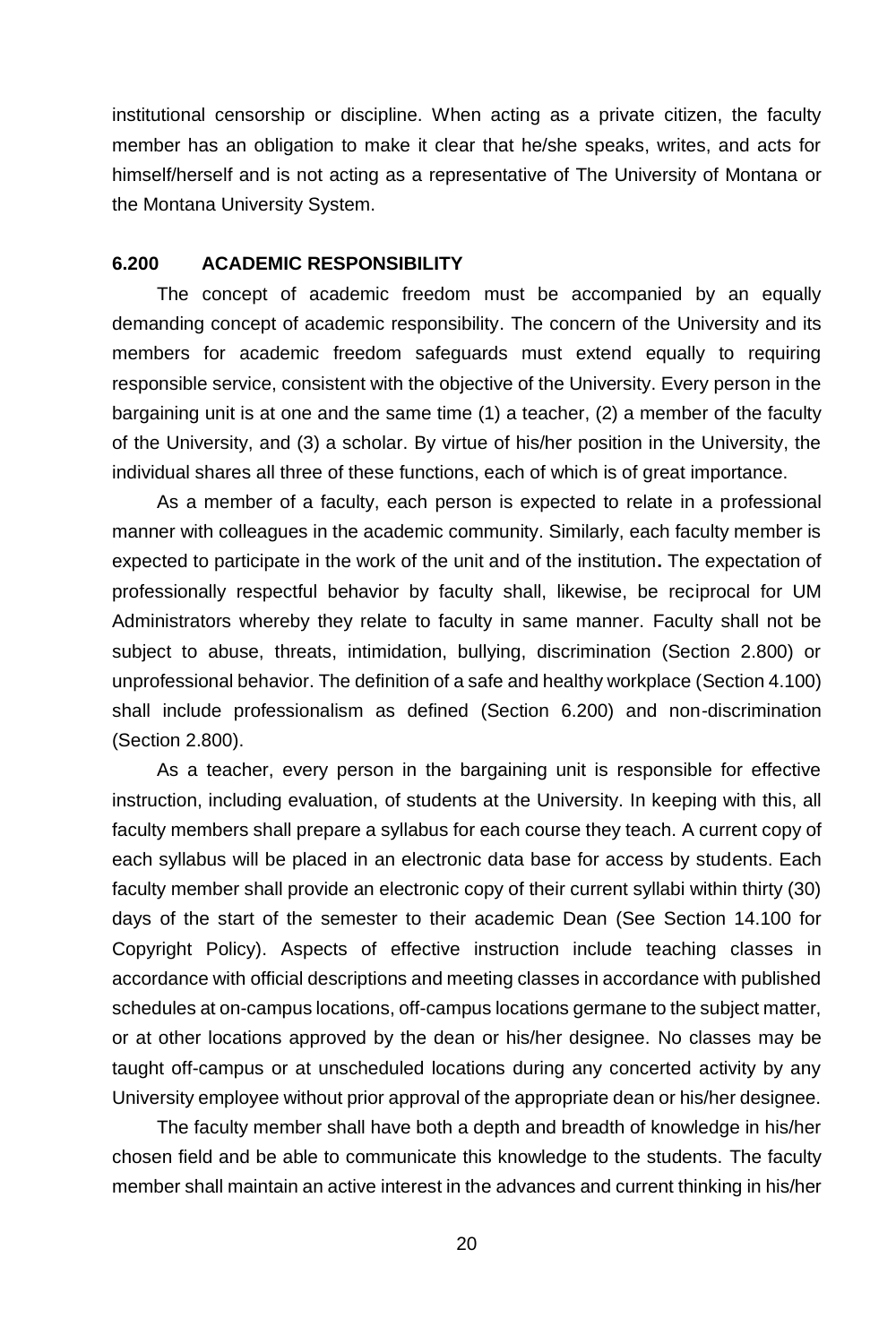subject and be able to relate such information to his/her teaching in an organized manner through incorporation into course materials. Moreover, the faculty member shall maintain a critical attitude toward his/her teaching and should strive continuously to improve it. Obviously, the faculty member shall avoid persistent intrusion of totally unrelated material into classroom presentations. The effective teacher feels and exhibits enthusiasm for his/her subject and creates an environment that stimulates imaginative thinking.

The faculty member should have a deep interest in the students' progress and welfare, which includes counseling and advising assigned advisees as well as other students on their program of study and other academic matters, and maintaining a responsible, professional relationship with the students. Both faculty member and advisee share responsibility for making the advising relationship successful. The advisor and advisee should discuss the educational objectives suited to the advisee's demonstrated abilities and expressed interests. The advisor helps the advisee to understand the relationship between academic programs and undergraduate research opportunities, internships, study abroad programs, and other academic experiences provided by the University.

The faculty member will carefully ensure equal application of class standards and requirements. Faculty shall preserve the records necessary to compute final grades for one academic term. For one full semester following the semester a student receives a grade, faculty will retain all academic course materials used as the basis for a student's semester grade (papers, tests and/or other written or printed materials) which are not returned to the student. Fall semester grade records and course materials will be kept until the end of the next spring semester; while spring semester and any summer course grade records and course materials will be kept until the end of the next fall semester. Each faculty member has obligations and responsibilities to assist in the proper Administration of University affairs. It is therefore to be expected that he/she will serve on committees, attend University functions, and render public service in the area of his/her professional competence.

As a scholar, the person is responsible to the University and to society to keep informed about advances in knowledge and to engage in an active program of research or creative activities as judged by peers. This part of his/her activity, though in general not formally scheduled, is nevertheless essential. In large measure the welfare of society depends on it. Although the artist faculty member may be a scholar, he/she should have the unqualified option of being a productive artist. Creative work in any field, such as literature, music, art, and drama, through its contributions to our cultural life, ranks equally with research and scholarly publications.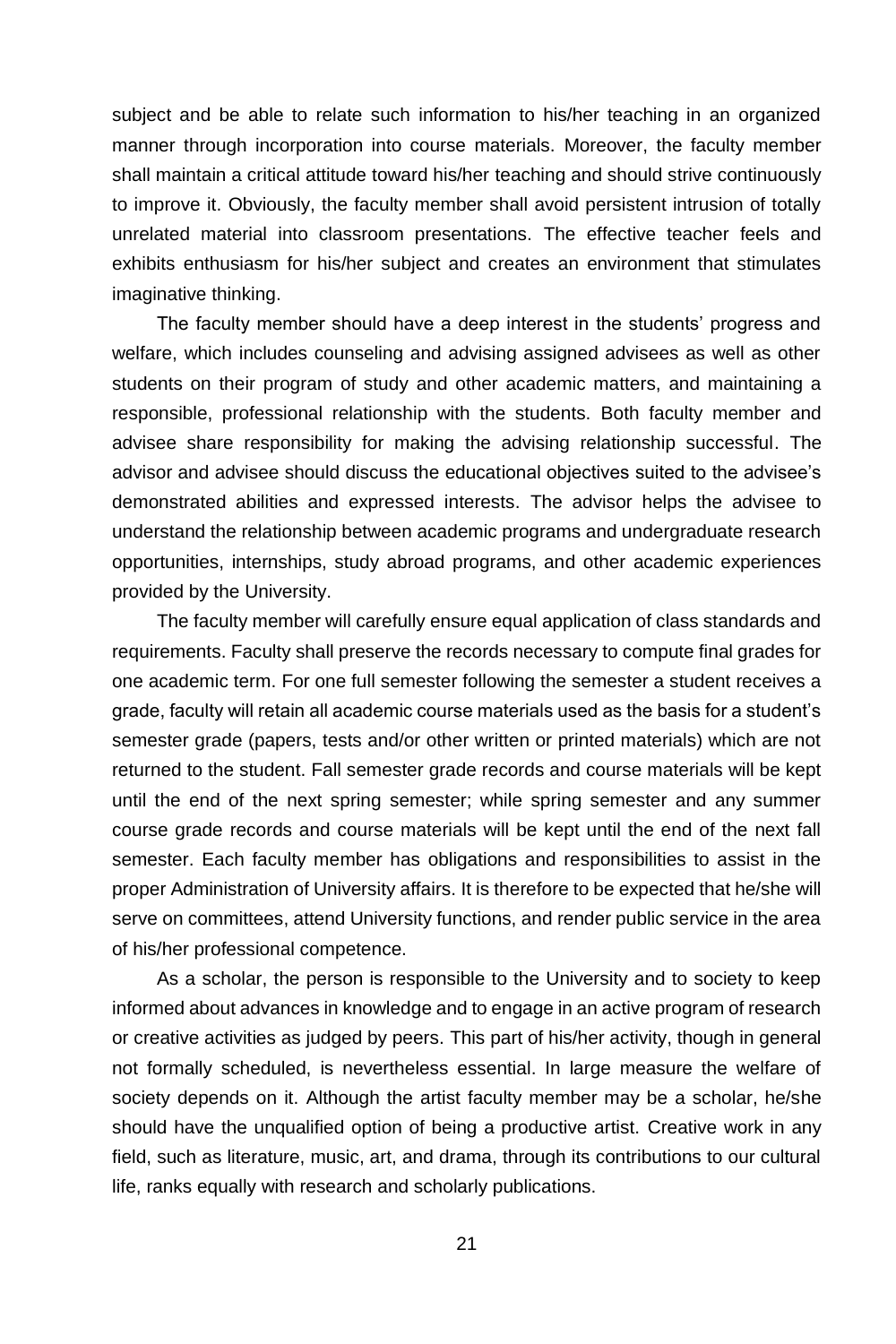These functions and responsibilities shall not be thought of as mutually exclusive, but as overlapping and complementary. Thus, active participation in the work of learned societies is related to a person's work as both scholar and member of the faculty. Similarly, preparation of papers for publication, which is an example of a person's function as a scholar, may well grow out of his/her work as a teacher.

# <span id="page-22-0"></span>**6.210 INSTRUCTIONAL WORKLOAD**

Deans are responsible for assigning faculty teaching workload, subject to the approval of the Provost, giving consideration to the recommendations of the department chair. The instructional portion of the workload shall be that deemed sufficient to meet programmatic needs as determined by the dean in consultation with unit faculty. While it is not expected that the teaching portion of workloads be identical within and among units, assignments must be made relative to the total activity of faculty (including research/scholarship/creative activity and service).

# <span id="page-22-1"></span>**6.220 APPEAL OF WORKLOAD ASSIGNMENT**

Workload assignments described in section 6.210 may be appealed to a workload appeals committee composed of five tenure-line faculty members serving staggered four-year terms. The UFA shall appoint two members, the Administration shall appoint two members, and the foregoing four members shall select unanimously the fifth member. All Committee members must be members of the UFA bargaining unit. The procedural rules of the committee shall be as follows:

Both the dean, or chairperson, and faculty member shall make formal proposals concerning the assignment of workload to the committee. The committee will be charged with resolving the differences. Such a resolution may include selecting one of the formal proposals or a compromise assignment. In making its decision, the committee will attempt to balance the following standards:

- 1. Conformity of the assignment with Unit Standards and the CBA.
- 2. Demonstrated need for the assignment, according to departmental, college/school, or University demands, or in order to meet University-wide productivity guidelines.
- 3. Probability of the successful completion of the proposed assignments.
- 4. Conformity of the assignment with equitable distribution of teaching loads within the department.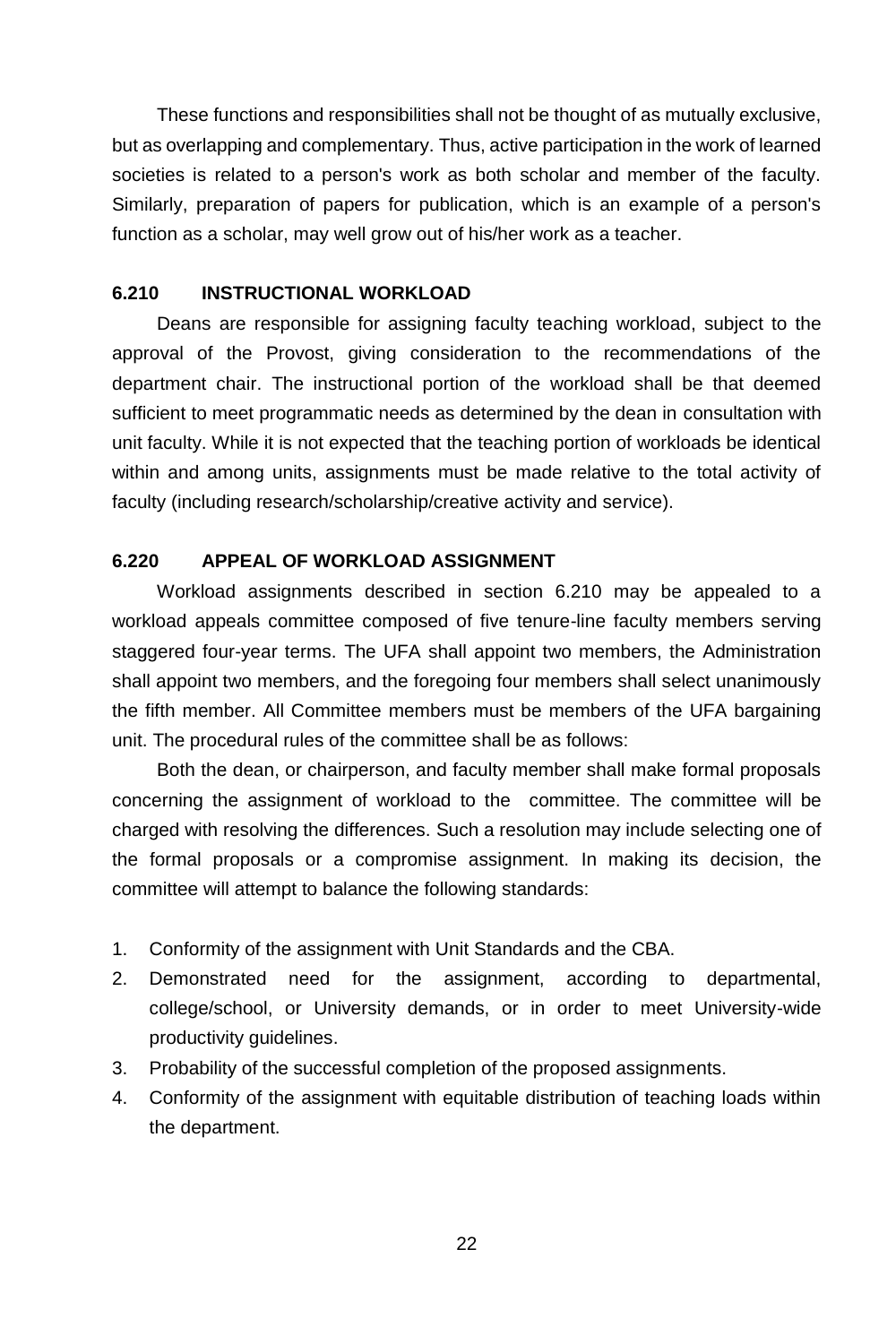5. Continuity of the professional development of the faculty member with regard to the management of the faculty member's progress in research/creative activity and service.

The committee shall submit its recommendation to the Provost. The Provost's decision shall focus solely on the committee's application of the above listed standards. The Provost's decision can be grieved pursuant to section 19.000 only if it is in conflict with a four-to-one or five-to-zero vote of the committee in favor of the faculty member.

# <span id="page-23-0"></span>**7.000 ACADEMIC GOVERNANCE**

# <span id="page-23-1"></span>**7.100 FACULTY SENATE**

The UFA, as the elected bargaining agent, retains exclusive right to negotiate and reach agreement on all matters pertaining to salaries, benefits, and terms and conditions of employment. Without waiving this right, the UFA and the Board recognize the desirability of a democratic governance system for faculty in areas of academic concern. Such a governance system shall be implemented through a democratically elected and representative Faculty Senate. The parties to the CBA recognize the principles of shared governance for the purpose of both academic representation by Faculty Senate and contractual, workplace representation by the UFA.

The University President and/or his/her representatives may request and shall be granted invitations to meetings of the Senate and Senate Committees to present and discuss administrative proposals in the areas under Senate purview. Matters of academic concern may be initiated by the Senate or by the President or his/her representative. The matters which shall be reviewed and recommended by the Senate, in accordance with regulations of the Board, shall include:

- 1. specific curricular changes submitted by the faculties of the various departments, units, and schools through the appropriate University committee;
- 2. general requirements for various degrees, including honorary degrees, and nomination of candidates for graduation;
- 3. general requirements for admission and retention of students and guidelines for student recruitment;
- 4. development, curtailment, discontinuance, or reorganization of academic programs;
- 5. issues that pertain to the academic affairs of the University and matters of critical concern about the welfare and Administration of the University;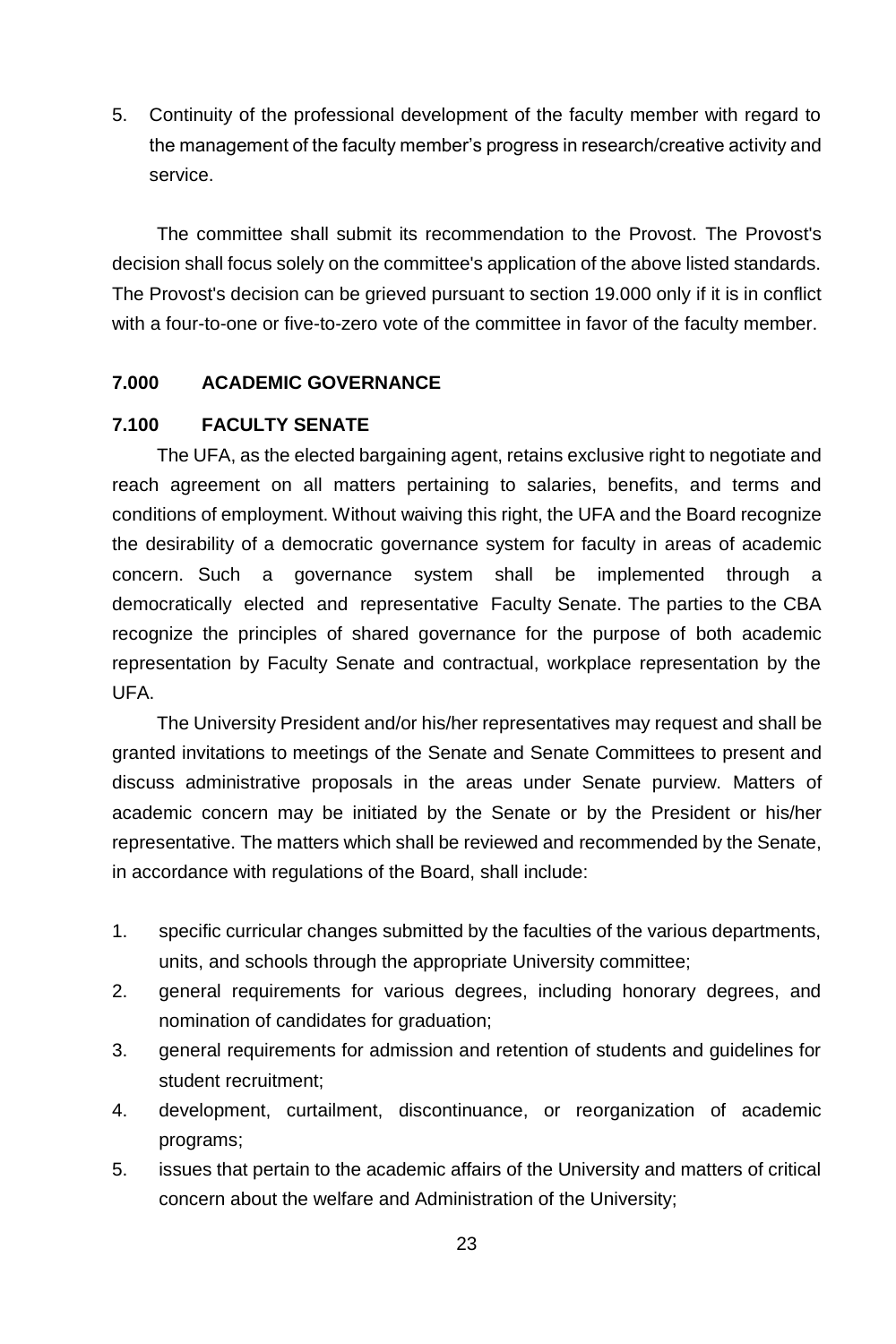- 6. any substantive curricular consequences or changes that arise in conjunction with the ongoing administration and implementation of common course numbering, transferability, dual enrollment or distance learning;
- 7. establishment of committees and other bodies deemed necessary to carry out the responsibilities under this provision.

In accordance with Board Policy, faculty representatives shall have the right to address the Board at their meetings in support of Faculty Senate positions.

# <span id="page-24-0"></span>**7.200 REASSIGNED TIME — FACULTY SENATE**

Upon approval by the Administration, the Executive Committee of the Senate (ECOS) may allocate up to four (4) course reassignments with no reduction in pay (each equal to or less than five (5) credit hours) per academic year. The Administration will grant these reassignments upon request of ECOS in consultation with the appropriate department(s) and dean(s) based upon their need, judgment, and discretion. ECOS will submit to the Provost's Office the plan that has been developed to cover the affected faculty for the following academic year prior to the end of spring semester or as soon as possible thereafter. The Administration will provide minimal funds necessary to hire temporary faculty to teach the reassigned course. The funding will be based upon the salary floors and the request of the appropriate dean.

# <span id="page-24-1"></span>**8.000 UFA RIGHTS TO UNIVERSITY COMMITTEE MEMBERSHIP**

# <span id="page-24-2"></span>**8.100 UFA-ADMINISTRATION/CONTRACT-MAINTENANCE COMMITTEE**

A joint UFA-Administration/Contract Maintenance committee shall be established for the purpose of discussing mutual concerns pertinent to the maintenance of the CBA. The Committee shall normally meet monthly during the academic year, and special meetings may be called upon the joint recommendation of the President of the University and the President of the UFA. The committee shall consist of six (6) members, three (3) appointed by the President of the UFA, who may appoint himself/herself and three (3) appointed by the President of the University, who may appoint himself/herself. The President of ASUM, or his/her designee, shall be invited to participate in these meetings.

The President of the UFA and the President of the University shall be ex-officio members and may be a voting member if needed for a quorum. In no case shall more than three (3) members vote on each side. A quorum shall be two (2) representatives from each side.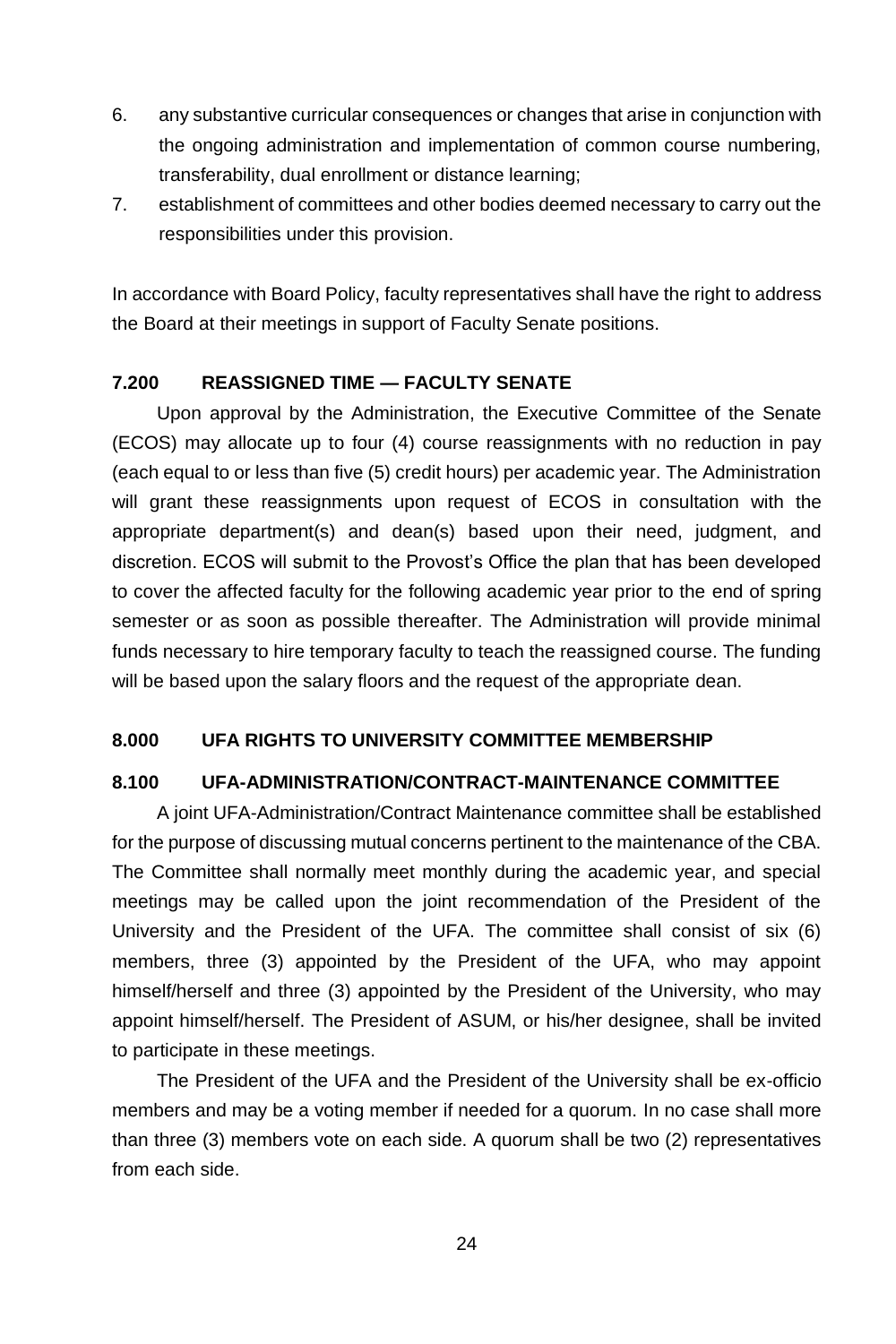Matters must be placed on the agenda by either of the parties one (1) week before the meetings, but this requirement may be waived by mutual consent.

# <span id="page-25-0"></span>**8.200 UNIVERSITY OF MONTANA BUDGET COMMITTEE**

The UFA shall have an appointment to the University of Montana Budget Committee. The UFA appointee, or their designee, shall have full, permanent, voting membership. Should this committee change names or purposes the UFA shall have an equivalent appointment on the analogous University committee charged with similar purposes.

#### <span id="page-25-1"></span>**9.000 NON-TENURABLE, PROBATIONARY, AND TENURED APPOINTMENTS**

It is the intent of the Administration to increase the number of tenurable lines at the University. Nevertheless, from time to time, conditions may dictate that tenurable lines temporarily be used for non-tenurable faculty. These conditions may include death, retirement or resignation of a tenure-track faculty member, and changes in enrollment in a discipline or sub-discipline. The Administration will report to the UFA, by the September Faculty Senate meeting each year, the number of tenurable lines occupied during the previous academic year.

At the time of appointment or reappointment, each faculty member shall be provided by the employer with a written agreement which specifies rank, salary, and other terms and conditions of employment. All full-time appointments shall be nontenurable, probationary, or tenured.

# <span id="page-25-2"></span>**9.100 NON-TENURABLE APPOINTMENTS**

The categories of non-tenurable appointments are defined by University Policy 101.2 (as revised 7/2001). This section applies to those holding non-tenurable appointments who are included in the bargaining unit as defined in Section 3.100.

Non-tenurable appointments include five types: lecturers, adjunct faculty at any rank, research faculty at any rank, clinical faculty at any rank, and visiting faculty at any rank.

# <span id="page-25-3"></span>**9.110 RIGHTS OF NON-TENURABLE APPOINTEES**

In addition to all of the rights and privileges defined in this contract and University Policy 101.2 (revised 7/2001), members of the bargaining unit holding non-tenurable appointments shall: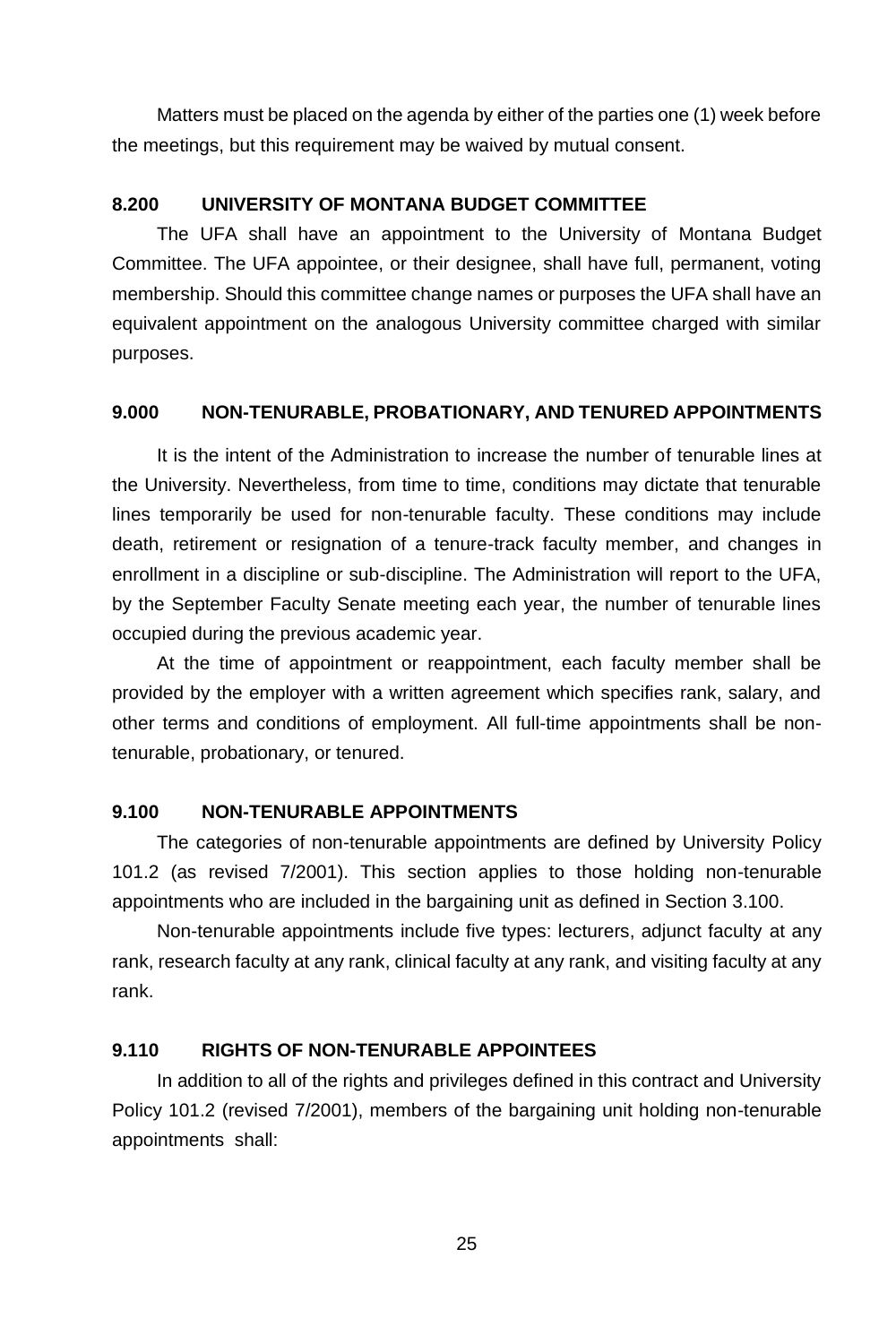- 1. hold an FTE assignment, which represents the actual proportion of full-time load as determined by the dean in consultation with the unit taking into consideration expectations of teaching, research, and service and their relationship to Unit Standards. In making workload assignments, deans may assign workload in the form of equivalent credit for duties beyond or in lieu of normal classroom teaching, including but not limited to advising, thesis direction, large classroom enrollment, writing-intensive courses, committee service, administrative duties, lab supervision, and research. A full-time semester assignment will be comprised of 15 credits and/or credit equivalencies as determined by the dean and approved by the Provost. In classes which are team taught, class credit will be prorated by degree of responsibility. Credit equivalencies are in addition to class credit.
- 2. be hired at no less than at the salary floors in the CBA (section 13.300) prorated by FTE.
- 3. Further, if members of the UFA bargaining unit holding non-tenurable appointments have been employed for the previous academic year at .50 FTE or greater, they shall receive a normal increase to their base salary, prorated by assigned FTE.

Consistent with BOR Policy 702.1, for non-tenurable faculty on a one year appointment there is no expectation of reappointment or renewal of any non-tenurable faculty appointment. Non-tenurable contracts are term contracts which automatically expire (without notice) at the end of the contract term unless renewed prior to expiration. However, the Administration will attempt to inform non-tenurable faculty in a timely fashion if they are to be reappointed for the next semester. Non-tenurable faculty may be given a three (3) year contract at the discretion of the Administration in negotiation with the faculty member, the department and the dean of the school. The continuation of a multi-year, non-tenurable contract is dependent on continued funding for the position and satisfactory performance by the faculty member. Discharge for cause of all non-tenurable faculty is governed by the procedures outlined in section 18.400.

Non-tenurable faculty who are bargaining unit members shall be encouraged to apply for non-tenurable appointments comparable to those they have previously held and shall be guaranteed reasonable consideration according to their teaching experience at UM. Service in non-tenurable appointments does not count towards probationary service for tenure unless otherwise agreed to in writing by the dean and approved by the Provost. Any non-tenurable faculty member dismissed from a previous position for cause forfeits this reasonable consideration at the time of dismissal.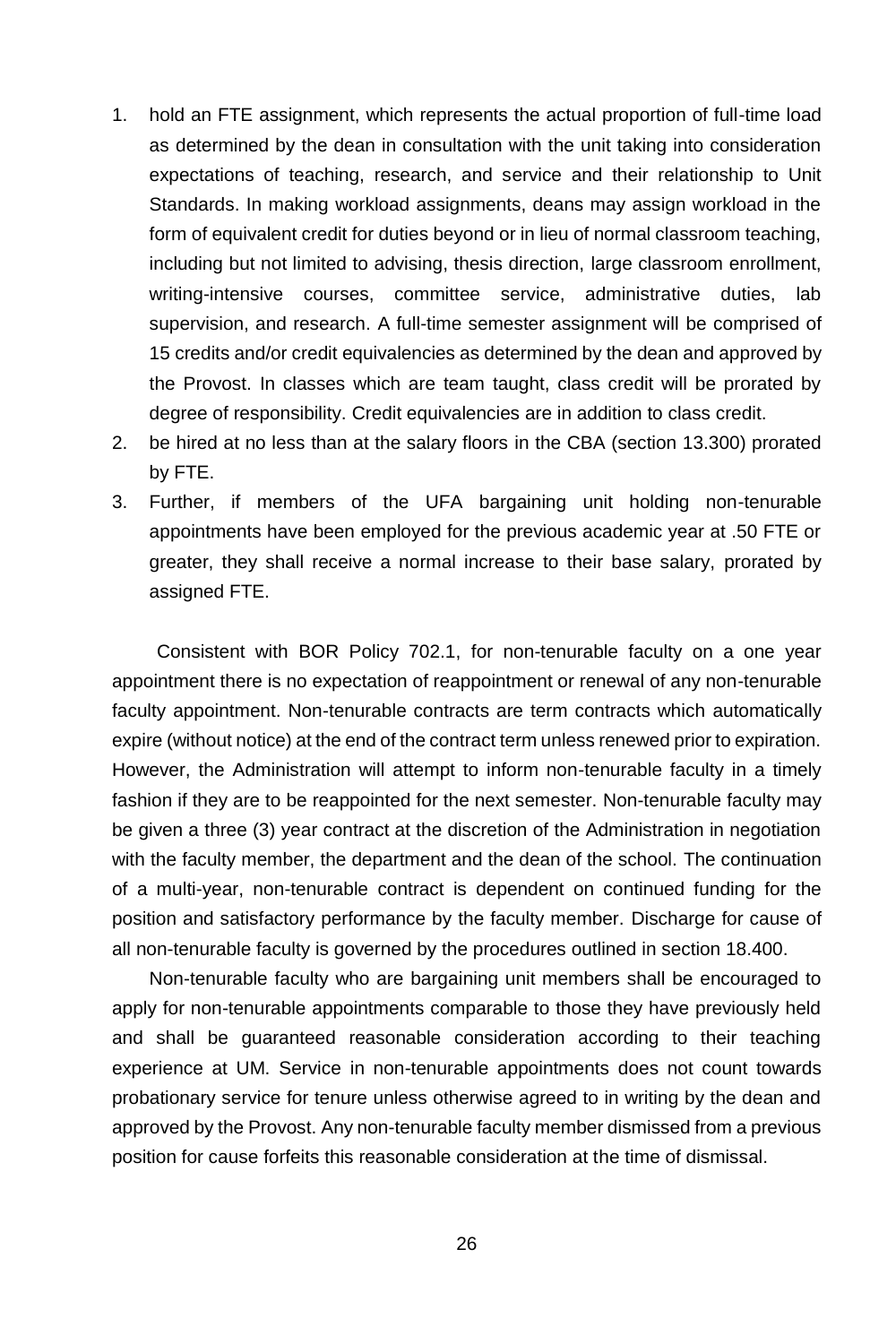# <span id="page-27-0"></span>**9.120 APPOINTMENT FROM A NON-TENURABLE LINE TO A PROBATIONARY LINE**

Persons having held or holding, non-tenurable positions are eligible to compete for tenurable positions, and, if hired, prior service may be credited toward tenure (as indicated in 9.240). A shift from a non-tenurable appointment to a tenurable appointment requires a separate written agreement between the faculty member and the University. The new base salary for such a shift will be calculated in accord with Sections 13.100 and 13.410.

Consistent with University Policy 101.2 (as revised 7/2001), the Administration will annually provide a written report to the Faculty Senate (during its September meeting), with a copy to the UFA concerning the use of non-tenurable faculty during the previous year.

#### <span id="page-27-1"></span>**9.200 RIGHTS OF PROBATIONARY APPOINTEES**

A probationary appointee has the right to serve the specified term of the appointment and may not be discharged without cause during that term. An appointee discharged for cause prior to the end of the specified term of the appointment shall be entitled to the same procedural protections afforded tenured faculty members discharged for cause.

#### <span id="page-27-2"></span>**9.210 REAPPOINTMENT**

Procedures for retention of probationary appointees shall be conducted according to Article 10.000, Unit Standards and Faculty Evaluation Procedures.

# <span id="page-27-3"></span>**9.220 RANK AND APPOINTMENTS**

At the time of appointment or reappointment, each faculty member shall be provided by the employer with a written agreement which specifies rank, salary, and other terms and conditions of employment. All initial appointments at the rank of professor, associate professor, and assistant professor shall be probationary. An initial tenure-track appointment at the rank of instructor shall be probationary only with prior written approval by the Provost.

No probationary appointment may be made to a line which is not supported by at least 50% state appropriated funds or fully supported by a permanent endowment fund (as defined by UM procedure 11002, 8/4/04) where "state appropriated funds" is defined as funds derived from the General Funds/Salaries/Faculty University of Montana budget category and includes at least 50% of all costs of the contractual salary and benefits (see "written agreement" above). Should the endowment fail to cover the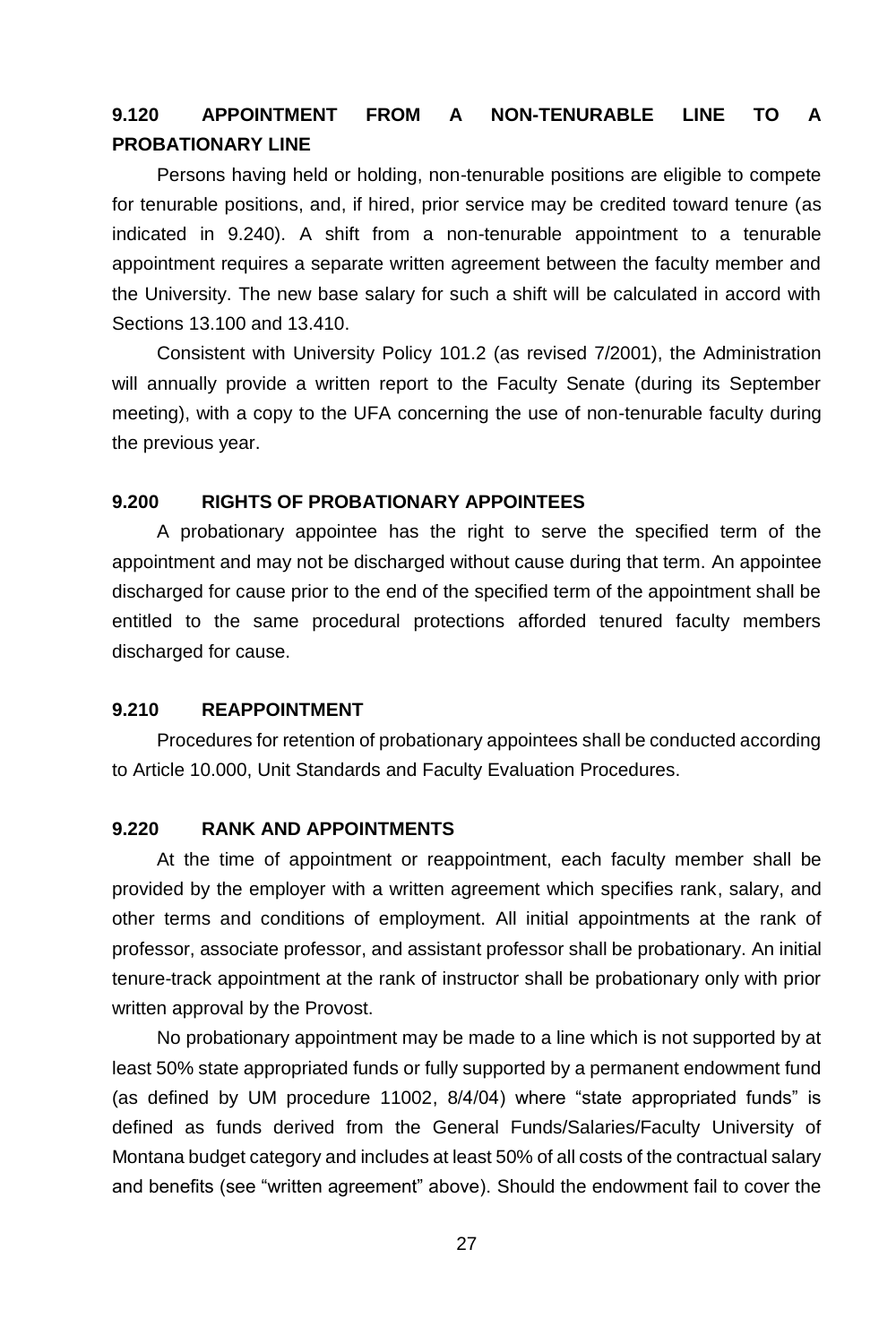50% of contractual costs then the University or the Board shall be responsible for and pay those costs from the same General Funds/Salaries/Faculty budget category. Exceptions may be considered by the UFA-Administration committee (Section 8.000) and approved by mutual agreement. Probationary faculty shall not be restricted from seeking outside funding to support their research scholarship/creative activities.

All full-time service at The University of Montana in the rank of assistant professor, associate professor, or professor shall count as probationary service toward tenure. Full-time service at The University of Montana at the rank of instructor shall count as probationary service toward tenure only with prior written approval by the Provost. Pro rata credit will be given for all full-time service for any academic term except summer session.

Specific exceptions regarding creditable probationary service toward tenure may be granted by the President in a written agreement separate from the employment contract.

## <span id="page-28-0"></span>**9.230 NON-REAPPOINTMENT**

A probationary appointee has no right to reappointment, and a probationary appointment shall automatically expire at the end of the specified term in the absence of a written reappointment signed by the President. The President may request and review, but shall not be obligated to adhere to, recommendations from the unit, dean, and the Provost regarding questions of renewal of probationary appointments.

In cases of non-reappointment for financial or programmatic considerations the probationary appointee will be so notified in writing. Written notice of non-renewal of a probationary appointment shall be mailed or given by the President or his/her designee at least four (4) months prior to the expiration of the first appointment, seven (7) months prior to the expiration of the second appointment, and twelve (12) months prior to the expiration of the third or later appointment.

The employer shall make a good faith effort to provide a probationary appointee with the notice period required by this agreement, but failure to do so shall not result in automatic reappointment. The employer shall have the options of (1) providing additional employment of one semester for first-year appointees, two semesters for second-year appointees, and two semesters for appointees of three years or more, or (2) providing severance pay in lieu of any portion of the notice to which the employee is entitled. Severance pay shall be paid at twice the individual's monthly rate, or portion thereof, for the period by which the notice is deficient.

The notice provisions of this section shall not be applicable to non-tenurable unit employees paid from grants, contracts, or other sponsors or outside funding sources.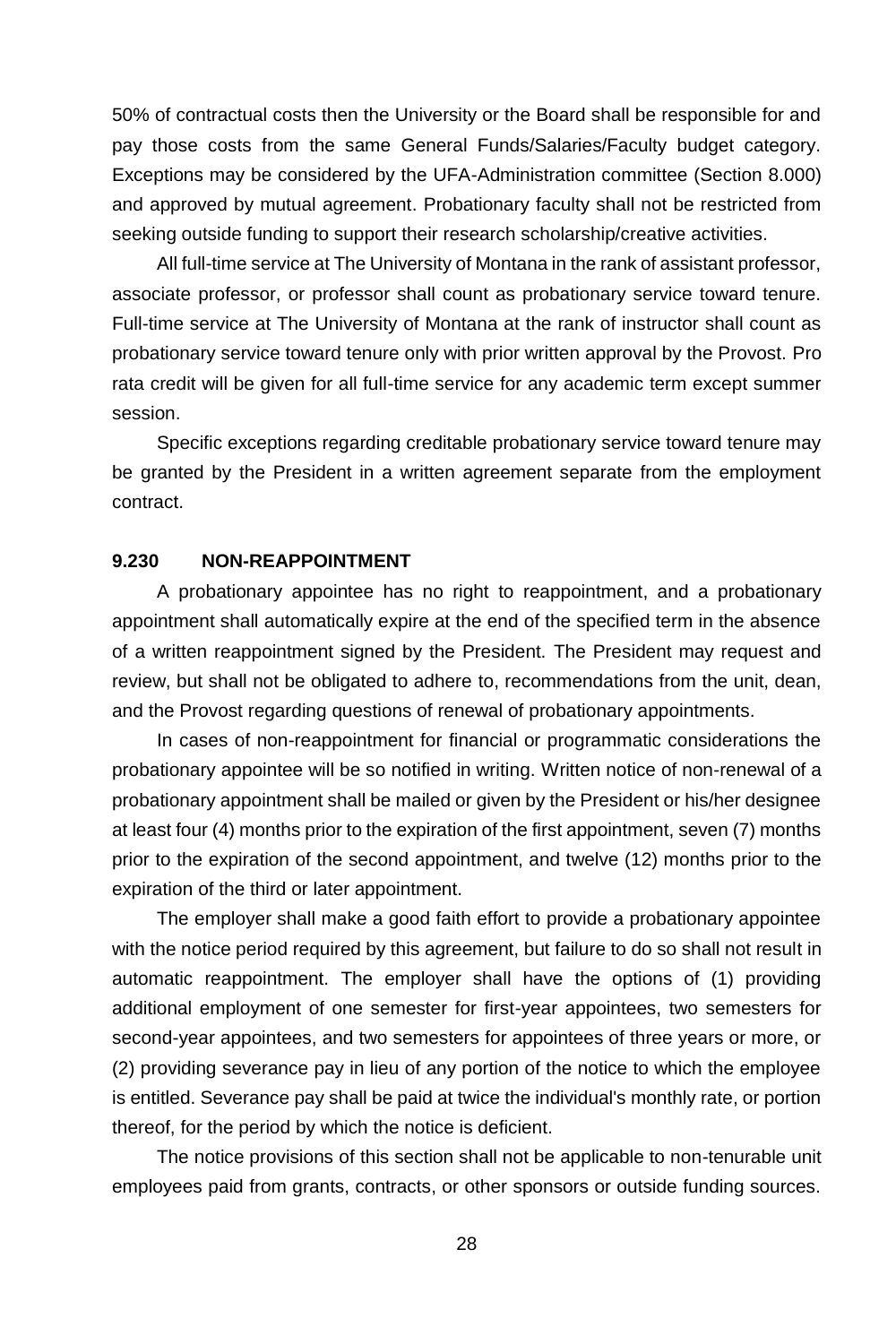The employer will honor the term of such an employee's individual contract for its complete term. However, when funding for such an employee is eliminated or reduced, the employer may reassign the employee appropriate to the employee's professional qualifications as the Administration sees fit for the remainder of the employee's contract term. Notwithstanding the foregoing, summer employees paid from grants, contracts, or other sponsors or outside funding sources are hired subject to the continued availability of funds, and in the event of reduction or elimination of such funds, the employer may terminate such employees prior to the designated terminal date of the individual's summer contract.

# <span id="page-29-0"></span>**9.240 CREDIT FOR PROBATIONARY SERVICE**

Credit may be given each probationary appointee for up to three (3) years of fulltime tenure-track service including full-time research, creative activity, and/or service at The University of Montana or in other accredited four-year institutions of higher education in the United States in the rank of assistant professor (or its equivalent) or higher. Time spent on summer-session appointments is excluded. Credit for research and/or creative activity or service at comparable foreign institutions of higher education at the rank of assistant professor (or its equivalent) or higher may be granted toward continuous tenure status by agreement among the faculty member, the academic chairperson, the dean, the Provost, and the President. Not more than three (3) years of service may be credited towards acquiring continuous tenure status. For the purpose of calculating prior service, as well as service at The University of Montana, commensurate credit may be given for any academic term of full-time service.

No credit for probationary service may be granted for any time on leave without pay for other than academic or professional reasons. Credit may be granted for leaves or extended service away from the campus with prior written approval by the Provost.

Credit for prior service must be determined in writing and signed by the Provost at the time of initial appointment or it will be presumed none was given.

# <span id="page-29-1"></span>**9.300 RIGHTS OF TENURED APPOINTEES**

Tenure is a right to annual renewal of each academic year appointment, and no tenured faculty member may be terminated during the term of the appointment or notified of non-renewal of appointment for the next academic year, except as otherwise provided by this agreement. The terms and conditions of each reappointment shall be specified in writing in the annual individual employment contract. In the absence of a written agreement prior to the commencement of the term of the reappointment, the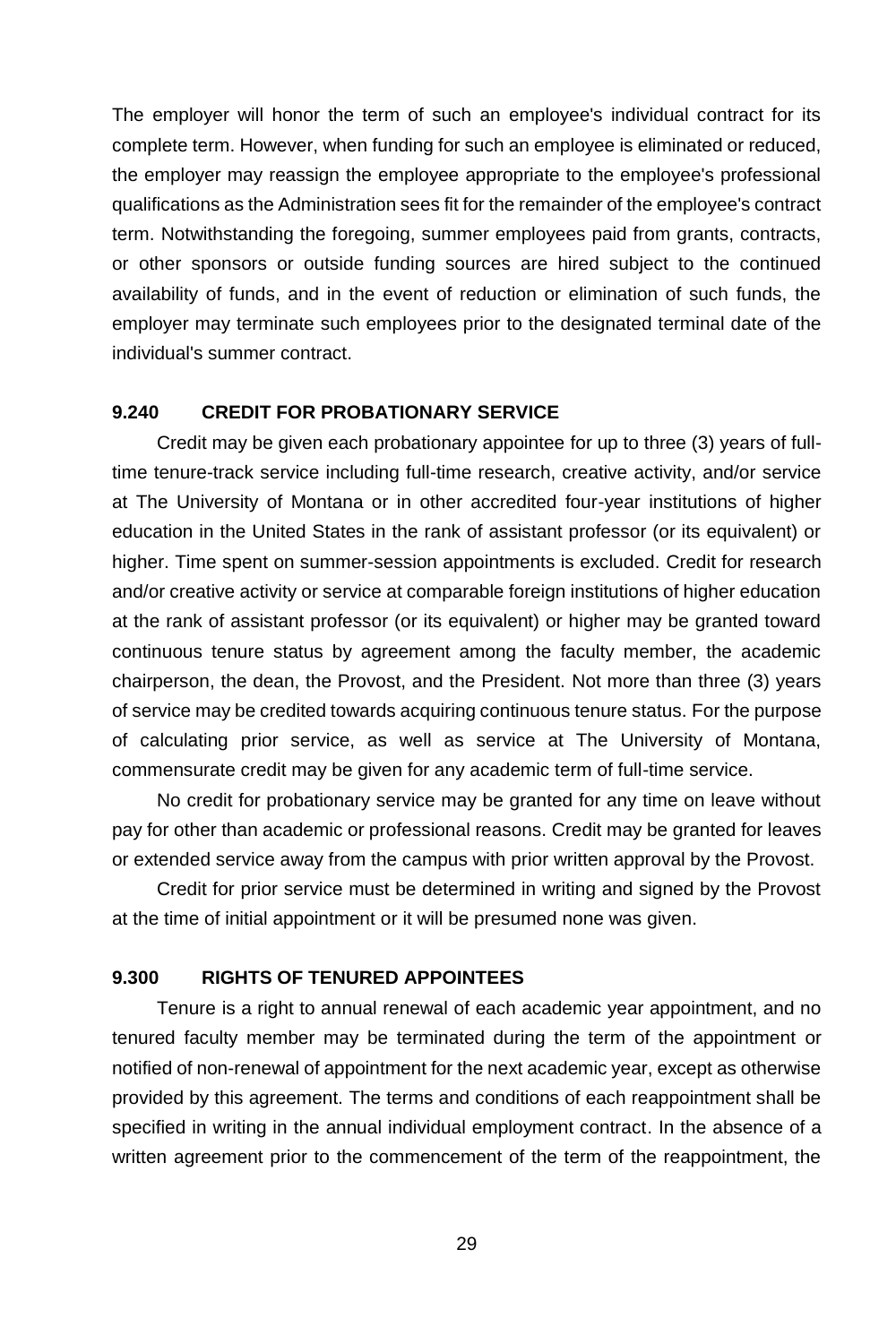terms and conditions of the previous appointment shall continue in effect until modified in writing.

Once tenure has been awarded it shall continue until the employment of the tenured individual is discontinued consistent with the terms of this agreement.

Tenure is with The University of Montana and not the Montana University System.

By an agreement signed by the Provost, the faculty member, the academic chairperson, and the dean, a tenured faculty member may permanently reduce his/her tenured appointment from 1.00 FTE to not less than .50 FTE. Thereafter, the faculty member will have tenure over only the agreed portion of the reduced appointment.

# <span id="page-30-0"></span>**9.310 ELIGIBILITY FOR TENURE APPLICATION**

A probationary appointee shall be eligible to make an application for tenure:

- 1. after the appointee has completed five (5) years of credited service toward tenure, that is: during the sixth (6) year of credited employment.
- 2. the applicant must have the appropriate terminal degree for the discipline and unit in which tenure is to be awarded, and
- 3. the applicant should hold the minimum academic rank of associate professor, although faculty may apply for tenure and promotion to associate professor simultaneously. If a faculty member seeking promotion to associate professor and tenure simultaneously is not promoted, tenure will be denied as well. Under no circumstances may tenure be granted to an assistant professor.

Tenure shall not be awarded in absence of application by the eligible faculty and approval of tenure by the employer. Application for tenure must be in accord with unit standards. No faculty member may apply for tenure more than twice under any circumstance.

# <span id="page-30-1"></span>**9.320 THE TENURE APPLICATION**

Procedures for the evaluation of tenure applications shall be conducted according to Article 10.000, Unit Standards and Faculty Evaluation Procedures. It shall be the responsibility of the eligible faculty member to initiate the application for tenure which shall include at least the following: (1) a statement of the teaching, research and/or creative activity, and public service performed by the applicant during the probationary period; (2) a vita of the applicant's publications and/or creative works; (3) evidence that the applicant has achieved or is in the process of achieving recognition in his/her field of competence beyond The University of Montana; and (4) any other information the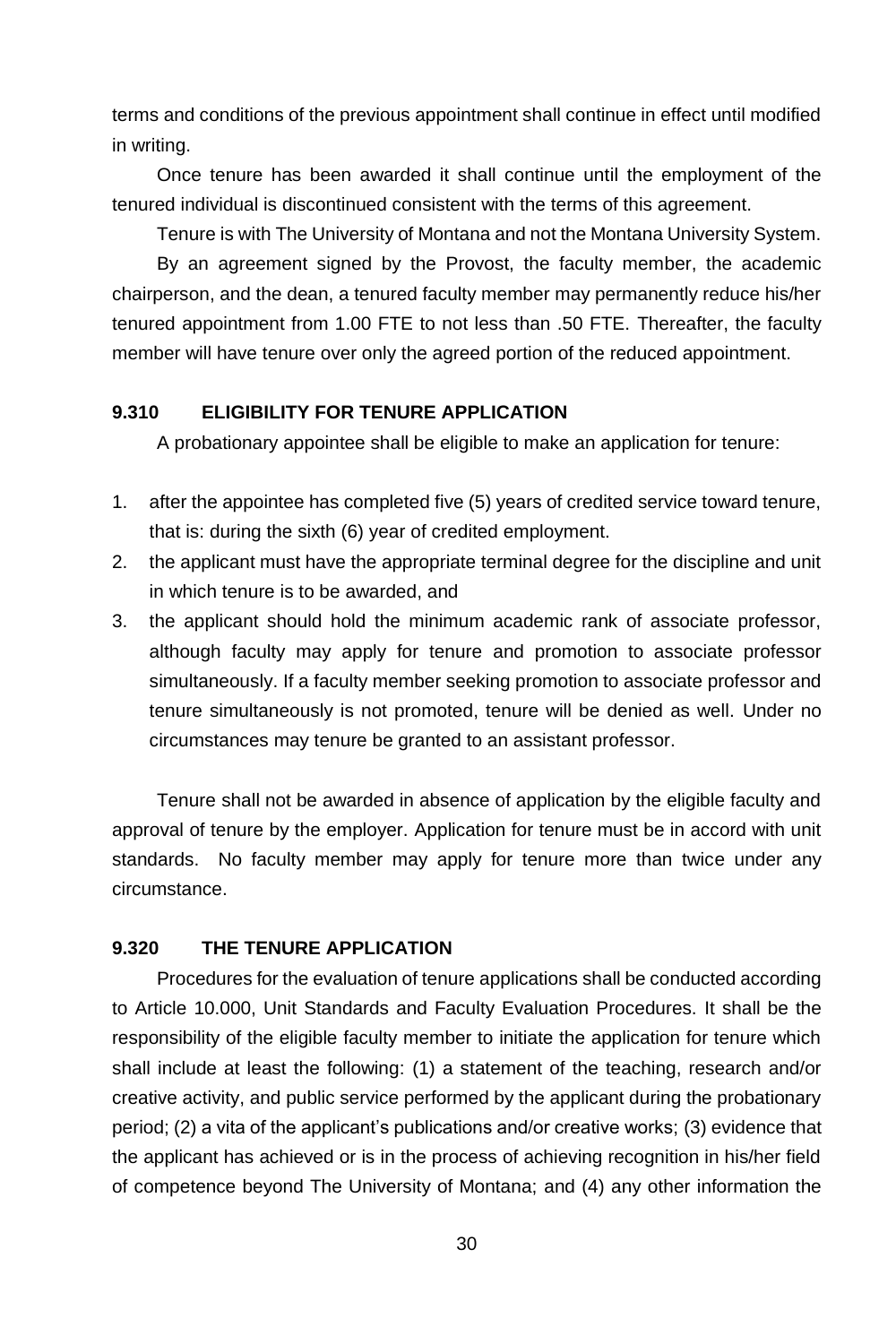applicant deems relevant to his/her professional development, competence, or performance. In keeping with the provisions of the CBA (15.220.1), no faculty member may apply for tenure while on leave without pay from UM-M.

#### <span id="page-31-0"></span>**9.330 LIMITATIONS ON TENURE AWARDS**

Even though a faculty member may be otherwise eligible, tenure shall not be awarded to any faculty member who has made application in any of the following instances:

- 1. when the number of tenured positions in a unit would exceed the faculty FTE in the unit which are supported by current unrestricted funds (i.e., not supported by sources such as the contract or grants which are susceptible to discontinuance by parties other than the employer);
- 2. when the faculty member holds a non-tenurable position as defined in CBA 9.100 such as the rank or position of adjunct, acting or visiting appointment, lecturer, postdoctoral scholar or faculty affiliate;
- 3. as an automatic consequence of errors or omissions on the part of the employer.

Tenure may only be acquired by an affirmative award in response to an appropriate application by an eligible probationary appointee consistent with the terms of this agreement.

# <span id="page-31-1"></span>**9.340 FAILURE TO ATTAIN TENURE**

Any probationary faculty member who has not attained tenure at The University of Montana by the completion of his/her seventh  $(7<sup>th</sup>)$  year of credited employment will be given notice and placed on a one-year non-renewable contract. In no case may a faculty member serve in a probationary position beyond the eighth  $(8<sup>th</sup>)$  year of creditable service. Exception shall be made for new faculty being credited with six (6) or more years of credited service, who shall, at his/her discretion, be entitled to up to two (2) full years of service at The University of Montana before applying for tenure, and will be given notice and placed on a non-renewable contract if he/she has not attained tenure within the three (3) year period stipulated.

#### <span id="page-31-2"></span>**9.400 TENURE CLOCK EXTENSIONS FOR FACULTY MODIFIED DUTIES**

A probationary faculty member may request an exemption for the year of creditable service toward tenure (CBA 9.310) during which they exercised the Faculty Modified Duties option (11.200). All such requests are subject to approval by the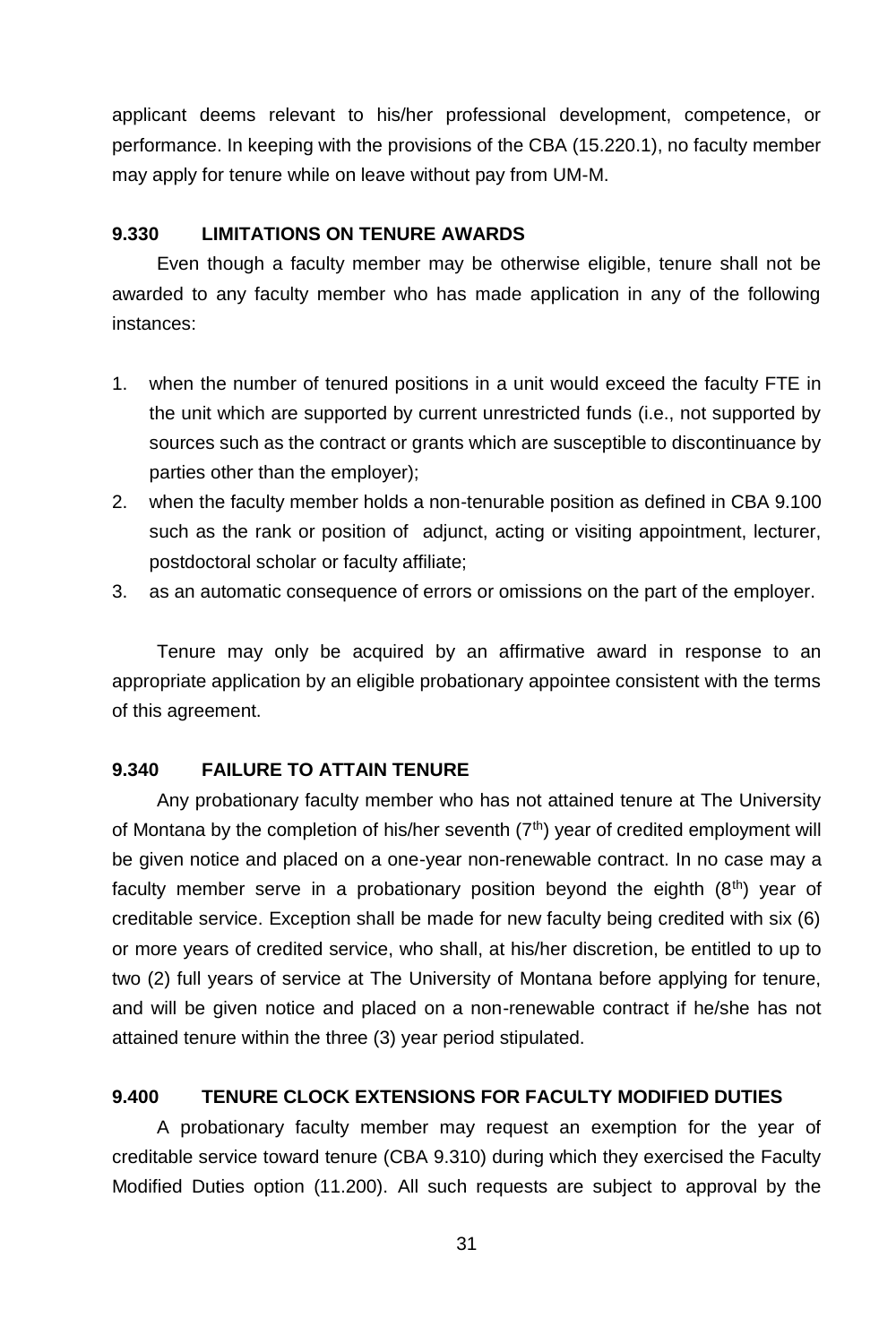Provost The election for an exemption for a year of creditable service under the Faculty Modified Duties program is only revocable when the faculty member submits their IPR for the academic year related to the year of exemption. At that time they may elect, in writing, as part of their IPR, to waive their exemption. Beyond that, no further changes to the faculty member's tenure clock may be requested or granted in relation to this section.

#### <span id="page-32-0"></span>**10.000 UNIT STANDARDS AND FACULTY EVALUATION PROCEDURES**

# <span id="page-32-1"></span>**10.100 EVALUATION STANDARDS**

Any evaluation of faculty members for purposes of promotion, tenure, salary determination, or recommendation for retention shall involve consideration of appropriate UNIVERSITY STANDARDS as well as UNIT STANDARDS of the respective academic units. Distribution of approved University Standards and Unit Standards to appropriate faculty prior to initiating the evaluation process will be done by the appropriate dean or the dean's designee.

The Provost has the responsibility to identify any Unit Standards not in compliance with the University-wide standards contained in Section 10.110. The University Standards Committee shall work with units to bring the Unit Standards into compliance pursuant to Section 10.250 and following the guidelines in Section 10.120. Until those changes are made, the Unit Standards remain in force. Subsequent to the effective date of this contract, whenever University Standards as contained herein and Unit Standards conflict with each other, or are otherwise inconsistent with each other, in any aspect of this agreement, the University Standards shall control all interpretations and applications. University Standards shall be the minimum standards. Units may impose more stringent standards.

#### <span id="page-32-2"></span>**10.110 UNIVERSITY STANDARDS FOR FACULTY ADVANCEMENT**

The following University requirements must be met regarding each of the respective types of advancement or salary determination as indicated. (For purposes of determining years in rank, pro rata credit shall be given all full-time service for any academic term except summer session.)

#### 1. **Promotion**

- a. **To Assistant Professor**: Requires possession of the appropriate terminal degree or its equivalent as defined by the unit standards of each discipline.
- b. **To Associate Professor**: Except in unusual circumstances, four (4) or more years of full-time service in rank as assistant professor are required prior to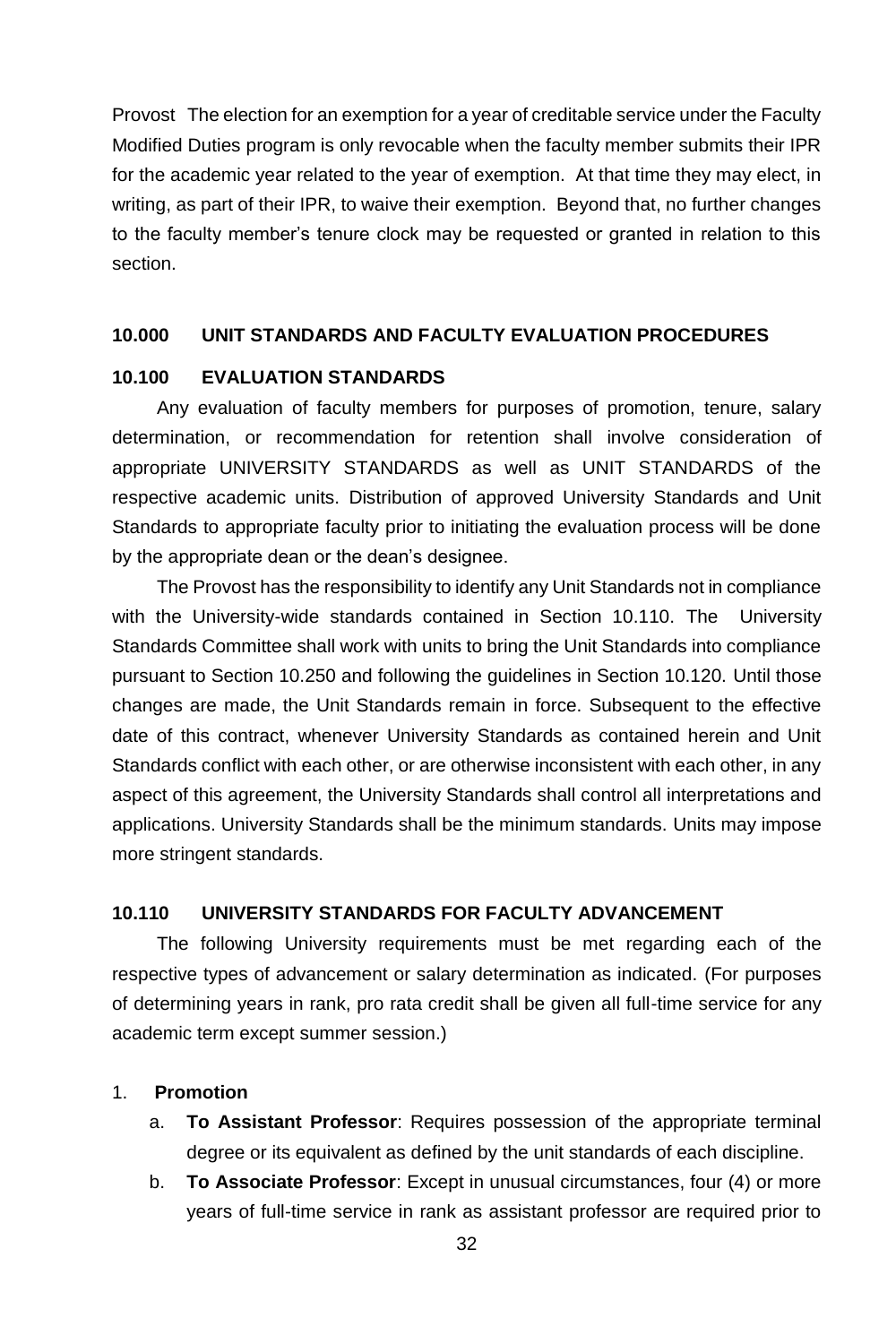the date of promotion (application may be made during the fourth year in rank), and possession of the terminal degree in the appropriate discipline is required consistent with applicable unit standards. The character of the service in rank as assistant professor shall be such that there is a clear demonstration of professional growth and an increasingly valuable contribution to the University.

- c. **To Professor**: Except in unusual circumstances, five (5) or more years of fulltime service in rank as an associate professor are required prior to the date of promotion (application may be made during the fifth year) and possession of the terminal degree in the appropriate discipline is required consistent with applicable unit standards. The character of the service in rank as associate professor shall be such that there is a clear demonstration of professional growth and an increasingly valuable contribution to the University. (See d. below.)
- d. In all applications for promotion, performance in teaching, community and University service, and scholarship are all important and essential as set forth in section 6.200. For promotion to full professor, a faculty member must have the level necessary as defined in the CBA and unit standards in teaching competence, scholarship/creative activity, and service. However, no faculty member may be promoted to full professor on the basis of teaching and service alone. Scholarship shall be demonstrated by scholarly publication or appropriate public recognition for creative works (in the disciplines of Art, Media Arts, Theatre & Dance, and Music).

# 2. **Award of Tenure**

- a. Eligibility for application for tenure is defined in Article 9.310, Eligibility for Tenure Application.
- b. Professional growth, activity, and prospects shall be demonstrated by scholarly publication or appropriate recognition for creative works; involvement in continuing education programs; participation in professional societies; receipt of grants, contracts, fellowships, and other awards; and/or direction of student research.

#### 3. **Salary Determination**

a. **Merit Award**: Above normal performance in at least two (2) of the three (3) areas: teaching, research/creative activity, or public service; or outstanding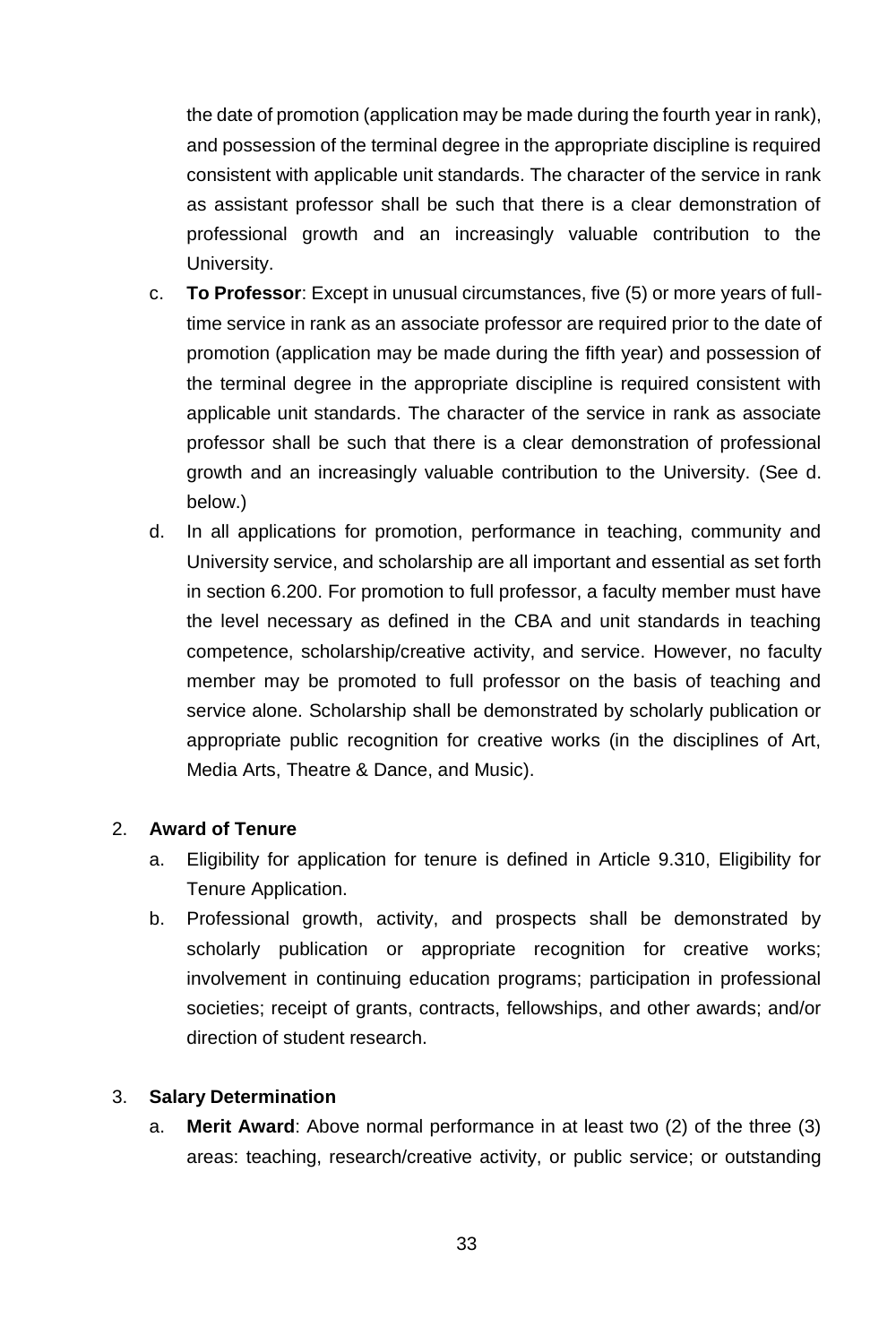performance or special recognition in at least one (1) of these areas, and normal performance in the remaining area or areas of assigned duties.

- b. **Normal Increment**: The performance of a majority of faculty members will generally be evaluated as "normal." They will be expected to grow in value to the institution and will be rewarded with a "normal" increment to their salary.
- c. **Less-Than-Normal Increment**: Either the absence of any performance or poor performance of assigned responsibilities within the scope of employment may constitute grounds for a less-than-normal increment. It is understood that the absence of performance in any one or two of the areas of teaching, research/creative activity, and public service does not justify a less-thannormal increment if the quantity of performance in the remaining area or areas is proportional to the FTE of the appointment, if the quality of performance in the remaining area or areas is at least normal, and if the individual has assigned duties solely in the remaining area or areas.
- 4. **Incorporation of University Standards into Unit Standards:** All University standards shall be incorporated into unit standards according to procedures specified in Section 10.250. The Provost may designate a list of unit standards to be reviewed during the term of this agreement**.**

# <span id="page-34-0"></span>**10.120 UNIT STANDARDS FOR FACULTY EVALUATION**

1. **Units for Which Evaluation Standards are Required**: The current academic units under the respective headings of The University of Montana for which unit standards for faculty evaluation are required are as follows:

# **Humanities and Sciences**

Anthropology, Biological Sciences, Chemistry and Biochemistry, Communication Studies, Computer Sciences, Economics, English, Environmental Studies, Modern and Classical Languages and Literatures, Geography, Geosciences, History, Liberal Studies, Mathematical Sciences, Native American Studies, Philosophy, Physics and Astronomy, Political Science, Psychology, Sociology

#### **Business Administration**

Accounting and Finance, Management Information Systems, Management and Marketing

#### **Education and Human Sciences**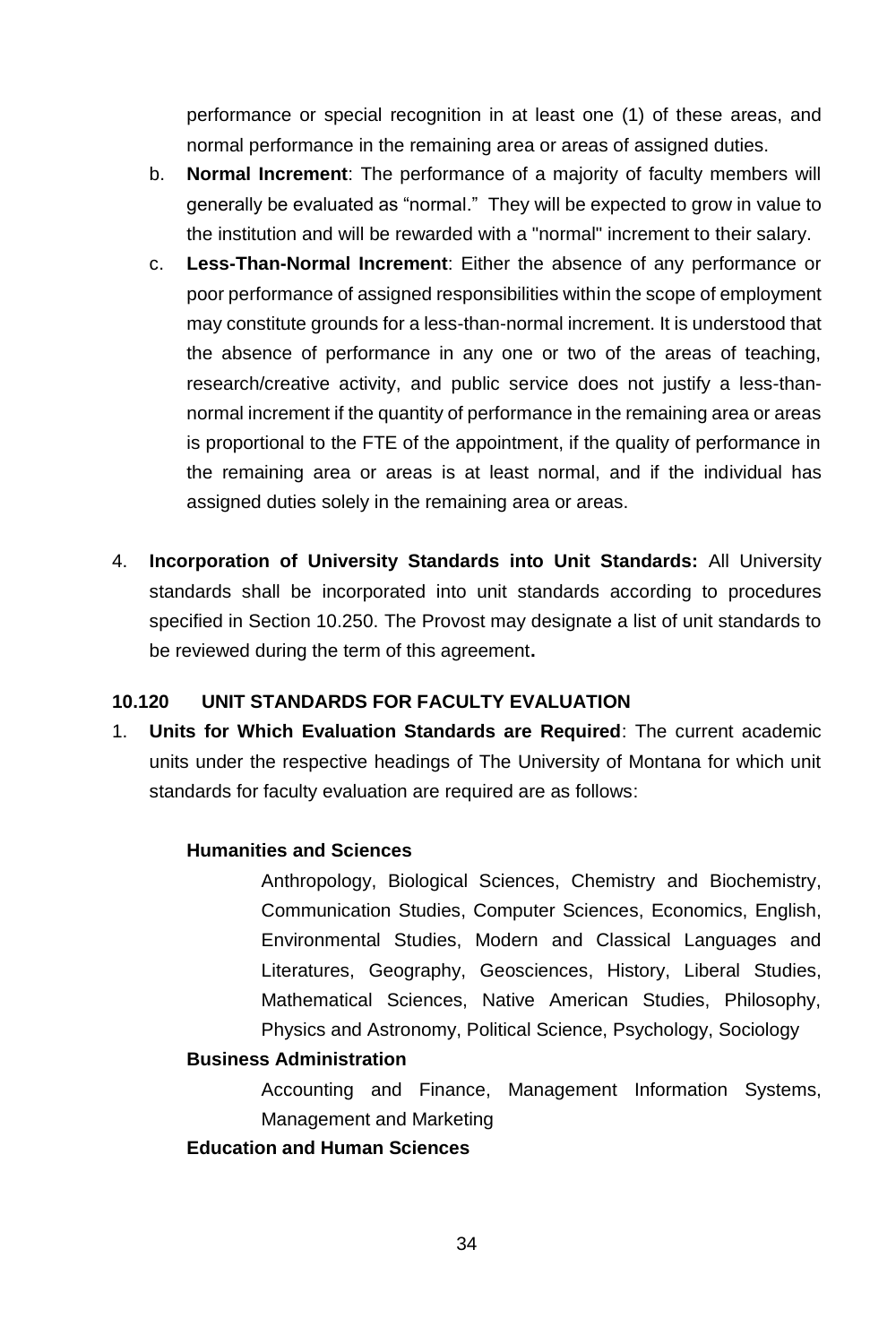Communicative Sciences and Disorders, Counselor Education, Curriculum and Instruction, Educational Leadership, Health and Human Performance

#### **Forestry and Conservation**

Ecosystem and Conservation Sciences, Forest Management, Society and Conservation

# **Health Professions and Biomedical Sciences**

Biomedical and Pharmaceutical Sciences, Pharmacy Practice, Physical Therapy and Rehabilitation Science, Public and Community Health, Social Work

# **Journalism**

Print Journalism, Radio/TV

# **Mansfield Library**

# **Visual and Performing Arts**

Art, Theatre & Dance, Media Arts, Music

The above academic units are subject to addition, deletion, or change by the employer in accordance with provisions of Articles 7.100 and 8.000 of this agreement.

- 2. **General Activities for Unit Standards**: The following general activities, including those with an interdisciplinary and/or international focus, shall be given consideration in any evaluation for purposes of promotion, award of tenure, determination of salary increment, or recommendation for retention:
	- a. classroom performance;
	- b. student advising;
	- c. scholarly publication or creative works;
	- d. participation in professional organizations or societies, receipt of awards in recognition of professional accomplishments, or speaking engagements related to one's professional field;
	- e. professional service demonstrated by consulting
	- f. or other outside work for agencies, communities, schools, etc.; serving on advisory boards; and service on campus committees;
	- g. research efforts related to grants, contracts, direction of student research, or professional research efforts incident to publication.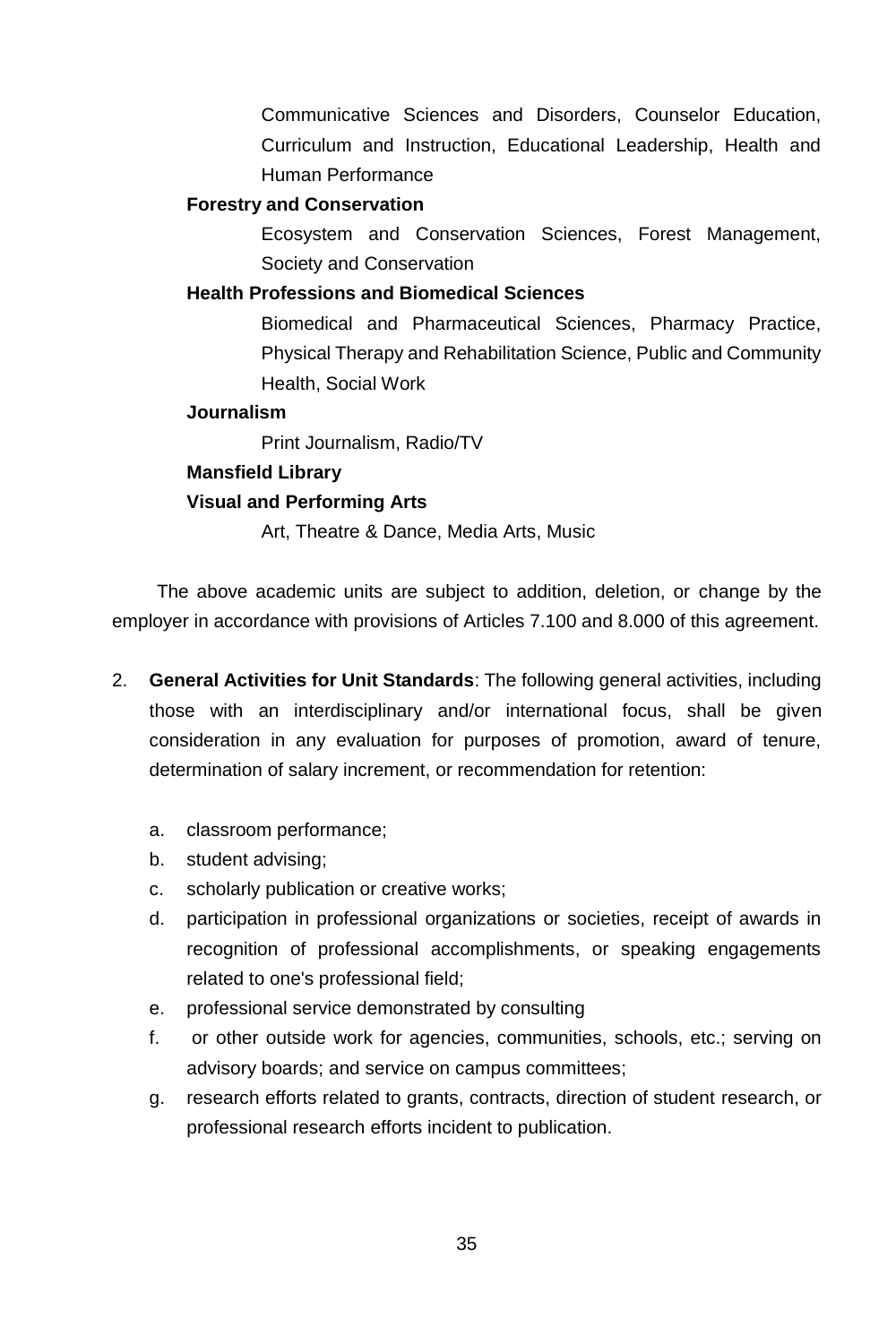- 3. **Preparation and Approval of Unit Standards**: Unit standards will be prepared and proposed by the tenured and tenurable (i.e. tenure track) faculty of each respective unit. The unit standards for each respective unit must:
	- a. be consistent with University standards;
	- b. address the general activities;
	- c. address participation in general education activities;
	- d. address all academic appointments to the unit;
	- e. specify the documentation or other evidence required to support evaluation of teaching, research/creative activity, and/or public service;
	- f. specify, where appropriate, special standards and special procedures for the evaluation of individuals on grants, contracts, or other work assignments outside the normal academic activities of the unit, including but not limited to adjunct research faculty;
	- g. guarantee peer review;
	- h. ensure consultation between faculty members and chairpersons or deans before each individual recommendation is made final;
	- i. and be approved by the University Standards Committee, the appropriate dean, and the Provost prior to application for evaluation purposes.

If the Standards Committee does not approve any specific set of unit standards within forty (40) working days of submission by the unit, those standards shall be forwarded directly to the Provost for consideration. Within fifteen (15) working days upon receipt of the standards, the Provost must approve, reject, or request modifications of the unit standards thus submitted. Units may submit unit standards modified at the request of the Provost directly to the Provost's office without need to have approval from the Standards Committee. In this latter event, the Provost shall so inform the Standards Committee and subsequently provide the Standards Committee with the final disposition of the issue.

### **10.200 PROCEDURES FOR FACULTY EVALUATION**

At each step in the evaluation process, all parties shall refer to Article 10.000 for compliance in the evaluation procedures being used. The evaluator's signature assures consistency with the CBA.

If Unit Standards are changed during an evaluation period for any faculty member, such faculty member will have the choice of using either the Unit Standards effective at the time of hire, or those currently effective, when applying for tenure and/or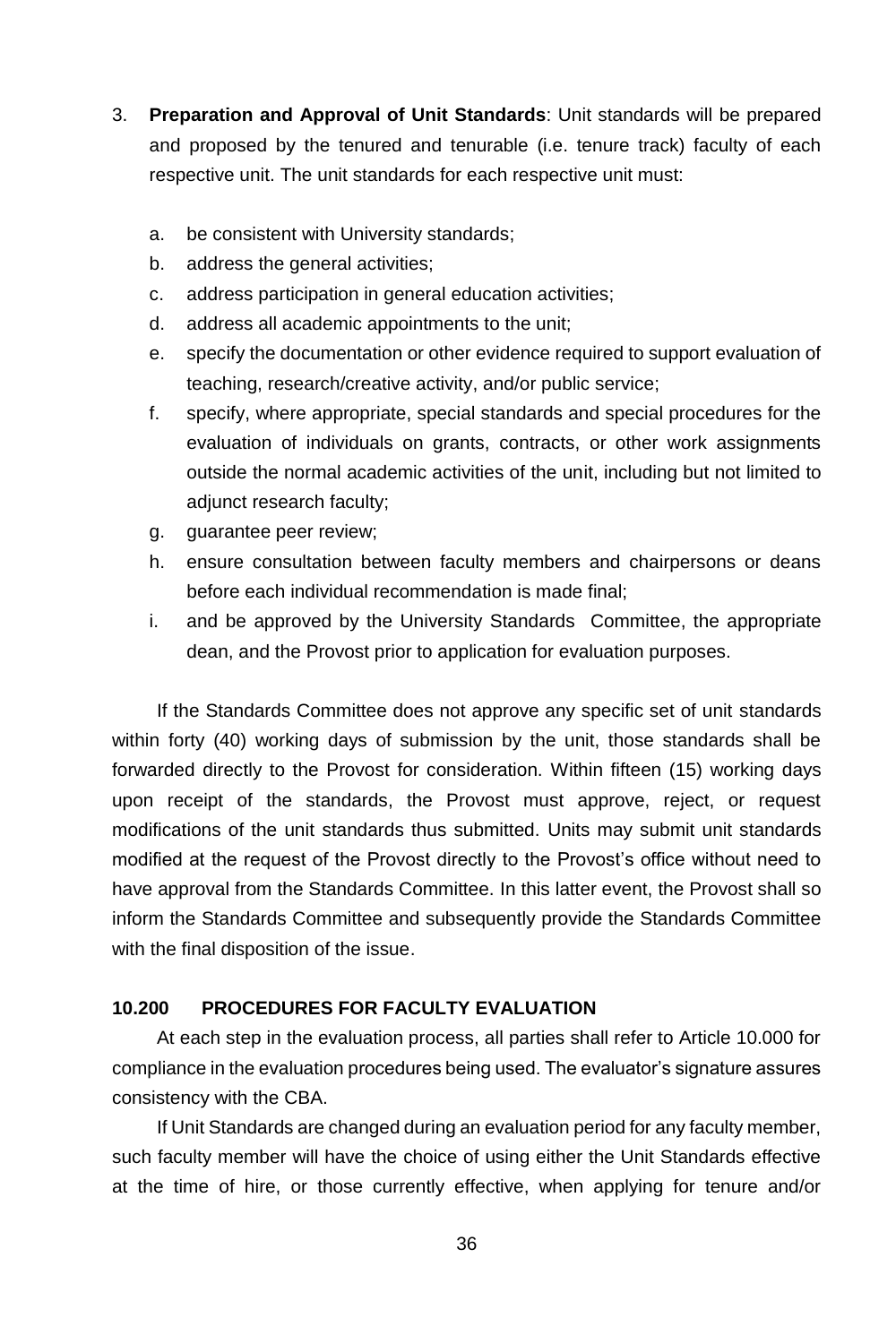promotion to Associate Professor. However, after faculty members are tenured, only the Unit Standards in effect at the time of evaluation will be used.

If faculty members who have left their academic unit and the UFA bargaining unit to assume an administrative appointment subsequently return to their academic unit and the UFA bargaining unit, their IPRs shall be evaluated as follows: any research, scholarly or creative activities that are typically eligible for inclusion in the evaluation during the performance period of such administrative appointment shall be considered ineligible for faculty evaluation.

### **10.210 INDIVIDUAL'S PERFORMANCE RECORD - OCTOBER 15**

The documentation or evidence of performance required by the unit standards and applicable sections of this agreement, shall be prepared by every member of the bargaining unit in sequentially numbered pages which incorporate exhibits by reference and are signed on the last page by the person to be evaluated. Exceptions to this requirement are limited to those members of the bargaining unit who are in their first year of service at The University of Montana or who are on a terminal year contract. These individuals are not required to prepare nor submit an IPR. The individual shall submit the documentation to the chairperson of the Faculty Evaluation Committee (FEC) and the department chairperson or in those instances where there is no chairperson, to the dean by October 15. The performance period shall consist of one or more academic year(s) of record each running from the first day of the academic year and including Fall Semester, Spring Semester and applicable winter and summer term(s). The IPR for that period should document performance for the respective types of advancement as follows:

- 1. **Promotions**: All service in the current rank or since the documentation was prepared for the last promotion, or the most recent seven (7) sequential years.
- 2. **Tenure**: The entire probationary period including credited prior service.
- 3. **Merit**: The time since the documentation was prepared for the last granted merit or promotion, or the most recent seven (7) sequential years.
- 4. **Normal and Less-Than-Normal**: The record of the previous year(s) as appropriate (see Section 10.340 for the evaluation schedule of tenured and tenuretrack faculty).

Copies of the SEC, FEC, chair, dean and Provost's recommendations from all evaluations during the performance period must be included in the Individual Performance Record (IPR) before transmittal to the dean. The individual may not add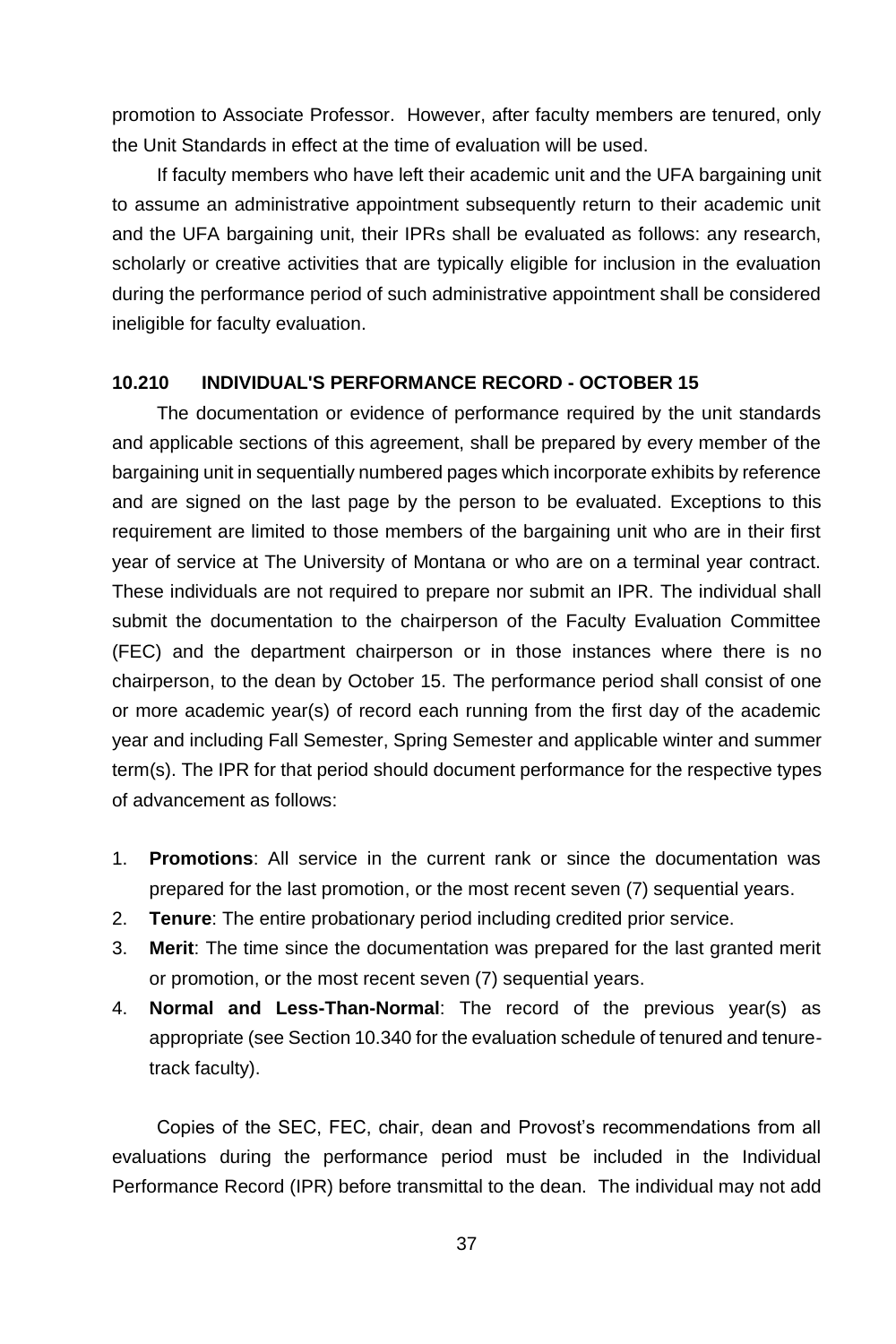to, alter, modify, delete or remove documents from his or her IPR once it has been submitted to the FEC except by:

- 1. Updating the status of material in support of tenure unknown at the time the IPR was submitted;
- 2. Responding to a reviewer request for additional materials;
- 3. And/or the regular appeals process identified in articles 10.230, 10.240 and 10.270

An individual on split assignment shall submit the documentation and evidence to the unit in which the greatest portion of the FTE is assigned; or if the FTE is equally split, to the unit in which first hired; or if not first hired in one unit, to the unit in which best qualified for full-time service. The chairperson of the Faculty Evaluation Committee, department chairperson and dean of the unit evaluating the split appointment shall obtain evaluations from their respective counterparts in the other units to which the individual was partially assigned.

The Faculty Evaluation Committee, the department chairperson, or the dean may request and consider any evidence from any source, including the faculty member to be evaluated, provided that any evidence relied upon for evaluation purposes shall be incorporated into the record and the faculty member shall be afforded an opportunity to respond to it. No individual to be evaluated may be sanctioned, suspended, disciplined, or discharged for failure to comply with a request to provide additional information.

Upon approval of the UFA-Administration committee, electronic records as document files (e.g. Microsoft Word or .PDF) may be used to transmit documents during the evaluation process. However, a complete version of original documents shall be used for inclusion in the employee personnel file maintained by Human Resource Services.

### **10.220 STUDENT EVALUATION COMMITTEE - OCTOBER 15**

Each Student Evaluation Committee (SEC) shall consist of at least three (3) but not more than seven (7) students who are majors and/or graduate students in the respective unit and shall include one (1) faculty observer who shall enjoy all rights of full participation and access to information except voting. The faculty observer shall be chosen from among the tenured or tenurable (i.e. tenure-track) members of the bargaining unit in the department or unit. The members shall be appointed by the department chairperson, or if there is no chairperson, by the dean, by September 15. The committee shall elect a chair from among its voting members.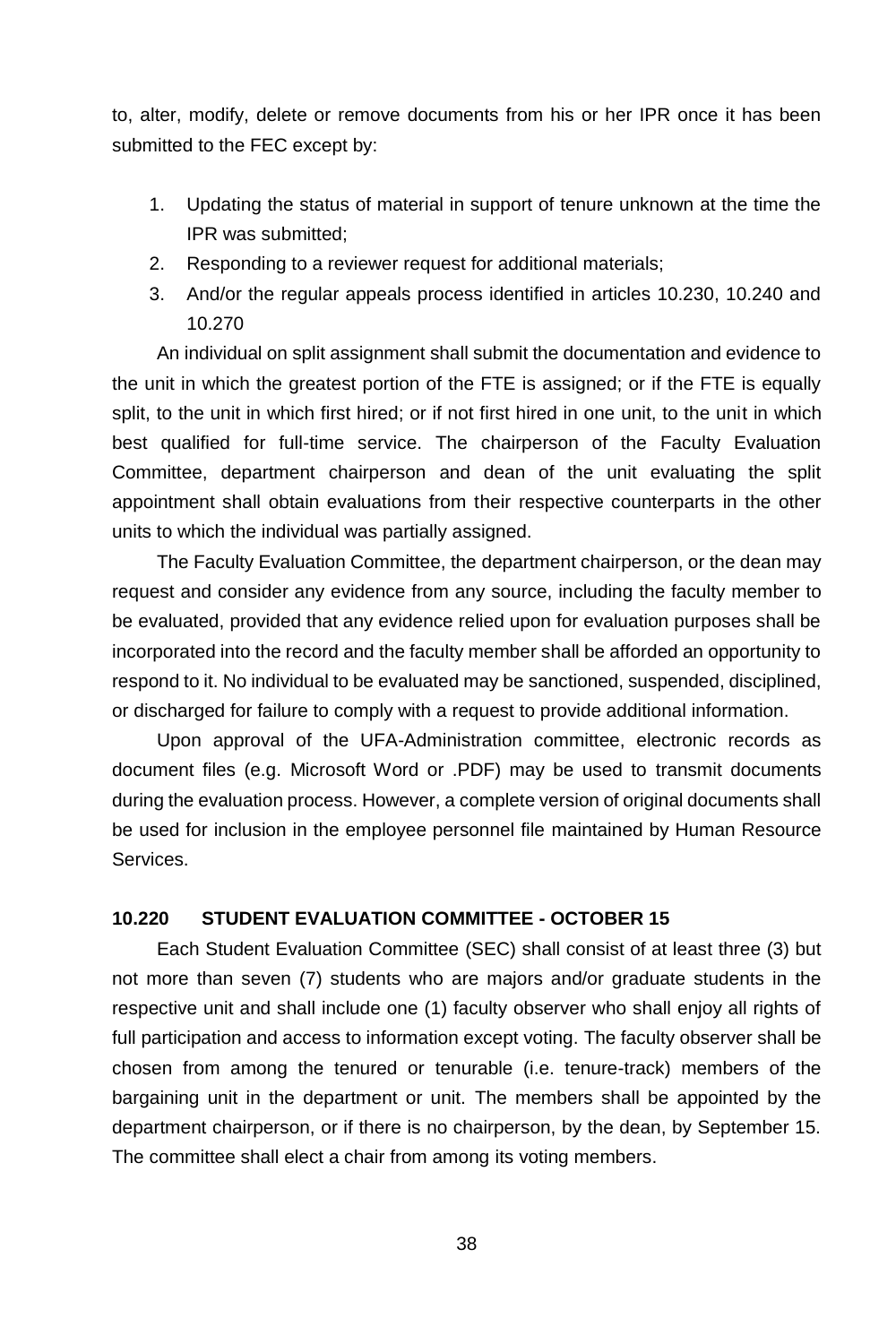The committee shall review the teaching effectiveness of the faculty members in the bargaining unit who are in the academic unit for which the student evaluation committee is appointed. The unit shall either use an existing course evaluation form, prepare and use its own course evaluation form, or use the form prepared by the UFA-Administration Committee and shall make all completed course evaluation forms available to the student evaluation committee by September 20. Each faculty member must have at least one course evaluated each semester he/she teaches and provide the results to the student evaluation committee. The committee shall review course evaluations and may seek or receive relevant evidence from students who have taken courses from or have been advisees of the faculty member being evaluated. The committee shall prepare a written evaluation of the teaching and advising of each faculty member whose performance is reviewed. Each written evaluation shall be signed by the chairperson of the Student Evaluation Committee and the faculty member being evaluated by October 15. A faculty member may append a response to the SEC report.

The Student Evaluation Committee shall neither review the evidence of performance prepared by the faculty member nor have any responsibility for application of unit standards.

Neither error nor omission of student participation in any evaluation may constitute grounds for a grievance. The evaluation procedure may proceed without participation by a departmental Student Evaluation Committee.

# **10.230 FACULTY EVALUATION COMMITTEE - NOVEMBER 15**

By election each unit shall annually establish an evaluation committee of at least three (3) members of the unit, three of whom must be tenured or tenurable (i.e. tenuretrack). Only tenured or tenure-track faculty are able to vote on tenure and promotion decisions. The committee members shall elect their own chairperson from among the committee membership. One student observer with all rights, save voting, shall be appointed by the committee chairperson from among the majors and/or graduate students in the unit.

The Committee shall apply the unit standards to review the performance of each faculty member in the unit and make a written recommendation with justification signed by the committee chairperson which shall, where appropriate, specifically address: (1) retention, (2) salary increment, (3) promotion, and (4) tenure, and which shall be forwarded to the department chairperson and the dean by November 15. To ensure and encourage candid professional assessment of the individual faculty member performance, materials solicited by the FEC from non-tenure-track*,* probationary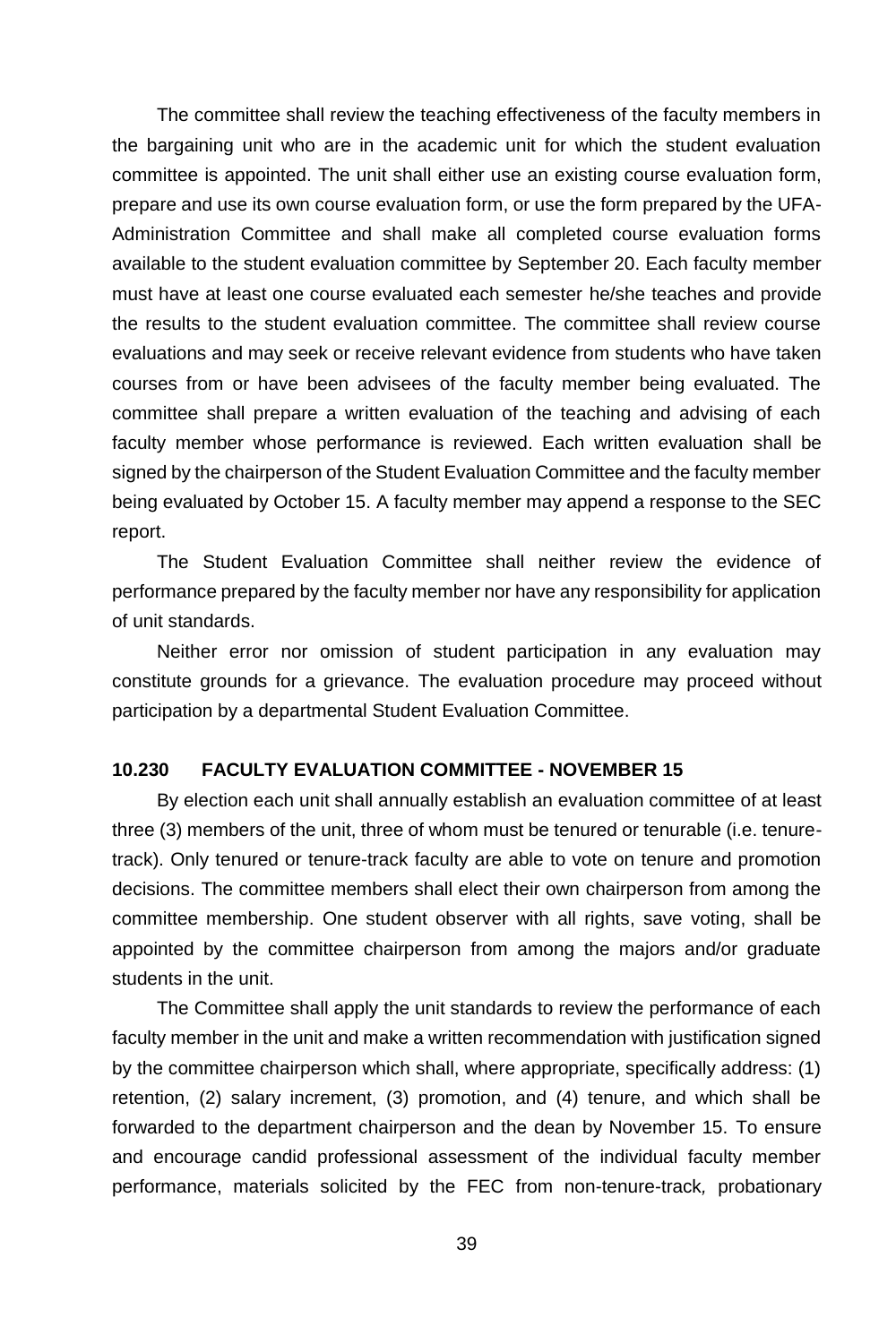faculty, and students will be guaranteed confidentiality. With the exception of solicited material from non-tenure-track, probationary faculty, and students, other persons submitting material to the FEC have no expectation of confidentiality and all materials submitted to the FEC will be signed. Student materials submitted to the SEC will be guaranteed confidentiality. Any material solicited at this, or subsequent steps, must be made available to the individual being evaluated within five (5) days of its inclusion. The individual is given ten (10) days to prepare a written response, which becomes part of the evaluation record. All subsequent deadlines will be postponed concomitantly.

At all times during the evaluation process, from the Faculty Evaluation Committee through the deliberation of the Provost, unsolicited materials may not be used as part of the evaluation unless they are signed. Signed materials thus submitted will be made available to the faculty member being evaluated in accord with the preceding paragraph. Unlike materials solicited by the FEC, unsolicited materials have no expectation of confidentiality of the identity of their author.

The Faculty Evaluation Committee meetings in which the committee discusses individual faculty evaluations shall be closed to the faculty member being evaluated and to anyone else not a member of the committee, except for any individual whom the committee may wish to interview in connection with the evaluation of an individual faculty member. Upon request, a faculty member being evaluated shall be permitted to personally address the committee regarding his/her evaluation. This does not preclude units from modifying unit standards to allow persons being evaluated to be present during the discussion of their own cases.

In addition to the individual recommendations, the Faculty Evaluation Committee shall prepare and append a summary of those who have been recommended by the committee for promotion, merit increase, or tenure respectively.

Within ten (10) days of receipt of the recommendation from the Faculty Evaluation Committee, the faculty member may submit a written appeal to the Faculty Evaluation Committee regarding any aspect of the Faculty Evaluation Committee's recommendation or process. The appeal must state any matters which the Faculty Evaluation Committee is requested to consider as well as the remedial action desired. The appeal may present for consideration appropriate documentation that the faculty member omitted from his/her Individual Performance Record. Within ten (10) days of receipt of the appeal, the Faculty Evaluation Committee shall either grant or deny the requested remedial action and shall so notify the faculty member and make the decision a part of the record.

40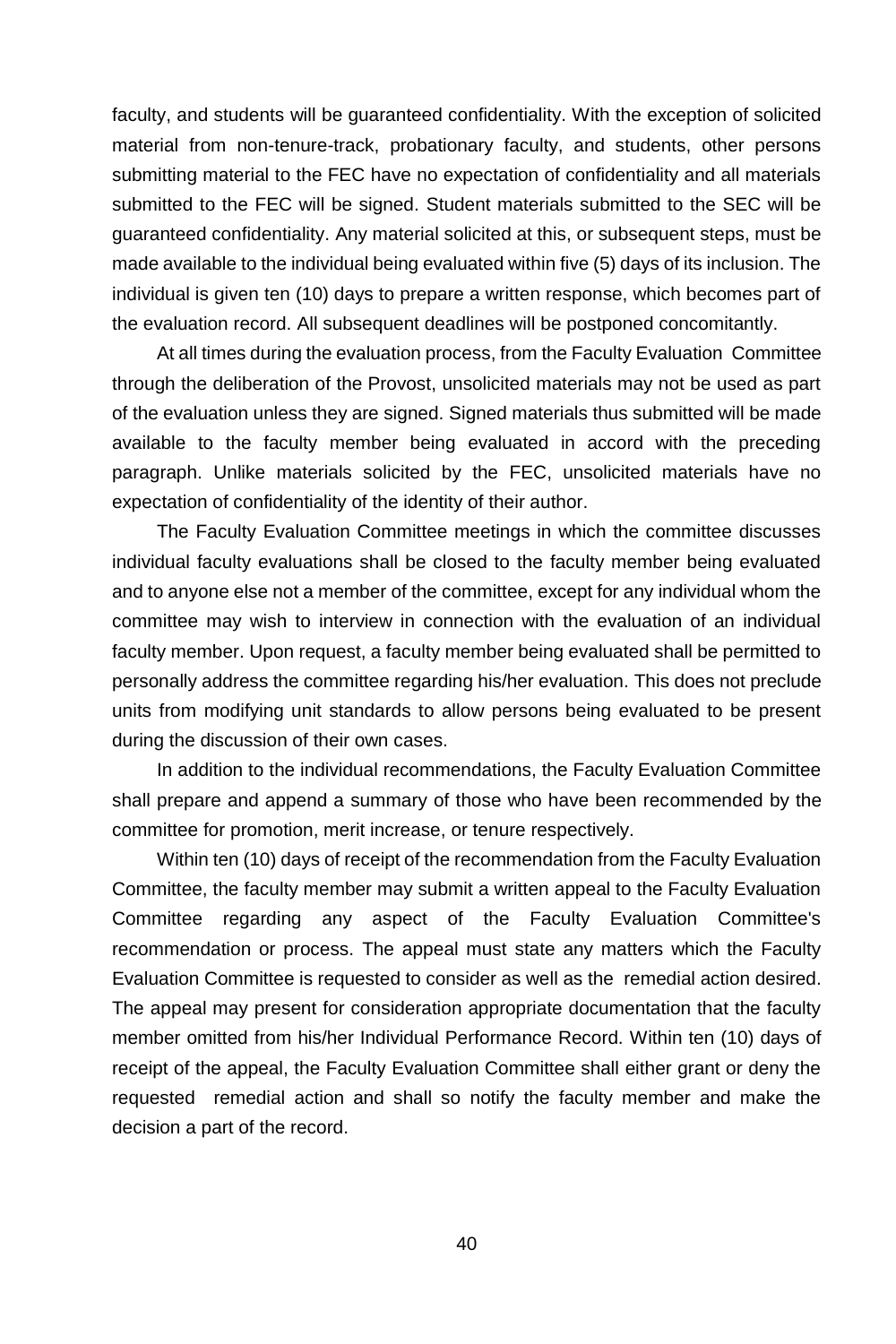#### **10.240 DEPARTMENT CHAIRPERSON'S RECOMMENDATION- DECEMBER 15**

Based on the approved unit standards, on the CBA, and on consideration of the evidence submitted by the faculty member, the Student Evaluation Committee recommendation, the Faculty Evaluation Committee recommendation, and any additional evidence solicited or received and placed in the evaluation report, the department chairperson shall prepare and sign a written evaluation for each faculty member in the unit which, where appropriate, shall specifically address: (1) retention, (2) salary increment, (3) promotion, and (4) tenure. The chairperson may append a written statement of his/her professional opinion and recommendation regarding any matters which he/she may deem to be relevant to the performance or advancement of the individual evaluated. The faculty member shall be given the opportunity to respond in writing to this professional opinion. The chairperson shall prepare and append a summary list of those the chairperson has recommended for promotion, merit increase, or tenure, respectively. The names on the list of recommendations for merit increase will be ranked in order of priority by the chairperson, taking into account the chairperson's ratings (normal, above normal, outstanding) across the three areas of evaluation. The department chairperson shall make the record of each evaluation available to the respective faculty members to whom they pertain for his/her review and signature. The record shall include, if available: the Individual Performance Record submitted by the faculty member; the Student Evaluation Committee recommendation; the Faculty Evaluation Committee recommendation; the department chairperson's recommendation, and if submitted, the professional opinion with faculty member's response, and any other exhibits or evidence relied upon or incorporated by reference except course evaluation forms. Each recommendation shall be signed by the faculty member to attest that the faculty member has read it. The chairperson shall then forward a copy of the complete record to the dean by December 15.

Within ten (10) days of receipt of the department chairperson's recommendation, the faculty member may submit a written appeal to the department chairperson regarding any aspect of the chairperson's recommendation or process. The appeal must state any matters which the chairperson is requested to consider as well as the remedial action desired. The appeal may present for consideration appropriate documentation that the faculty member omitted from his/her Individual Performance Record. Within ten (10) days from receipt of the appeal, the chairperson shall either grant or deny the requested remedial action and shall so notify the faculty member and the Faculty Evaluation Committee and make the decision a part of the record.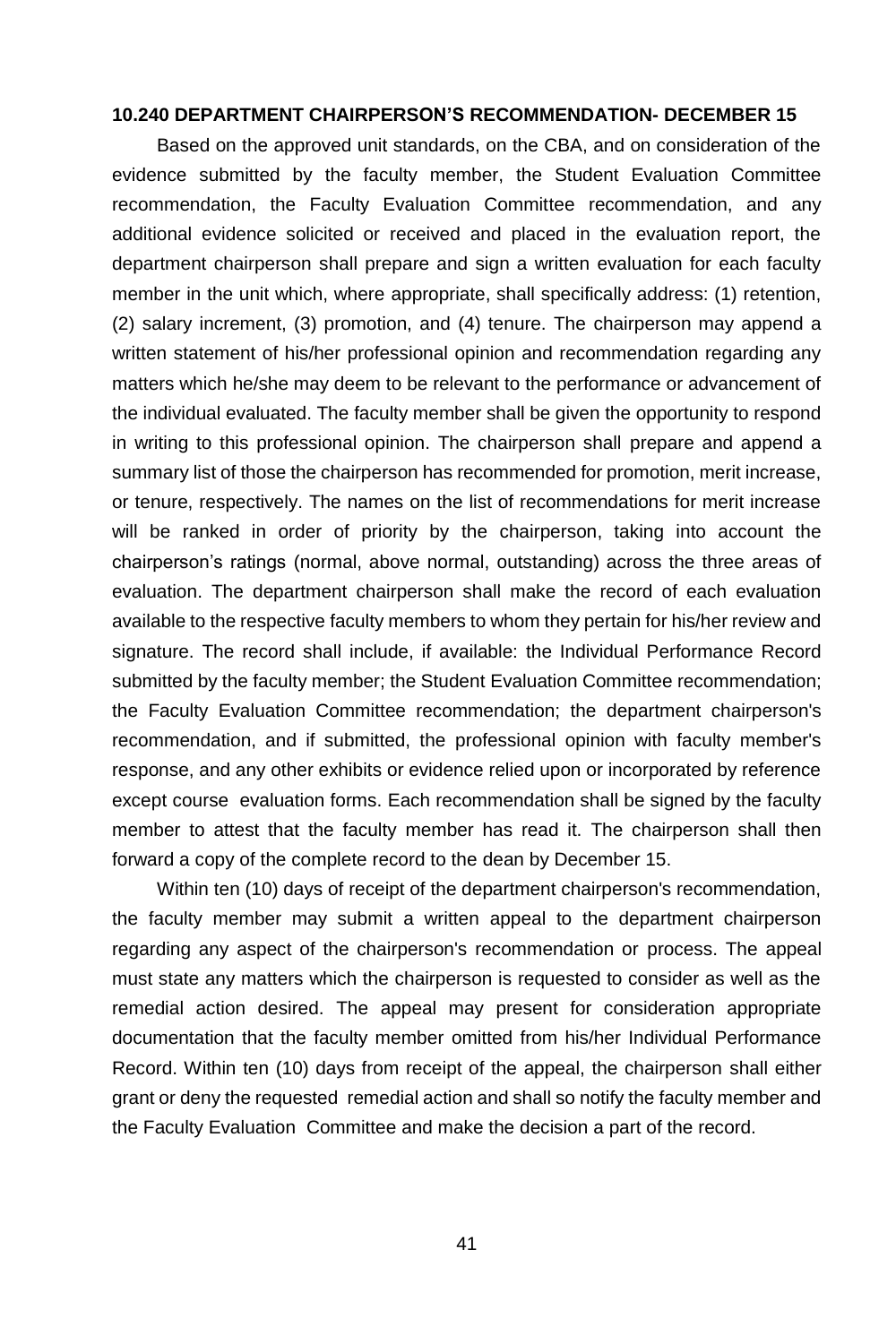### **10.250 UNIT STANDARDS COMMITTEE**

The Faculty Senate shall appoint a University Standards Committee consisting of bargaining unit members that are proportionately representative of the professional schools in the unit and the college. The chairperson of the committee shall be elected from among the membership.

The Standards Committee shall have the responsibility of reviewing the unit standards on a five-year cycle, taking a fifth of the unit standards each year. Recommendations for change of the unit standards may be submitted to the Standards Committee by the unit faculty, the chairperson, the appropriate dean, or the Provost. The unit faculty, department chairperson, the University Standards Committee, the appropriate dean, and Provost must approve any proposed change. Any changes in unit standards resulting from this process shall not take effect until twelve (12) months after the decision, unless agreed otherwise by the unit faculty, the dean, and the Provost.

### **10.260 DEAN'S EVALUATION AND RECOMMENDATION – FEBRUARY 15**

Based on the CBA, unit standards, and the evaluation record, the dean shall prepare an individual written evaluation and recommendation for each faculty member regarding retention, salary increment, promotion, and tenure, where appropriate for the individual being considered. Any additional relevant evidence must be appended to the person's Individual Performance Record and pertain to the period under evaluation, that is, activity prior to September  $1<sup>st</sup>$ . The dean shall inform the faculty member in writing that material is appended to the faculty member's IPR within five (5) working days of having appended the additional material to the record.

Should the dean's review of the evaluation record or a communication from other sources indicate an error or omission in procedure or the application of evaluation standards in an evaluation, the dean may remand the matter for appropriate remedial action and request it to be expedited back up through the evaluation process.

The dean may elect to append a written statement of his/her professional judgment regarding any other matters which he/she may deem to be relevant to the performance or advancement of the individual evaluated. Such judgment must be based on unit standards.

The dean shall also prepare and forward a summary list of those he/she has recommended for promotion, merit, or tenure, respectively. The names of those recommended for merit increase shall be listed in order of priority by the dean. On or before February 15, deans shall inform the faculty that merit rankings are available and shall provide individual rankings to specific faculty members at the request of the faculty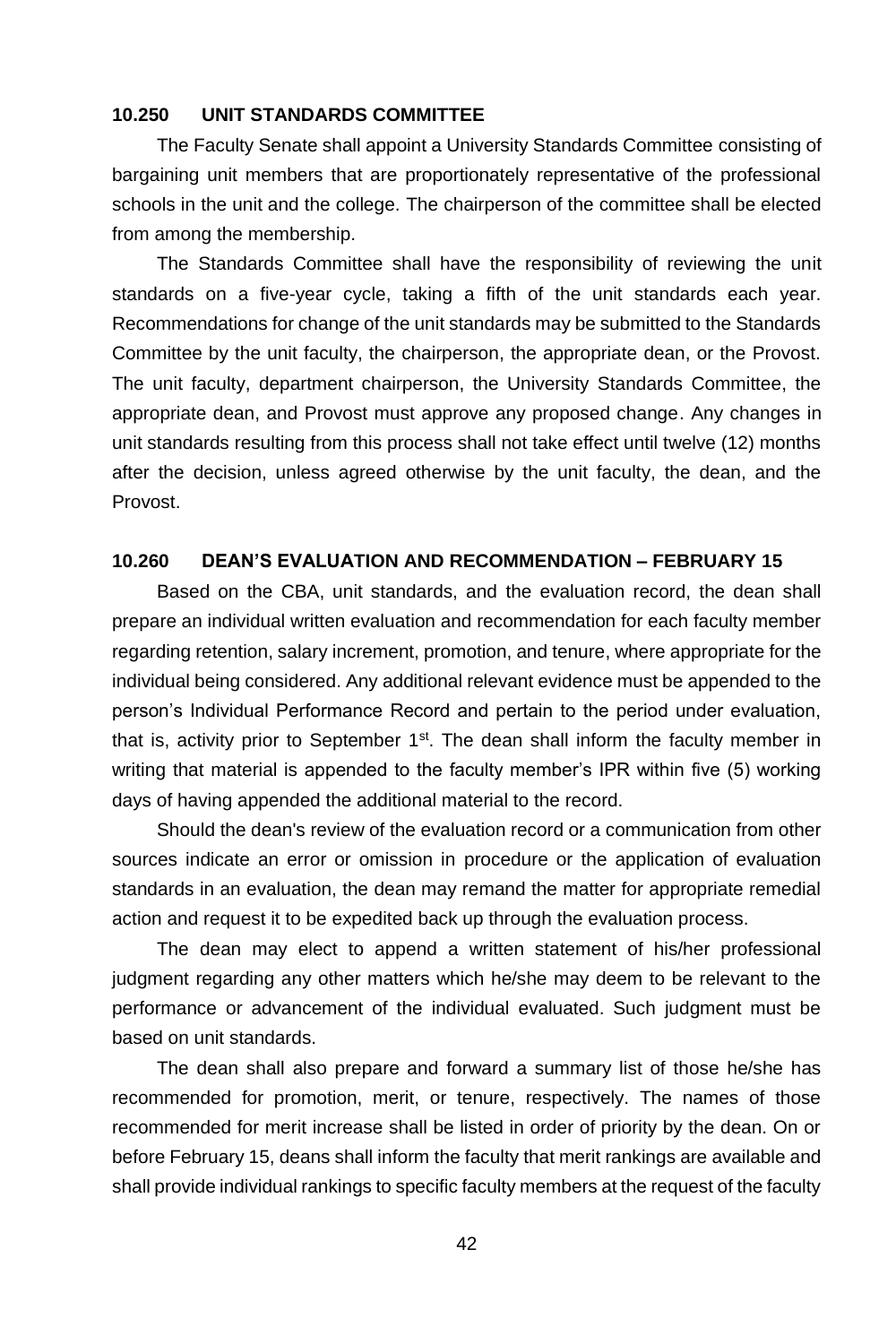member. Faculty who do not ultimately receive merit awards may appeal the dean's ranking if it can be demonstrated to have been in error based upon the criteria listed in 10.280.

The dean shall assure that the entire evaluation record, including the dean's evidence, evaluation, recommendation, professional opinion, and priority ranking shall be forwarded to the Provost and each respective member by February 15. A copy of the dean's evaluation shall be sent to the respective department chairpersons.

### **10.270 APPEALS TO THE DEAN - FEBRUARY 25 AND MARCH 12**

Within ten (10) days of receipt of the evaluation record from the dean, any faculty member may submit a written appeal to the dean regarding any aspect of the evaluation record or process including the dean's professional opinion. The appeal must state any matters which the dean is requested to consider as well as the remedial action desired.

By March 12 the dean shall either grant or deny the requested remedial action and shall so notify the faculty member, the department chairperson, and the Provost in writing.

### **10.280 APPEALS TO THE APPEALS COMMITTEE - APRIL 4**

There shall be an Appeals Committee comprised of seven (7) members of the bargaining unit. Three (3) members shall be appointed by the Faculty Senate, three (3) shall be appointed by the President of the University, and one (1) shall be appointed by the President of the UFA. The seven appointed members shall then elect a chairperson of the Appeals Committee.

The Appeals Committee may hear only those appeals which are based on one or more of the following grounds for complaint:

- 1. that a prejudicial procedural error, defect, or omission has been committed or has occurred;
- 2. that a recommendation is not supported by factual evidence or is lacking a rational basis;
- 3. that a recommendation was the result of personal prejudice or bias which adversely affected the substantive academic judgment of the decision maker;
- 4. that a recommendation was made for reasons which are clearly impermissible.

No error or omission may be appealed unless the error or omission was brought by the appellant to the attention of the person(s) responsible within ten (10) working days after the appellant knew or should have known of the error or omission.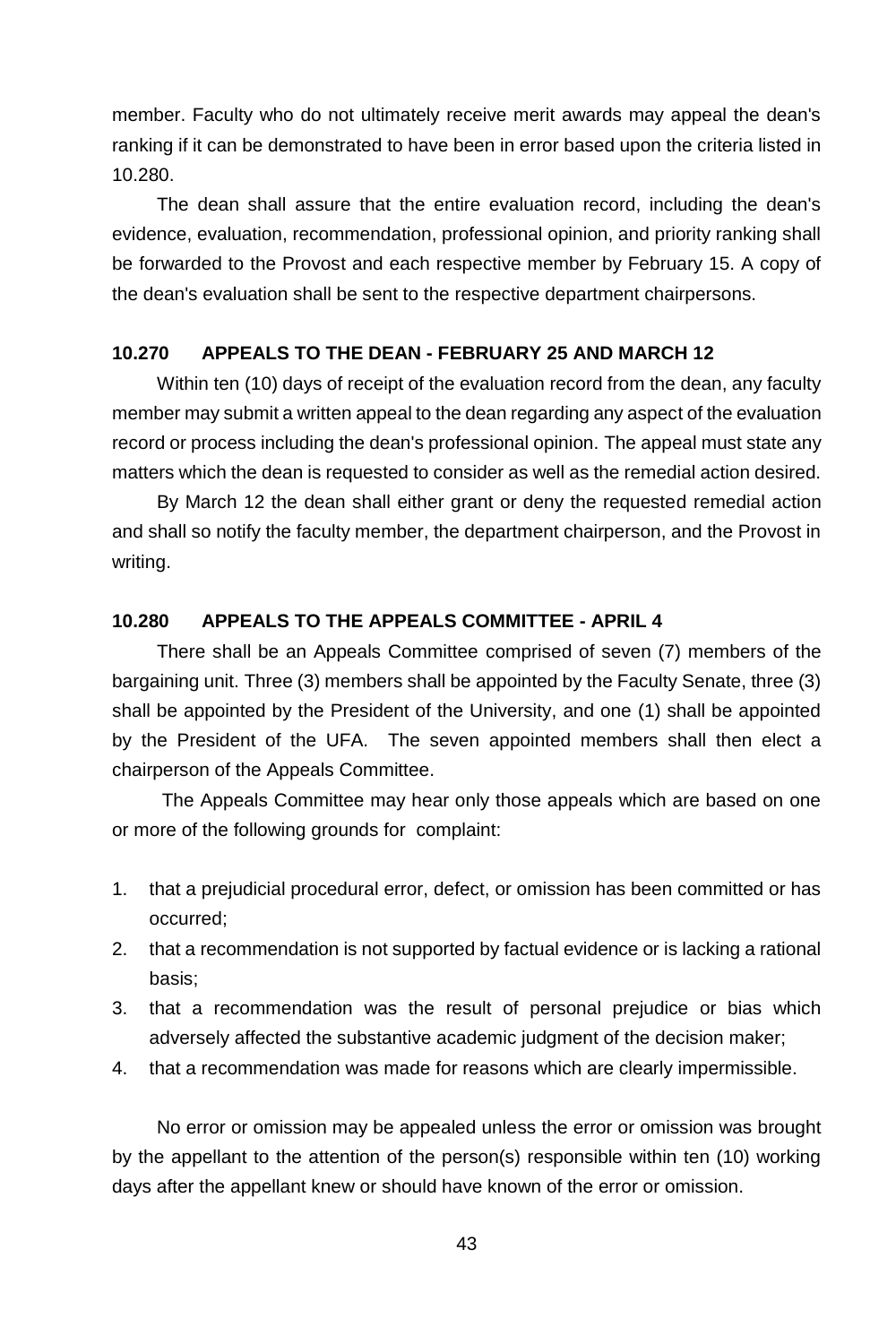A written appeal must be served on the chairperson of the Appeals Committee within ten (10) days of receipt of the dean's evaluation or his/her decision on an appeal, whichever is later. The appeal must set forth concisely the recommendation being appealed, the reason(s) why the appellant disagrees with the recommendation and shall specifically cite any procedural errors or omissions that were alleged to have occurred in the decision making process; identify witnesses and the point to be evidenced by the testimony of each; identify and indicate the purpose for each document or other evidence to be presented; state appellant's preference for an open or closed hearing; and state the name and address of any person who will represent the appellant at the hearing and whether they appear as legal counsel. No appeal shall be reviewed unless all of the information required by this section has been provided. If the faculty member is notified that he/she has not submitted all the information required by this section, and the faculty member has thereafter failed to submit all the information required by this section within a reasonable time, the appeal shall be considered withdrawn.

The Committee shall set a hearing within two (2) weeks of receipt of the appeal and notify the appellant and dean of the time and place and forward a copy of all materials filed by the appellant to the dean. The dean and the person(s) against whom the appeal has been brought shall be entitled to be present at the hearing. The University will be represented by legal counsel only if the appellant has elected to be represented by legal counsel.

The strict rules of evidence shall not apply, and the chairperson of the Committee shall make the final decision on the admissibility or order of presentation of evidence as well as procedural matters. Either party may present evidence and examine and cross-examine witnesses. Any member of the Committee may request additional witnesses or evidence of either party.

A written statement of findings based on the evidence and recommendations for appropriate action shall be prepared and a copy forwarded by the Committee, within ten (10) working days of the hearing, to the appellant, department chairperson, dean, and the Provost. The written statement shall respond specifically to each of the alleged complaint(s) that have been raised by the appellant. The Committee's function is not to act as a substantive decision maker regarding the academic merits of the decision appealed. The Committee therefore shall not substitute its academic judgment for that of others in the evaluation process. The following recommendations for actions may be made by the Committee: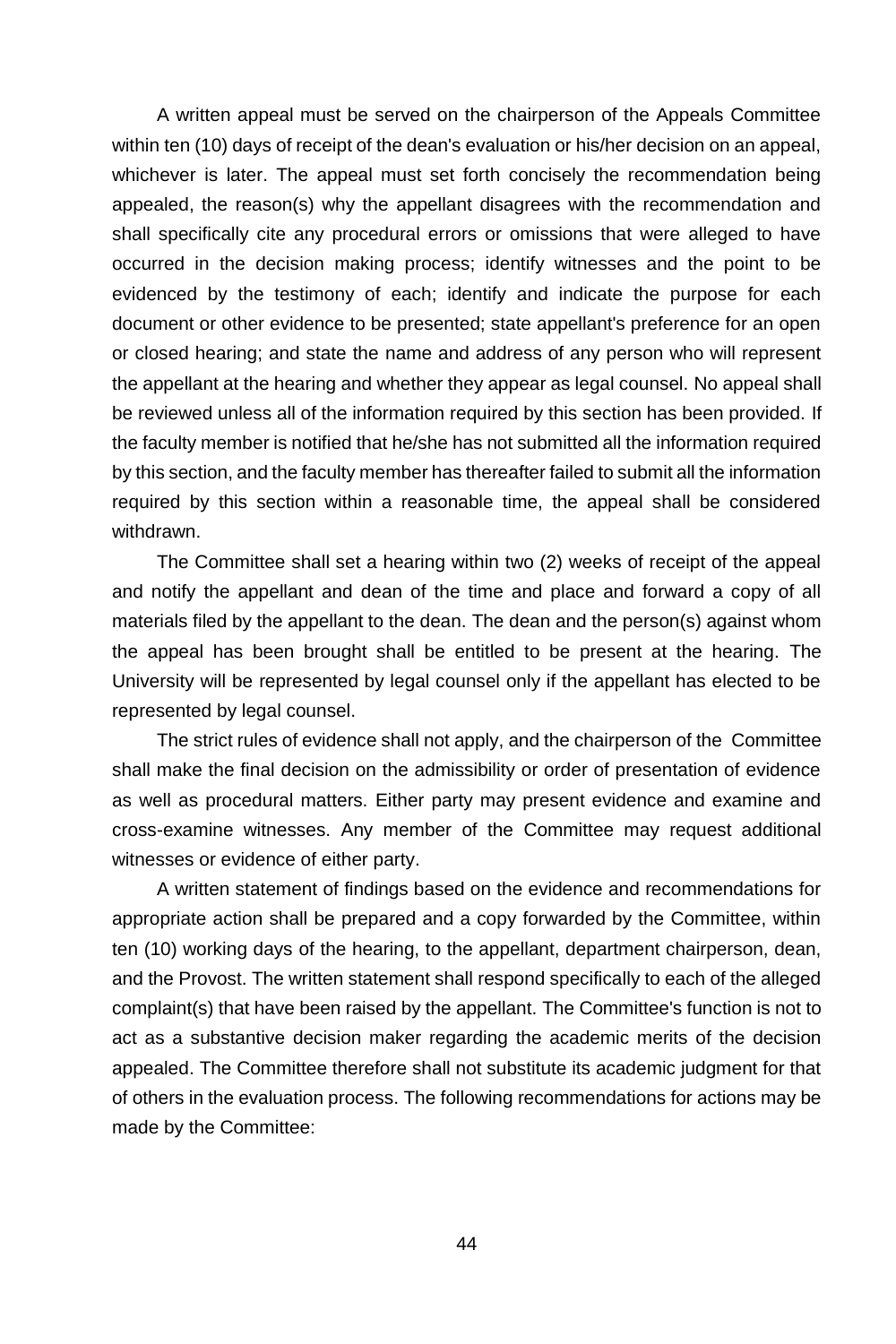- 1. If the Committee finds that the appellant has not established by a preponderance of evidence the grounds for complaint, it shall recommend that the appeal be dismissed.
- 2. If the Committee finds that appellant has established by a preponderance of evidence that a prejudicial procedural error, omission, or defect has been committed or has occurred, it shall recommend a remand in accordance with Section 10.330.
- 3. If the Committee finds that the appellant has established by a preponderance of evidence any of the other grounds for complaint permitted by this section, it shall recommend either a remand or a direct cure by the Provost in accordance with Section 10.330.

A specific direct cure may be recommended by the Committee but in no event may it recommend, as a direct cure, the granting of tenure, promotion, appointment, reappointment, or a specific salary determination. Where all levels of the process prior to the appeal are found to have been tainted by one or more of the above grounds for complaint to the prejudice of the appellant, the Committee may recommend to the Provost as a direct cure that he/she appoint an ad hoc committee to review the faculty member's performance and make a recommendation in accordance with the standards set forth in Section 10.000. In the event that an ad hoc committee is to be appointed, it shall be composed of faculty members in the discipline or from disciplines or programs which have a close relationship to the discipline of the appellant. The Executive Committee of the Faculty Senate shall recommend five (5) names to the Provost from which he/she shall choose three (3) to serve on the Committee. The ad hoc committee shall review the faculty member's performance and make its recommendation to the Provost within thirty (30) days from the date the Provost receives the recommendation of the Appeals Committee. The time period may be extended by mutual agreement.

Any member(s) of the Appeals Committee may forward a minority finding and recommendation. All findings and recommendations of the Appeals Committee should be forwarded by April 4.

Within ten (10) working days of the disposition of an appeal, the Provost shall provide the members of the Appeals Committee with a copy of the decision.

### **10.290 PROVOST'S RECOMMENDATION**

The decision of the Provost shall be based on the total evaluation record, including findings and recommendations of the Appeals Committee, shall be consistent with his/her overall administrative responsibilities, and shall constitute the final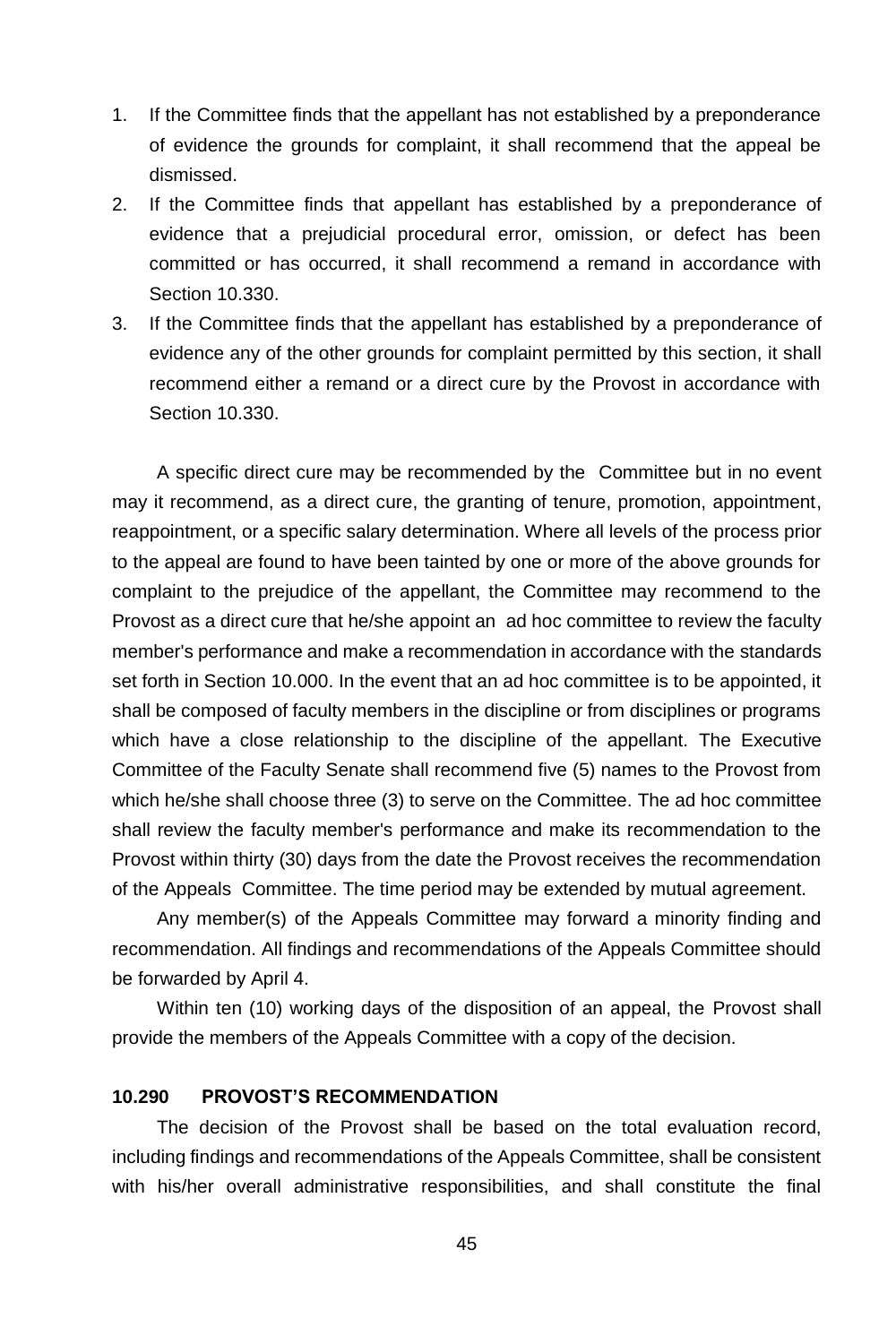institutional recommendation to the Board regarding matters of faculty retention, salary increment, promotion, and tenure. The recommendation shall be forwarded to each faculty member by April 25 provided all other recommendations have been timely forwarded and no matter is under appeal. In legislative years, the Provost's decision shall be forwarded by May 15 or thirty (30) days after ratification of the agreement, whichever is later. The Provost, after consultation with the Vice President for Research and Creative Scholarship, will forward recommendations for research faculty on an identical timeline.

#### **10.300 RESTRAINTS ON EVALUATION AND APPEAL**

The evaluation of faculty members for advancement and the changes in individual terms and conditions of employment made as a result of the evaluation and recommendation process and procedure are subject to the conditions and restraints imposed by the following sections.

### **10.310 CONFLICTS OF INTEREST**

No person shall participate in his/her own evaluation; or that of any other person to whom he/she has a relationship by blood or marriage, or cohabitation, or with whom he/she is engaged in adversarial litigation or proceedings. No person shall participate in the evaluation of any person with whom he/she has joined in a business relationship or nature which would reasonably be presumed to preclude objective application of professional judgment. Allegations of conflict of interest will be filed with the UFA-Administration Committee within 25 working days of discovering such a conflict. That committee will make a recommendation to the Administration. The Administration will determine if a conflict of interest exists. The failure to timely file an allegation of conflict of interest shall prevent the later allegation of a conflict of interest during the academic year.

### **10.320 ABSENCE OF STUDENT EVALUATION COMMITTEE PARTICIPATION**

The absence of Student Evaluation Committee participation shall not be regarded as a defect in the evaluation process. The sole intent of this section is to allow the evaluation process to proceed in the event the SEC has not exercised its role in the process within the specified deadlines. Units and faculty members may not exempt themselves from the requirement to have student evaluation committee participation in the evaluation process. This section pertains only to those instances where a Student Evaluation Committee has failed to act within the stipulated deadlines.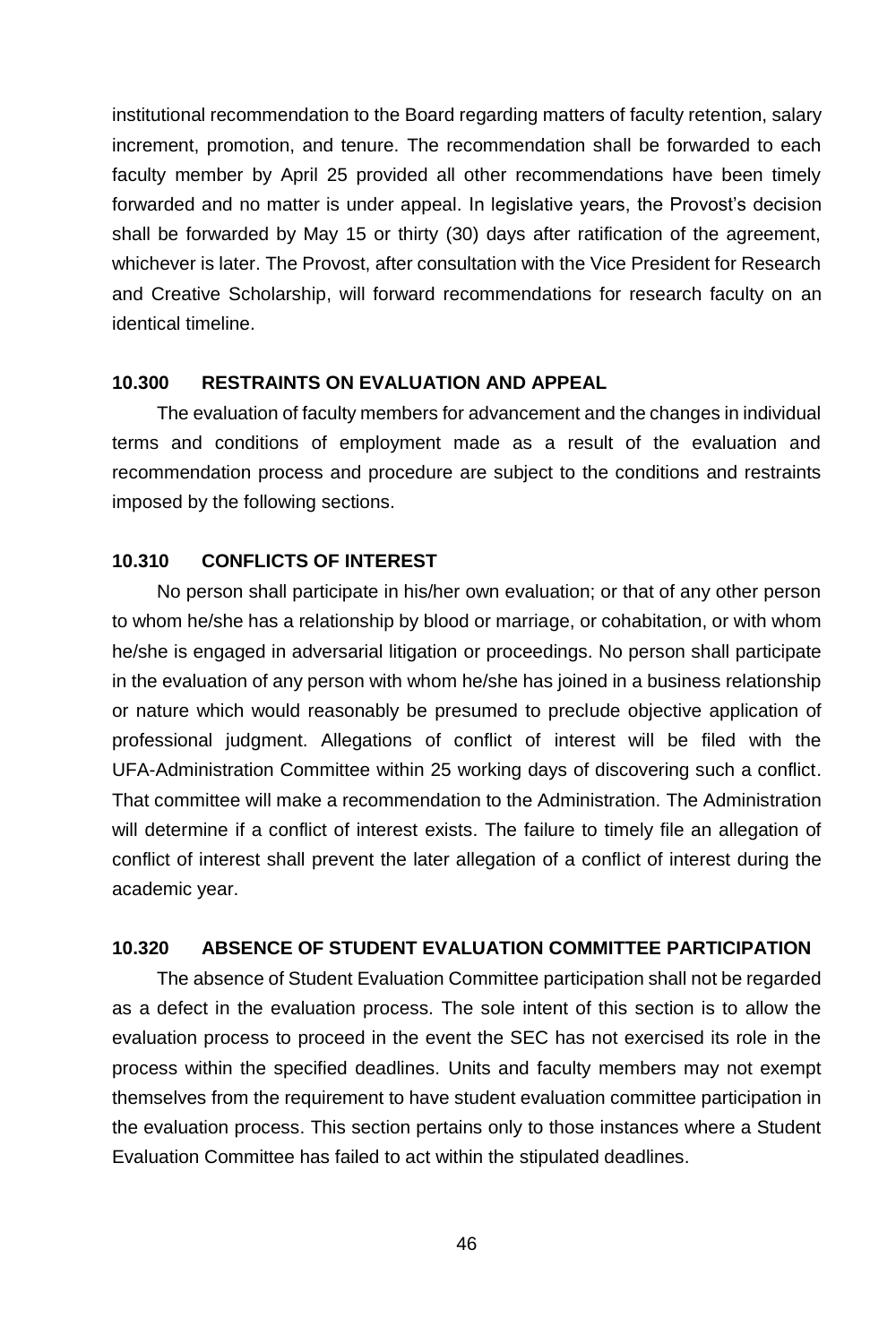## **10.330 APPROPRIATE REMEDIAL ACTION**

The normal remedy for any prejudicial errors, omissions, or defects in the process of evaluation of faculty for promotion and tenure shall be to remand and properly re-do the process to cure the defect. A remand by the Appeals Committee shall constitute return of the evaluation to the appropriate step in the process where the defect occurred with a specific, binding remedy that is consistent with the CBA. Following proper application of the Appeals Committee remedy and reevaluation at that step, the evaluation process shall continue forward as directed in section 10.000 with the remedy in place. The faculty member retains the option to return to the Appeals Committee if the remedy from the original complaint was not properly applied or with a separate complaint. In appropriate cases, including those involving personal prejudice or bias or where previous remand has not resolved the matter, the Appeals Committee may recommend, in accordance with Section 10.280, that the Provost cure the defect directly. In the event of such a recommendation, the Committee shall specify the reason for its decision not to recommend a remand. Any delay incident to a remand or direct cure by the Provost shall be corrected by making any change in employment terms retroactive to the date the change would have become effective if the remand or cure had not been required.

Faculty evaluations are non-grievable and non-arbitrable except in the following cases:

- 1. When all prior recommendations have been timely, failure of a dean or the Provost to meet the times specified for their actions shall constitute grounds for a grievance unless there are unusual circumstances justifying the delay which are made known to the faculty member. Any faculty member who prevails in a grievance for such delay shall be entitled to an award of one hundred dollars (\$100) for every five (5) working days delay endured.
- 2. When all prior tenure or promotion recommendations have been in agreement, a contrary decision by the Provost may constitute grounds for a grievance where it is alleged that the contrary decision is not supported by evidence or is lacking a rational basis, is the result of personal prejudice or bias which adversely affected academic judgment, or is made for reasons which are clearly impermissible.
- 3. A decision of the Provost not to follow the recommendation of the Appeals Committee or an ad hoc committee where one has been appointed may constitute grounds for a grievance where it is alleged that the Provost's decision is not supported by evidence or is lacking a rational basis, is the result of personal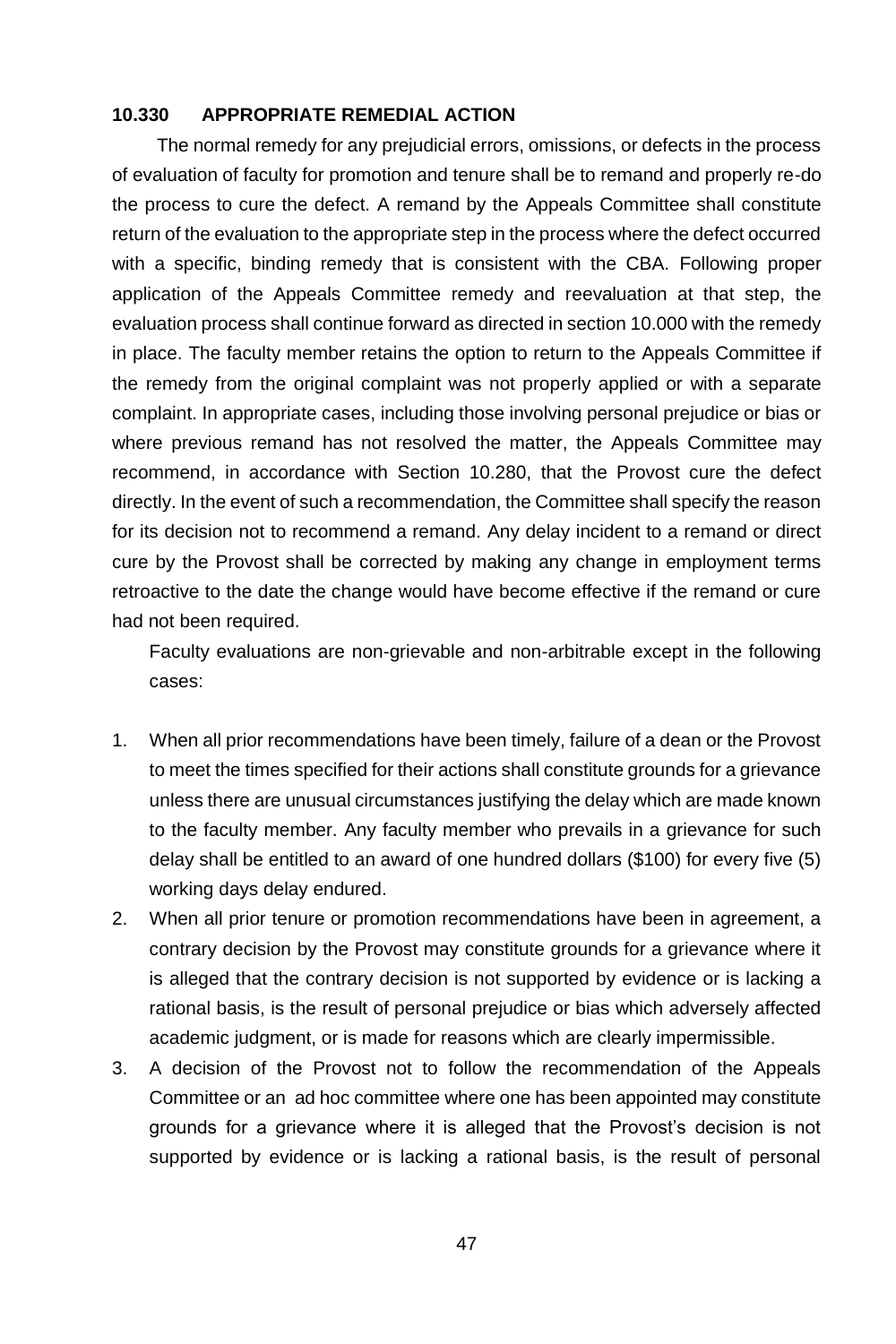prejudice or bias which adversely affected judgment, or is made for reasons which are clearly impermissible.

4. In merit recommendations by the Provost where it is alleged that the recommendation is not supported by evidence, is lacking a rational basis, is the result of personal prejudice, or is made for reasons which are clearly impermissible.

# **10.340 EVALUATION SCHEDULE FOR TENURED AND TENURE-TRACK FACULTY**

Tenured faculty members who have achieved the rank of full professor shall be reviewed every third year, and tenured faculty members who have achieved the rank of associate professor shall be reviewed every second year. This evaluation schedule is contingent upon the following conditions:

- 1. The faculty member is seeking a normal increase;
- 2. The faculty member has not received a less-than-normal recommendation in the past three (3) years; and
- 3. The unit Faculty Evaluation Committee does not wish to initiate consideration for other than a normal recommendation.

The triennial evaluation of full professors shall be conducted in the following manner: surnames from A-H one year, I-Q the second year, and R-Z the third year. The biennial evaluation of associate professors shall be conducted in the following manner: Surnames from A-L one year and M-Z the next year. When full and associate professors are evaluated, they will prepare an Individual Performance Record (IPR, section 10.210) for the period since the last evaluation (normally three or two years) or, if seeking a merit increment, since the last merit or promotion. Full and associate professors on sabbatical assignment or leave without pay shall be exempted from evaluation if the three conditions listed above in this section are met. Faculty of any rank that are eligible for and exercise the Family Modified Duties (CBA 11.200) option may defer evaluation of assigned duties for one year if they so choose. Those exempted from evaluation will not normally be evaluated until their alphabetical group is required to undergo the evaluation process, except that the Provost, dean, and/or department chair agree to require a performance review during any year(s) of the cycle.

All other faculty will be evaluated annually. Any faculty member may request to be evaluated in any year.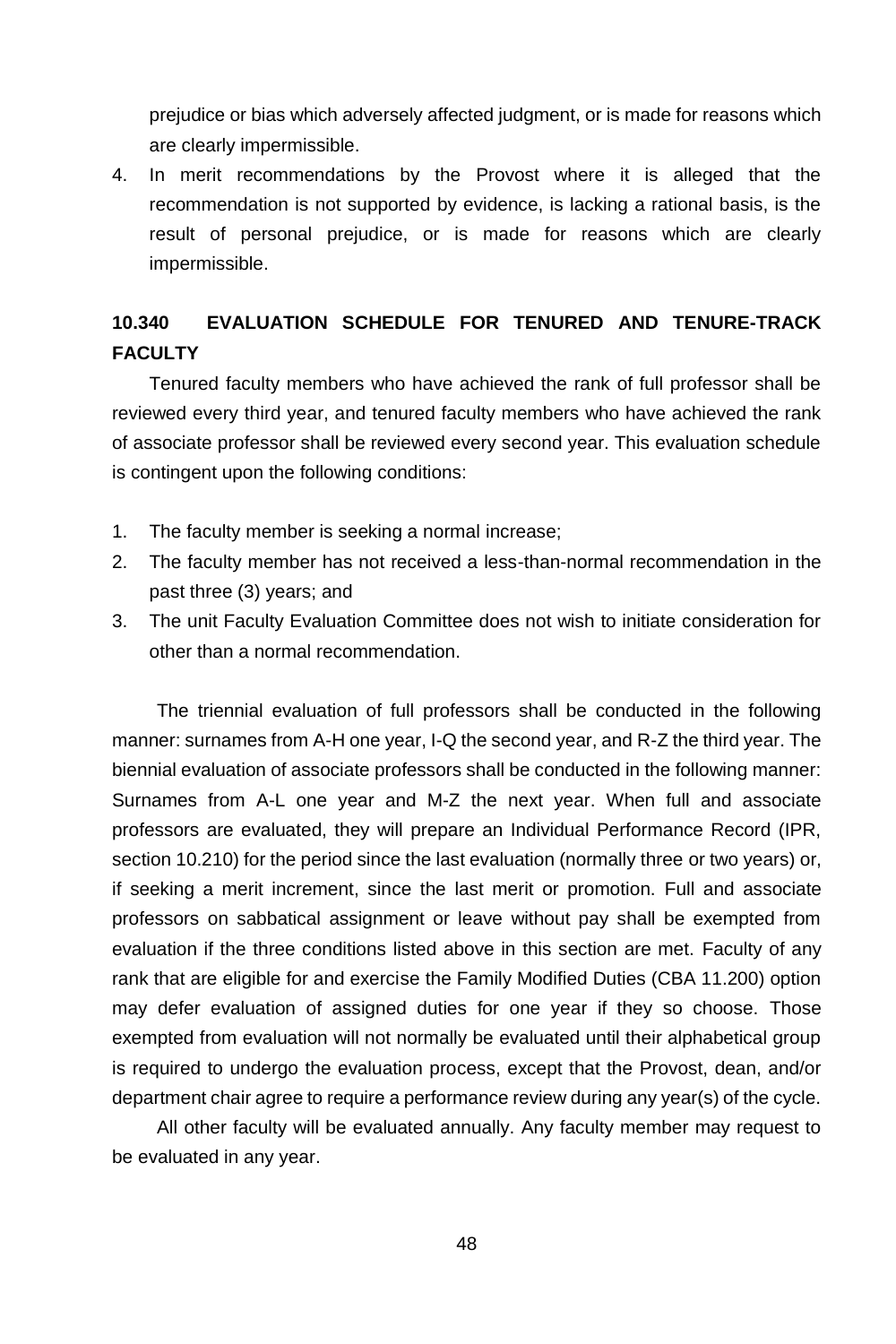### **11.000 FACULTY DEVELOPMENT, RECRUITMENT AND RETENTION**

The UFA, the University, and the Board mutually agree that faculty career development is inherent to the guarantee that all University of Montana students are provided a quality education on both the baccalaureate and post-baccalaureate levels. The parties to the CBA are, therefore, committed to developing a diverse faculty with the highest professional standards and capabilities. Based on the provisions of the CBA and by the exercise of them free from reprisal, or discrimination (CBA 2.800; UM 406.4), all faculty shall have access to professional career development opportunities.

#### **11.010 FACULTY RELATIONS AND DIVERSITY**

The UFA, the University, and the Board are firmly committed to promoting faculty diversity in all ranks during consideration and adoption of all University and MUS policies and procedures (CBA 8.000; BOR 207.1). Faculty diversity may be recognized in the conducting of recruitment (UM 401.5.1), provision of employment contracts (CBA 2.200), professional development and advancement consistent with non-discrimination (CBA 2.800; UM 406.4) and equality policies (UM 401.1, 4/02). A diverse faculty reflects the characteristics of the local and national populations.

As a member of the faculty, each person is expected to interact with colleagues in a professional manner consistent with CBA section 6.200 and 2.800. Actions or activities inconsistent with professionalism (CBA 6.200, 2.800) may be considered a faculty-faculty conflict that shall be managed by the Office of the Provost consistent with all provisions of the CBA and inclusive of University policies (406.4, 4/02; 707, 5/15). Conflict resolution may include a faculty, UFA, or Administration request for mediation. Mediation shall be performed by a professionally trained mediator who is free from conflict of interest, familiar with the academic environment, and mutually acceptable to both parties. All parties in the conflict are urged to attempt resolution through mediation, but mediation does not preclude other actions available through the CBA or the law. Faculty declining mediation shall provide a written explanation. Following mediation, either party may request a finding of facts by the University Appeals Committee.

### **11.100 SABBATICAL ASSIGNMENT**

Because of its duty to provide excellence in education, the Administration recognizes the need for and is committed to supporting as many sabbatical assignments as possible within the limits of available funding for this purpose to qualified faculty members for the purpose of encouraging scholarly and professional achievement and for the mutual benefit of the University and the grantee.

49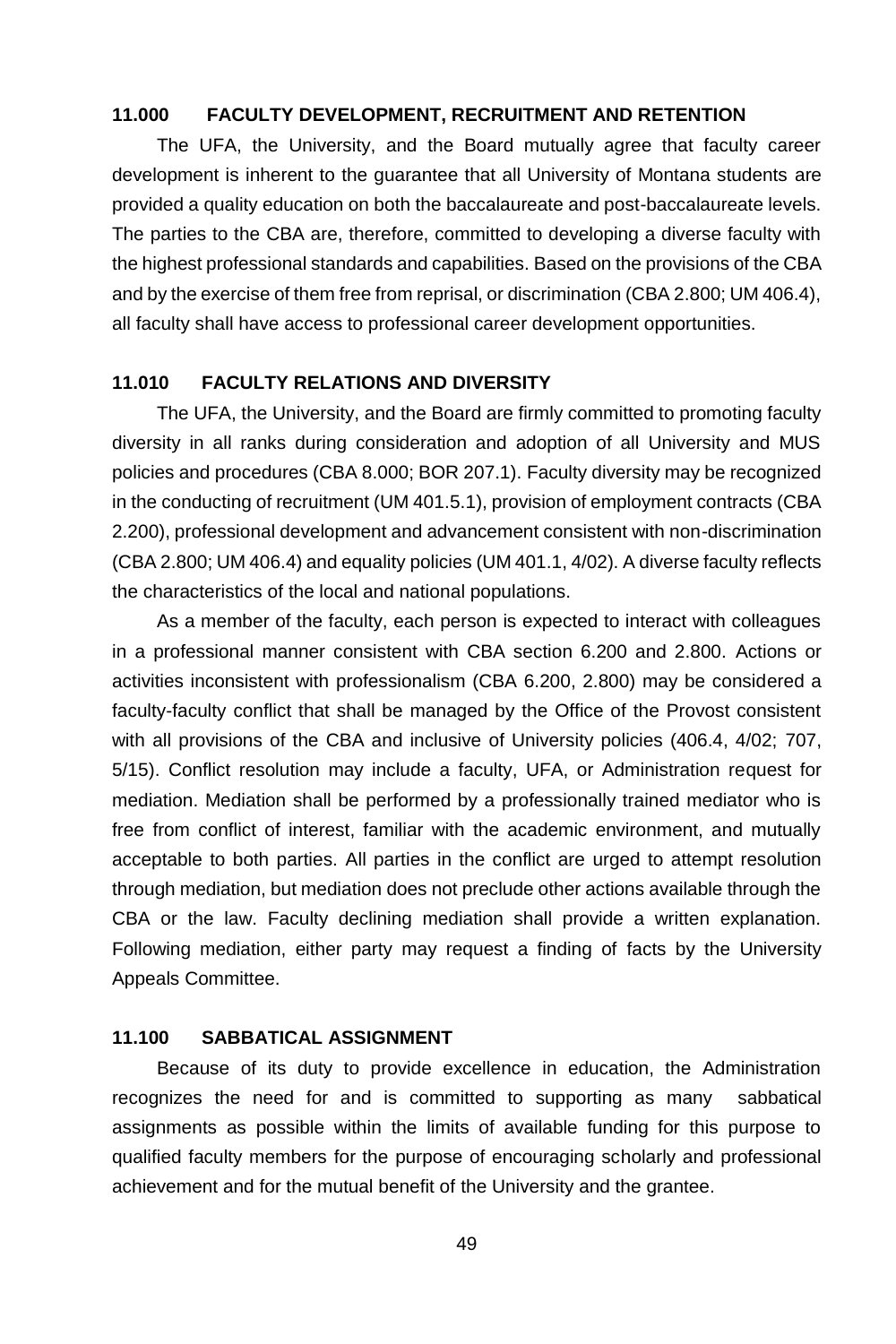### **11.110 ELIGIBILITY**

Only tenured faculty are eligible to apply for sabbatical assignment. Any tenured faculty member who has completed six (6) years of satisfactory service at The University of Montana prior to the year for which sabbatical assignment is requested shall be eligible to apply for such assignment and must apply for the sabbatical in the academic year prior to beginning the assignment. Credited prior service, not at the University of Montana, does not count toward sabbatical eligibility unless it is written into the original offer letter for hire. The deadline for application (stated in 11.140) applies. A faculty member starting a sabbatical assignment shall have completed at least twelve (12) semesters or their equivalent of full-time service at The University of Montana since a prior sabbatical assignment. The elapsed academic terms need not be consecutive, but no more than two (2) semesters shall be counted for any one (1) fiscal year. Academic terms for which other types of leave were granted shall be excluded in determining academic terms of service.

## **11.120 APPLICATION**

For sabbatical assignment to be granted, an eligible faculty member must formally request assignment. The application for sabbatical assignment shall include:

- 1. a definitive detailed plan for the scholarly or professional use of the sabbatical;
- 2. anticipated future values of completion of the program–for the applicant, for students, for the department, and for the University;
- 3. a complete vita including a record of all professional activities;
- 4. a listing of the specific whole semester(s) or portion of fiscal year for which assignment is requested;
- 5. a description of any fellowship or grant or other arrangement which would aid in financing or otherwise supporting the proposed project;
- 6. the applicant's signed agreement to return to full-time service with the University for a period equal to the length of the sabbatical following expiration of the assignment or to refund the compensation paid him/her by the University during such assignment unless this obligation is specifically waived by the President or his/her designee.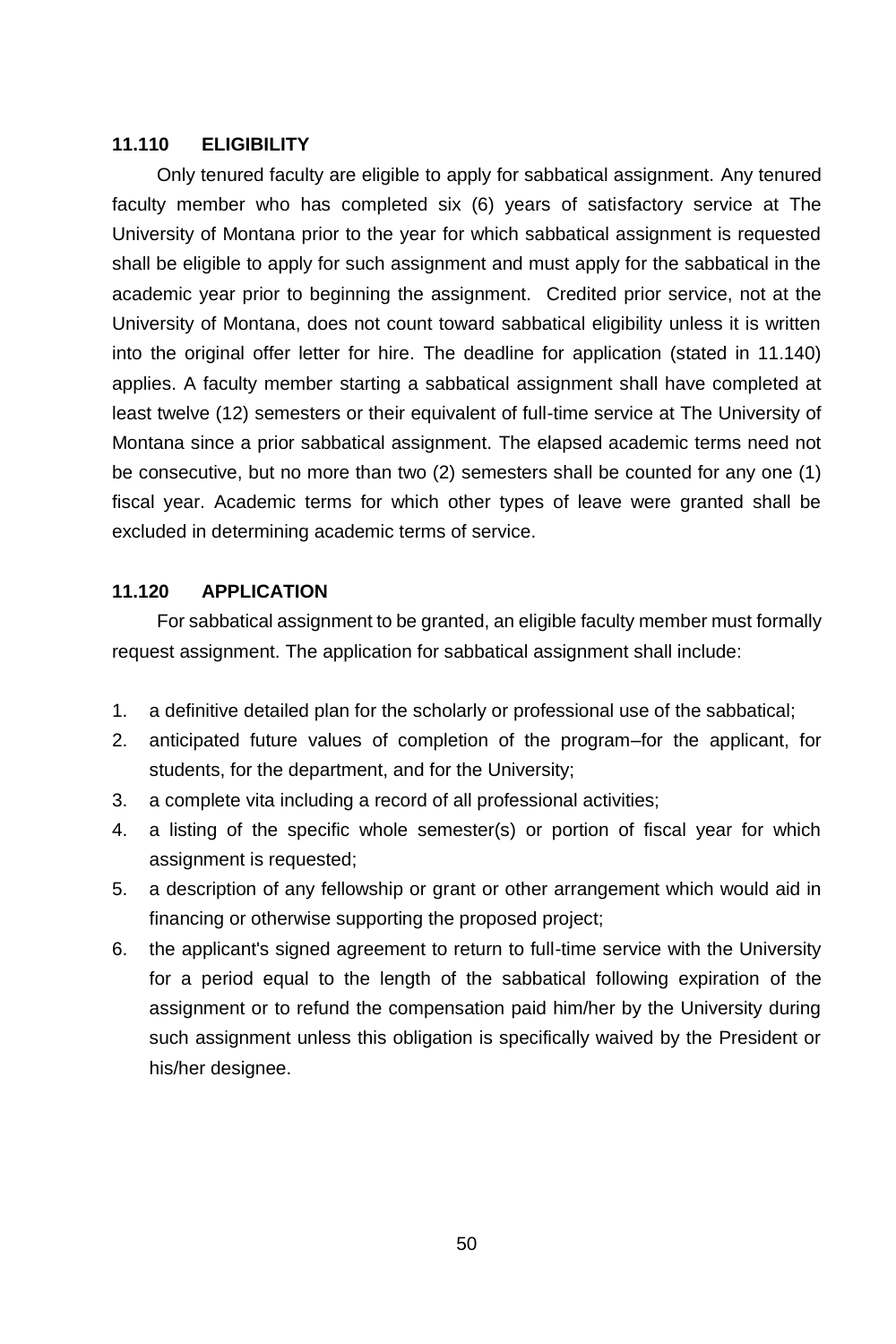### **11.130 LIMITATIONS AND CONDITIONS**

The rights of a faculty member on sabbatical assignment shall not be limited in any way, and he/she shall retain all rights to promotion, salary increments, insurance, retirement, and other benefits provided in this agreement.

Formal study for an advanced degree shall not be acceptable as a sabbatical assignment project.

Sabbatical assignments are granted only for the duration of stated whole semesters or portion of fiscal year and must be taken during the period for which application was made and approved.

All sabbatical assignments shall be for a period of not less than one (1) semester or more than an academic year for persons on academic year appointments, and not less than one-half (1/2) or more than one (1) fiscal year for persons on fiscal year appointment; however, a person may request a shorter assignment.

A sabbatical assignment may be granted for up to one-half (1/2) of the individual's regular contract period at full salary for the period on sabbatical, or for the full contract period at three-quarters (3/4) salary for the period on sabbatical, but the total salary paid during the sabbatical from funds budgeted for that position may not exceed threequarters (3/4) of the total which would have been budgeted for that position for the full contract period in the absence of a sabbatical.

Special compensation arrangements involving funds from other than institutional sources must be agreed upon and approved in keeping with the following conditions:

- 1. Compensation paid during a sabbatical assignment may differ from that paid for regular assignment because it may involve funding from sources other than regular University funds such as fellowships, assistantship, or other sources of limited income including funds available from grants or contracts administered by the institution.
- 2. Before leaving on a sabbatical assignment, the faculty member must make arrangements with the Vice President for Administration and Finance regarding his/her financial commitments to the Teachers Retirement System.
- 3. Funds from other sources may be used to supplement institutional funds to increase the compensation up to, but not in excess of, that amount which the individual would have earned on regular assignment during the same period.
- 4. Compensation in excess of that which could have been earned on regular assignment may be approved only if all institutional funds have been replaced by funds from other sources.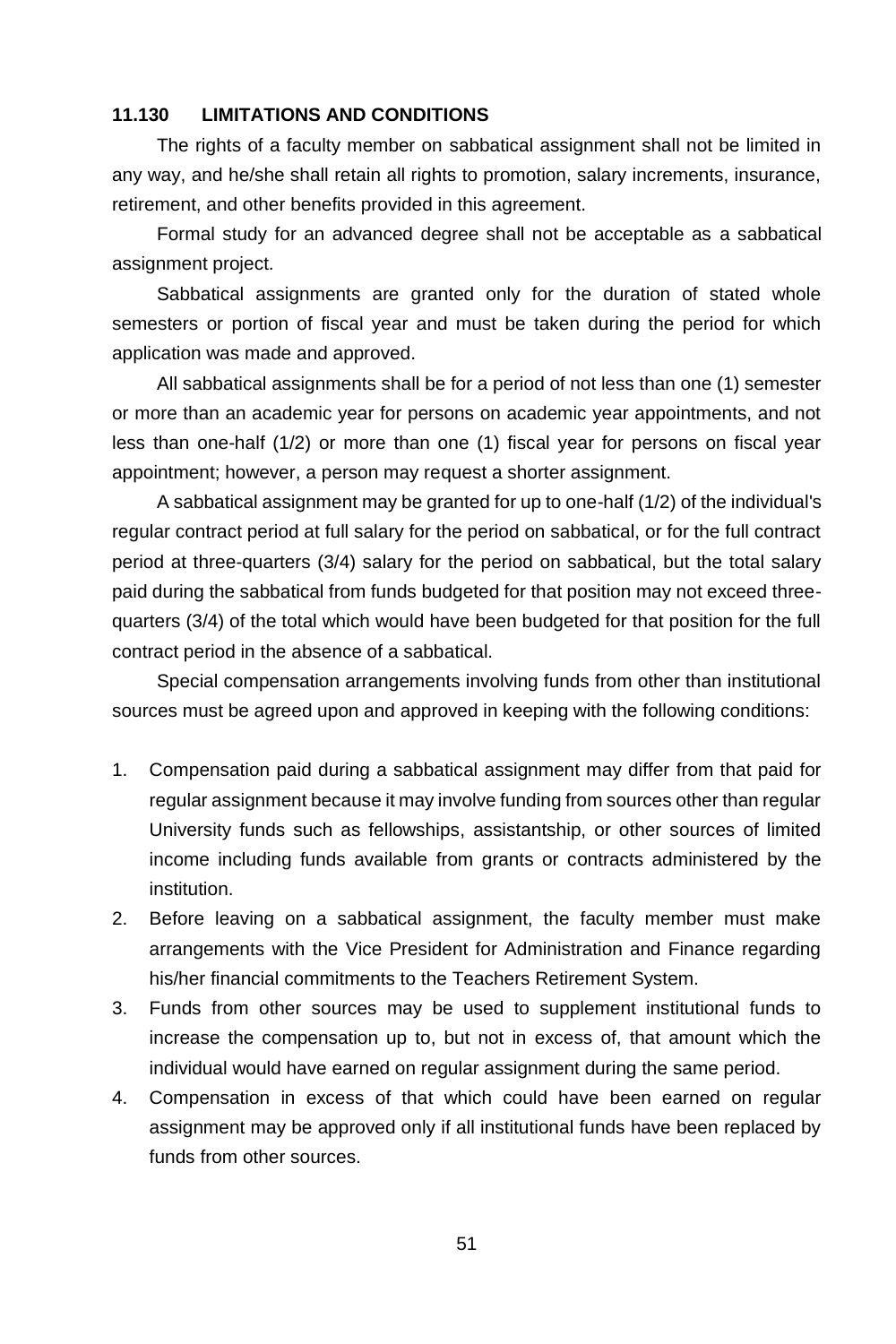- 5. Programs or projects which necessarily involve employment by an employer other than the institution may not qualify for sabbatical assignment but may be approved as leave without pay.
- 6. A recipient of a sabbatical assignment will be expected to return to the University for a period equal to the length of the sabbatical assignment or to repay money received from the University while on sabbatical.
- 7. Persons on sabbatical assignment will continue to be eligible for employee benefits.
- 8. Extraordinary travel and living expenses which will be required to perform the sabbatical assignment as proposed may be approved in addition to regular compensation but must be requested, justified, and approved in advance.

### **11.140 PROCEDURE**

Applications for sabbatical assignment shall be made by members of the bargaining unit on forms available from the Provost's office and shall be submitted to the dean no later than October 30 of the academic year prior to the year in which sabbatical assignment is desired.

The dean shall submit all applications with his/her comments and recommendations on each to the Committee on Sabbatical Assignments no later than November 20, with a statement indicating the effects each proposed sabbatical assignment would have on the academic functions of the department, as well as financial arrangements necessary to provide for the faculty member's absence.

The Committee on Sabbatical Assignments shall be composed of six (6) faculty members, three (3) from the College of Humanities and Sciences, and three (3) from the other colleges and schools, who have been awarded sabbatical assignments by the University in prior years, serving staggered terms of three (3) years. No faculty member shall serve more than three years out of any six years. Each year, the Provost shall appoint two (2) members, one from the College of Humanities and Sciences and one from the other colleges and schools, from a list of six (6) names provided by the Faculty Senate. The Provost, or a designee, shall constitute the seventh  $(7<sup>th</sup>)$  member of the Committee and will serve as its chairperson.

In evaluating proposals for sabbatical assignment, the Committee on Sabbatical Assignments shall be guided by the following criteria in order of priority:

1. the merit of the proposed program—values both for the applicant and for the University;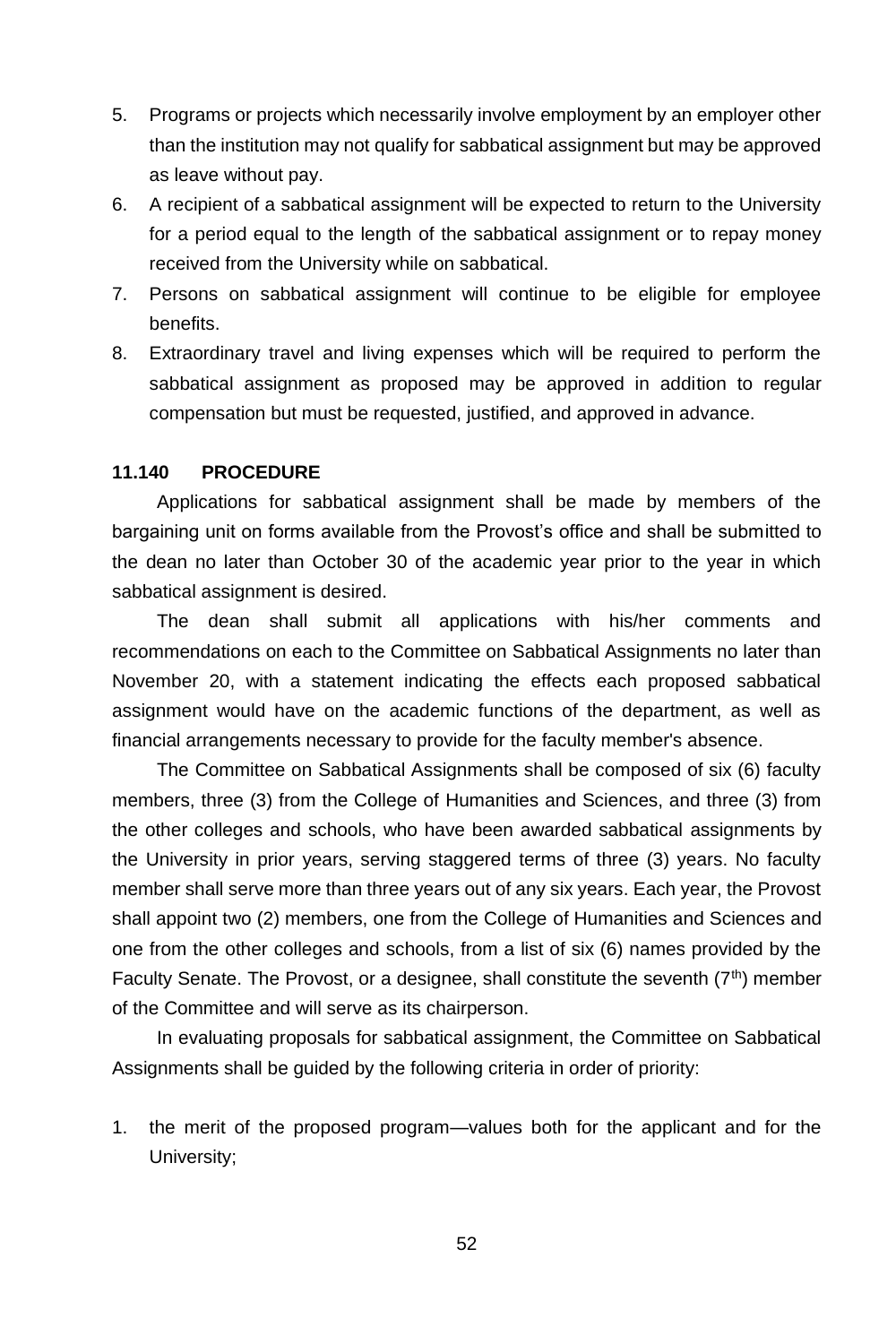- 2. the applicant's teaching and research performance (quality and amount) especially over the immediately preceding six (6) years or twelve (12) semesters or an equivalent period of time comprised of semesters;
- 3. the anticipated value of completion of the proposed program to the individual, to the department, and to the University;
- 4. the applicant's length of service with the University (with some weight given to longer service).

The Committee on Sabbatical Assignments may require oral interviews of any number of the applicants to facilitate evaluation and ranking of the proposals. The chairperson of the Committee or his/her designee should provide an applicant with at least ten (10) calendar days notice of the time and place of the interview and shall determine the manner in which the interview is conducted. If any interviews are held, the Committee will afford all applicants the opportunity for an oral interview.

The Committee shall rank the proposals on the basis of the above criteria and make recommendations to the Provost no later than December 15. The Committee shall only consider proposed sabbatical assignments which pertain to a single fiscal year.

Following discussions with the appropriate deans, the Provost will submit recommendations based on the merit of the proposals and the availability of funds to the President. Final approval of all sabbatical assignments must be obtained from the Board of Regents.

For any sabbatical applications that are denied, the Provost shall provide a brief written explanation of the reasons for the denial to the applicant. The Administration shall report to the UFA, by the September Faculty Senate meeting each year, the number of sabbatical applications received and the number of sabbatical assignments awarded for that year.

Decisions on sabbatical assignment awards may not be grieved.

### **11.150 FINAL REPORT**

No later than the end of the first (1st) semester following the completion of a sabbatical assignment, the faculty member shall submit a report summarizing activities and results of the sabbatical assignment project to the dean, the Provost, and the Committee on Sabbatical Assignments which recommended the assignment. The faculty members shall forward reprints of work performed on sabbatical as they become available. The Committee shall review all reports on assignments made under its tenure and submit comments on these reports to the Provost for the record of the Committee.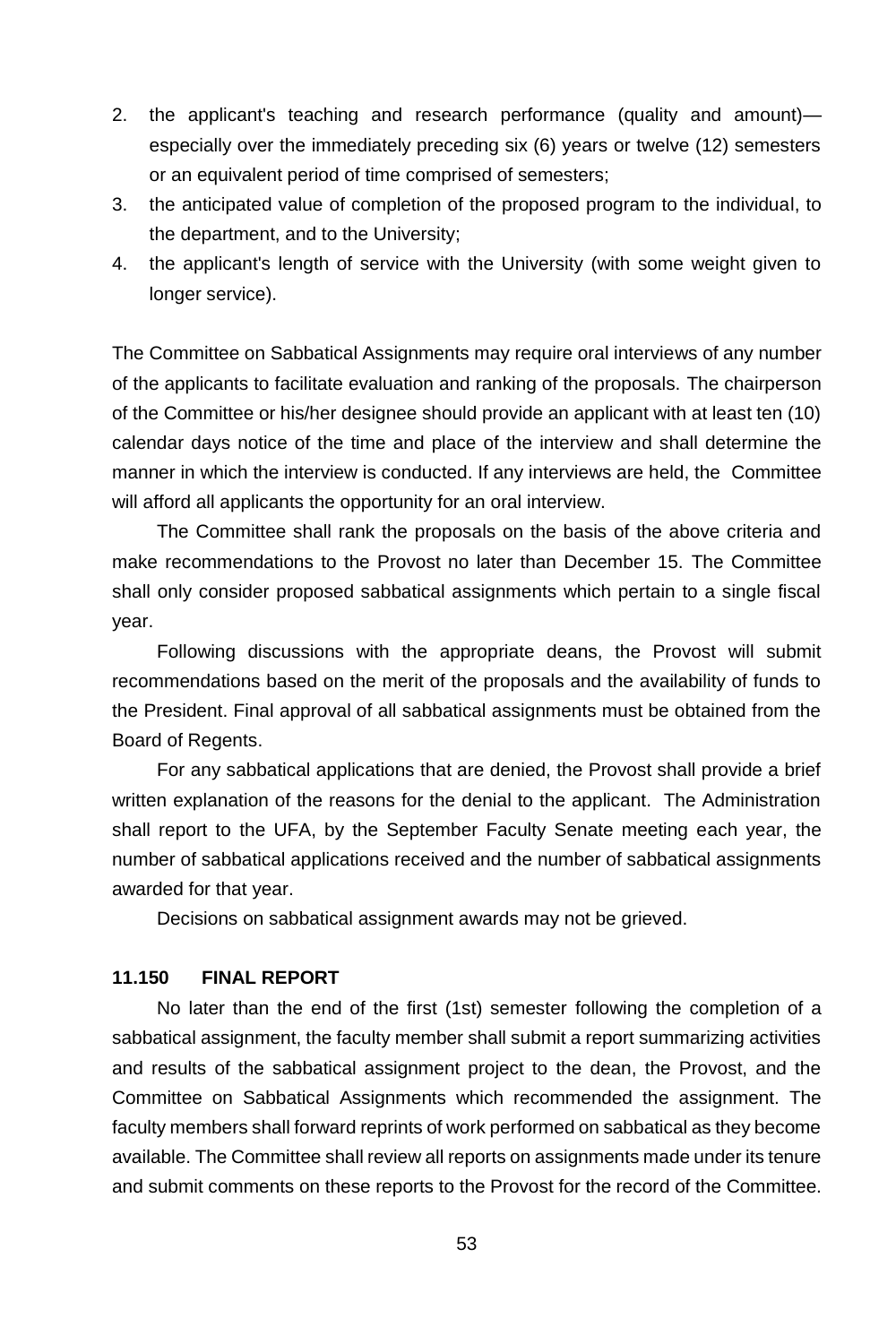#### **11.200 FACULTY MODIFIED DUTIES**

To minimize variations in classroom staffing and consistent with the goals of achieving faculty diversity, professional career development and career advancement: The University shall coordinate a Faculty Modified Duties (FMD) policy for eligible faculty. FMD is NOT defined as an employee benefit or leave as defined under the Family Medical Leave Act (FMLA). Furthermore, modification of duties under this policy does not preclude availability or use of other defined benefits; nor modification of duties mutually arranged by faculty and the Unit Dean without opting for FMD.

Regarding implementation and ongoing application of FMD: UM Human Resource Services (HRS) shall receive the faculty application, determine eligibility and apply FMD provisions (CBA 11.200). FMD implementation and applications shall be consistent with University policy (UM 101.6, 01/08) the provisions of which shall be subject to collective bargaining through the UFA/Admin committee (CBA 8.000).

### **11.210 ELIGIBILITY FOR FMD**

All full-time tenure-track/tenured faculty shall be eligible provided that they are:

- 1. The primary care giver due to the birth, adoption, or foster care placement of a child under six. A primary care giver shall be either parent, the legal guardian, a live-in partner or a spouse by marriage.
- 2. The primary care giver of an invalid or disabled primary family member including a spouse, parent, live-in partner or child who requires constant care by the primary care giver.

#### **11.220 MODIFICATION OF FACULTY DUTIES**

Faculty Modified Duty is based on the current, common practice of faculty duty modification as applied to teaching, scholarly activity or service. That practice and the FMD option are derived from the authority of the Unit Dean (CBA 6.210; 6.220) to fairly assign (CBA 2.800) teaching and other duties consistent with the provisions of the individual employee contract.

The FMD option shall allow eligible faculty up to one semester of modified duties in any academic year whereby elimination or reduction of any duty in exchange for enhancement of another duty constitutes an FMD accommodation. University HRS shall, on behalf of the eligible faculty member, arrange the terms of an FMD accommodation in consultation with the department Chair and Dean. The faculty member has the right to UFA counsel and representation throughout the entire FMD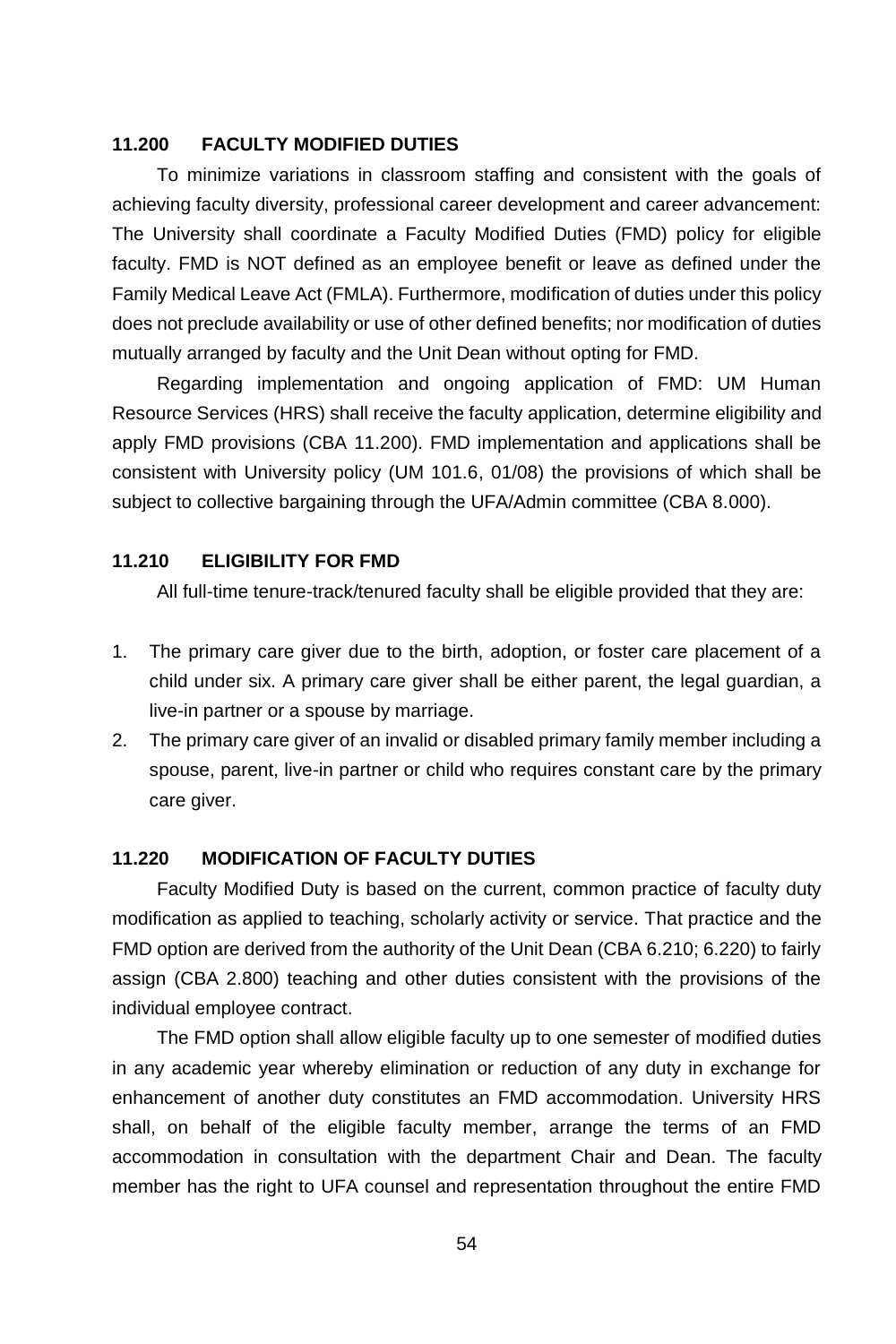process. Consistent with all other provisions of the CBA, no faculty shall experience reprisal for exercising the FMD option.

The Administration shall be responsible for funding the faculty modified duties policy and each accommodation is subject to the review and final approval of the Provost.

Where and when possible, the funding will be applied so that FMD in any unit:

- 1. results in hiring of faculty to replace necessary teaching responsibilities;
- 2. does not result in cancellation of required classes;
- 3. does not result in an increased teaching load for any unit faculty, unless by volition;
- 4. allows an option for tenure clock extension (CBA 9.400 or 9.340);
- 5. allows an option for exemption or deferral from faculty evaluation (CBA 10.340);
- 6. allows interpretation of applicable UM and Board policies to provide enough flexibility in negotiations between the parties (eligible faculty, Chair, Dean and Provost) so as to reach a suitable FMD arrangement.

# **11.300 GRANTS AND CONTRACTS**

#### **11.310 INVOLUNTARY TRANSFER OF GRANTS AND CONTRACTS**

Transfer of a grant or contract from one principal investigator to another mandated by the Administration without the consent of both parties shall:

- 1. be consistent with non-discrimination policies (2.800);
- 2. require the Administration to provide a written, detailed explanation for the necessity of the transfer to both parties;
- 3. be subject to the approval of the granting agency; and
- 4. be subject to grievance consistent with the principles of CBA section 19.00.

### **12.000 FACULTY CONTRACT OBLIGATIONS**

#### **12.100 ACADEMIC YEAR CONTRACT OBLIGATIONS**

The obligations of the faculty members on an academic year contract shall start with the beginning day of fall orientation activities and shall extend until the completion of commencement ceremonies. It is presumed that The University of Montana has priority on the working time of a full-time faculty member. This does not imply a seven-day week commitment for a faculty member. Faculty members have an obligation to perform assigned academic duties as well as fulfill the responsibilities enumerated in Article 6.200, Academic Responsibilities.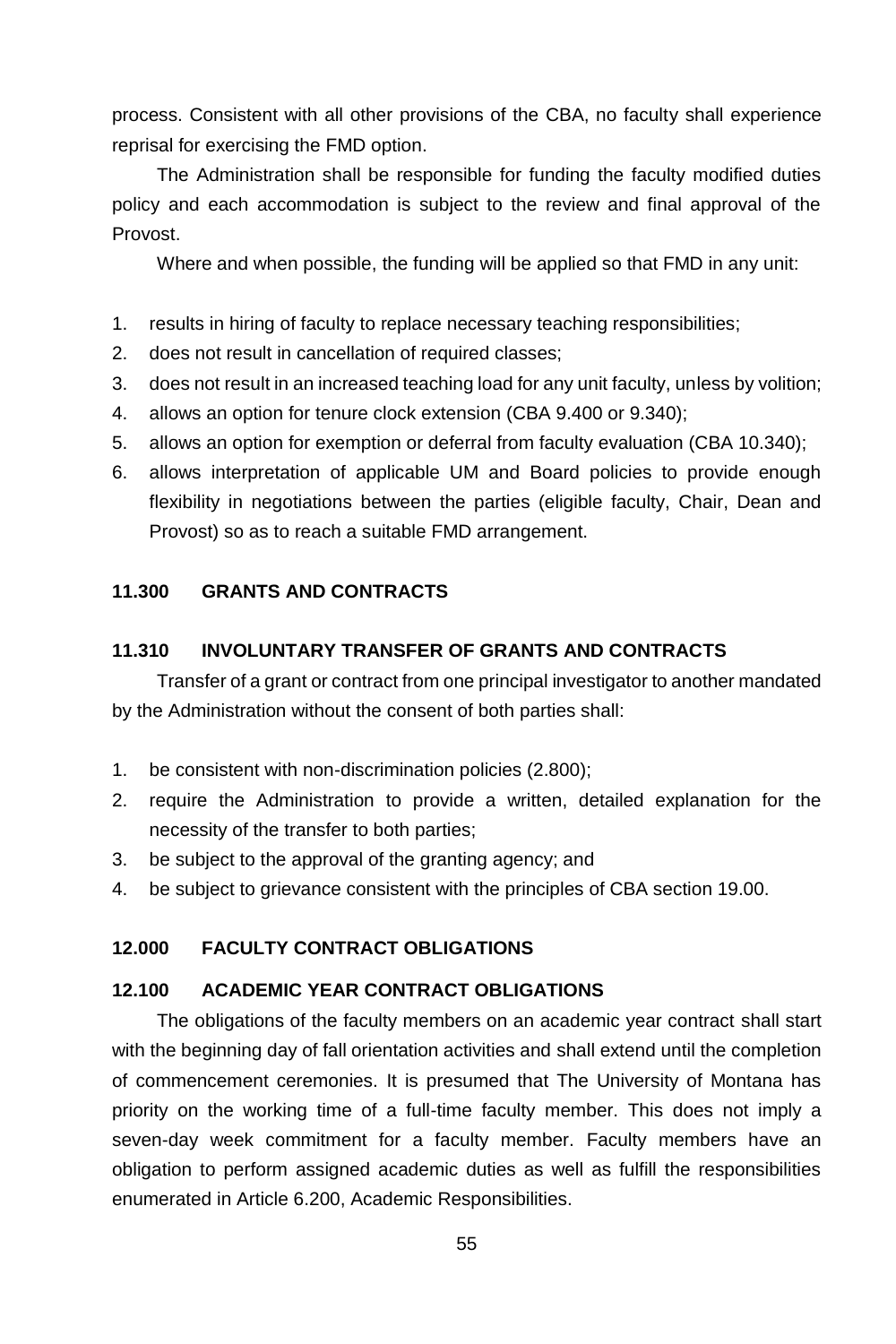Every day of the term of an academic or fiscal year contract is a regular day of employment except those for which there is legislative, regential, or employer authorization to be absent from University employment (viz: holidays, leave with or without pay, annual leave, sabbatical, sick leave, and weekends when not assigned or required for performance of the regular employment obligation).

# **12.200 PROFESSIONAL ACTIVITIES IN ADDITION TO REGULAR UNIVERSITY RESPONSIBILITIES**

# **12.210 UNIVERSITY SPONSORED PROFESSIONAL SERVICES AND EXTRA COMPENSATION**

Before consideration is given to extra compensation for individual members of the bargaining unit for University sponsored services, department chairpersons and deans are urged to provide released time for the performance of these services. When this is not possible, it may be necessary to permit extra compensation during the academic year of up to 20% of an individual's base salary.

There are cases for which no extra compensation will be allowed. No employee of The University of Montana may accept additional compensation for providing to the same clientele the same services which are part of his/her assigned University duties. In particular, no faculty member may receive compensation for tutoring students of this University. Also, consultation with other faculty members is considered part of the normal activity of the faculty and should be done without extra compensation.

Except for continuing education credit courses to a maximum of the equivalent of four (4) credits per semester, no person on academic or fiscal year contract may earn compensation from the University for service in addition to regular salary during any day of regular employment during the term of the contract unless there has been prior written approval by the Provost or the Vice President for Research and Creative Scholarship as appropriate. The Vice President for Research and Creative Scholarship shall approve extra compensation for research activities and the Provost shall approve all other activities for which extra compensation is requested (e.g. teaching extra to load, etc).

An employment contract identifying the terms of the extra compensation will be signed by the employee, the chair or program director, the dean and the appropriate executive officer for payroll purposes. Employees will be paid extra compensation with their regular monthly check. The Administration will provide a summary report each September to the Faculty Senate on all extra compensation approved during the prior academic year.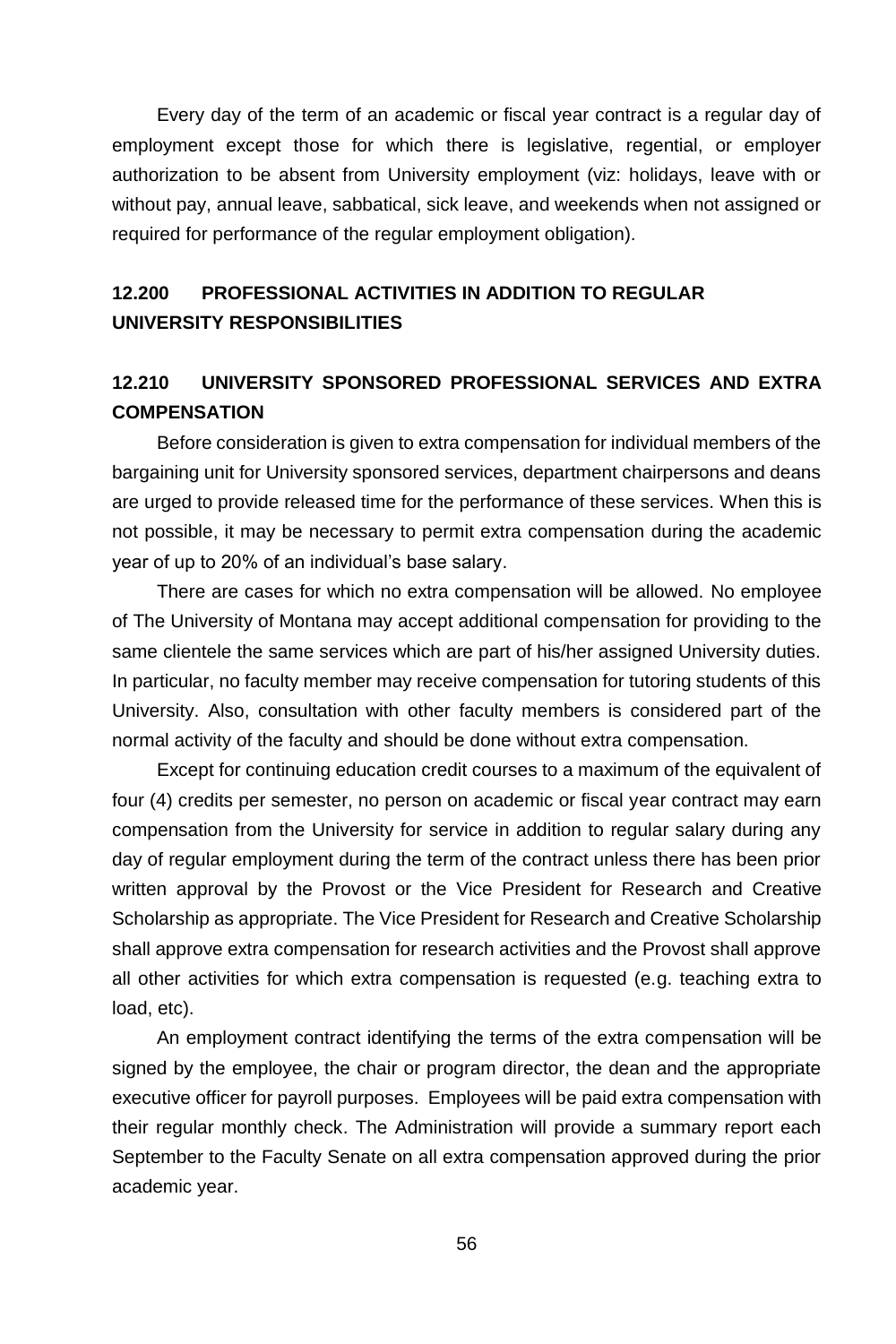Prior to performance of any services for extra compensation to be paid by or through the University, both the rate and the aggregate amount thereof must be approved in writing by the Provost or the Vice President for Research and Creative Scholarship as appropriate. No compensation for services in addition to regular salary may be approved except on the recommendation of the department chairperson and dean.

A project director or principal investigator has the responsibility to perform the requirements and to remain within the approved budget for any sponsored program. If a project director or principal investigator fails to perform the requirements of a sponsored program or exceeds the approved budget, the matter shall be reviewed by the Administration. If the Administration determines that the failure resulted from the principal investigator's poor management or professional practices or his/her failure to adhere to University policies, the Administration may remove an individual as an authorized project director or principal investigator on any sponsored program and may refuse to permit any individual from serving in such a capacity on proposed sponsored programs.

### **12.220 NON-UNIVERSITY SPONSORED PROFESSIONAL SERVICES**

The University and the faculty recognize the potential value of making available to the community the professional competence and technical knowledge of University faculty members through outside employment. Some professional activity, which may be remunerated by third parties, is essential to retaining and enhancing professional competence. Some continuing professional activity, which may or may not be compensated, is required by some external accrediting bodies.

Full-time employment by the University shall be considered the primary, but not exclusive, employment of the individual, and he/she shall limit other compensated professional activity, such as consulting, so as not to impair his/her educational effectiveness or otherwise interfere with his/her professional responsibilities to the University. Outside activities shall not involve a conflict of interest or possible interference with objectivity in teaching or research. If the dean feels that such outside activities may be interfering with the scope or quality of the faculty member's performance or may constitute a conflict of interest, the dean shall consult with the faculty member to try to resolve the problem. Should the Provost or dean still believe the problem is unresolved he/she may, with the concurrence of the UFA- Administration/Contract Maintenance Committee, require submission by the faculty member of a report on outside compensated professional activities during the previous year. Submission of the report shall be considered the responsibility of a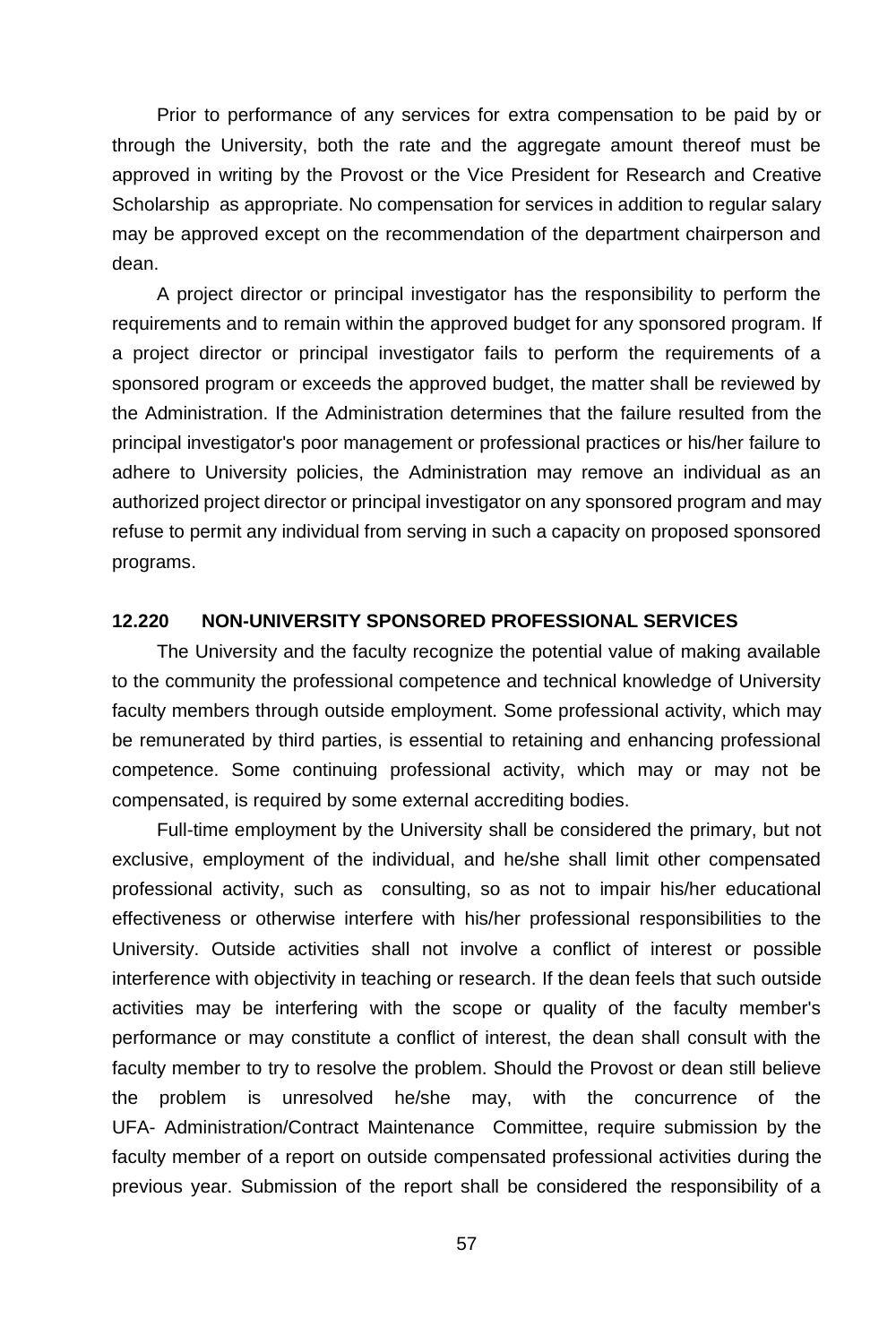faculty member under Article 6.200. Based upon the provisions of the CBA, University Policy, and Regents Policy, the Committee will make a determination if the activity constitutes a conflict of interest or an interference in the objectivity of research or teaching. If such a conflict or interference is found, the Provost and dean will request that the faculty member cease the questioned activity. Failure to do so on the part of the faculty member may be grounds for action under Article 18.300.

In all private consulting engagements, the client must be informed in writing that the faculty member is acting as a private consultant; that The University of Montana is in no way a party to the contract or liable or responsible for the performance thereof; and that The University of Montana is not liable in any way for property of the client utilized for tests, observations, or otherwise in connection with the consulting engagement, nor for consequent damages. The name of the University shall not be used in advertising or in any other way without the express consent of the Provost and appropriate dean.

No employee may use University supplies, facilities, personnel, or services to earn compensation from non-University sources without prior determination of appropriate reimbursement and written approval by the Provost and the Vice President for Administration and Finance upon recommendations made by deans. Use of office, studio, or laboratory space provided for a faculty member's exclusive use for his/her professional activities as part of University employment to earn compensation from non-University sources must similarly be approved. In the case of externally funded research, these costs must be included in the indirect cost calculations for the proposal.

No full-time member of the bargaining unit may offer or provide services in competition with the University, or teach courses offered by other institutions during the individual's contract period without written consent of the Provost and dean.

Several types of faculty activity, outside of regular University duties, are considered consulting for the purposes of this contract. The definition of consulting used by the Board of Regents is (all conditions must be met):

- 1. any additional activity beyond duties assigned by the institution;
- 2. professional in nature;
- 3. based in the appropriate discipline;
- 4. the individual receives additional compensation.

Moreover, the University also has a Policy on Consulting (Policy 101.5) to which faculty members are referred. The reporting of non-university sponsored professional activity is found in section 12.400.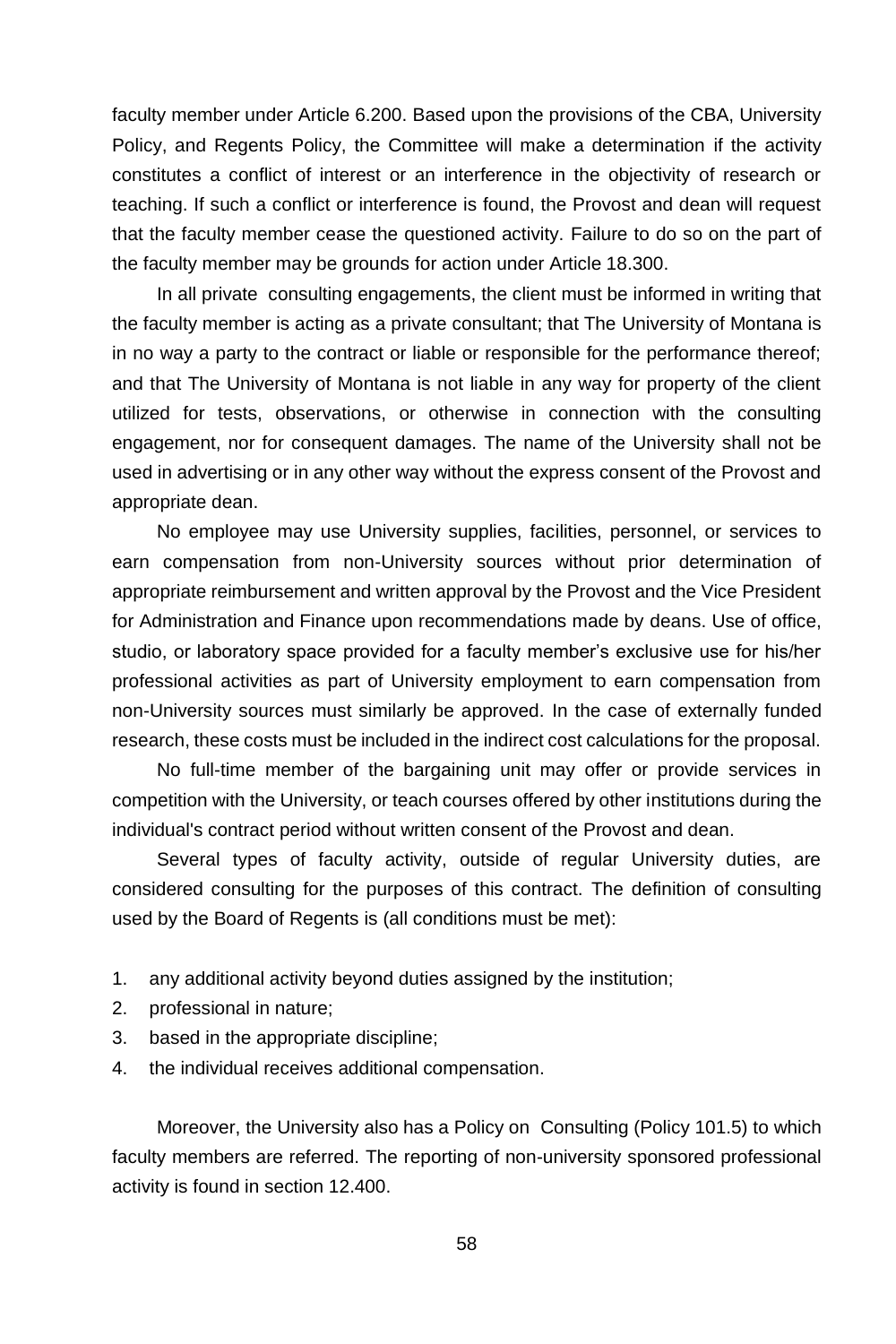Private citizen activities as described in section 6.100 of this agreement are not considered consulting.

### **12.300 CONFLICT OF INTEREST**

A conflict of interest is a conflict between public duty and private interest. According to UM policy 410, faculty must annually file a written disclosure with the University of Montana indicating the absence or presence of a potential or actual conflict of interest on an annual basis. If a potential conflict arises during the academic year a new filing is required. For the purpose of this section, conflict of interest is defined by the Montana Legislature in Title 2, Chapter 2, Parts 1 and 2, MCA. This statute recognizes that there are certain actions which are conflicts per se and, as such, are prohibited. Other actions which may give the appearance of conflict or may raise legitimate questions concerning the possibility of a conflict, should be included in the annual disclosure.

A faculty member creates a potential conflict of interest when he/she profits financially from a course requirement that students buy either materials or a book that he/she has written, assembled, or edited. Because faculty members have the responsibility to uphold the highest standards of professional integrity, each faculty member must avoid conflicts of interest. To this end, each faculty member shall avoid even the appearance of conflicts of interest by either (1) donating all financial gain to some charitable entity, or (2) obtaining approval of the majority of the faculty in his or her academic unit for the adoption of the materials or book as a course requirement.

#### **12.310 PROHIBITED ACTIVITIES**

No employee may undertake consulting or professional practice assignments which would result in a conflict of interest with his/her assigned University duties.

An employee may not assist any person for a fee or other compensation in obtaining a contract, claim, license, or other economic benefit from the Montana University System.

An employee may not perform an official act which directly and substantially benefits a business or other undertaking in which he/she either has a substantial financial interest or is engaged as counsel, consultant, representative, agent, director, or officer.

Nothing in this section shall be deemed to forbid an employee from proposing or participating in research programs appropriate to his/her employment which may involve cooperation with other persons or agencies and which may require the employer to seek and receive private or governmental grants for the furtherance of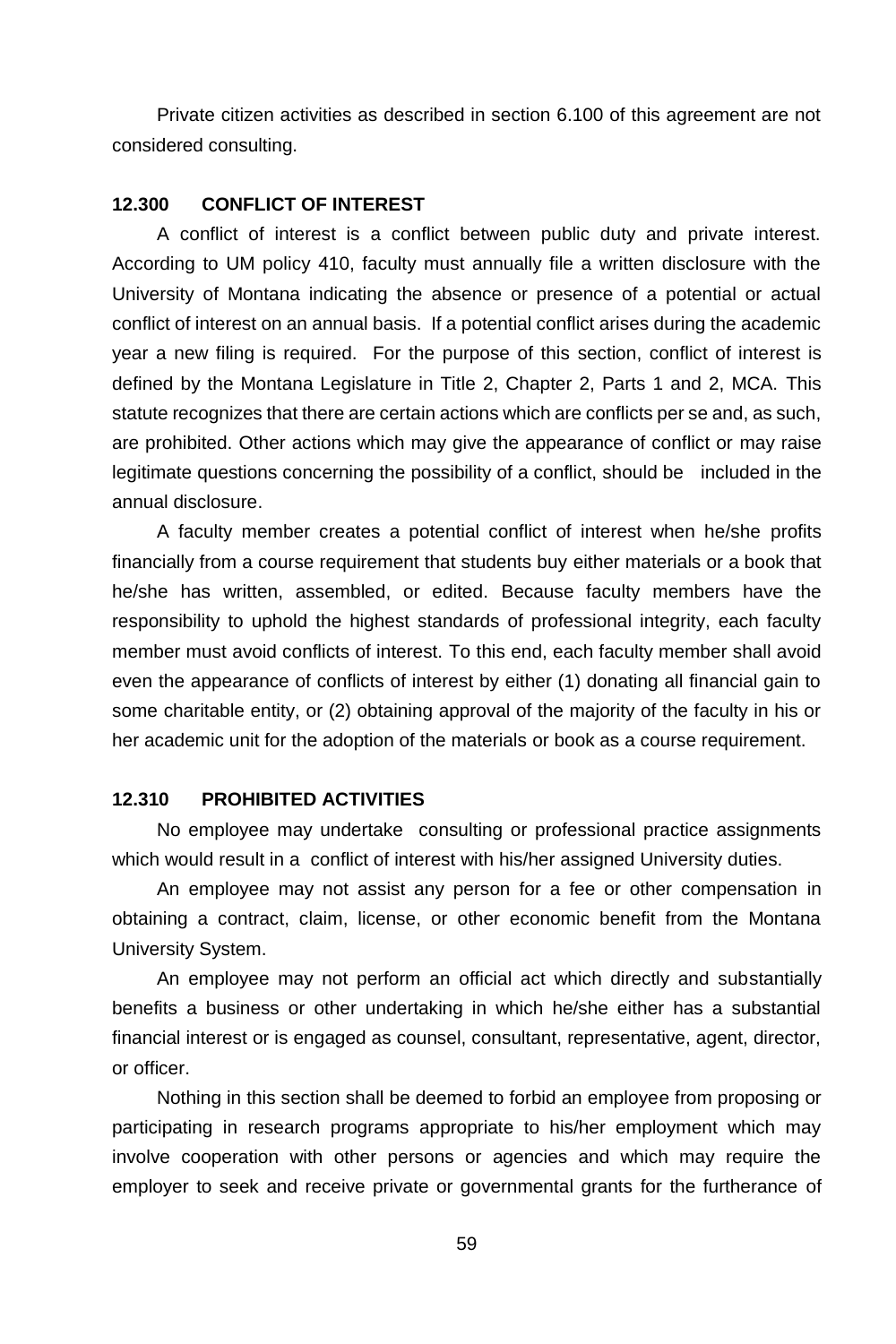such programs provided the relationship of the employee to the University and to other agencies and persons involved is fully disclosed to both the employer and the granting agency.

#### **12.320 ACTIVITIES REQUIRING DISCLOSURE**

Any employee who recommends or approves a purchase and who has any substantial financial interest in the firm involved in the purchase shall make this fact known at the time. Any employee who recommends or approves a personnel action and who has any financial interest or business association with the person who is the object of the action shall make this fact known at the time. This requirement does not include text book adoption where the employee is clearly identified as the author or editor of the book in question.

#### **12.330 RESEARCH CONCLUSIONS**

Research, if sponsored by agencies of federal, state, or local government, or if unsponsored but supported by University funds for released time, supplies, or service, is in fact supported by taxpayers. The researcher must ensure that the findings from the University or government sponsored research are made public before utilizing such findings for personal gain on behalf of a private client as part of a consulting engagement or otherwise giving advantage to a particular party or firm. However, the above statement is not to be interpreted to mean that the public has a right to the field notes, raw data, research notebooks, or working papers of a researcher. Neither is the above statement to be interpreted as a waiver or denial of existing regulations on the use and distribution of data, the premature release of which would jeopardize the public interest.

#### **12.400 REPORTING**

At the beginning of each academic year, each bargaining unit member will inform the appropriate dean of any outstanding contracts wherein the unit member receives compensation for services, as defined by Section 12.220. Within thirty (30) days of the end of each academic year, bargaining unit members will report in writing to their dean the number of hours of compensated consultation in which they engaged during the previous academic year. Members of the bargaining unit who are less than full-time employees may request exemption from the reporting provisions of the section for the duration of their part-time employment with the University unless their reportable activity changes.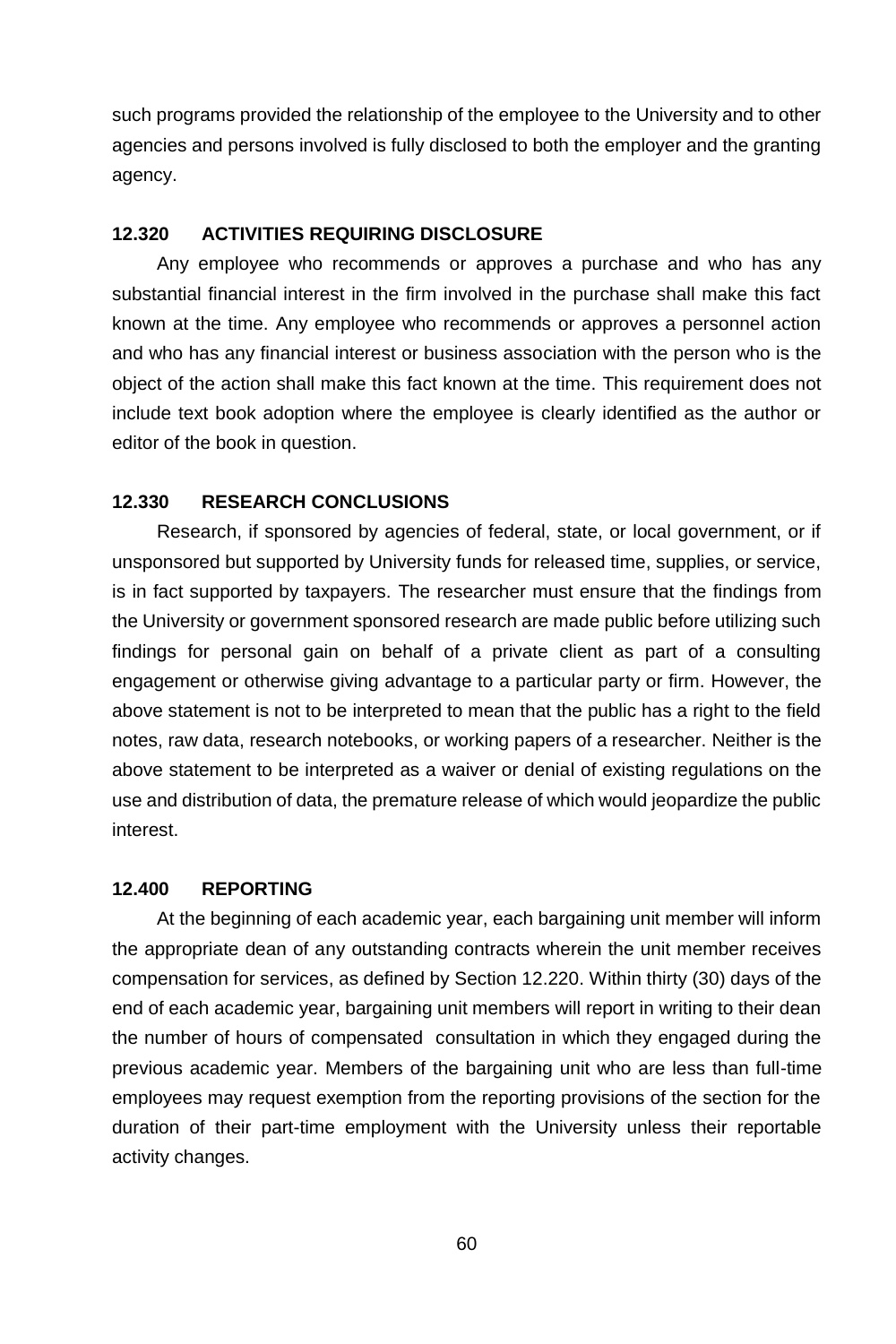### **13.000 COMPENSATION**

The following contract provision on compensation is entered into between the Board of Regents and The University of Montana Faculty Association (UFA) and sets forth the understandings of the parties in reference to the issue of compensation.

#### **13.100 INDIVIDUAL SALARY BASE**

The salary base for determining the salary increase for members of the bargaining unit currently employed shall be the unit member's preceding contract amount excluding any extra compensation increments. Upon initial hiring, the salary for the first contract period shall be the salary specified in the initial employment contract. For University employees not currently members of the bargaining unit who subsequently become members, the initial base salary shall be determined according to the contract conversion Section 13.410 of this agreement. For University employees who were previously employed as a non-tenurable appointee, the salary base shall be as specified in the new employment contract and they are therefore ineligible for any compensation adjustments within the first year of employment.

In cases where the external funding sources allow, there shall be two types of base salaries: those based on state-appropriated funds and those based on external sources such as research grants and contracts. Individuals may be hired into positions supported through external sources at a rate higher than an appropriated base would support. When such individuals enter into state-appropriated positions the Provost will establish a new base salary. In cases where the state-appropriated position is being held for the first time, the salary base will be no less than the salary floors indicated in Section 13.300. For individuals returning to state-appropriated positions, the salary base will be no less than that of the last state-appropriated position, plus the compensation increases actually awarded to the faculty member and in force for the bargaining unit since the individual last held a state-appropriated position (reflecting percentage increases for normal increases and permanent market adjustments, and fixed dollar amounts for merits and promotions). Those members of the bargaining unit who already have an established individual base salary based upon stateappropriations may be hired into externally funded positions at a base higher than their state appropriated base, but will relinquish that higher base upon conclusion of the grant or contract activity, as outlined above

#### **13.210 LESS-THAN-NORMAL INCREASE**

The dean may recommend that faculty members receiving less-than-normal evaluations based on the criteria in Section 10.110.3.C be provided a less-than-normal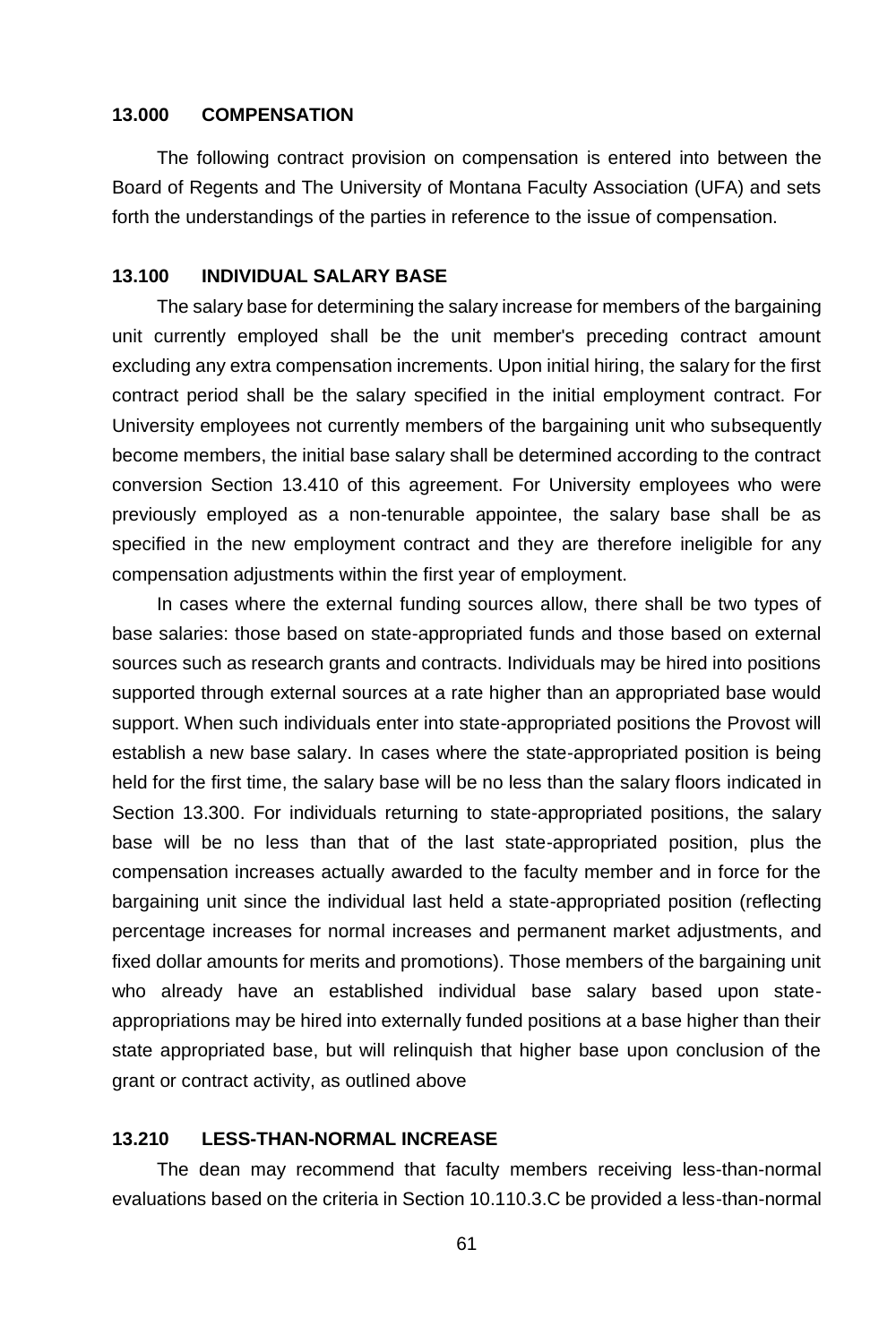salary increase. The dean shall submit his/her written recommendations to the Provost and state the reasons for the less-than-normal adjustment. The faculty member affected shall be provided a copy of the dean's recommendation to the Provost. The Provost's decision is final.

### **13.220 NORMAL INCREASE**

### Fiscal Year 2016 (or 2015-16 Academic Year)

The base salary shall increase by an annualized amount of \$780 (for 1.0 FTE faculty on an academic-year contract) or by 2%, whichever amount is greater, effective the first day of the pay period that includes January 15, 2016. For faculty on a fiscalyear (12-month) contract, the base salary shall increase by an annualized amount of \$1,040 or by 2%, whichever amount is greater, on the first day of the pay period that includes January 15, 2016. The \$780 or \$1,040 option, if applicable, shall be prorated for faculty who are in positions of less than 1.0 FTE.\*

New hires will not be eligible for the normal increase in the year their employment becomes effective.

#### Fiscal Year 2017 (or 2016-17 Academic Year)

The base salary shall increase by an annualized amount of \$780 (for 1.0 FTE faculty on an academic-year contract) or by 2%, whichever amount is greater, effective the first day of the pay period that includes January 15, 2017. For faculty on a fiscalyear (12-month) contract, the base salary shall increase by an annualized amount of \$1,040 or by 2%, whichever amount is greater, on the first day of the pay period that includes January 15, 2017. The \$780 or \$1,040 option, if applicable, shall be prorated for faculty who are in positions of less than 1.0 FTE.\*

New hires will not be eligible for the normal increase in the year their employment becomes effective.

\*These normal increases are paid for 5 of 10 months for AY faculty and for 6 of 12 months for FY faculty in the first year of the increases only. The effective dates of normal increases in this section apply only to the period of July 1, 2015, through June 30, 2017, and at the time of signing this agreement, neither party to this agreement intends these effective dates to be or to set a precedent for the effective dates of normal increases in future contracts.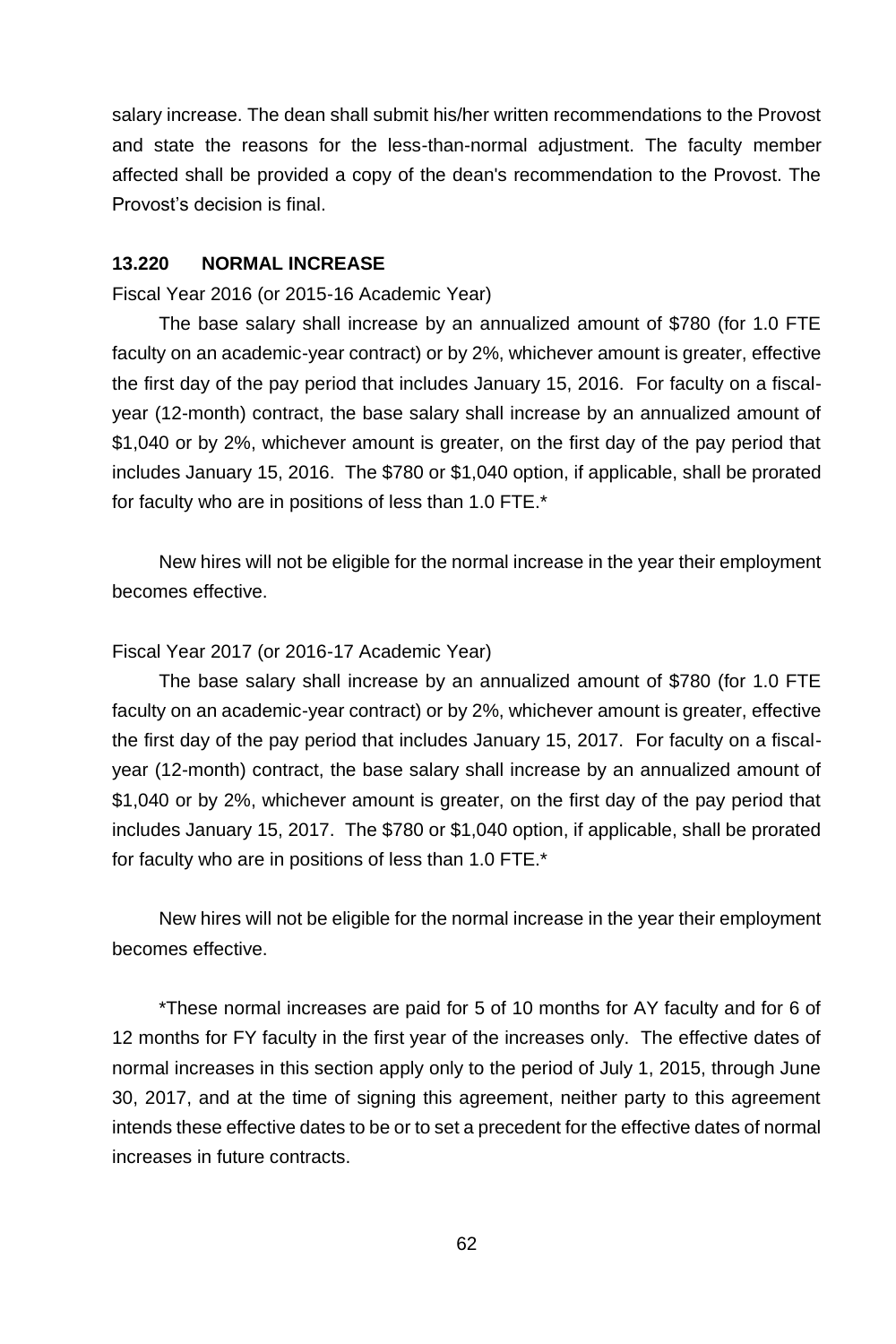### **13.230 PROMOTION**

- 1. **2015-2016** Faculty members promoted during the **2015-2016** academic year to the rank of associate professor, consistent with the promotion procedures of this contract, shall have an amount equal to \$3,500 added to their base salary effective October 1, **2015.** Faculty members promoted during the **2015-2016** academic year to the rank of professor, consistent with the promotion procedures of the contract, shall have an amount equal to \$6,500 added to their base salary effective October 1, **2015.**
- 2. **2016-2017** Faculty members promoted during the **2016-2017** academic year to the rank of associate professor, consistent with the promotion procedures of this contract, shall have an amount equal to \$3,500 added to their base salary effective October 1, **2016.** Faculty members promoted during the **2016-2017** academic year to the rank of professor, consistent with the promotion procedures of this contract, shall have an amount equal to \$6,500 added to their base salary effective October 1, **2016.**

### **13.240 MERIT**

The following merit awards pool shall be allocated to compensate outstanding faculty performance. Merit pay shall be in addition to other salary increments provided in this contract. No faculty member may earn a merit in the same year that a promotion is granted. The awarding of merit pay shall be consistent with the unit standards of the faculty evaluation procedures in this contract.

Faculty members receiving a merit award during the **2015-2016 or 2016-2017** academic years, consistent with the procedures of this contract, shall have an amount equal to \$2500 added to their base salary effective October 1, **2015** and an amount equal to \$2500 added to their base salary effective October 1, **2016** respectively.

|           | Number of Merits | Value of Merits |
|-----------|------------------|-----------------|
| 2015-2016 | 80               | \$2,500         |
| 2016-2017 | 80               | \$2,500         |

## **13.250 MARKET ADJUSTMENTS**

Market adjustments are authorized to adjust a base salary to reflect market conditions for tenured and tenure-track faculty members of the bargaining unit. To be eligible for a market adjustment a faculty member must have received a written offer of employment from another institution or present compelling evidence of their marketability. In both cases, the chair will secure and document the endorsement of a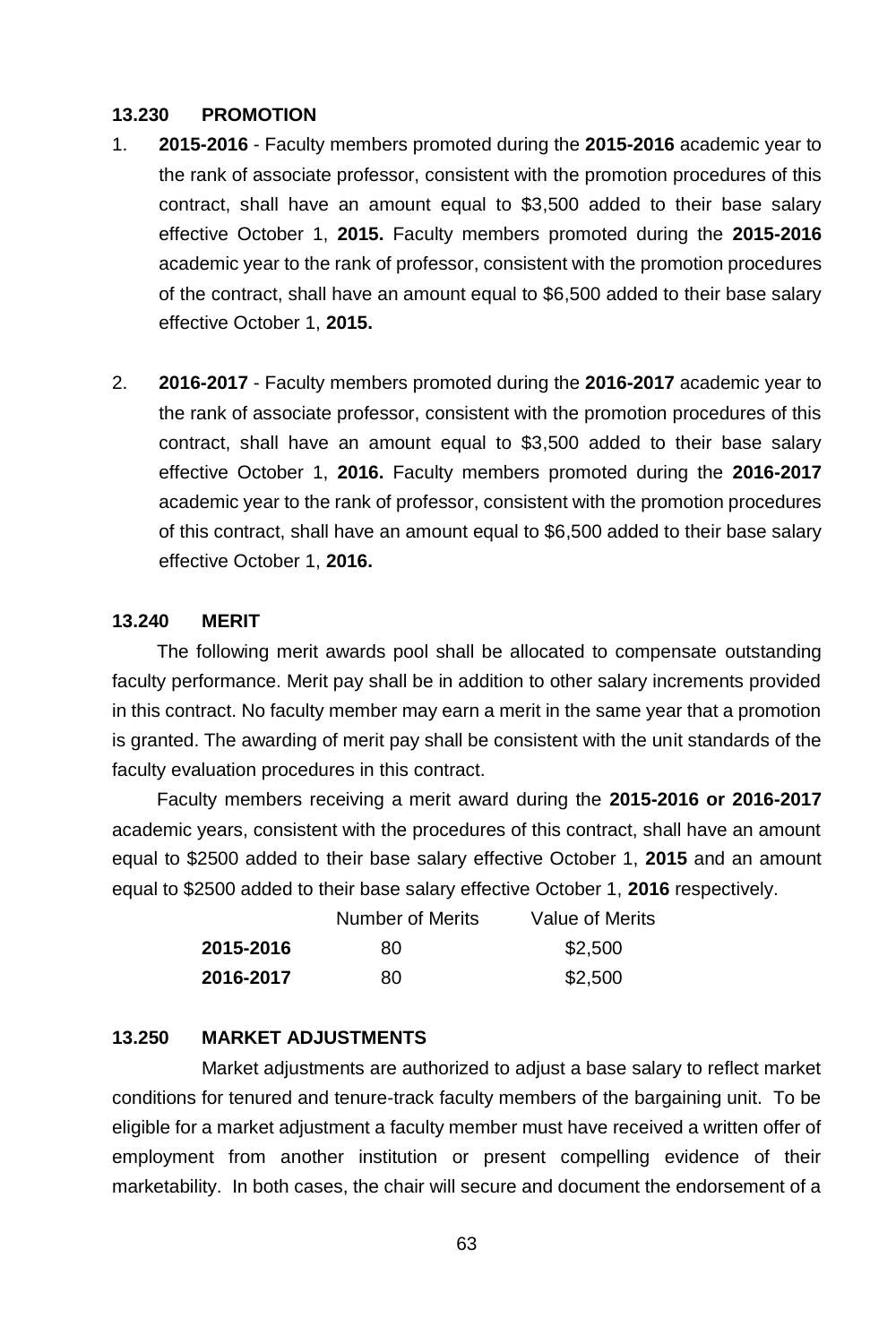majority of the tenure and tenure-track faculty in the academic unit. Before granting a market adjustment to faculty who do not have an offer of employment from another institution, the UFA-Administration/Contract-Maintenance Committee must approve the request. The Provost will have the final approval on all market adjustments. A report of market adjustment awards will be provided to the UFA Executive Board each September for the previous year.

#### **13.260 INVERSION AND COMPRESSION**

Inversion and compression adjustments are authorized to offer additional base compensation to tenured and tenure-track faculty members of the bargaining unit. Before granting an inversion or compression adjustment, the UFA-Administration Committee shall be consulted.

The terms inversion and compression shall refer to circumstances where individual base salary compensation for senior faculty does not keep pace with that of newly hired or junior faculty. Compression is the narrowing of salary differentials over time between junior and senior faculty within a unit resulting in a relatively small individual base salary difference between faculty regardless of skills, rank or experience. Inversion is an extreme form of compression that refers to a situation where a newer faculty is hired at an individual base salary that exceeds that of a senior faculty at the same or higher rank within the unit.

The Administration shall use individual base salary data to calculate inversions and compressions on an annual basis. All merit increments earned by a faculty member during their employment at UM that are subsequent to any market adjustment made for a faculty member shall be excluded from base salary for purposes of calculating inversion/compression adjustments**.** Based on magnitude, faculty experiencing inversion or compression shall be ranked on a funding priority list including all units. The highest ranked priority on the descending list shall be the most inverted to least inverted and then from most compressed to least compressed.

Effective October 1, 2015, the Administration shall implement \$150,000 (one hundred fifty thousand) worth of inversion/compression base salary adjustments for members of the bargaining unit.

Effective October 1, 2016, the Administration shall implement \$150,000 (one hundred fifty thousand) worth of inversion/compression base salary adjustments for members of the bargaining unit.

64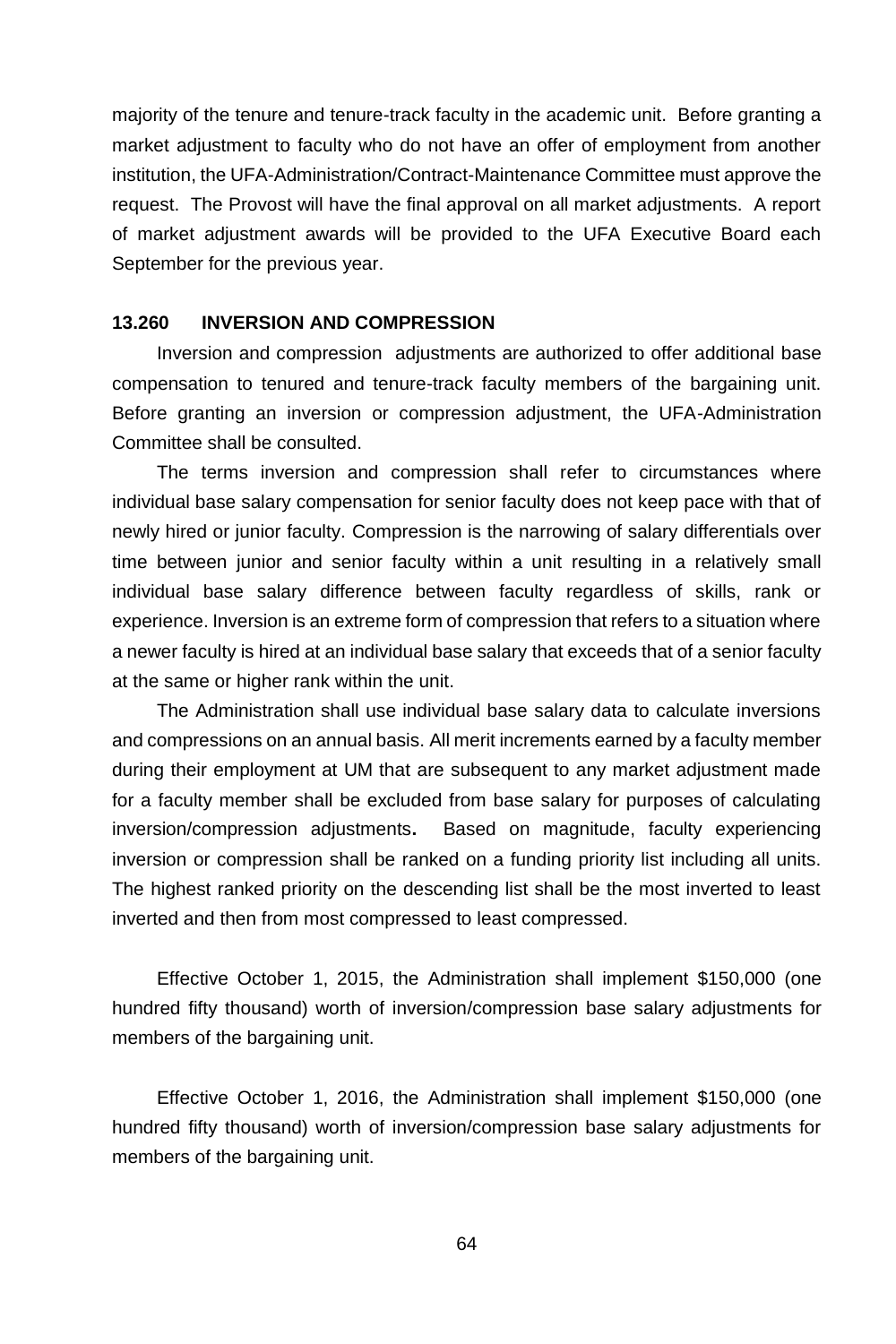The maximum annual inversion/compression adjustment to any faculty member's base salary shall be \$1,000 (one thousand), unless the funding priority list identifies fewer than 150 (one hundred fifty) faculty members as inverted and compressed, in which case this annual maximum may be set higher.

### **13.300 SALARY FLOORS**

The minimum salary for instructors, assistant professors, associate professors, and professors on academic and fiscal year contracts shall be determined using the schedule of floors included in this section. The schedule of salary floors applies to fulltime academic year faculty. Fiscal year faculty floors shall be 1.22 times the academic year salary floor. Salary floors shall be prorated for appointments of .50 FTE and above.

| Professor           | \$47.175 |
|---------------------|----------|
| Associate Professor | \$37.503 |
| Assistant Professor | \$30.054 |
| Instructor          | \$28,187 |

### **13.410 CONTRACT CONVERSION**

The only conversions governed by this section include conversions from and to the same type of base salary; i.e., state-appropriated to state-appropriated, or externally funded to externally funded. In no case shall these provisions be applicable to mixed conversions, such as state-appropriated to externally funded, or externally funded to state-appropriated. Any employee within the bargaining unit who is changed from an academic year appointment to a fiscal year appointment within the bargaining unit shall thereafter receive at least 1.22 times the academic year salary received at the time of the change and shall be entitled to accrue vacation leave as provided by Regents' Policy. Any employee within the bargaining unit who is changed from a fiscal year to an academic year appointment and any employee who changes from a fiscal year appointment outside the unit to an academic year appointment within the unit shall be compensated at a salary determined by dividing the fiscal year salary, less any stipend for administrator or other special duties, by 1.22 and shall cease to be entitled to take or accrue annual leave, but shall be entitled to payment for any amount of annual leave previously accrued which is not in excess of twice the amount annually accruable; in no case shall any such employee's previous earned promotion and/or merit salary increments be reduced in value. Administrators, including deans, associate deans, assistant deans and administrators on Board of Regents' contracts, who cease to hold fiscal year contracts and enter the bargaining unit with an academic year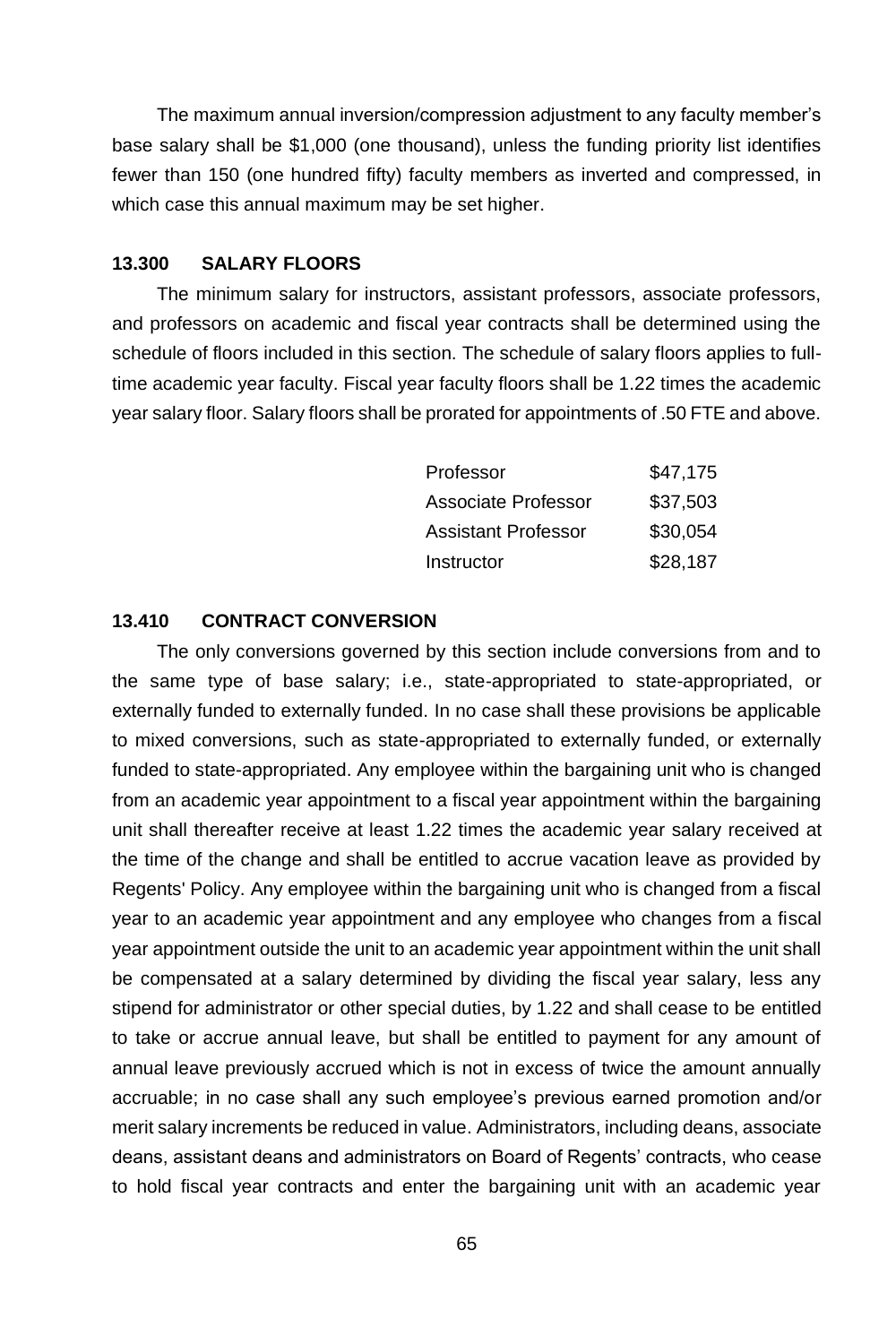contract shall be governed by this section except that their salary shall be made comparable to members of the bargaining unit with similar credentials and years of experience. When an employee is hired initially into an externally funded position and moves to a state-appropriated position, the Provost will establish a new base salary.

### **13.420 SALARY PRORATION**

Compensation for regular academic or fiscal year contract services for part of a contract or pay period, and any compensation for services other than those incident to regular academic or fiscal year service shall be made on the basis of a daily rate determined by dividing the academic year salary by 190 or the fiscal year salary by 260. Any reduction from regular salary shall be at the daily rate, except that a faculty member working for one semester shall receive one half (1/2) of his/her annual salary.

### **13.500 COMPENSATION OF DEPARTMENT CHAIRPERSONS**

Contingent upon the performance of duties described in Section 16.220, extra compensation for department chairpersons shall be provided according to the following general guidelines.

### **13.510 DEPARTMENTS OF FEWER THAN EIGHT PERSONNEL**

For departments having fewer than eight (8) FTE personnel directly supervised by the chairperson: a minimum of one-fifth (1/5) release time and an academic year stipend of \$3,400 for 2015-2016 and \$3,600 for 2016-2017 effective October 1, 2015, and October 1, 2016, respectively.

#### **13.520 DEPARTMENTS FROM EIGHT TO SIXTEEN PERSONNEL**

For departments having eight (8) to sixteen (16) FTE personnel directly supervised by the chairperson: a minimum of one-fourth (1/4) release time and an academic year stipend of \$3,900 for 2015-2016 and \$4,100 for 2016-2017, effective October 1, 2015, and October 1, 2016, respectively.

### **13.530 DEPARTMENTS HAVING MORE THAN SIXTEEN PERSONNEL**

For departments having more than sixteen (16) FTE personnel directly supervised by the chairperson: a minimum of one-fourth (1/4) release time and an academic year stipend of \$4,400 for 2015-2016 and \$4,600 for 2016-2017, effective October 1, 2015, and October 1, 2016, respectively.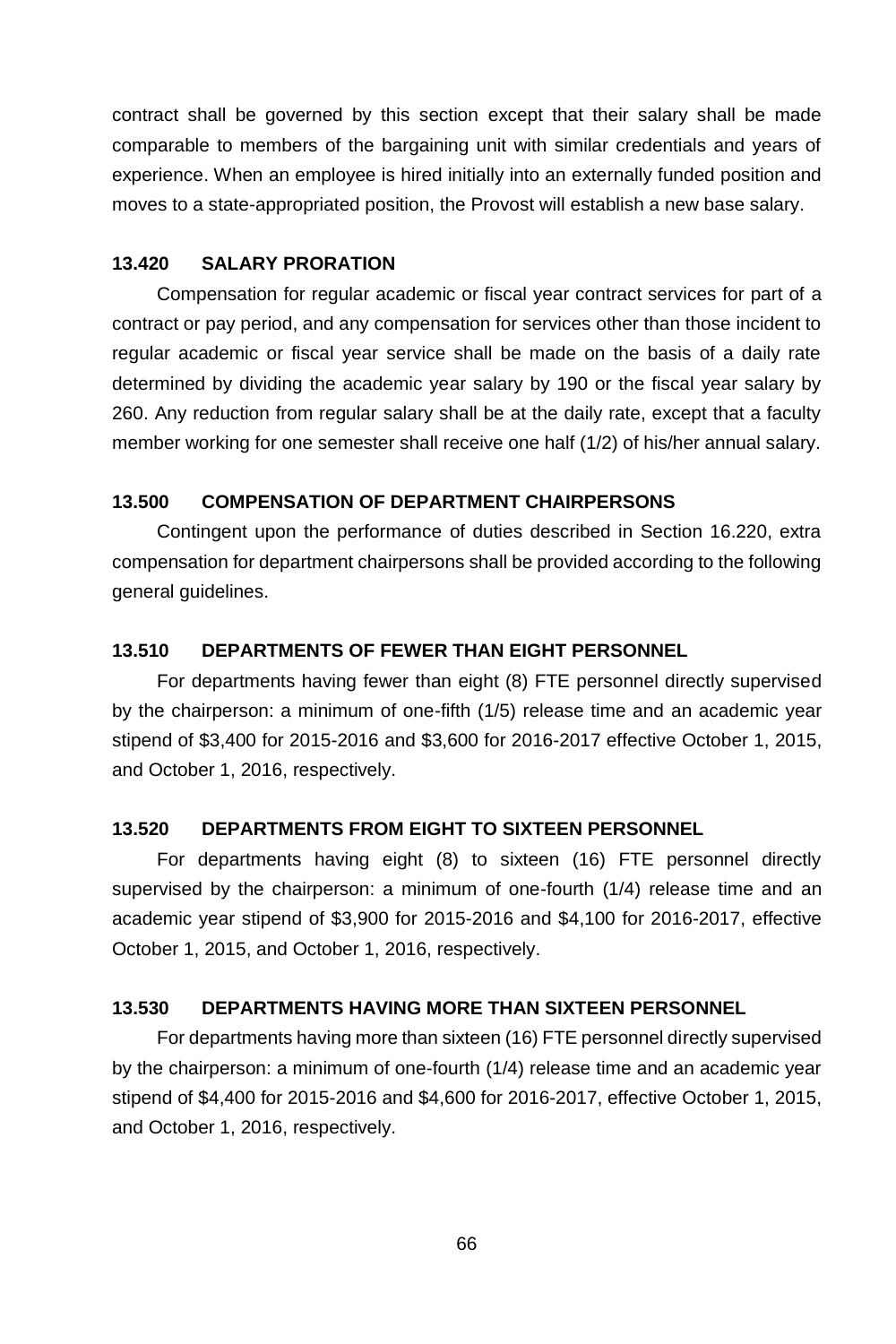# **13.540 ADDITIONAL COMPENSATION FOR CHAIRPERSONS**

At the discretion of the appropriate dean the performance and duties assigned to the department chairperson may be reviewed and additions to the general compensation guidelines may be recommended. All additions are subject to the Provost's approval.

#### **13.600 SUMMER SESSION**

The rate of pay for summer session instructional activity shall be at the rate of two-ninths (2/9) of the prior academic year salary. The rate of pay shall be varied proportionately for less than full-time teaching. Full-time summer session teaching shall be defined as eight (8) credits.

#### **13.650 WINTER SESSION**

The rate of pay for winter session instructional activity shall be \$1,100 per credit for 2015-16 and 2016-17.

#### **13.710 GROUP INSURANCE**

Employer contributions for eligible employees of the Montana University System group insurance plan shall be equivalent to the amount provided by state statutes for the years of this agreement.

#### **13.720 UNEMPLOYMENT INSURANCE**

The employer agrees that all employees covered under this agreement shall be covered by unemployment insurance as provided by the Employment Security Division of Montana, Sections 39-51-101, et seq., MCA.

#### **13.730 WORKERS' COMPENSATION**

Workers' Compensation payments are for the purpose of offsetting the loss of income suffered by a faculty member. An employee's pay continues while on sick leave, and he/she is not entitled to both paid sick leave and Workers' Compensation payments. An employee who is injured on the job has the option of taking either sick leave or Workers' Compensation payments, and if sick leave runs out, may receive Workers' Compensation payments.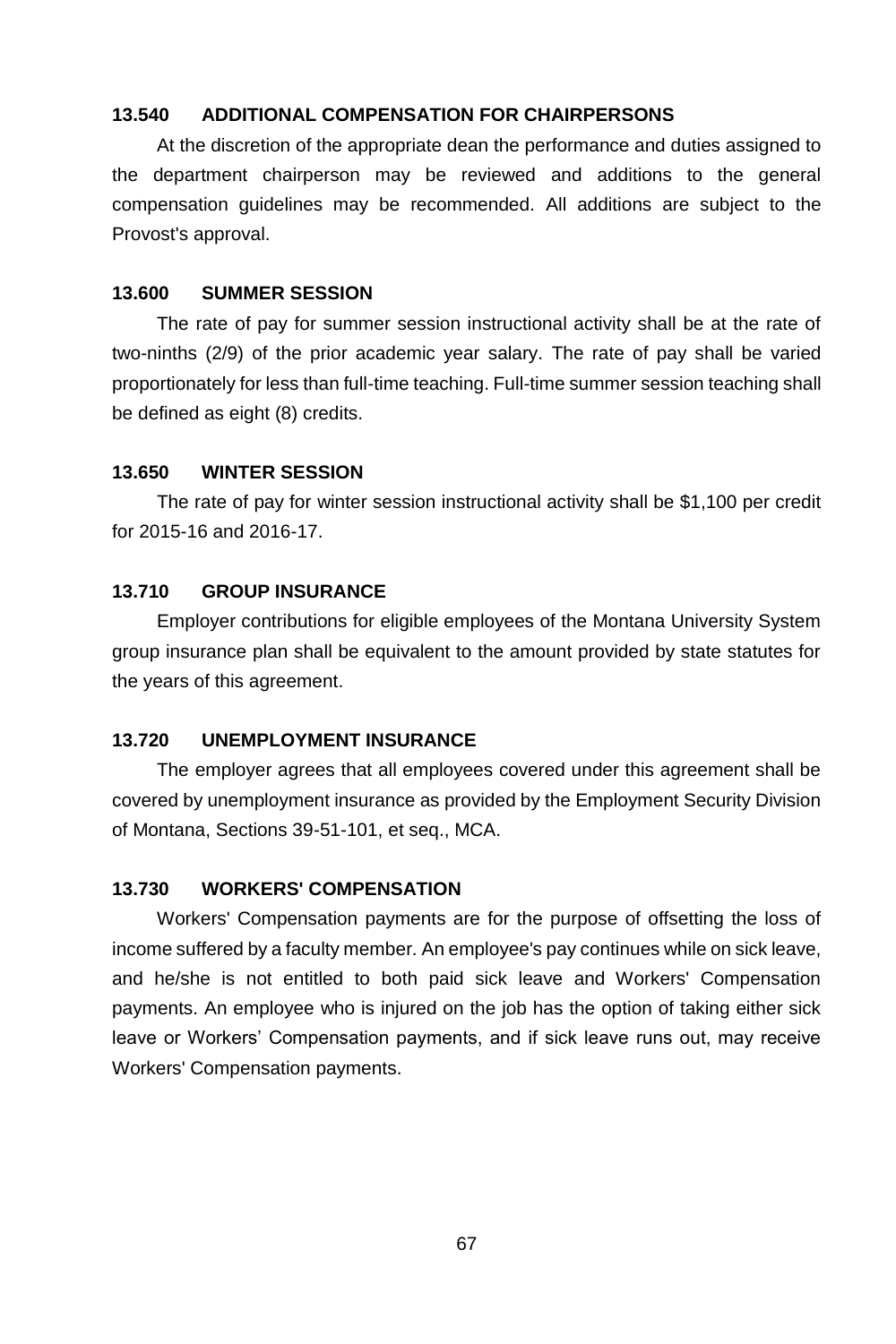#### **13.740 RETIREMENT SYSTEMS**

#### **13.741 MONTANA TEACHERS' RETIREMENT SYSTEM**

Faculty who participate in the teachers' retirement system are subject to retirement provisions as outlined in Section 19-4-101, et seq., MCA.

As provided by state law, any bargaining unit member who has at least five (5) full years of creditable service in the Teachers' Retirement System, whose last five (5) years of creditable service were in Montana, and has attained the age of 60 or has been credited with full-time or part-time service of 25 or more years may retire with full retirement benefits.

In accordance with state law, a bargaining unit member may elect early retirement (at reduced benefits) when the member has five (5) years of creditable service, the last five (5) years of creditable service in Montana, and has attained the age of 50.

# **13.742 UNIVERSITY SYSTEM OPTIONAL RETIREMENT PROGRAM (TIAA-CREF)**

Faculty who participate in the University System Optional Retirement Program (TIAA-CREF) are subject to the retirement provisions appropriate to their individual contracts and elected options. Authority for participation in the Optional Retirement Program is found in MCA 2001, Title 19, sec. 21.

#### **13.743 POST-RETIREMENT AGREEMENTS**

Post-retirement agreements are authorized under Regents' Policy (712.1) and administered via UM-M Policy 15.0 (5/1/94). Retiring faculty members may be offered post-retirement employment of up to one-third (1/3) full-time employment with the University for up to three years, after which, employment (for up to one-third [1/3] time) may be extended annually as negotiated between the retiree and the University. Postretirement agreements must be renewed annually and are subject to the availability of funding, departmental and institutional needs and priorities, and the positive evaluation recommendation of the dean. The terms of any post-retirement employment guarantees shall be made in writing and signed by the Provost, the dean, the academic chairperson, and the individual faculty member.

The terms of such agreements shall be governed by state statutes and be consistent with Board of Regents' policies covering post-retirement employment.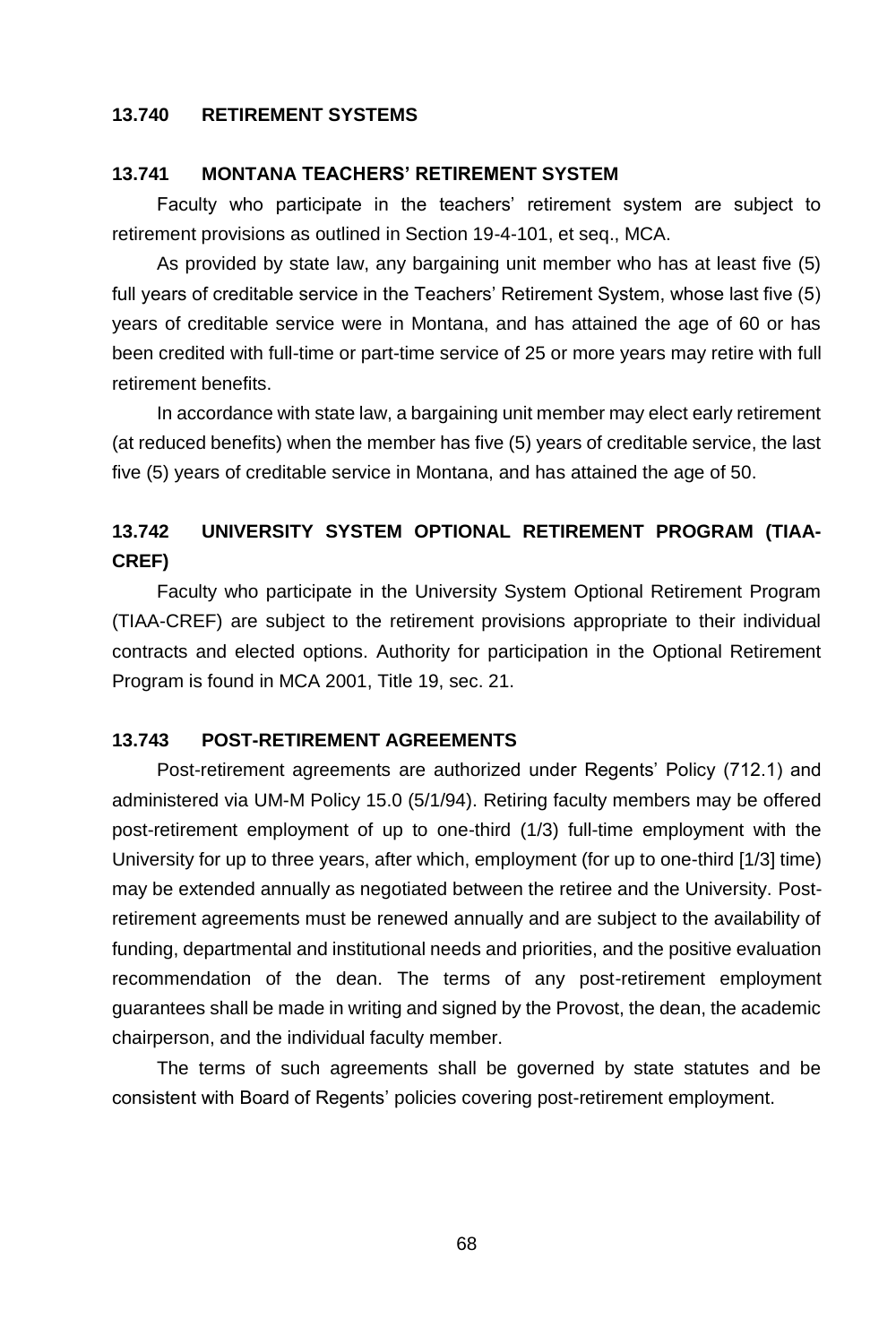### **13.750 EMPLOYMENT INDEMNITY**

Employees covered by this agreement are entitled to indemnification in accordance with the provisions of Section 2-9-305, MCA, for their actions taken within the course and scope of their employment.

#### **13.800 BUDGET RESCISSIONS**

In the event The University of Montana has its appropriation reduced by the legislature or the Governor during the term of this agreement, those portions of this agreement which are contingent upon the availability of resources may be opened for negotiations by mutual agreement of the parties.

## **13.900 CONTINGENCY PROVISIONS**

In the event that general fund, millage revenue, and student incidental fee revenue is insufficient, in the judgment of the Administration, to fund the compensation provisions of this contract, the Administration retains full discretion to respond to the revenue shortfall by terminating the employment of faculty pursuant to Section 18.500 et seq., sections 9.200 and 9.230, and other applicable sections of the CBA.

## **14.000 INTELLECTUAL PROPERTY AND COMPUTER POLICIES**

### **14.100 COPYRIGHT POLICY**

- 1. Works which are produced by a faculty member in connection with an approved and sponsored research project are treated in accordance with the agreement negotiated with the sponsor. In the absence of such agreement or to the extent such agreements do not fully address ownership of works produced; such works shall be treated in accordance with sections 2 and 3 of this article.
- 2. When a faculty member is assigned work or responsibilities or uses University facilities, equipment, and/or assigned time outside of their normal teaching, scholarship/creative activity and/or service activities, for the specific purpose of developing visual aids, manuals, public relations material, or printed or recorded copyrightable works, developing computer programs, electronically deliverable courses, or other electronic/digital copyrightable works, then, the works produced pursuant thereto and all royalties therefrom shall be the property of the University. Such assignment shall be indicated either on the individual employment contract or in a separate document countersigned by the employee. Should the University and the employee agree to a division of royalties such division must be included in the contract or in a separate document countersigned by the employee. If the University does not wish to copyright the work, the faculty member may obtain a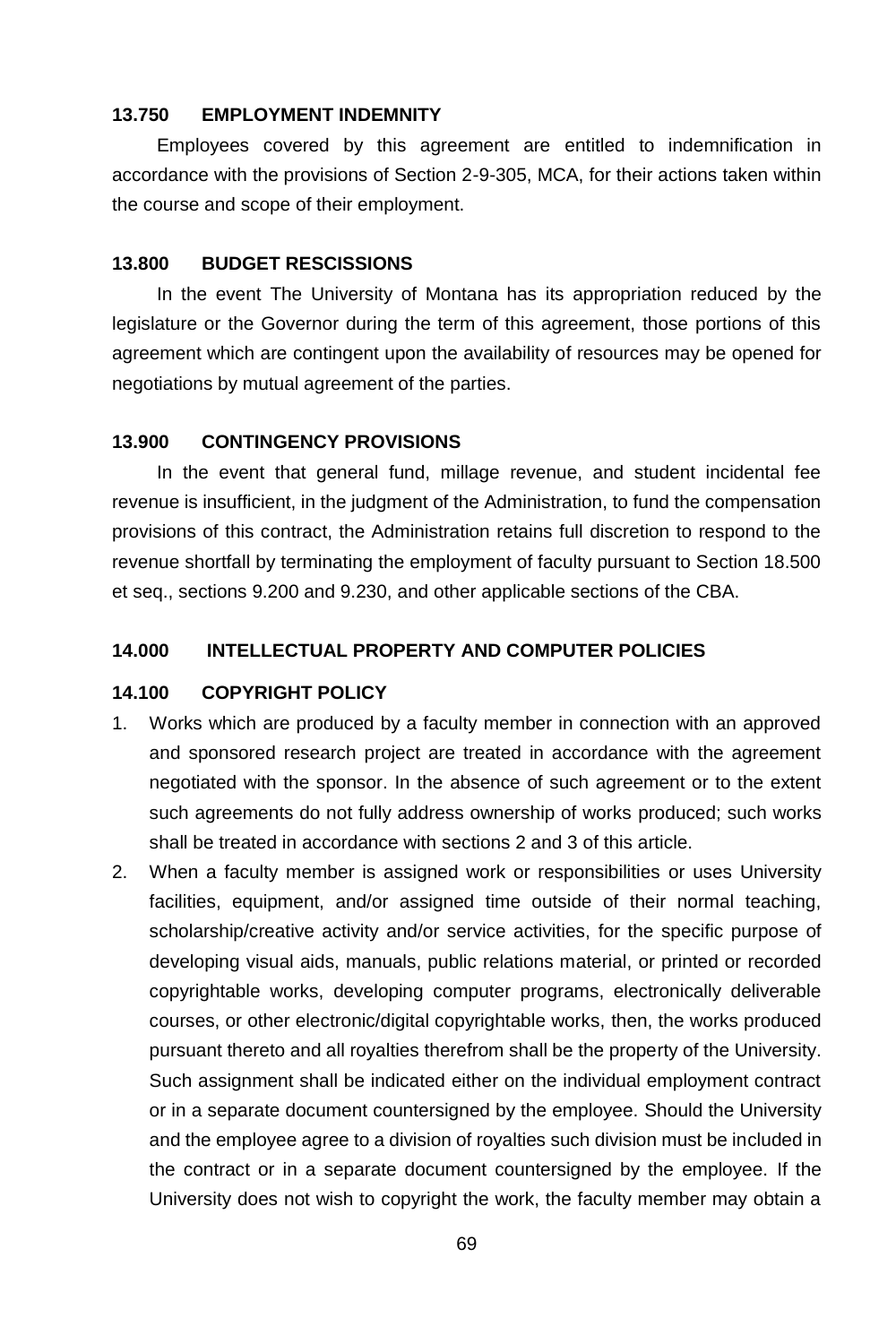written release from the Provost and may then copyright the work in his/her own name. Upon written request for release by the author, the University will respond within thirty (30) days.

- 3. When a faculty member develops copyrightable works other than those defined in paragraphs 1 or 2 above, he/she shall have sole right or ownership and disposition of such works. When such works are produced, developed, or authored through the use or with the aid of University facilities, personnel, or other resources, the University must be reimbursed for the fair market value of the use of any such facilities, personnel, or resources, except those considered part of the normal academic environment including library facilities. Manuscripts or works of art designed for publication in media where no remuneration is given the author(s) are exempt from this reimbursement requirement. This section applies to materials developed by members of the bargaining unit for "distance", and "distributed," "E" learning and other electronically deliverable course materials including those intended to supplement and/or complement face-to-face courses. Further, except to the extent otherwise limited by applicable Board of Regents copyright policies and this section above, the member of the bargaining unit who develops such materials as the sole creator shall retain full editorial control over and intellectual property rights to the content and shall be the sole judge as to whether or not course materials over which he/she has such control and rights shall be offered electronically. In no case should it be understood or construed that individual faculty members have intellectual property rights to individual courses or to the curriculum as a whole, but only to the content.
- 4. If a faculty member develops a copyrightable work as governed in paragraph 3 (above), but the faculty member decides to assign the copyright to the University, and the University accepts the assignment, the royalties and other income from the copyright will be distributed in the same manner as from patents, as described in 14.250 2 (a) and 14.260.
- 5. Consistent with BOR Policy 406, electronic material created or developed by a faculty member subject to this article may not be used in conjunction with teaching on behalf of any entity other than the University of Montana unless prior written permission is granted by the Provost. Such permission shall not be unreasonably withheld. This limitation applies to the specific electronic format of the course and does not limit the faculty member's right to use facts, theories, opinions or other items of substantive course content in another setting. Similarly, copyrightable works as defined in paragraph 3 above may not be used by any other person or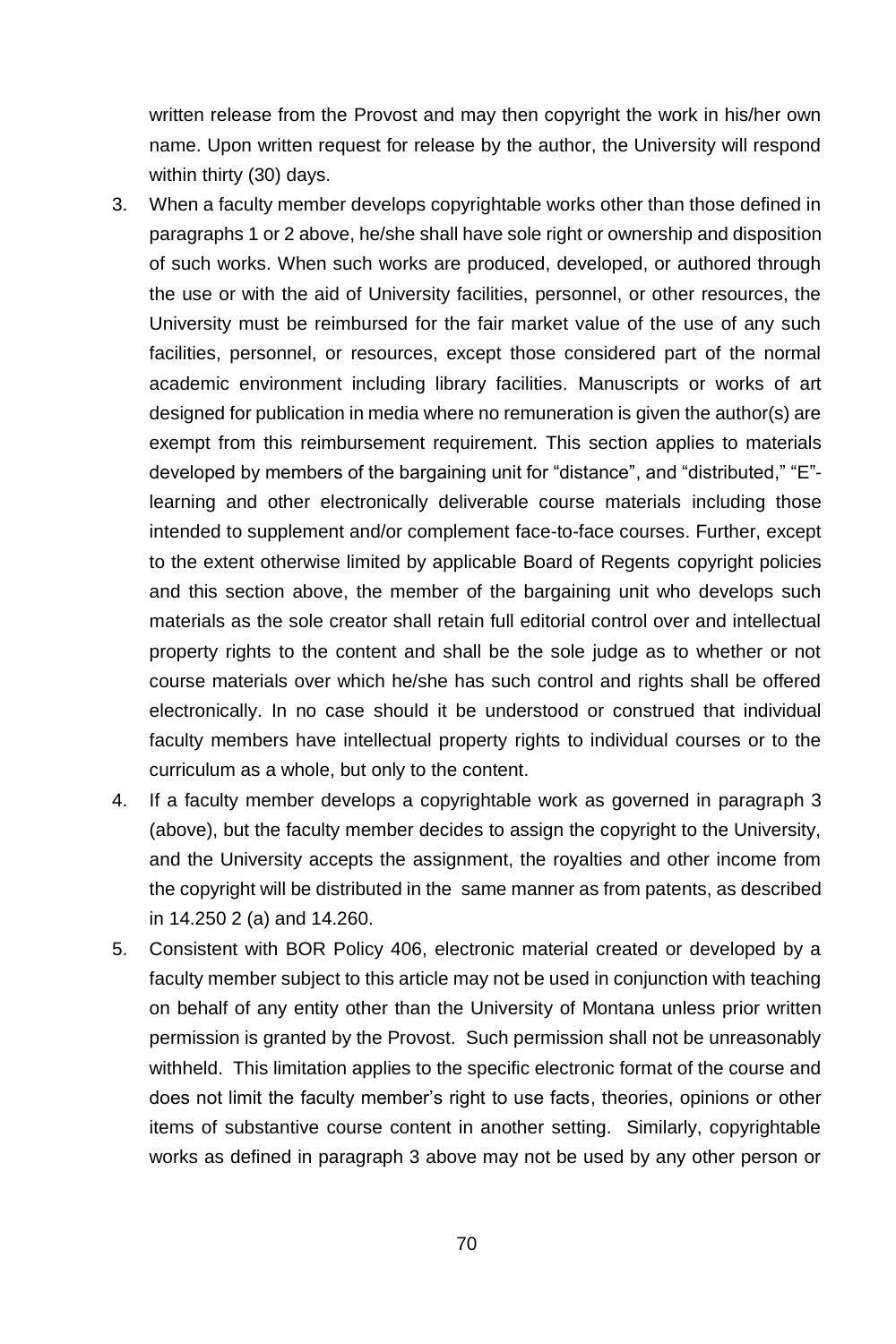entity than the faculty member who developed them without prior written permission of that faculty member.

### **14.200 PATENT POLICY**

All employees in the bargaining unit shall adhere to the following procedures with respect to patentable inventions or discoveries. The purpose of these procedures is to define the relationships among the inventor, the University, and outside sponsors of research.

### **14.210 OWNERSHIP OF INVENTIONS OR DISCOVERIES**

All patentable inventions made by employees in the bargaining unit in connection with their assigned duties and/or by the use of the University's facilities shall be considered the property of the University under the following circumstances:

- 1. wholly the property of the University if the person or persons responsible for the invention was employed by the University specifically for that purpose. His/her contract of employment shall so indicate;
- 2. to the extent specified in the contract of employment or a separate agreement between the University and employee relating to a specific work assignment;
- 3. to the extent recommended by the University Patent Officer and approved by the President if research or endeavors directly resulting in the discovery or development of the invention or marketable product involved use of University time, materials, property, or facilities. For the purposes of this paragraph, University time, materials, property, or facilities includes time, material, property, or facilities paid for from funds administered by the University;
- 4. Under all other circumstances individual employees are free to secure, under the patent laws of the United States, the exclusive right to their inventions.

### **14.220 LIMITATIONS**

- 1. This Policy shall not include copyrights.
- 2. Provision of normal academic environment, including library facilities, does not constitute grounds for equity by the University in a discovery or invention.

#### **14.230 INVENTORS' RIGHTS AND DUTIES**

Employees in the bargaining unit retain the right and responsibility for recognizing in their work inventions that may reasonably be marketable; and in every case, complete academic freedom including publication in both time and scope shall be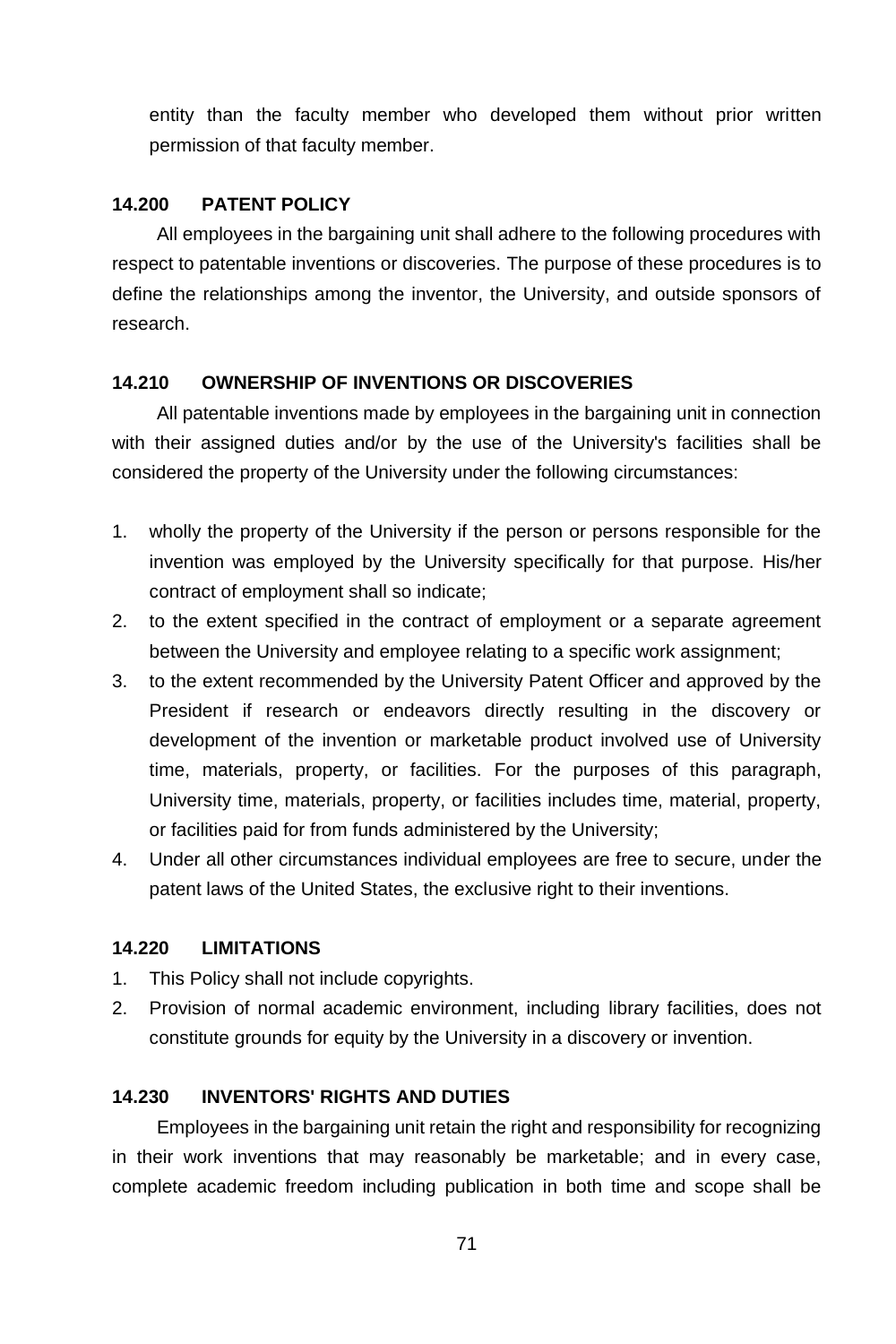maintained (Board policy 302, 9/2004); UM policy 704, 7/2004, CBA 6.100), unless agreements with outside sponsors provide otherwise as indicated below. Investigators will participate in work under such outside agreements only after they have informed themselves of such provisions and have accepted these provisions. Any employee to whom the conditions are set forth in Section 14.210, 1, 2, and 3 above applies, who either alone or in association with others makes an invention shall promptly disclose in writing to the University Patent Officer in a format acceptable to the University such invention, and as to any such invention shall, upon request, promptly execute all contracts, agreements, waivers, or other legal documents necessary to invest the University or, if applicable, the federal government, other outside sponsors, or the University's assignees and any and all rights to the invention, including complete assignment or any patent applications for the invention.

With the exception of those inventions developed under agreements with outside sponsors, the Patent Officer shall inform the inventor(s) in writing whether the University plans to secure the patent or release the discovery to the inventor(s). In the case of the release of the discovery, or in the case of failure by the Patent Officer to communicate in writing within twelve (12) months, the inventor(s) is free to secure the patent, pay all fees, and receive all benefits therefrom. If a dispute arises concerning the origin of an invention or patentable discovery or any aspect of patent Policy, the dispute shall be presented to the System Invention Committee for final disposition.

# **14.240 SUBMISSION OF PATENTABLE INVENTIONS OR DISCOVERIES TO PATENT OFFICERS**

- 1. **Invention Outside the University**: If an invention is made and/or developed without University support of a significant degree, all rights remain with the inventor. Such inventions may be voluntarily submitted for consideration by the University, but the inventor is under no obligation to do so. Provision of a salary or desk to an inventor by the University does not, in itself, constitute significant support. However, any invention by an employee related to an area in which he/she participates in research under University auspices must be reported to the University so that the question of whether the University has provided significant support can be decided by the University Patent Officer. This decision may be appealed to the System Invention Committee.
- 2. **Invention With University Support**: If an invention is made and/or developed with University support of a significant degree in the time, money, materials, or facilities, the inventor must submit a full disclosure of the invention to the University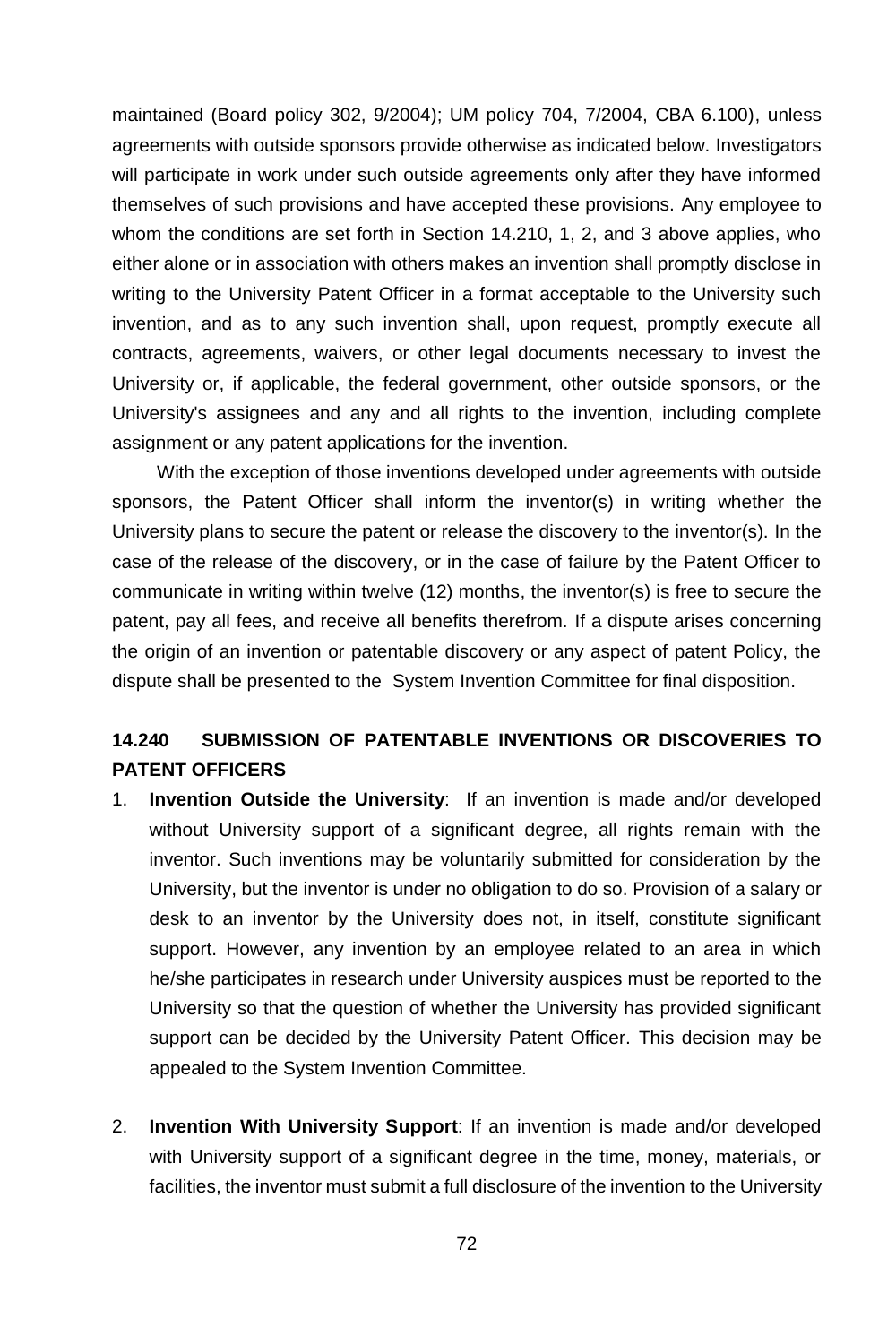Patent Officer. Additionally, a copy of any manuscript submitted for publication shall simultaneously be submitted to the University Patent Officer if the author considers that it may contain marketable inventions. The University Patent Officer may advise, but not require, deferral of publication in order to protect the patent rights of the University and the inventor.

### **14.250 PROSECUTION OF PATENTS**

- 1. **Time Limits**: In the event that the University deems that a patent should be prosecuted, the prosecution shall be carried out diligently and without expense of any kind to the inventor. The parties to this agreement recognize the need to file the patent application and develop the patent as fast as possible with no abridgement of academic freedom (Board policy 302, 9/2004; UM policy 704, 7/2004; CBA 6.100). The time limits expressed herein represent the maximum time allowed, but every effort should be made to complete the process faster than the time limits specified. The inventor must assign to the University any interest in the patent equivalent to the property interest which the Patent Officer determines to belong to the University or which is required by Section 14.210, 1 and 2. The preliminary patent search must be started within six (6) months from the date the matter is presented to the University or the University forfeits all rights to the invention. If no patent application is filed within a total elapsed time of fifteen (15) months following disclosure, all patent rights revert to the inventor(s).
- 2. **Options Available to the University**: The inventor has an obligation to offer the University the opportunity to develop the invention for commercial use if the invention was made with University support as defined in Section 14.210, 1, 2, or 3. The President, following recommendation by the University Patent Officer may:
	- a. Elect to acquire title to the invention by assignment and in this case will undertake (unless inappropriate) the timely filing of patent application, patent prosecution, development, and marketing of the invention and shall bear all related costs. If the University desires to accept such an assignment the inventor shall be obligated to make such an assignment. The inventor shall, in this instance, receive on an annual basis fifty percent (50%) of all net income, defined as gross royalties or other payments, including any recovery of damages obtained by the University, but less external costs incurred by the University in obtaining and protecting the patent rights and less any direct costs of development; or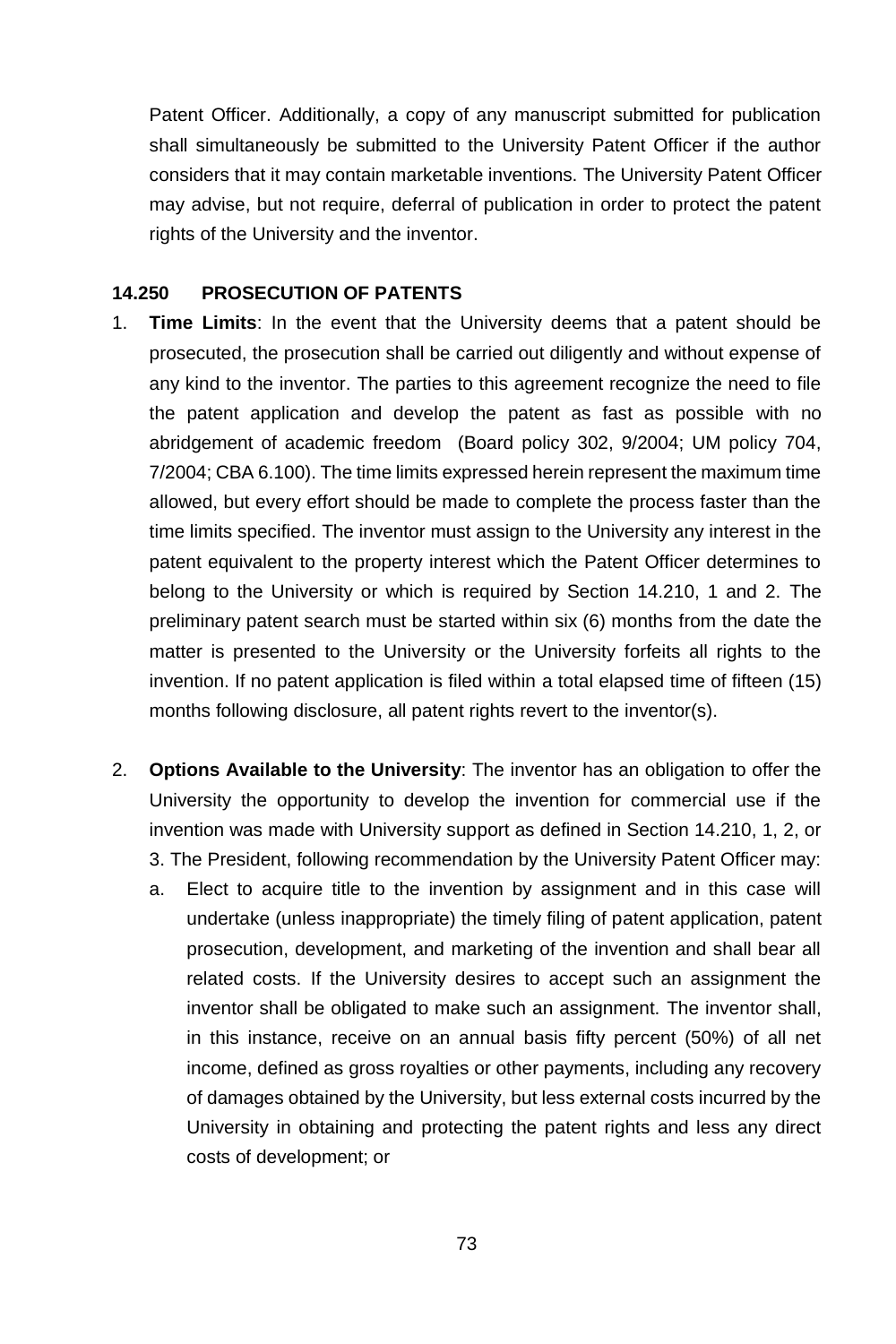- b. Cause the invention to be assigned to some patent management organization, such as Research Corporation or the University's Foundation. The domestic patent rights, foreign patent rights, or both, may be assigned to a patent management organization. The inventor shall receive on an annual basis fifty percent (50%) of all net royalties and other income received by the University from said patent management organization; or
- c. Decline to accept any rights to the invention by assignment or otherwise, in which case all rights revert to the inventor.
- 3. **Invention Developed Under Agreement With Outside Sponsor**: If the invention was made or developed under an agreement with an outside sponsor, the rights with respect to the invention shall be governed by provisions of that agreement. If not provided otherwise by the sponsoring agreement, the inventor's share of royalty or other income received from an outside sponsor shall be limited to the share he/she would have received had the University supported the research entirely. If the sponsor determines that invention rights are left with the University, the University may elect to pursue one (1) of the three (3) options listed in Section 14.250,2.

# **14.260 DISTRIBUTION OF UNIVERSITY RELATED INVENTION AND COPYRIGHT RELATED INCOME**

In order to provide invention and copyright incentive and capability to University personnel, the University's share of invention and copyright income will be distributed as follows. Of the University's retained share of net royalty or other income for any given invention, defined as gross receipts, less external expenditures for that invention and less the inventor's personal share, two-thirds (2/3) for the first \$30,000 per year, onehalf (1/2) of the next \$30,000 per year, and one-third (1/3) of the remainder will be designated through the University's budget or financial office to support the work of the inventor while employed by the University and/or to promote discoveries at the University. The rest will be distributed to a designated fund and will be used to support patent development and expand research at the University. Such distribution to support the inventor's work, derived from any given invention, will terminate after eight (8) years from the first sale of products embodying that invention, and any earned monies after this date will go to a designated fund.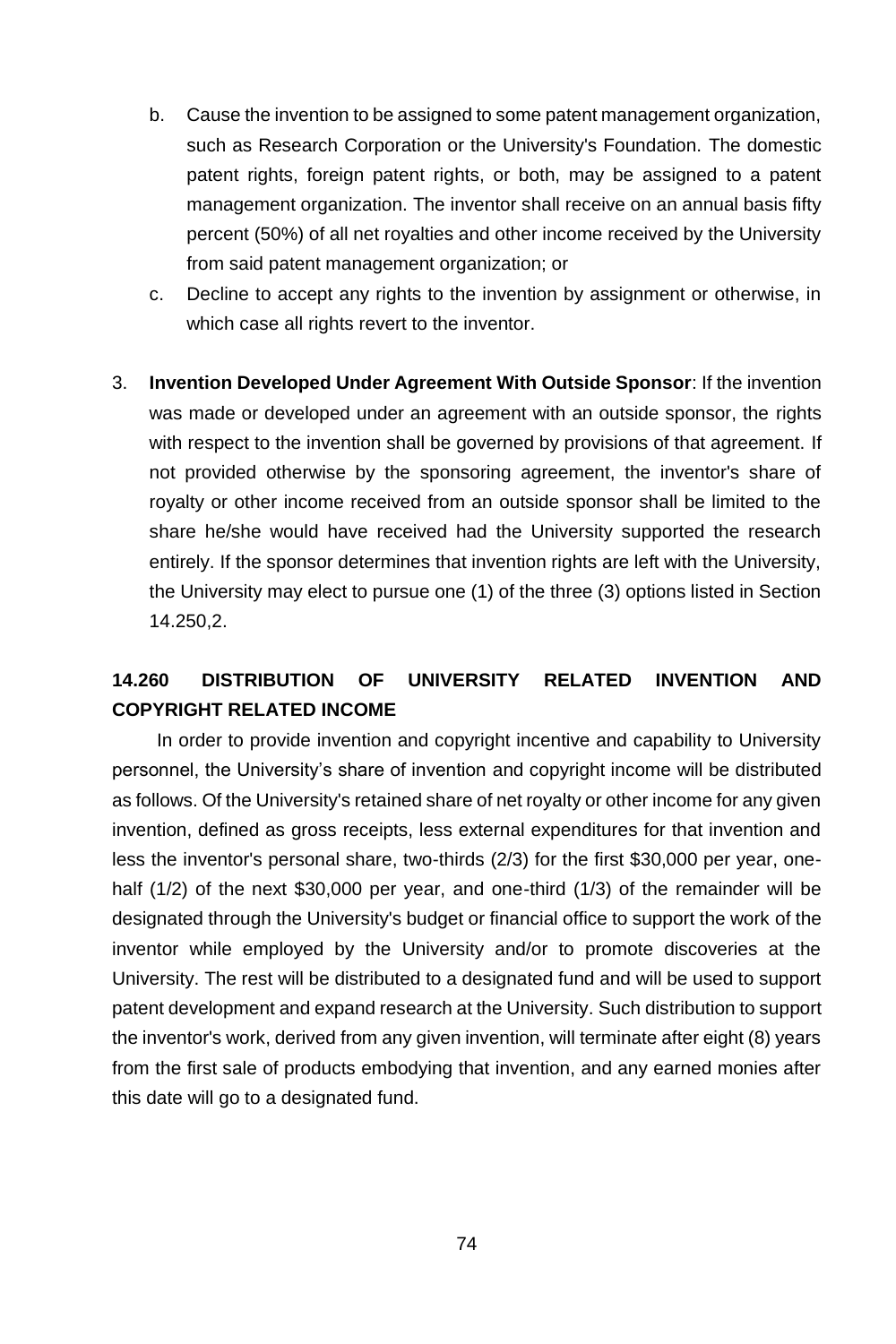# **14.270 DEVELOPMENT OF INVENTIONS**

If the inventor becomes dissatisfied with the development of the invention as carried out by the University, or with the University's delay in reaching a decision, an appeal may be made to the System Invention Committee, in which the inventor may urge that specific changes in the proposed course of action be undertaken by the University or if the unit has been assigned rights to the invention, may ask that the invention rights be reassigned to a patent management organization such as Research Corporation or all rights be reserved to the inventor.

If after a period of three (3) years from the acquisition of the issued patent by the University the invention has not been marketed, all rights revert to the inventor, unless an agreement with any outside sponsor precludes such reversion.

#### **14.280 DEFINITIONS**

- 1. University Patent Officer: The University Patent Officer shall be the person designated by the President to serve in that capacity.
- 2. System Invention Committee: The System Invention Committee will be selected by the Commissioner of Higher Education in accordance with procedures for appointments of inter-unit committees.

#### **14.300 COMPUTER AND NETWORK USAGE**

The use of computing and networking resources at the University of Montana is for purposes related to the administration of the University system and the institution's mission of teaching, research, creative activity, and service.

#### **14.310 SECURITY AND PRIVACY**

The union and faculty recognize that the Administration has a legal responsibility to ensure that the computers and networks it operates are used appropriately and consistent with BOR Policy 1303.1 (effective May 24, 2002). In order to meet its obligations, the Administration may monitor activity on its computers and network consistent with BOR Policy 1302 (effective May 24, 2002). The Administration recognizes that faculty have an expectation for a reasonable degree of privacy in the use of the employer's computers and network. Except for the identification, investigation, and prevention of misconduct, the Administration will not divulge personally identifiable information or other personal information obtained through monitoring.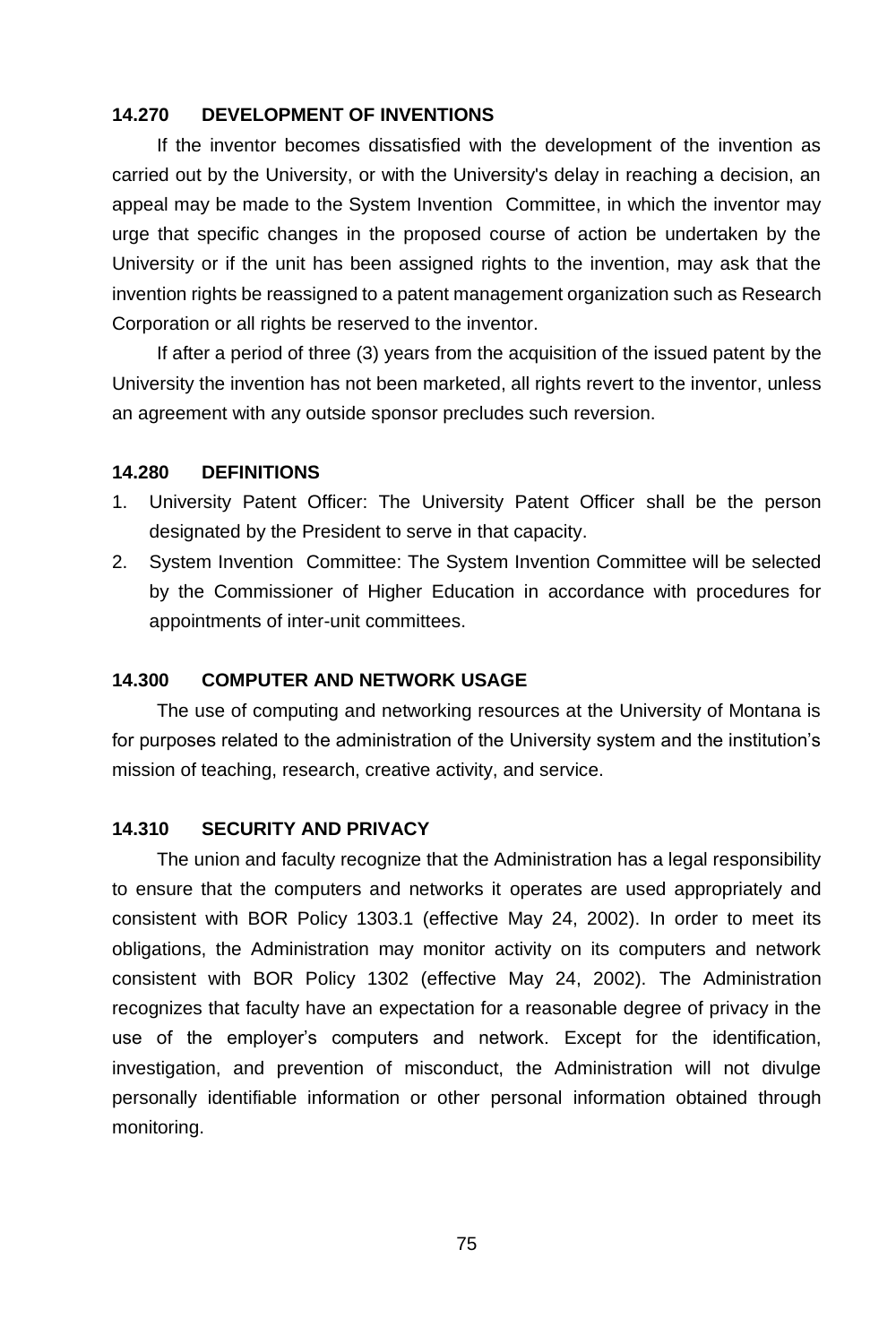## **14.320 DISCIPLINE**

Faculty may be disciplined for violations of the Board of Regents' computer usage policies. The employer will be required to provide substantial documentation for any such discipline.

## **14.330 OWNERSHIP**

In accordance with Regents' Policy, information contained on the employer's computers and transmitted on networks maintained by the employer are presumed to be the employer's property unless otherwise limited by law or contract, but the employer does not thereby gain intellectual property rights to the stored information.

# **14.340 MAINTENANCE AND MONITORING**

The UFA recognizes that maintenance and monitoring of the computer system must be performed. In the process of maintaining and monitoring the system all areas of the system may have to be accessed.

# **15.000 LEAVE OF ABSENCE AND FACULTY EXCHANGE**

## **15.100 COMPENSATED LEAVES**

# **15.110 MAINTENANCE OF RIGHTS**

A tenurable (tenured or tenure-line) faculty member returning from compensated leave shall return to the same position, and compensated leave time shall be regarded as regular employment time.

# **15.120 PROFESSIONAL LEAVE AND TRAVEL**

Tenurable (tenured or tenure-line) faculty members may be permitted sufficient time away from their regular assignments to attend scheduled professional meetings or conferences or otherwise to further their research or professional interests through a short term period of travel upon recommendation by the unit chairperson and approval by the dean. Subject to the availability of funds for travel in the unit, college or school such faculty member shall be entitled to apply in advance for reimbursement for travel and other authorized expenses incurred in attendance of such meeting or trips for other professional purposes.

Travel funds may be granted for the following appropriate purposes:

1. delivery of a research paper at a national or regional meeting;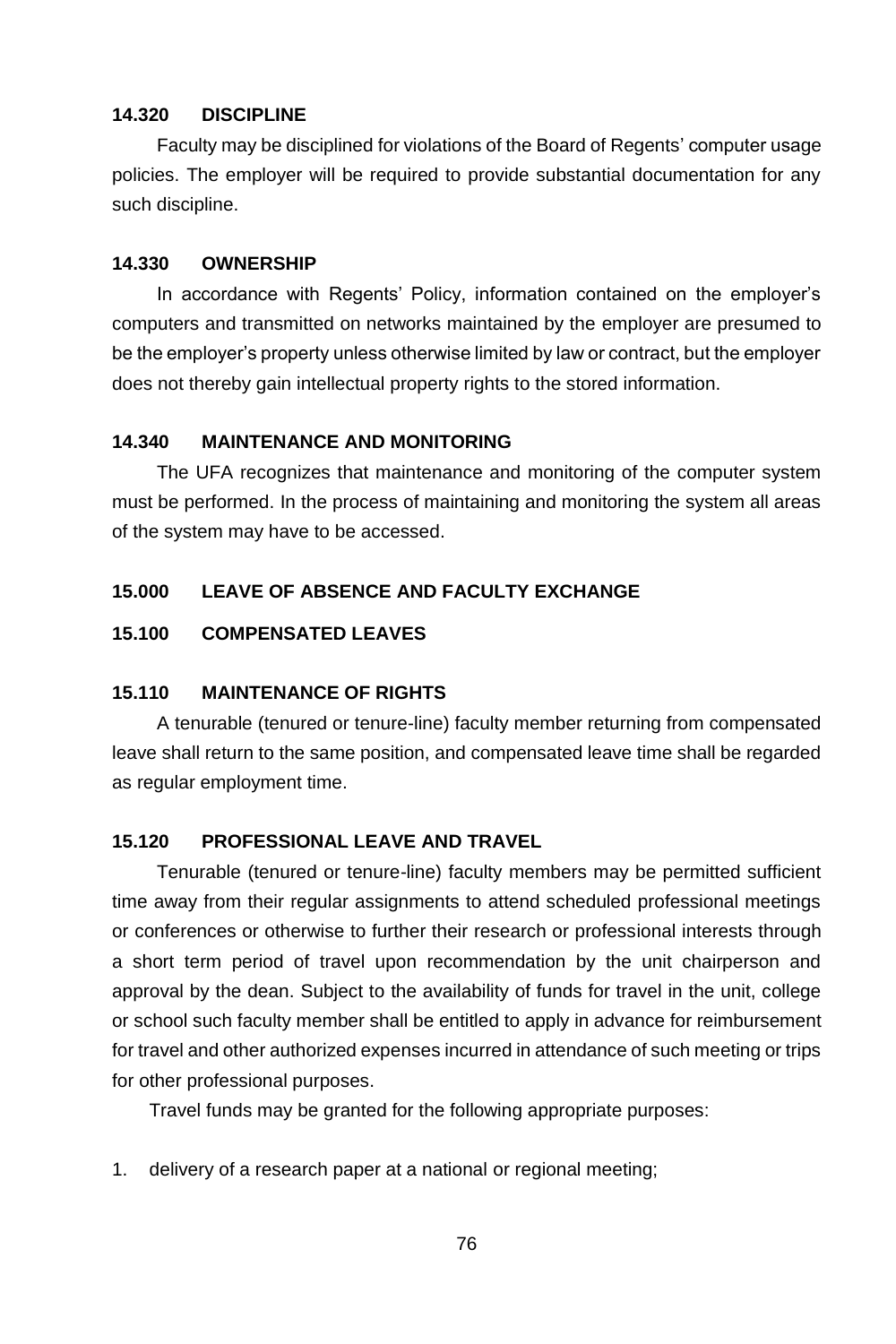- 2. a brief research trip to collect data, test proposals, confer with experts in the field, etc.;
- 3. serving as a program chairperson at a national or regional meeting;
- 4. serving as a critic on a scholarly paper at a national or regional meeting or serving as a panel discussant at such meeting;
- 5. participation in state meetings of University System committees, research organizations, Commissioner's Office business, etc.;
- 6. other similar interests determined by the dean to be appropriate.

# **15.130 SICK LEAVE - DEFINITIONS AND REGULATIONS**

- 1. Sick leave is the necessary absence from duty caused when a faculty member or a member of his/her immediate family has suffered illness, injury, pregnancy, or pregnancy related illness, exposure to contagious disease which requires quarantine or the necessary absence from duty to receive medical or dental examination or treatment.
- 2. Sick leave credits shall be earned at the rate of one (1) working day for each month of service. Prorated leave benefits will be granted those employees .50 FTE or more. The contract year for the teaching faculty at The University of Montana shall be a period of nine (9) months; four (4) hours credit for August, eight (8) hours credit for September through April, and four (4) credit hours in May.
- 3. Faculty are entitled to take sick leave after they have been continuously employed for ninety (90) days. Upon completion of the qualifying period, the employee is entitled to total sick leave credits earned.
- 4. Sick leave credits may not be accrued during a continuous leave of absence without pay which exceeds fifteen (15) calendar days, except while serving on jury duty.
- 5. Sick leave credits earned at the University shall remain credited to the faculty member's sick leave account. Sick leave charges in excess of earned sick leave credits may be charged to leave without pay. Sick leave charges and credits shall be charged to the nearest full hour.
- 6. It is the responsibility of the faculty member to ensure proper reporting of the use of sick leave for record keeping purposes. Any illness, medical appointment, or emergency which necessitates use of sick leave shall be reported by the faculty member to the appropriate immediate supervisor as soon as possible. Supervisors in coordination with the dean's office shall report the sick leave to the Human Resource Office each month.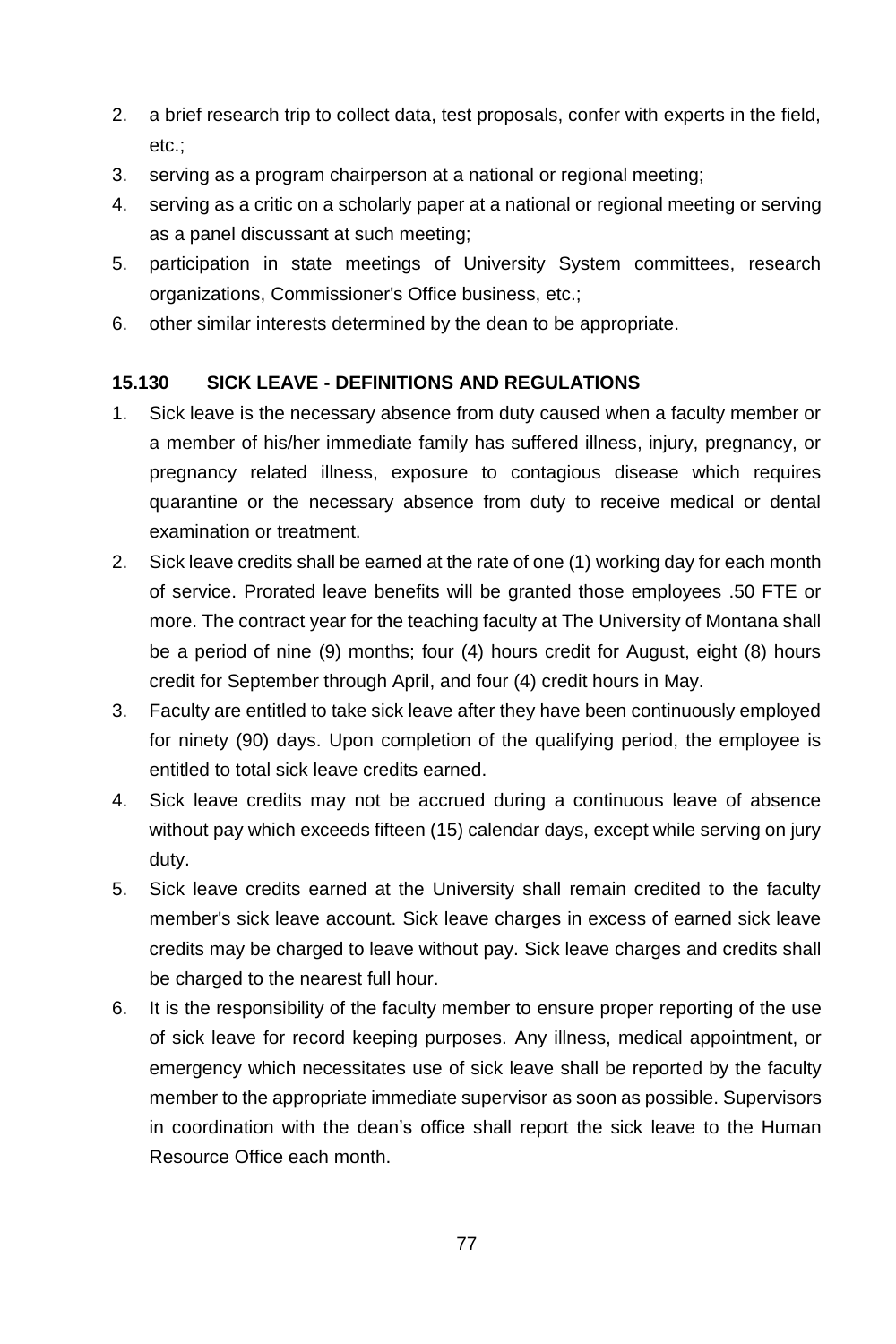- 7. A physician's certificate or other evidence to substantiate a sick leave charge may be required by the dean in case of a lengthy absence or if a question of abuse exists.
- 8. Disabilities caused by or attributed to pregnancy, miscarriage, abortion, childbirth, and recovery therefrom, for all job related purposes, are temporary disabilities and should be treated as such under any health or temporary disability insurance or sick leave plan available in connection with employment.
- 9. Abuse of sick leave is cause for dismissal. Abuse occurs when there is misrepresentation of the actual reason for charging an absence to sick leave, when an employee uses sick leave for unauthorized purposes or when an employee neglects to report sick leave.
- 10. Any statutory holidays that fall during a period that an employee is on sick leave will be charged as a holiday and not taken off the total accumulated sick leave.
- 11. Advancing sick leave credits after an employee's earned sick leave credits have been expended is expressly prohibited.
- 12. A faculty member who terminates employment with the University is entitled to a lump sum payment equal to one fourth (1/4) of the pay attributed to the accumulated sick leave. The pay attributed to the accumulated sick leave shall be computed on the basis of the faculty member's salary at the time he/she terminates employment with the University. Accrual of sick leave credits for calculating the lump sum payment begins July l, 1971. However, no faculty member forfeits any sick leave rights accrued prior to July 1, 1971.
- 13. A faculty member who is selected for employment by another institution of the Montana University System and who accepts such employment without a break in service will be credited by the hiring institution with that amount of accumulated sick leave which he/she had to his/her credit on his/her last day of service with the University System.

### **15.140 EMERGENCY LEAVE**

A faculty member shall be given leave with pay for (a) the death of a member of the immediate family of the faculty member and attendance at the funeral, and (b) necessary presence at home due to illness, pregnancy or childbirth of a member of the immediate family of the faculty member.

The faculty member's immediate family shall consist of spouse, children, parents, brothers, sisters, relatives of the faculty member's spouse in like degree and household dependents.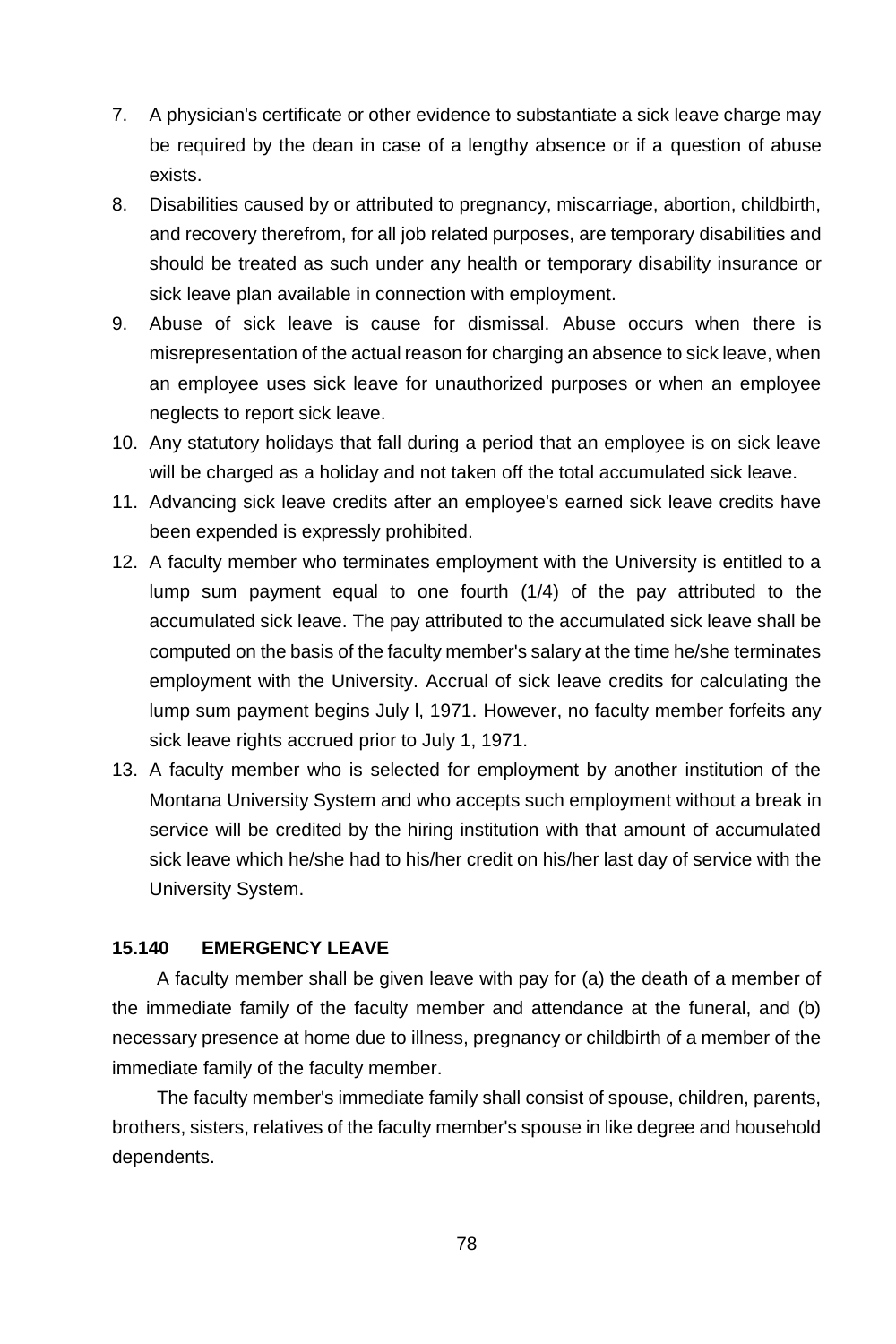Emergency leave shall be charged against a faculty member's sick leave credits and shall not exceed a total of five (5) working days per year for illness in the immediate family and a total of (5) working days per year for each death in the family.

#### **15.150 PERSONAL LEAVE**

Compensated personal leave up to five (5) working days per contract year may be granted to members of the bargaining unit by the dean or chairperson upon written request of the bargaining unit member. Personal leave is not chargeable against any other leave credits, is not cumulative or compensable, and may not be approved for vacation, recreation purposes, or boycott activity or absences from work in sympathy for concerted activity.

#### **15.160 MILITARY LEAVE**

Any faculty member who is a member of the organized National Guard of the State of Montana or who is a member of the organized or unorganized reserve corps or the military forces of the United States and who has been a faculty member of The University of Montana for a period of at least six (6) months shall be given a leave of absence with pay for a period of time not to exceed fifteen (15) working days in a calendar year for attending regular encampments, training cruises, and similar training programs under official military orders. Such absence shall not be charged against any other leave credit earned by the employee

# **15.170 VACATION TIME**

Full-time faculty members on fiscal year twelve (12) month contracts shall earn annual vacation leave from the first month of employment at the rate of 1.75 days per month (21 days per year), but are not entitled to any vacation leave with pay until they have been continuously employed for a period of six calendar months. Permanent parttime (less than 1.0 FTE) faculty members are entitled to prorated vacation leave if appointed for .50 FTE or more and they have worked the qualifying period. A faculty member who has worked the qualifying period for use of annual vacation leave does not have to repeat that period upon return to work from an approved leave of absence.

Vacation leave shall not accrue during a leave of absence without pay the duration of which exceeds fifteen (15) days. Absence by reason of legal holidays may not be charged against annual vacation leave, and absence by reason of illness or pregnancy or childbirth may not be charged against vacation leave unless approved by the employee.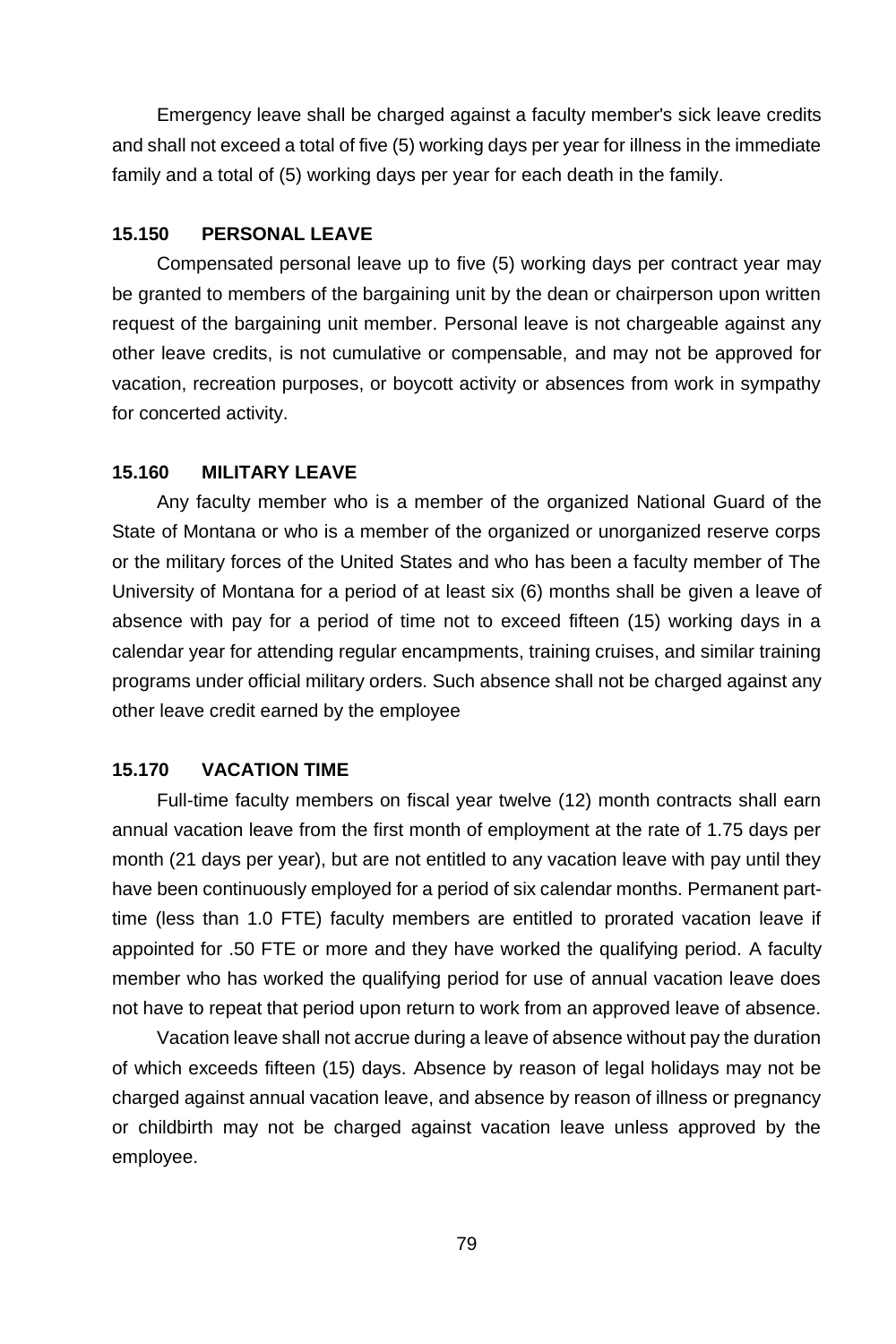The dates vacation leave shall be granted shall be determined by agreement between the faculty member and the supervisor with regard to the best interest of the state as well as the faculty member.

Annual vacation leave may be accumulated to a total not to exceed two times the maximum number of days earned annually as of the last day of the calendar year. Excess vacation time is not forfeited if taken within ninety days from the last day of the calendar year in which the excess was accrued.

Upon termination not reflecting discredit on the faculty member he/she shall be entitled to cash compensation for unused vacation leave unless transferring to other employment by the State of Montana.

# **15.180 FACULTY EXCHANGE**

Faculty members participating in a Faculty Exchange program shall continue to be considered faculty of The University of Montana and shall continue to receive and accrue all rights and benefits.

# **15.190 FAMILY LEAVE**

Faculty members may use accumulated sick, personal, and annual leave for the care of newly born or adopted children or for the care of members of the employee's immediate family with serious health conditions, consistent with sections 15.130, 15.150, and 15.170. In addition, faculty members may request and shall be granted extraordinary uncompensated leave to care for members of the employee's immediate family with serious health conditions, consistent with Sections 15.210 and 15.220,2. Immediate family is defined in Section 15.140.

## **15.200 UNCOMPENSATED LEAVES**

## **15.210 APPLICATION FOR LEAVE AND APPROVAL**

The faculty member shall submit the request for leave to the department chairperson, where available, and the dean in writing, stating the reasons for the leave, the proposed period of absence, and the date of return. The department chairperson, dean, and the Provost must approve the leave before it will be granted and forwarded to the Board.

## **15.220 REASONS FOR UNCOMPENSATED LEAVES**

1. Professional Uncompensated Leave: Leaves of absence without pay may be granted for a period normally not to exceed one (1) academic year. However,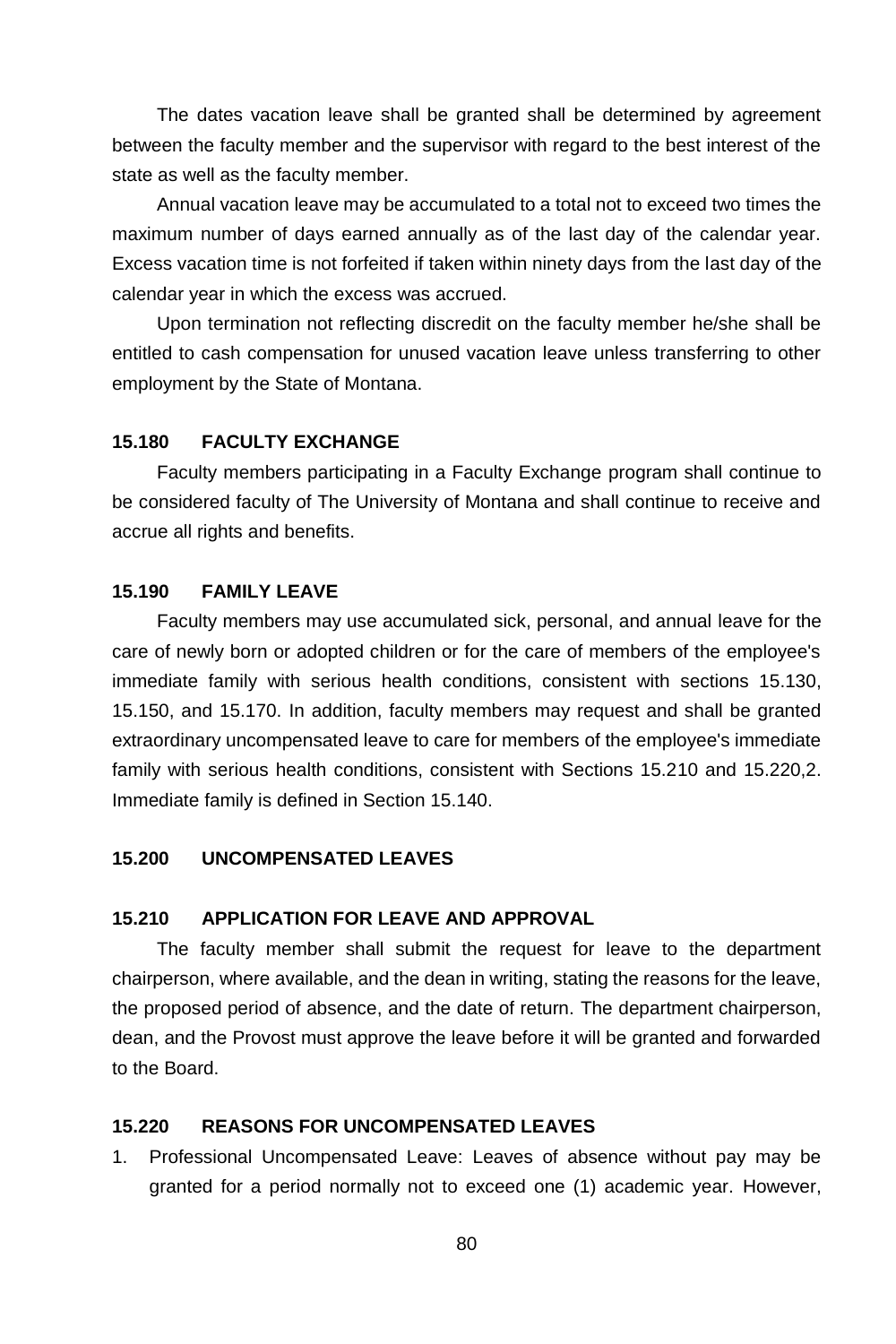tenurable (tenured or tenure-track-line) faculty members, with the approval of the chairperson, dean, and Provost, may take uncompensated professional leave for a period of up to two (2) academic years. While on leave, the faculty member shall be subject to the provisions of the regular faculty evaluation procedures (in Section 10.000 of this contract) for purposes of salary and promotion. Upon return, the faculty member shall assume the rank and salary as determined by the regular evaluation procedure. A faculty member cannot be evaluated for tenure while on leave without pay from UM-M. A faculty member shall provide the chairperson of the department or dean of the unit with two (2) months notice of his/her intent to take such leave. Subject to availability of funds and institutional priorities, the Administration shall, for the duration of the leave, replace the services of the faculty member on leave.

- 2. Extraordinary Uncompensated Leaves: Leaves may be granted for such reasons as continuing poor health or disability, maternity and child care, accepting public office for limited time, or other personal reasons. Extraordinary leaves shall not be counted toward the years of service (probationary or tenured) of the faculty member or for purposes of salary or promotion. No extraordinary uncompensated leave may exceed one (1) calendar year.
- 3. Public Service Leave: Faculty members elected or appointed to public office may request and the University shall provide uncompensated leaves for periods of one semester per year.
- 4. Leave for Jury Duty and Subpoena: Any faculty member summoned as a juror or subpoenaed as a witness may elect to take uncompensated leave and retain all fees and allowances paid for such services, or not to take leave and forward all fees paid for such services to the Business Services Office of the University to be applied toward the salary due from the University for the period of service.

A faculty member is not required to remit to the Business Services Office any expense or mileage allowances paid by the court.

### **16.000 DEANS AND CHAIRPERSONS**

#### **16.100 DEANS**

The responsibilities of the dean are established by the Provost and President of the University, to whom they report. The responsibilities listed here are only those which relate to the Administration of the CBA and should not be understood as exhaustive.

Deans are responsible for assigning faculty teaching workload, subject to the approval of the Provost, giving consideration to the recommendations of the department chair (Section 6.210). The dean shall take an active role in faculty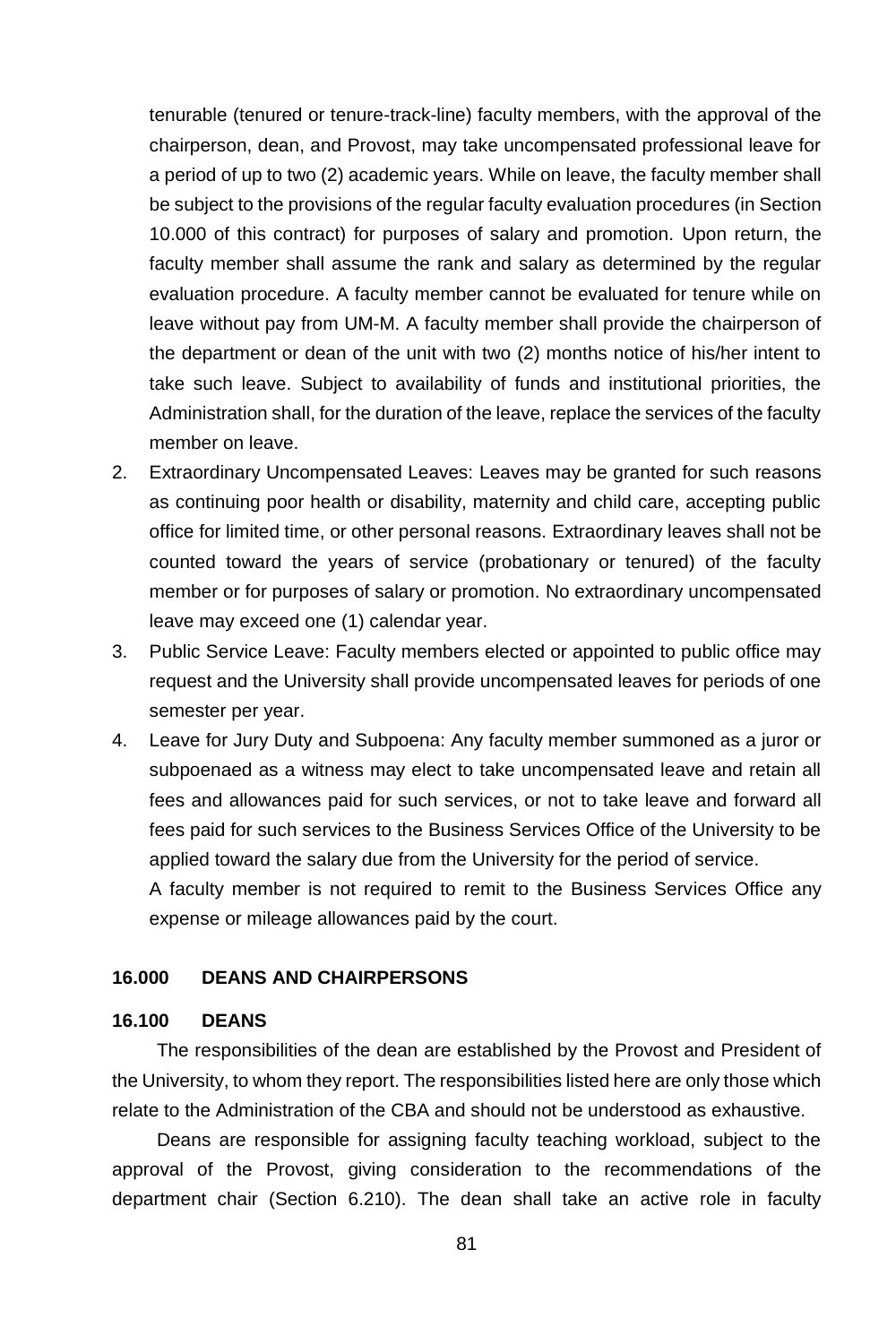evaluation, as outlined in Section 10.000, in faculty development, and other areas as stipulated.

In the dean's position as a faculty member in a unit, an application for promotion or tenure shall be initiated by him/her. The recommendations of the unit Faculty Evaluation Committee shall be based on the standards and procedures developed by the unit applicable to other faculty members. These recommendations shall be transmitted to the Provost. The procedure for further recommendation and appeal shall be the same as that prescribed for other faculty.

In the process of the Provost's evaluation of deans in their administrative roles, he/she shall consult with a representative group of the faculty members affected by the dean's performance.

#### **16. 200 DEPARTMENTAL CHAIRPERSONS**

Bargaining Unit members who are appointed chairperson or director of the units listed in 10.120 shall be considered chairpersons for the purpose of this contract.

# **16.210 APPOINTMENTS**

The department chairperson is appointed by the Provost of the University upon recommendation of the dean and approved by the President. The dean shall consult with the appropriate unit faculty prior to making a recommendation. The chairperson may hold academic tenure as a faculty member but not as a chairperson.

# **16.220 DUTIES OF CHAIRPERSONS**

A chairperson shall represent the interests of individual faculty members and the unit to the dean as well as accurately present the positions and requirements of the Administration to the faculty within the unit. Subject to the authority of the dean, the chairperson shall have the responsibility to schedule classes, arrange teaching hours and assignments, meet student needs in graduate and undergraduate programs within University policies and procedures as well as standards of the unit, serve as the first line of appeal for complaints or disputes concerning the department, submit budget proposals, administer the approved budget, make recommendations regarding curricula, programs, personnel matters, and departmental concerns, administer operation of the unit office, and handle routine business of the department, and perform other responsibilities as assigned by the dean.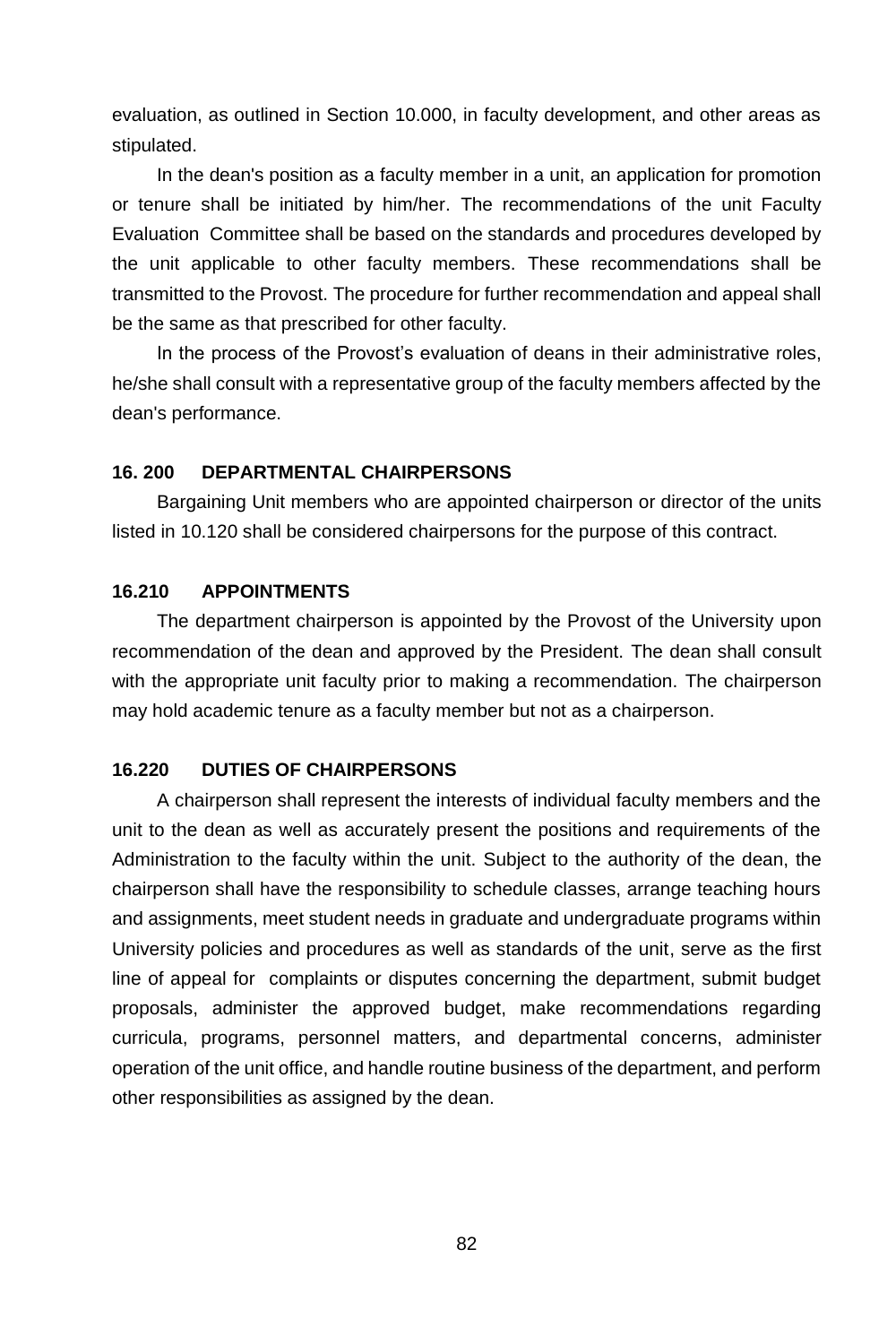# **16.230 COMPENSATION**

The department chairperson carrying out the responsibilities listed above shall be granted a stipend and the reassigned time as designated in Section 13.500

# **16.240 EVALUATION OF DEPARTMENT CHAIRPERSONS**

- 1. The evaluation of the departmental chairperson as a faculty member will occur in accordance with Section 10.000. The procedure for further recommendations and appeal will be the same as that prescribed for other faculty.
- 2. The administrative performance of departmental chairpersons is subject to review at any time by the dean. The results of any such evaluation of the administrative role of each chairperson will be included in the next normal faculty evaluation according to the procedures of Section 10.000. The evaluation will focus on the chairperson's leadership in meeting the goals of the unit and fulfilling the duties outlined in the CBA Section 16.220.

# **17.000 REVIEW OF TENURED FACULTY**

Tenure review will be initiated when a tenured faculty member has received a less-than-normal salary increment for three (3) successive years.

# **17.100 PROCEDURES**

Tenure reviews shall be a special responsibility of the Faculty Evaluation Committee in each unit. The committee shall evaluate the continuing performance record of the faculty member in the areas of teaching, research/creative activity and service against the criteria for excellence and continued growth established for original award of tenure–both University wide and in the standards for that unit. The committee shall recommend to the unit one (1) of two (2) courses of action:

- 1. Continuation of tenure for a year with re-evaluation at the end of that year with an accompanying letter stating the reasons for the probationary period, or
- 2. discontinuation of tenure for a minimum period of one (1) year with re-evaluation each year until tenure is reinstated or until the faculty member's employment is terminated.

The reasons for each recommendation shall accompany same.

The entire faculty of the unit shall vote on each committee recommendation and the results of this vote, together with the report of the committee and the appropriate documentation of the faculty member's performance record, shall be forwarded to the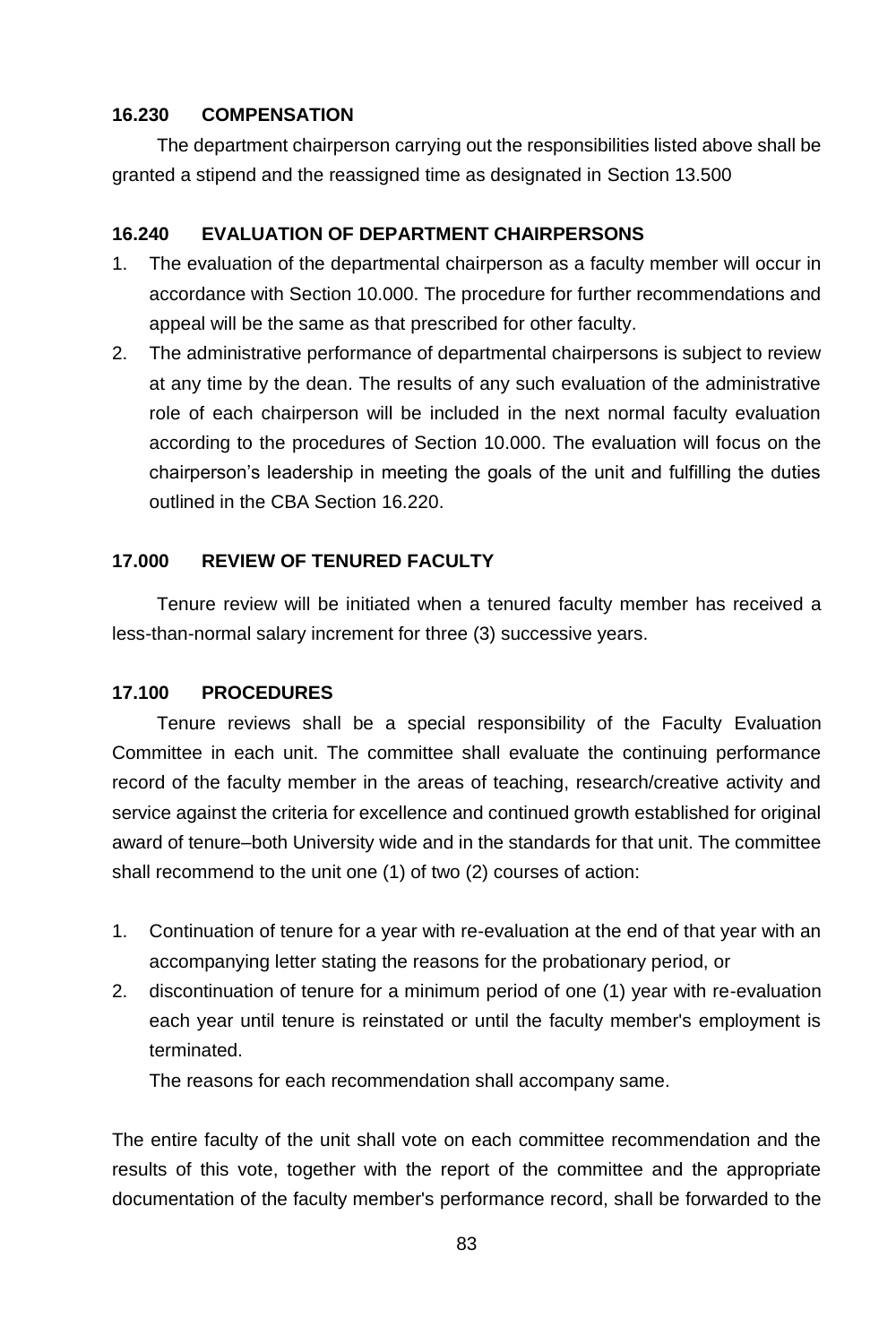dean. The dean shall review each case and shall make a decision. This decision shall be sent in writing to the faculty member concerned, to the unit chairperson, and to the Provost. In the event of lack of concurrence between the recommendation of the unit and the dean's decision, the dean shall append to his/her decision the reasons for such lack of concurrence and for his/her decision.

The decision of the dean may be appealed by the faculty member to the Provost. The UFA may grieve omissions or abuses of procedures by the employer. The remedy for any procedural defect grieved shall be limited to a curing of the procedural defect.

## **18.000 SANCTIONS, SUSPENSIONS, AND TERMINATIONS**

#### **18.100 SANCTIONS**

Any employee in the bargaining unit may be subject to disciplinary sanctions. Disciplinary sanctions shall be limited to warning letters and formal reprimands. Warning letters and formal reprimands may become part of the faculty member's personnel file and may be used in conjunction with subsequent personnel considerations for a period of three (3) years following the date of the sanction.

#### **18.200 SUSPENSION**

Any employee may be reassigned or suspended with pay when, in the judgment of the Provost, it would be in the best interest of the employee, the students, or the University. Any employee may be suspended without pay upon conviction of a felony or when the employee is absent without authorization or justification for a period in excess of five (5) class or regular work days.

# **18.300 CAUSES FOR DISCIPLINE OR DISCHARGE**

The employer may discipline or discharge employees for the following causes:

- 1. conviction of a felony or of a crime involving moral turpitude during the period of employment at the institution or the willful concealment of such crime in making application for employment;
- 2. conviction of theft of University property or property in the custody of the University;
- 3. fraud or deliberate misrepresentation of professional preparation, accomplishment or experience in connection with initial hiring or in the submission of materials for evaluation for promotion, tenure or salary adjustment purposes;
- 4. plagiarism in professional papers or reports, or deliberate falsification of University records;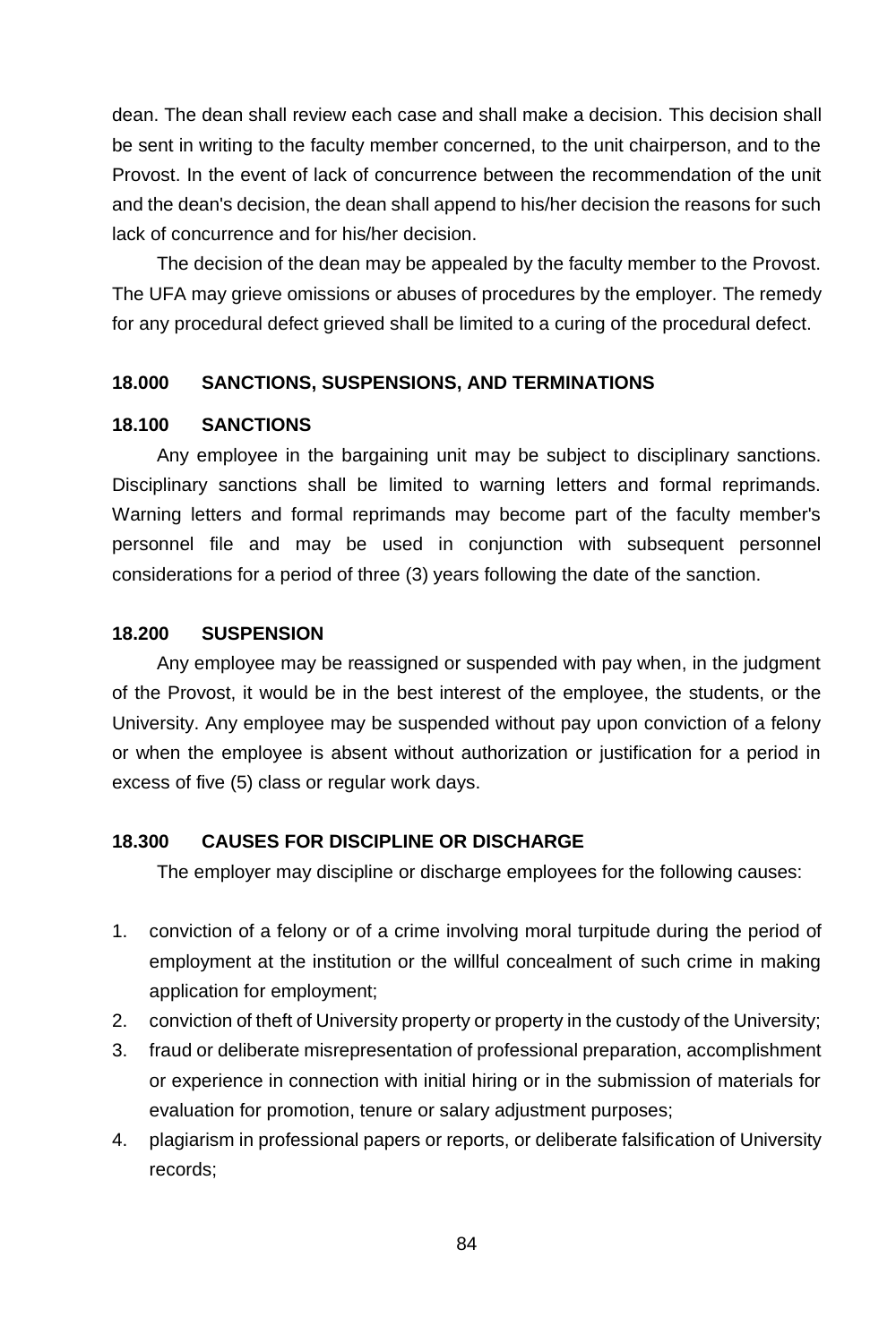- 5. deliberate failure by the faculty member engaged in private consulting to inform his/her client that the faculty member is acting as a private consultant and not as a representative of The University of Montana;
- 6. violation of the conflict of interest provisions of this contract;
- 7. exploiting or abusing students or employees, including sexual harassment as defined by University Policy in effect at the time of this agreement (Personnel Policy 406.5.1);
- 8. failure to carry out the responsibilities of a faculty member as defined in Article 6.200;
- 9. violation of University policies "Drug-Free Workplace" (Personnel Policy 406.1, adopted 7/1/89), or "Scientific Misconduct" (Personnel Policy 701, adopted 08/30/99), required by federal law as a condition of receiving federal funding.

Faculty members accused of violating sections 3, 4, 5, 6, and 8, but not subject to any prior judicial or other legally conclusive adverse finding, shall be accorded a presumption of innocence and receive due process provided below in section 18.400 and the full protection of the terms of this contract prior to being discharged for the alleged violations.

Faculty members accused of violating sections 7 or 9 shall be accorded a presumption of innocence and receive due process as afforded by the policies stated in these sections, in addition to the due process provided below in section 18.400 and the full protection of the terms of this contract prior to being discharged for the alleged violations.

Faculty members who hold tenure and return rights to an academic department, but are serving the University in an administrative capacity outside the bargaining unit, shall automatically forfeit their tenure and return rights if terminated from the Administration for causes 1 through 7 or 9 listed in this article.

## **18.400 DISCIPLINE OR DISCHARGE FOR CAUSE PROCEDURE**

The following procedures will be observed in all cases of discipline or discharge of non-tenurable, probationary or tenured appointees for cause:

1. **Determination to Discipline**: If the dean determines that disciplinary action for cause should occur, the dean shall prepare a formal statement of the charges which shall be served on the employee. The employee will be accorded an opportunity to rebut the charges. Both a copy of the charges and of the rebuttal shall be placed in the employee's personnel file and may be used according to the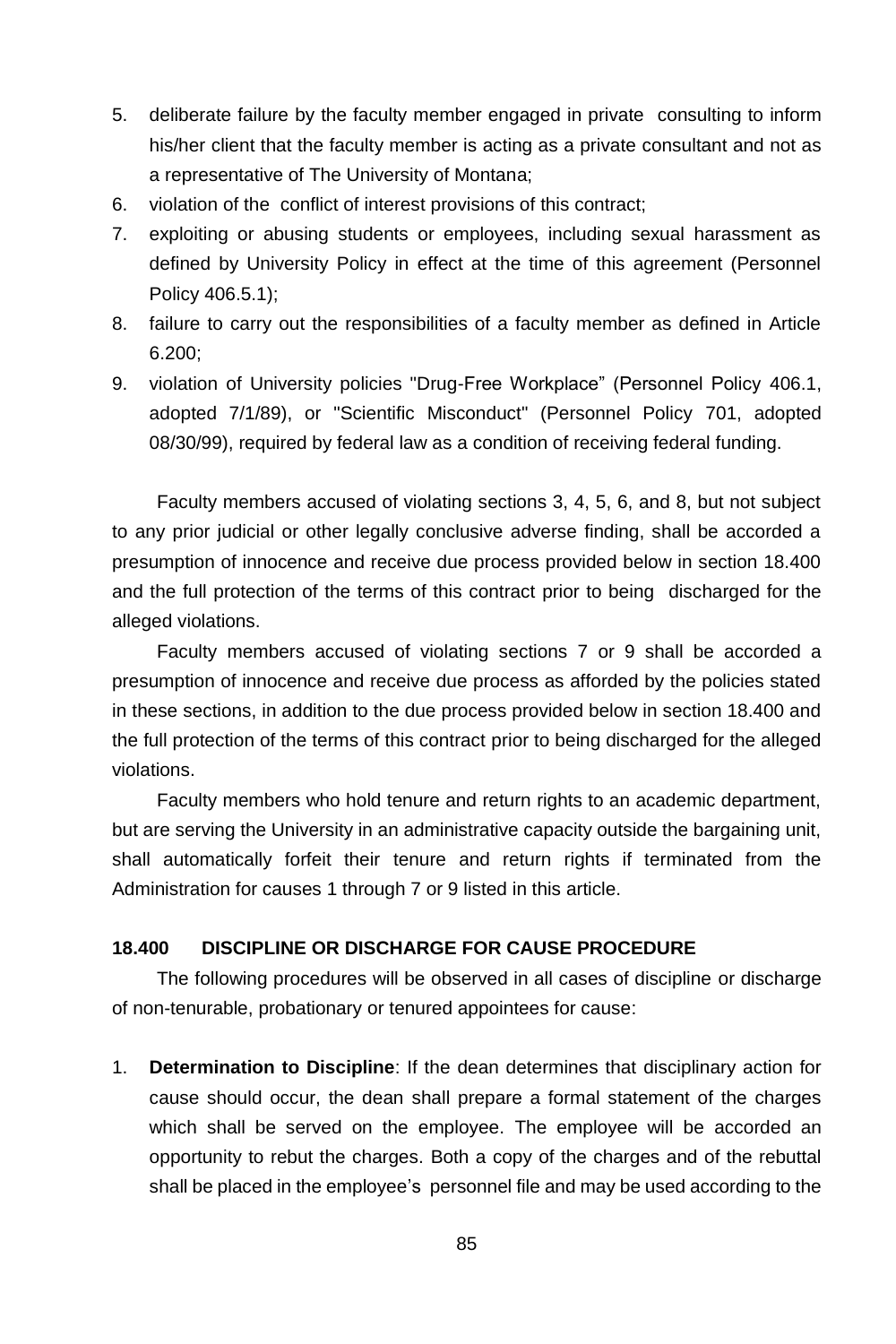guidelines in section 18.100. If the faculty member believes that this action was in violation of the terms of this contract, the faculty member has the right to grieve this action in accordance with Section 19.000.

- 2. **Determination to Bring Charges**: If the dean is informed of any information regarding grounds for cause or any request that charges be brought, the dean or the dean's designee(s) shall conduct an investigation and determine the action to be taken. If the dean determines that termination for cause proceedings should be initiated, he/she shall prepare a formal statement of charges which shall be served on the employee.
- 3. **Request for Hearing**: Within twenty (20) days of the service of the statement of charges, the employee shall indicate to the Provost in writing whether a formal hearing is desired. If no response is received within the time specified, the right to a hearing is waived.
- 4. **Committee on Service**: If a formal hearing is requested, it shall be scheduled and conducted by the Committee on Service. The Committee on Service will consist of one (1) faculty member on continuous tenure appointed by the Board of Regents, one (1) faculty member on continuous tenure appointed by the President, and one (1) faculty member on continuous tenure elected by the Faculty Senate. The committee members shall serve a twelve-month (12) term, to commence on September 1. Whenever a vacancy occurs, a successor shall be appointed by the appropriate body or individual to fill the unexpired term. A member of the committee will remove himself/herself from the case, either at the request of a party or on his/her own initiative, if he/she deems himself/herself disqualified for bias or interest. Any member so disqualified shall be replaced for purposes of the hearing by a temporary member appointed by the original appointing authority. Each party to a hearing will have one (1) peremptory challenge
- 5. **Notice of Hearing**: Notice of the time and place of the hearing and the names of the Committee on Service shall be mailed to the employee charged at least twenty (20) days prior to its scheduled date. The notice shall contain the dates, times, places, and persons involved in the acts or omissions upon which the charges are based; a concise statement of the relevant facts which will be placed in evidence; the names of any persons who will testify and the substance of their testimony; and copies of any documents which will be submitted in support of the charges alleged.
- 6. **Employee's Answer**: At least ten (10) days prior to the scheduled hearing, the faculty member shall deliver to the Provost a written answer to the charges which shall include: the names of any witnesses who will be called to testify for the faculty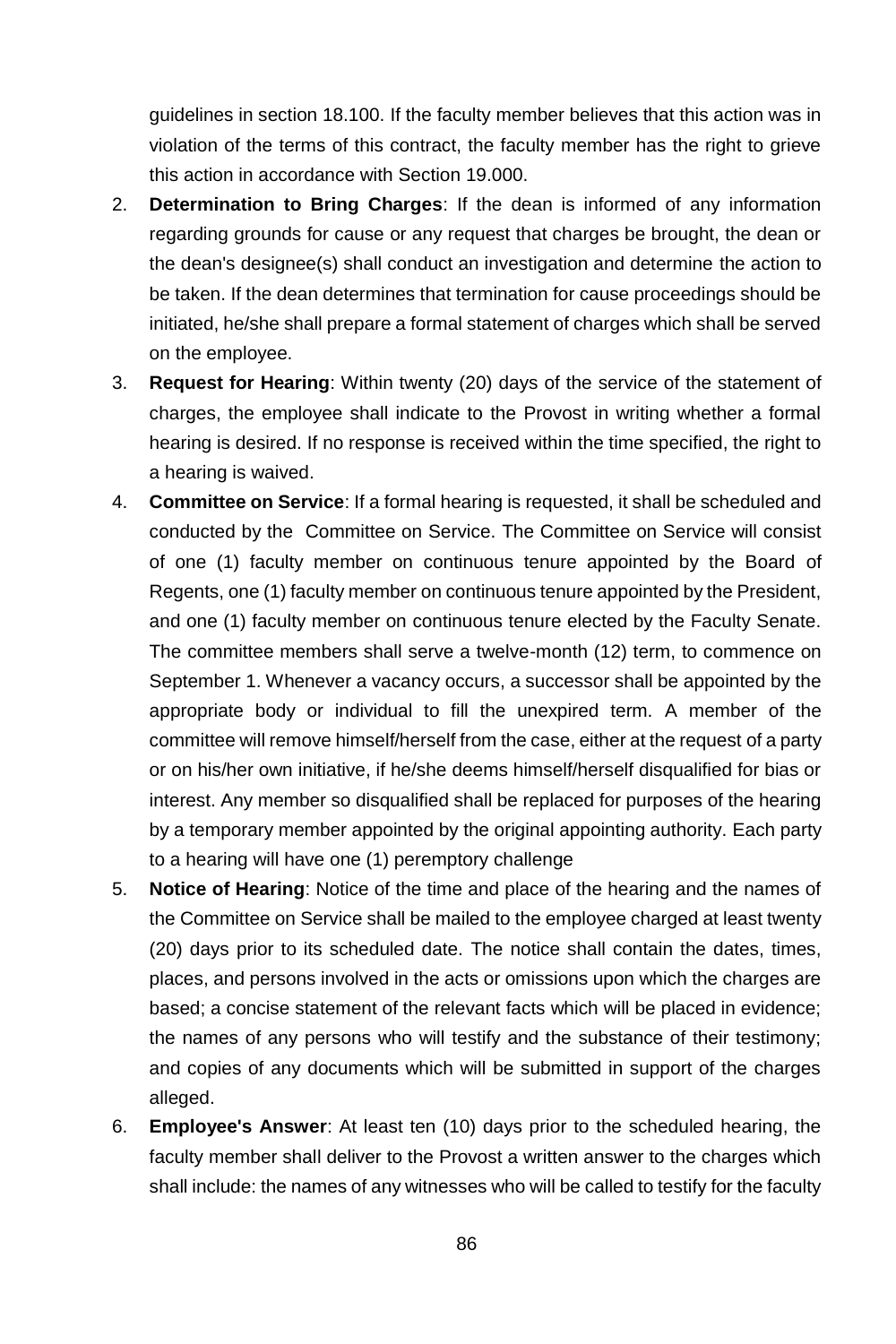member and the substance of the testimony of each; copies of any documents which will be submitted into evidence by the employee; and a concise statement of the substantive points of the employee's defense. The answer shall also indicate whether the employee prefers an open or closed hearing.

7. **Hearing Procedure**: The Committee on Service, in consultation with the President and the affected employee, will exercise its judgment as to whether the hearing should be public. However, the employee's request that the hearing be private shall be binding on the Committee on Service. The employee shall have the right to representation of his/her choice, a verbatim record of the hearing available at cost, and assistance from the employer in obtaining evidence or cooperation of witnesses.

The employer shall have the burden of going forward with the evidence and the burden of proof shall be a preponderance of the evidence. The strict rules of evidence need not be applied. Witnesses and documents in addition to those specified in the notice and answer may be presented at the hearing. However, either party shall have the right to request postponement in the event of valid surprise. Both parties shall have the right to cross-examine witnesses and to make both opening and closing remarks. Any member of the bargaining unit may be requested by either party to testify or present evidence. Giving testimony or presenting evidence when so requested shall be an academic responsibility to assist in the proper Administration of University affairs within the meaning of Section 6.200.

Upon conclusion of the presentation of all evidence and argument by both parties, the Committee on Service shall repair to executive session. Within ten (10) days of the date of the hearing, the Committee on Service shall have voted for discharge or retention.

- 8. **Transmittal of Recommendation**: The chairperson of the Committee on Service shall mail the written recommendation of the Committee on Service to the employee and the President within fifteen (15) days of the date of hearing.
- 9. **Right of Appeal**: Within fifteen (15) days of receipt of the written recommendation of the Committee on Service, the employee may notify the President of his/her intent to appeal the recommendation.
- 10. **Appeal Hearing**: The President or designee shall schedule a meeting with the employee and hear the appeal within fifteen (15) days of receipt of the notice of intent to appeal.
- 11. **Final Disposition**: The employee shall be notified of the President's decision in writing within fifteen (15) days following the recommendation of the Committee on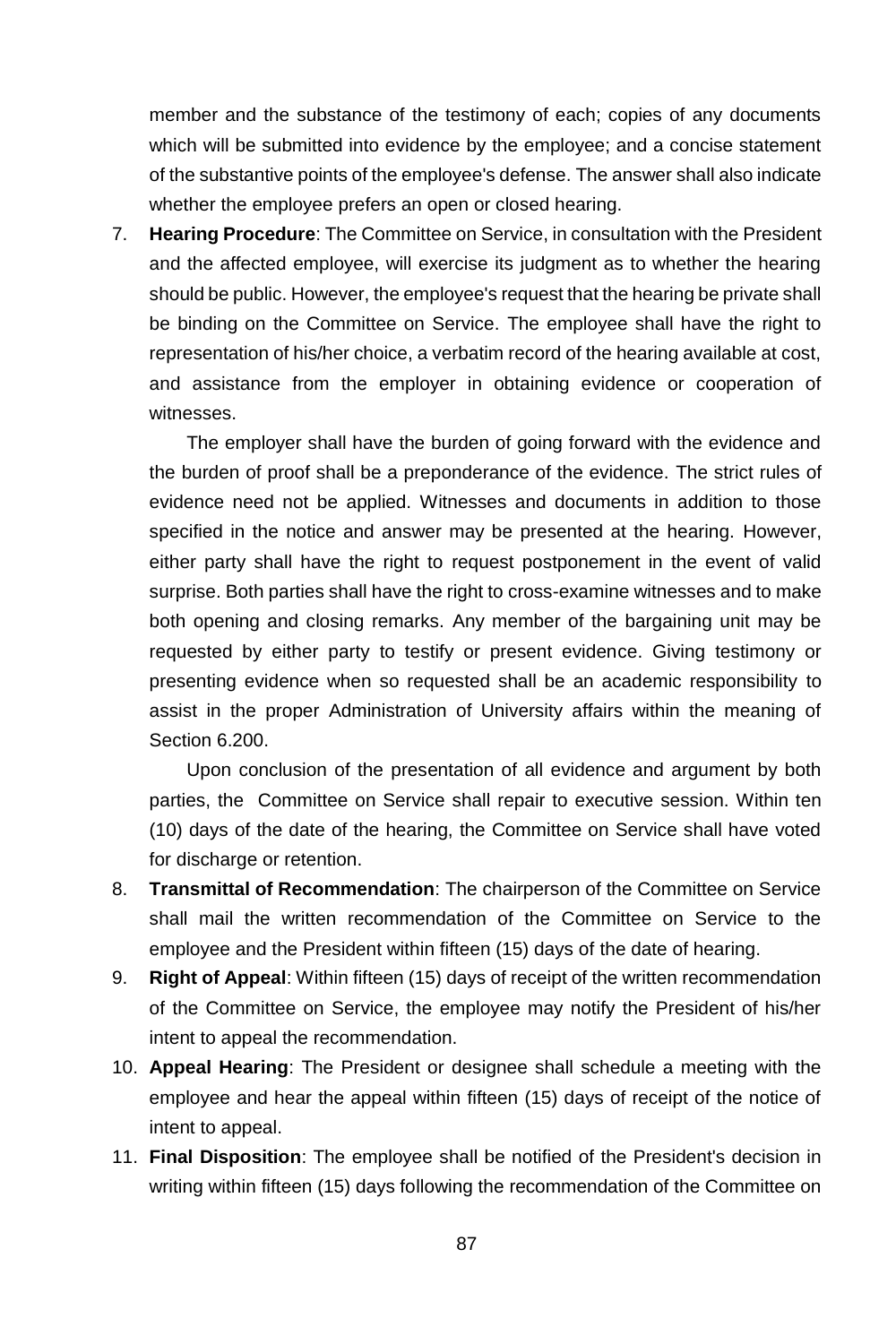Service, or if an appeal hearing was conducted, fifteen (15) days following such hearing. This notification shall include specification of cause(s) for discharge as stated in this contract. The decision shall constitute the final administrative action and may be grieved as to procedural matters only. The remedy on grievance shall be limited to correcting the procedural defect by remanding the matter for remedial action, but may not reverse a substantive decision or academic judgment.

#### **18.500 RETRENCHMENT**

Retrenchment is the termination of tenured faculty members for financial or programmatic reasons.

The necessity for retrenchment shall be determined by the Board of Regents, based upon recommendations by the President of the University, a Review Committee, and the Commissioner of Higher Education in accordance with the procedures detailed in this section.

In determining whether retrenchment is necessary and in selecting the areas where the terminations will occur, consideration shall be given to the University's responsibility to offer an appropriate range of courses and programs and to maintain a balanced institutional effort that is responsive to the needs of the students and the state.

## **18.510 CURTAILMENT**

The necessity for retrenchment may be determined to exist in any one or any combination of the following instances:

- 1. When the total number of faculty FTE employed and funded from the current unrestricted operating budget for personal services exceeds the number of faculty FTE positions generated by the formula within the appropriation for the next period by at least twenty (20) faculty FTE. The number of tenured faculty terminated under this provision shall not exceed the number specified. Before the terminations of tenured faculty can occur, a serious effort must be made to achieve these reductions through attrition.
- 2. When the student/faculty ratio in any discipline, program or department of instruction has a sustained decline to an aggregate of at least twenty percent (20%) within the previous six (6) years beginning in 1975–76 and the student/faculty ratio is less than 19:1.
- 3. Upon recommendation of the President of the University, the Review Committee, and the Commissioner of Higher Education in accordance with the procedures detailed in Section 18.530.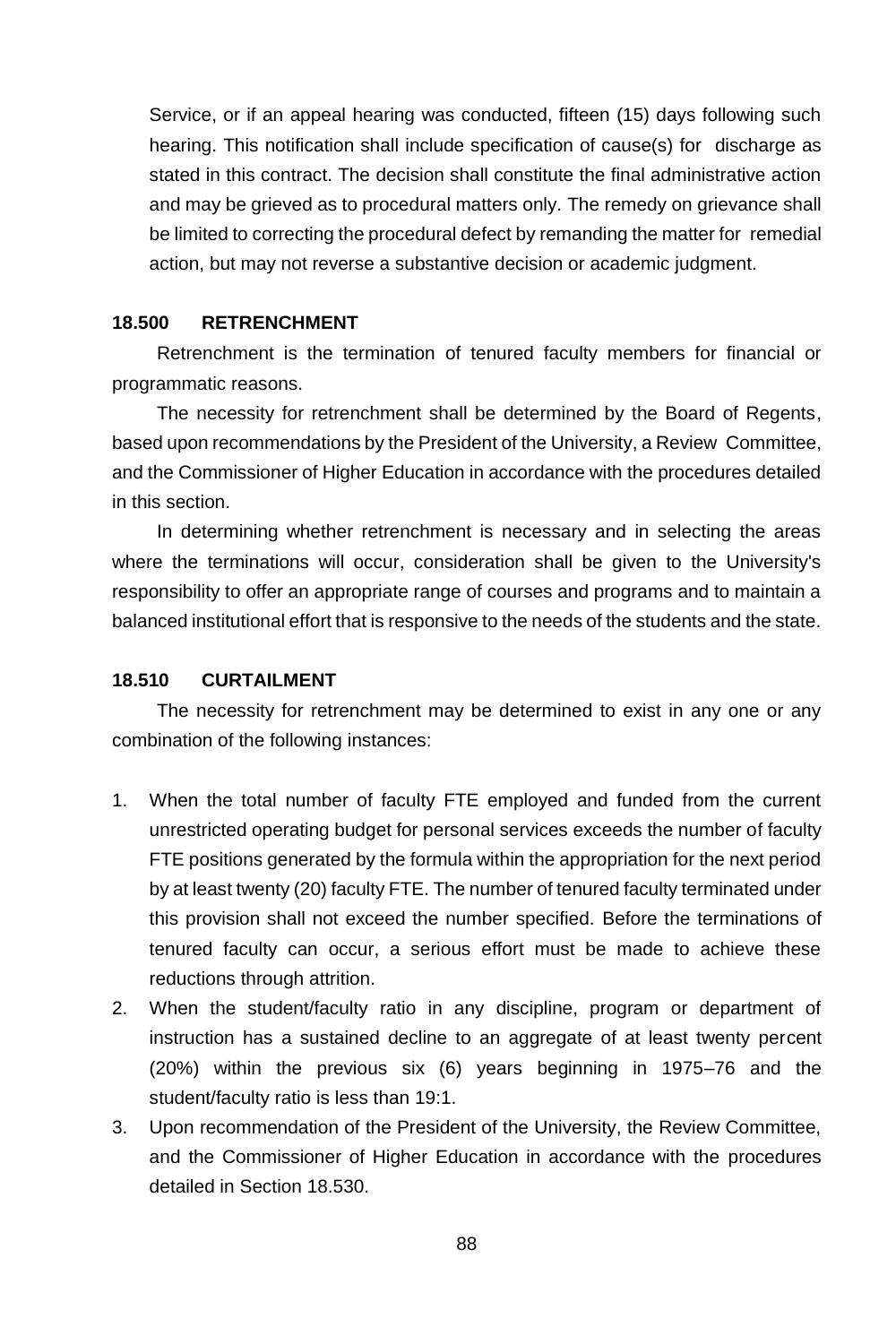## **18.520 DISCONTINUANCE**

The Board of Regents may initiate discontinuance through the Commissioner of Higher Education consistent with the procedures of this section.

The necessity for retrenchment in the form of discontinuance of any discipline, program, degree, option, area of concentration, or department of instruction may be determined to exist in any one or any combination of the following instances:

- 1. When the total number of the faculty FTE employed and funded from the current unrestricted operating budget for personal services exceeds the number of faculty FTE positions generated by the formula within the appropriation for the next period by at least fifteen (15) faculty FTE.
- 2. When the Commissioner of Higher Education recommends discontinuance based upon findings and conclusions resulting from the process of system-wide review of the particular discipline, program, degree, option, or department of instruction. In this instance, the Commissioner, in lieu of the President, will take the initiative and responsibility of drafting the plan. Retrenchment would then proceed in accordance with the procedures detailed below in Section 18.530.
- 3. Upon recommendation of the President of the University, the Review Committee, and the Commissioner of Higher Education in accordance with the procedures in 18.530.

# **18.530 RETRENCHMENT PROCEDURES**

The President shall draft a retrenchment plan which documents the need for retrenchment, the number of faculty members to be terminated by department, discipline, program, degree, option or area of concentration, and any relevant supporting information. Documentation will include, but not be limited to, references to duplication, quality and productivity.

The President shall submit the retrenchment plan to a Review Committee at least two (2) months before the matter is taken to the Board. The Review Committee shall consist of three (3) faculty members selected by the Executive Committee of the Faculty Senate, three (3) faculty members selected by the UFA, three (3) faculty members selected by the President, and three (3) students appointed by the President of ASUM. No member shall be from any unit affected by the President's retrenchment plan.

Within forty-five (45) days after receiving the retrenchment plan from the President the Review Committee shall prepare a report, with supporting documents and rationale,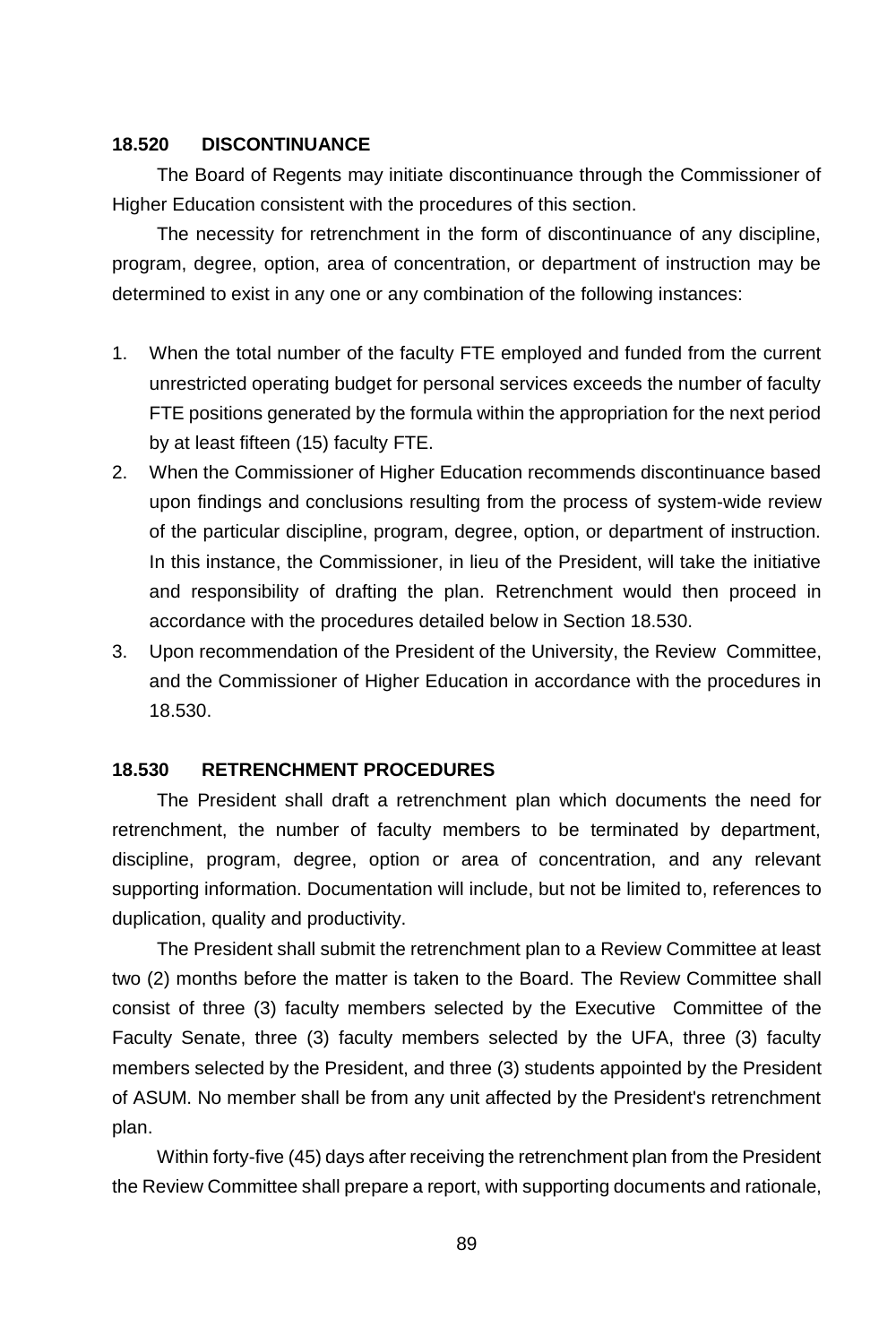concurring or disagreeing with the President's recommendation. The President and the committee shall attempt to agree upon a single recommendation for the Commissioner of Higher Education. If they cannot agree, the President and the committee shall present separate reports to the Commissioner. The Commissioner shall formulate his/her own recommendation and shall submit it along with the recommendations of the President and committee to the Board of Regents.

The Board shall make the final decision on whether retrenchment is necessary and the number of faculty members to be terminated by department, discipline, program, degree, option or area of concentration, and any relevant supporting information. After the Board's decision, the President shall report to the Faculty Senate on the implementation of the retrenchment plan for each of the three (3) years after the retrenchment plan has been adopted.

In all cases of retrenchment, faculty members will have the following rights:

- 1. Terminations shall be in reverse order of seniority by the department, discipline, program, degree, option or area of concentration which has been identified for retrenchment, unless an exception to the order of seniority is necessary to assure that the qualifications of the remaining appointees meet the requirements of the programs to be retained or to take into account the Affirmative Action Plan. Seniority is measured by the faculty member's full- time equivalent service at the institution. Between faculty members of equal length of service, the member with the higher rank shall have retention priority. The academic year shall be deemed to be a year of service and no additional seniority shall be accrued for any assignment beyond the academic year.
- 2. No tenured faculty member shall be terminated if non-tenured faculty members are retained in the same discipline to teach courses the tenured faculty member is qualified and capable of teaching.
- 3. A faculty member may apply for reassignment rather than be terminated if the faculty member satisfies the qualifications for a position in a unit (department, school, program) in which there is an approved available position opening for which recruitment has been authorized. The faculty member shall retain his/her former salary, rank and tenure status.
- 4. Any tenured faculty member selected for termination shall have the right to apply for any existing open non-academic positions at the institution, and in the absence of a candidate with clearly superior qualifications, the faculty member shall be given employment preference. In this situation the faculty member shall receive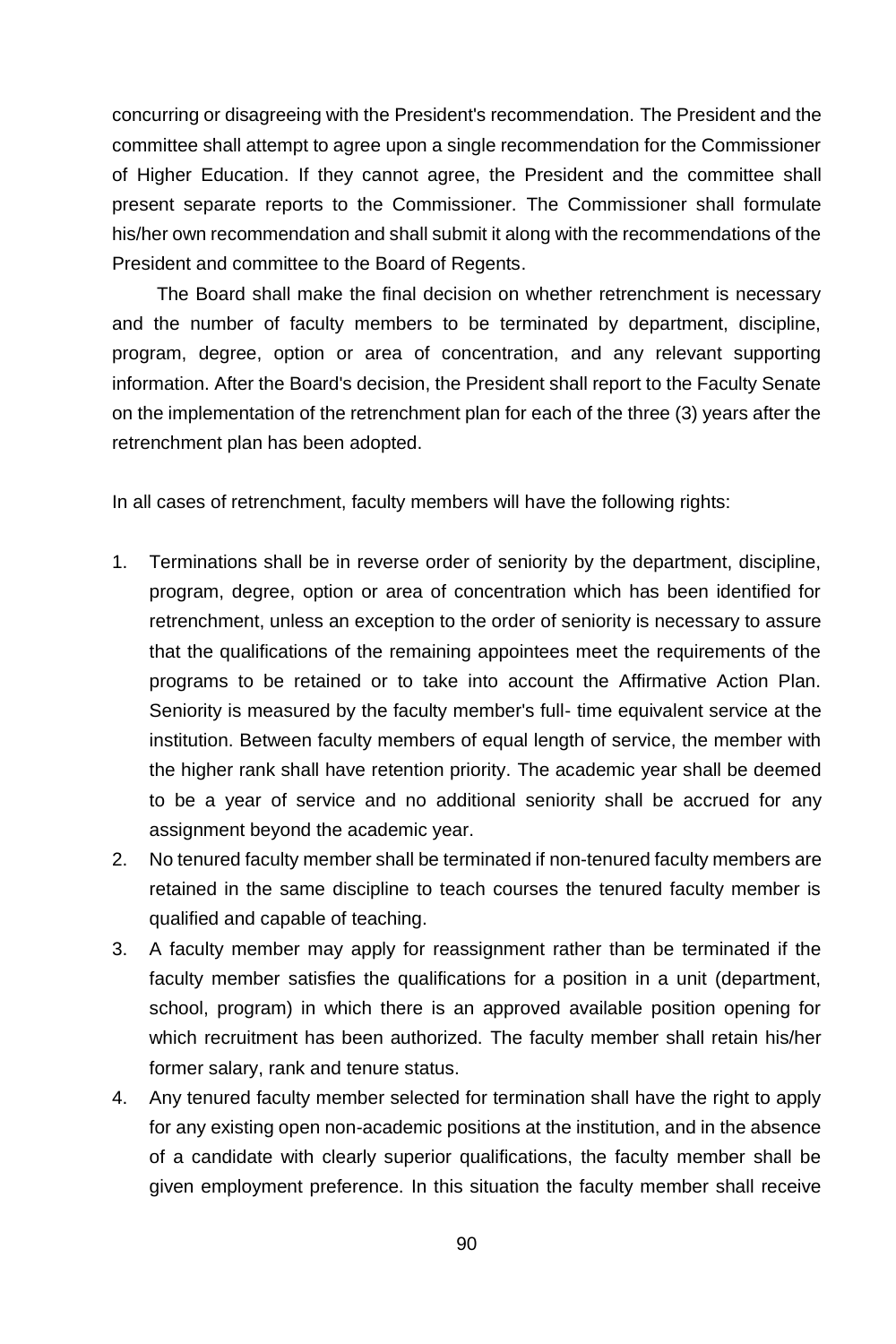the salary established for the new position and shall lose academic rank and tenure.

- 5. The position of any tenured faculty member terminated because of retrenchment shall not be filled for a period of two (2) years unless the terminated faculty member has been offered reinstatement at previous rank, tenure and salary level. The faculty member shall have thirty (30) days in which to accept or decline.
- 6. Each tenured faculty member selected for termination shall be so informed a minimum of twelve (12) months prior to the date of termination.

The UFA may institute a grievance on behalf of a faculty member selected for termination only on the basis that the procedure outlined in this section was not followed. The Board's decision that retrenchment is necessary is not grievable.

### **18.600 DISABILITY**

In the event that an employee becomes incapable of performing the regular responsibilities incident to employment and sick leave, annual leave, and a maximum of one (1) year of leave without pay have been exhausted without correction of the disability, then the employer will discontinue the employment permanently and recruit a permanent replacement for the position. The employer shall assist the employee in pursuit of rights under workers' compensation or long-term disability insurance and, where feasible, shall seek to re-employ the employee in any other position for which the employee is qualified and capable of performing.

#### **18.700 RESIGNATIONS**

A member of the bargaining unit who wishes to resign from the University normally shall give notice thirty (30) days after receiving notice of terms of appointment for the succeeding academic year, or April 15, whichever is later. Resignations should be dated, signed, the reasons stated for resigning, the date upon which the resignation is to be effective, and should be given to the dean.

### **18.800 RETIREMENT**

Retirement shall be governed by applicable state and federal statutes.

Retirement benefits shall be granted in accordance with the provisions of Title 19, Chapter 20, Montana Code Annotated.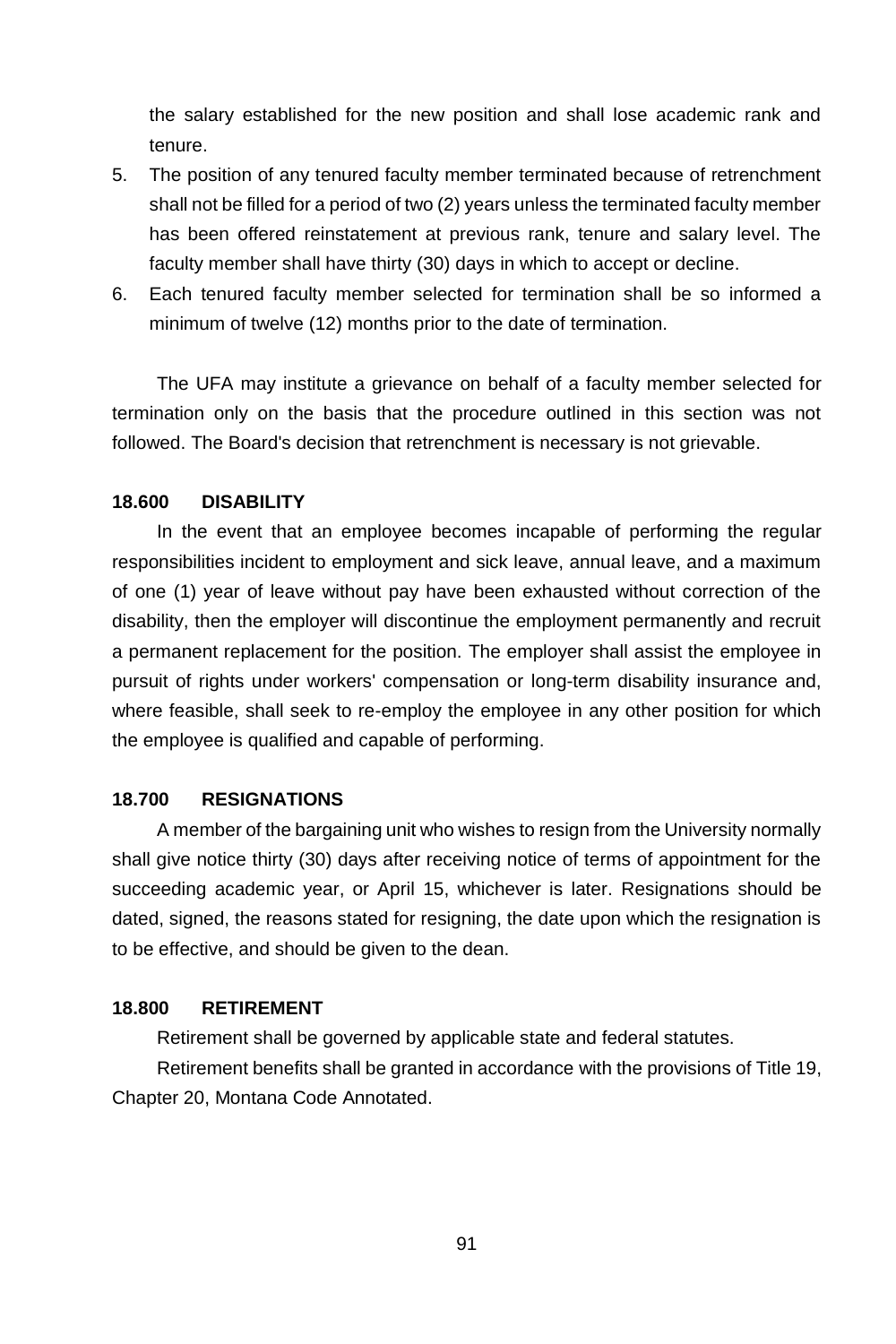## **18.900 NON-RENEWAL**

Employment may be discontinued in the event the employer elects not to renew a probationary appointment for an additional term consistent with the provisions of this agreement.

#### **19.000 GRIEVANCE PROCEDURE AND ARBITRATION**

# **19.100 PURPOSE**

The parties agree that all problems should be resolved, whenever possible, before the filing of a grievance, and they encourage open communication between administrators and members of the bargaining unit so that resorting to the formal grievance procedure will not normally be necessary. There is an expectation that the parties will meet informally in an attempt to resolve the issue(s) before the filing of a formal grievance. The faculty member may wish to involve the UFA grievance officer in these attempts. The purpose of this Article is to promote prompt and efficient procedures for investigating and resolving grievances. These procedures shall be the only means for resolving grievances.

#### **19.200 RESORTING TO OTHER PROCEDURES**

If a bargaining unit member seeks formal resolution of a grievance matter in any forum or set of procedures other than those established in this Article, whether administrative or judicial, the employer shall have no obligation to entertain or proceed further with the matter

#### **19.300 REPRESENTATION**

UFA shall have the exclusive right to represent any bargaining unit member who files a grievance.

#### **19.400 DEFINITION**

A grievance is defined as any dispute which arises regarding the misapplication and/or misrepresentation or other violation of a provision of this agreement by the Administration including department chairpersons acting in a managerial capacity as alleged by the UFA on behalf of a bargaining unit member and/or group of bargaining unit members and/or by the UFA on its own behalf.

The grievance and arbitration procedures provided for herein will not include (1) any complaints relating to or arising out of the faculty evaluation process except as provided in Section 10.330 of this agreement and (2) any other matter specifically excluded elsewhere in this agreement from the grievance and arbitration procedures.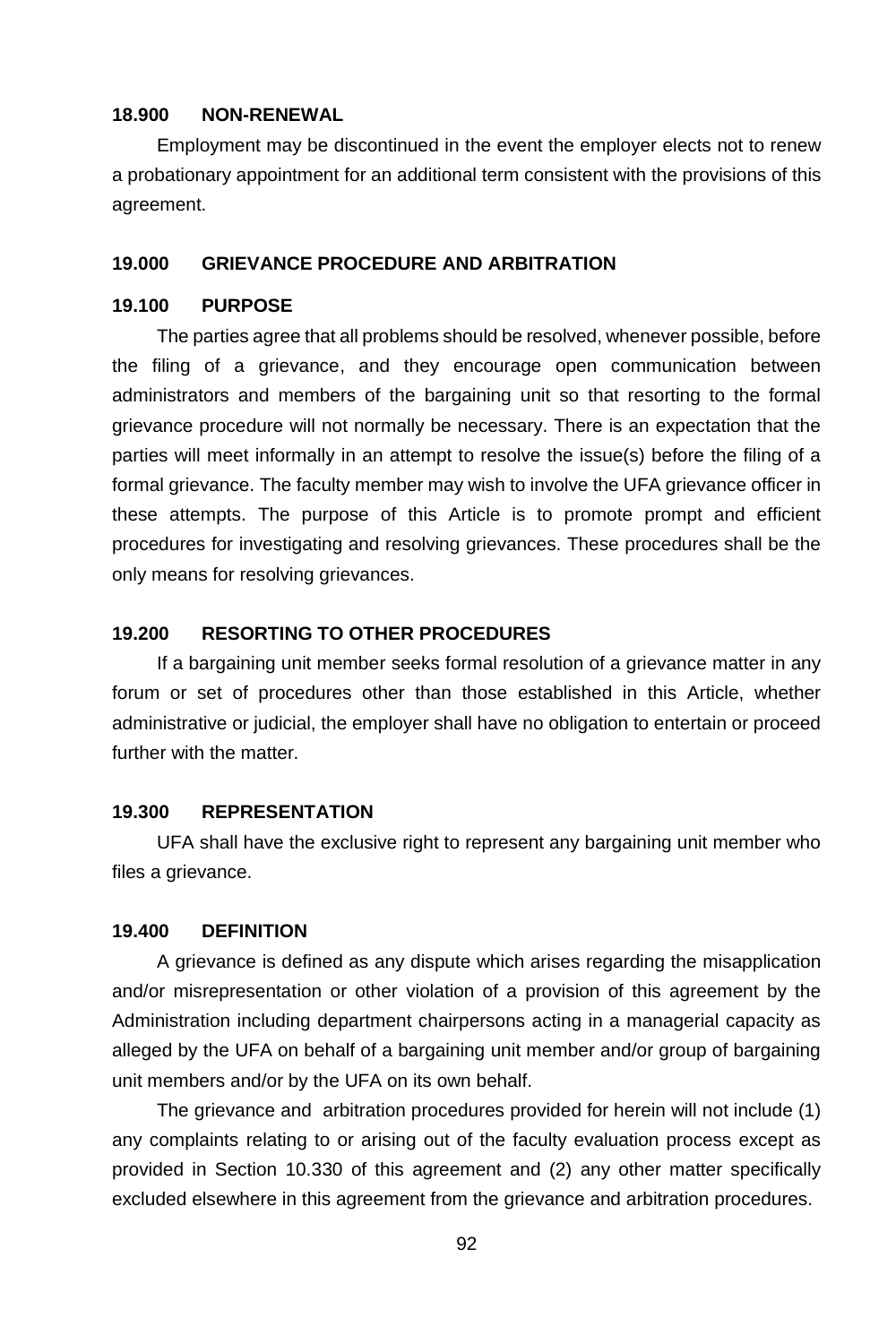## **19.500 GRIEVANCE REPRESENTATIVES**

Designated UFA representatives shall have the right to investigate, consult, and prepare grievance presentations and attend grievance hearings and meetings. Should any hearings or meetings with the President, Board, or their representatives necessitate rescheduling of assigned duties, the representatives may, with the approval of the appropriate administrator, arrange for having duties rescheduled or covered by colleagues. Such approval shall not be unreasonably withheld.

## **19.600 SUBMISSION OF THE GRIEVANCE**

Grievances must be submitted to the President or his/her designee on the grievance form as set forth in 19.610.

#### **19.610 GRIEVANCE FORM**

- 1. Name of employee grievant:
- 2. Date(s) alleged grievance occurred:
- 3. Name(s) of administrator(s) involved in violation of contract on which grievance is based:
- 4. Sections of contract which were violated (quote specific language):
- 5. Summary and explanation of grievance:
- 6. Witnesses:
- 7. Documents (identify here and attach):
- 8. Remedy requested:

Dated this day of the case of the case of the case of the case of the case of the case of the case of the case

Signature of Employee Grievant

Signature of UFA Representative

## **19.700 FORMAL GRIEVANCE PROCEDURE**

Filing. All grievances must be filed within twenty-five (25) working days following the act or omission giving rise thereto or within twenty-five (25) working days after the grievant knew or should have reasonably known of the act or omission giving rise to the grievance. When the written grievance is filed, the UFA or the Administration may request the postponement of any action in processing the grievance formally for a period of up to twenty (20) working days, during which period efforts to resolve the grievance informally should be made. The initial extension and additional fifteen (15) working day extensions will be subject to mutual agreement. No award shall be increased and no additional rights shall be acquired as a result of granting an extension.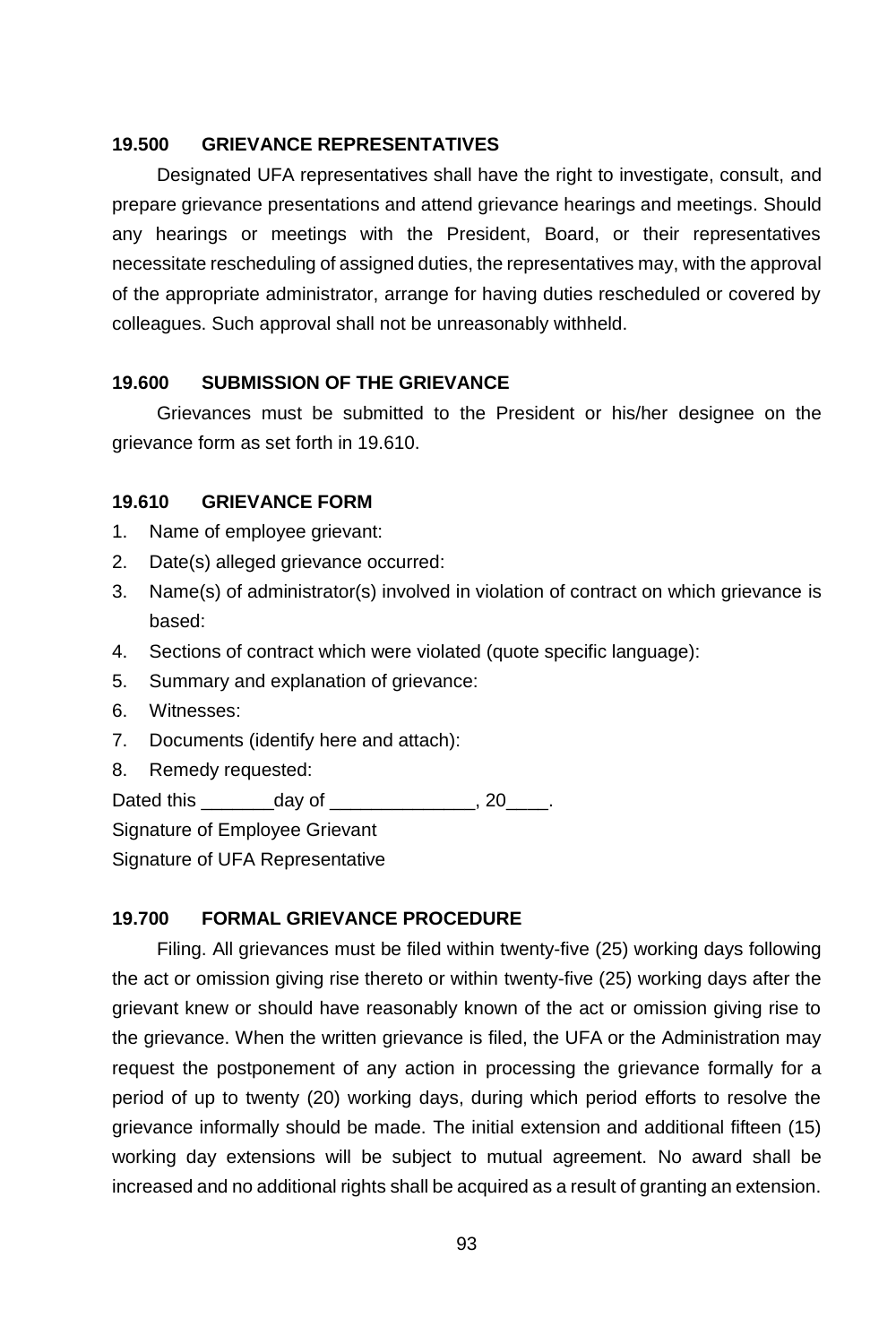Either the UFA or the Administration may at any time terminate the postponement period by giving written notice to the President or his/her designee, in the case of the UFA, or to the UFA Grievance Officer, in the case of the Administration, that the other party wishes to proceed with the Step 1 meeting provided below. If the postponement period, or any extension thereof expires, the grievance will automatically proceed to Step 1 (below).

**Step 1.** The President or his/her designee shall conduct a closed conference with the grievant, the UFA Grievance Officer and the defendant designated by the UFA as most centrally involved. This conference shall occur no later than ten (10) working days following: (l) receipt of the grievance if no postponement is granted; or (2) expiration of any postponement or extension. If the designated defendant or grievant is on University leave or travel status on University business, a ten (10) working day extension will be granted for this conference. If either is still on leave or such travel status at the end of this first extension, two additional ten (10) working day extensions may be granted. At the conference, the UFA shall present witnesses and other evidence and arguments in support of the grievance and representatives of the Administration shall present evidence and arguments in response. The President or his/her designee shall issue a written decision within ten (10) working days following the conclusion of the conference.

If the grievance is based on an action by the Commissioner or Board, then the Step 1 conference will take place between the Commissioner, the grievant, and the UFA representative, in accordance with the above procedures except the Commissioner shall issue a decision within twenty (20) days.

**Step 2.** In the event the grievance has not been resolved at Step I, the UFA may proceed to arbitration by filing a written notice of intent to do so. Notice of intent to proceed to arbitration must be filed with the President and the Commissioner within ten (10) working days after receipt of the Step I decision and shall be signed by the President of UFA or representative. Only those acts or omissions and sections of the agreement identified at Step I may be considered at arbitration. The grievance may be withdrawn by the grievant or by the UFA at any point prior to the scheduling of the arbitration hearing.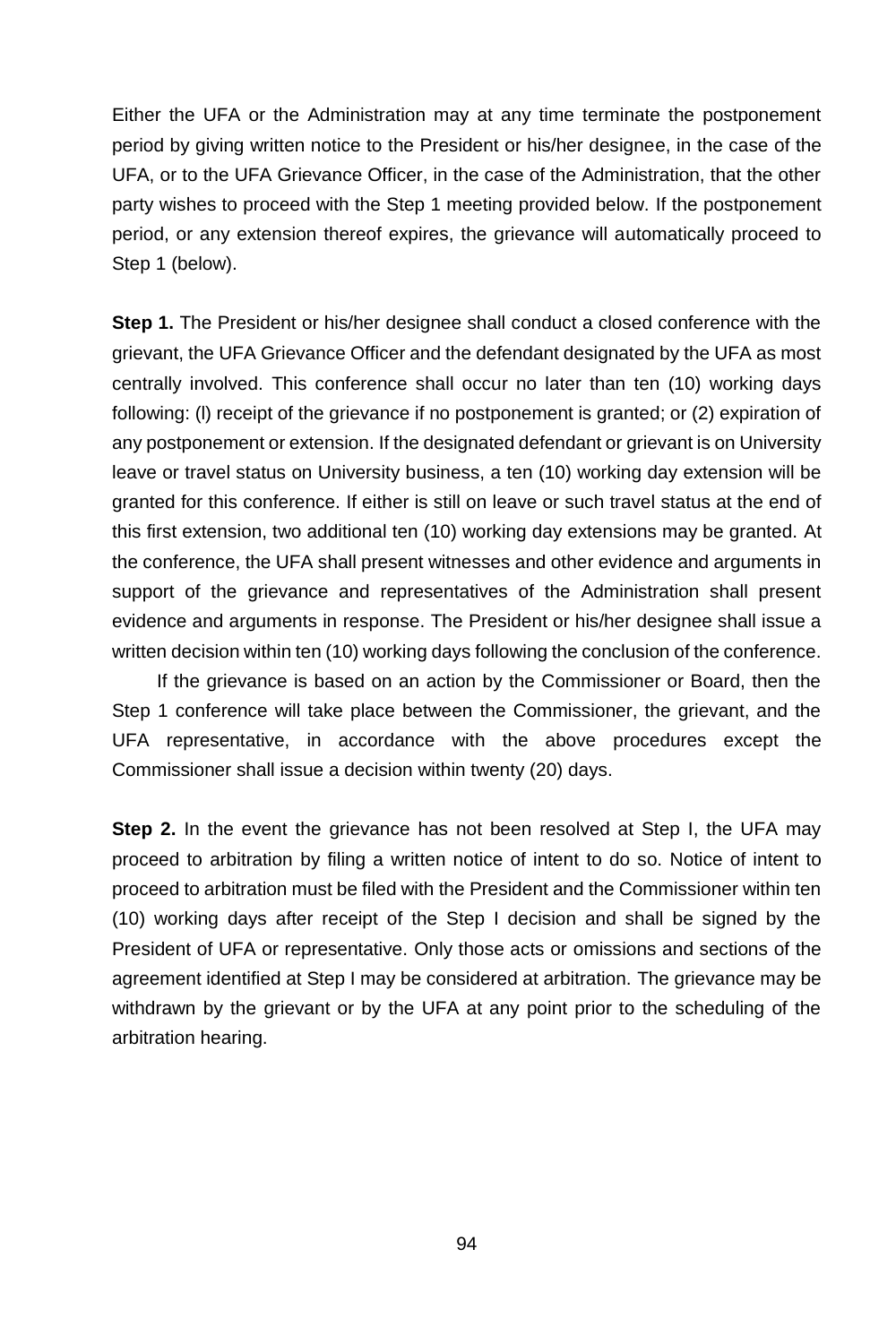## **19.800 ARBITRATION**

#### **19.810 SELECTION OF AN ARBITRATOR**

When the UFA submits a timely written notice for arbitration of an unresolved grievance, within ten (10) working days the UFA and Administration shall jointly request the Federal Mediation and Conciliation Service (FMCS) to furnish a list of seven (7) arbitrators from which the arbitrator shall be selected. Such selection shall be accomplished within (10) working days of receipt of the list, UFA and the employer each striking one (1) name from the list alternately until only one (1) name remains.

Except as modified by this agreement, arbitration proceedings shall be conducted in accordance with applicable rules and procedures of the Federal Mediation and Conciliation Service (FMCS).

#### **19.820 AUTHORITY OF THE ARBITRATOR**

The arbitrator shall neither add to, delete from, or modify the terms of this agreement or of any individual contract of employment. Either party may appeal to an appropriate court of law a decision that was rendered by the arbitrator acting outside of or beyond the arbitrator's jurisdiction. The arbitrator shall not have any authority to order any remedy which directly or indirectly grants tenure nor may the arbitrator order promotion as a remedy in any case except where the recommendation of the dean and the Faculty Evaluation Committee or the ad hoc committee (see: 10.280) was for promotion. The remedy for any procedural defect resulting from actions of department chairpersons or other administrators outside the bargaining unit shall be limited to curing the procedural defect and/or awarding compensatory damages. Within twenty (20) working days of receipt of the arbitrator's written award either the UFA or employer shall have the right to initiate an action in the District Court of the Fourth Judicial District for a declaratory judgment precluding enforcement of any arbitration award in the event of the existence of any of the following circumstances:

- 1. The arbitrator has exceeded his/her authority as circumscribed by this contract.
- 2. The arbitrator has assumed jurisdiction of matters not arbitrable.
- 3. The award is contrary to the substantive law, or the terms of this agreement.

## **19.830 ARBITRABILITY**

In any proceeding, the first matter to be decided is the arbitrator's jurisdiction to act, which decision the arbitrator shall announce. Upon concluding that he/she has no such power, the arbitrator shall make no decision or recommendation as to the merits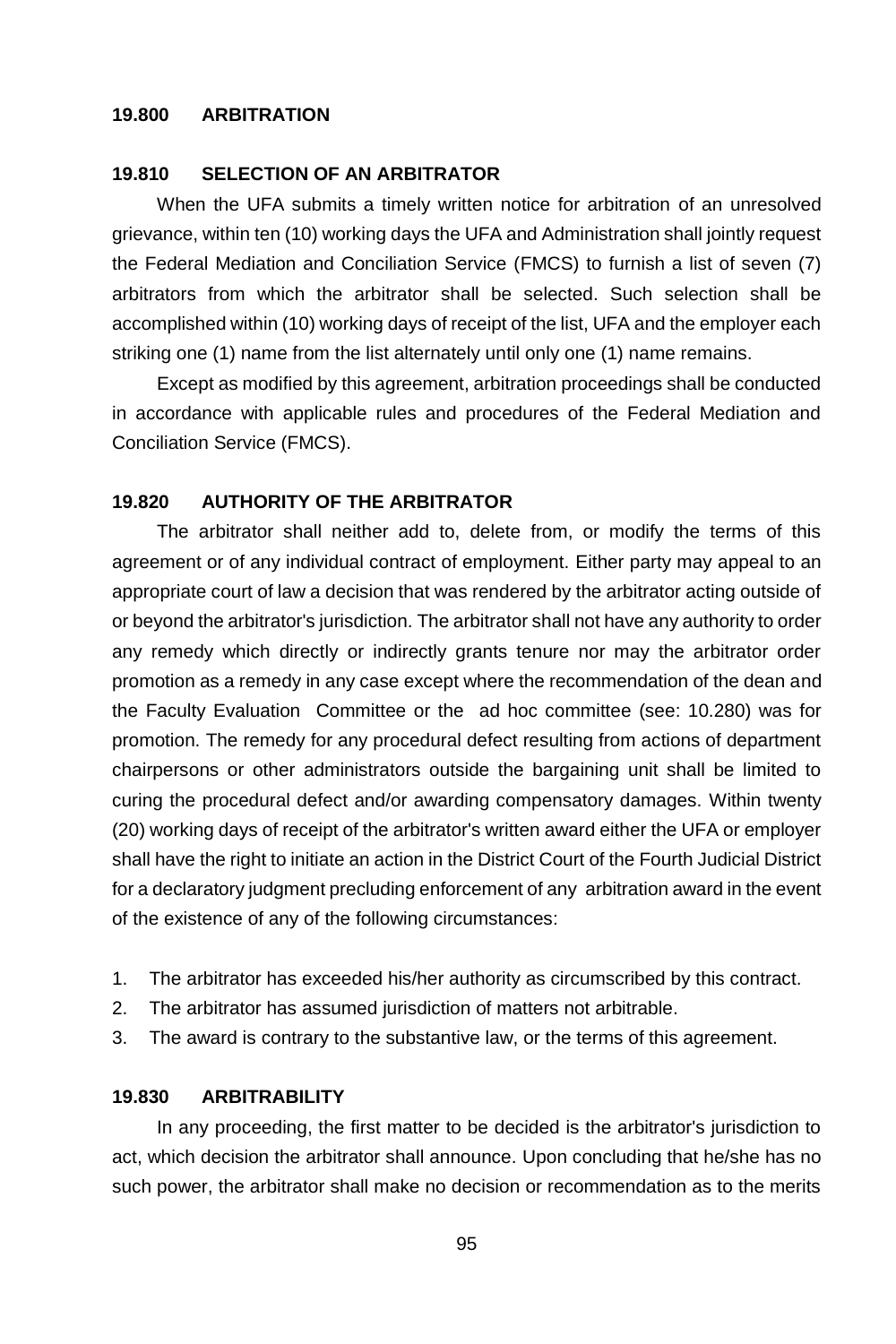of the grievance. Upon concluding that the issue is arbitrable, the arbitrator shall normally proceed with the hearing at that time. Either party may seek judicial review of the arbitrator's decision as to jurisdiction and have the hearing on the merits of the grievance delayed until such review is completed.

# **19.840 CONDUCT OF HEARING**

The arbitrator shall hold the hearing in the city where the grievant is employed, unless otherwise agreed by the parties. The hearing shall commence within twenty-one (21) workings days of the arbitrator's acceptance of being selected, or as soon thereafter as is practicable. The arbitrator shall issue the decision within thirty (30) working days of the close of the hearing, unless additional time is agreed to by the parties. The decision shall be in writing and shall set forth findings of fact, reasoning, and conclusions of the issues submitted, including a statement of the specific issue or issues decided and the specific contract sections, if any, found to be violated and state the remedy ordered.

# **19.850 EFFECT OF DECISION**

The decision or award of the arbitrator shall be final and binding upon the employer, the UFA and the grievant, provided that either party may appeal to an appropriate court of law a decision that was rendered by the arbitrator acting outside of or beyond the arbitrator's jurisdiction.

## **19.860 FEES AND EXPENSES**

All fees and expenses of the arbitrator shall be divided equally between the parties. Each party shall bear the cost of preparing and presenting its own case. The cost of any transcripts required by the arbitrator shall be divided equally between the parties. If either party orders a transcript it shall allow the other party to copy the transcript by paying half of the cost of the transcript plus copying costs.

### **19.870 TIME LIMITS**

All time limits contained in this Section may be extended by mutual agreement of the parties. Upon failure of the employer or its representatives to provide a decision within the time limits provided in this Section, the grievant through the UFA may appeal to the next stage. Upon failure of the grievant or UFA to file an appeal within the time limits provided in this Section, the grievance shall be deemed to have been resolved by the decision of the prior stage.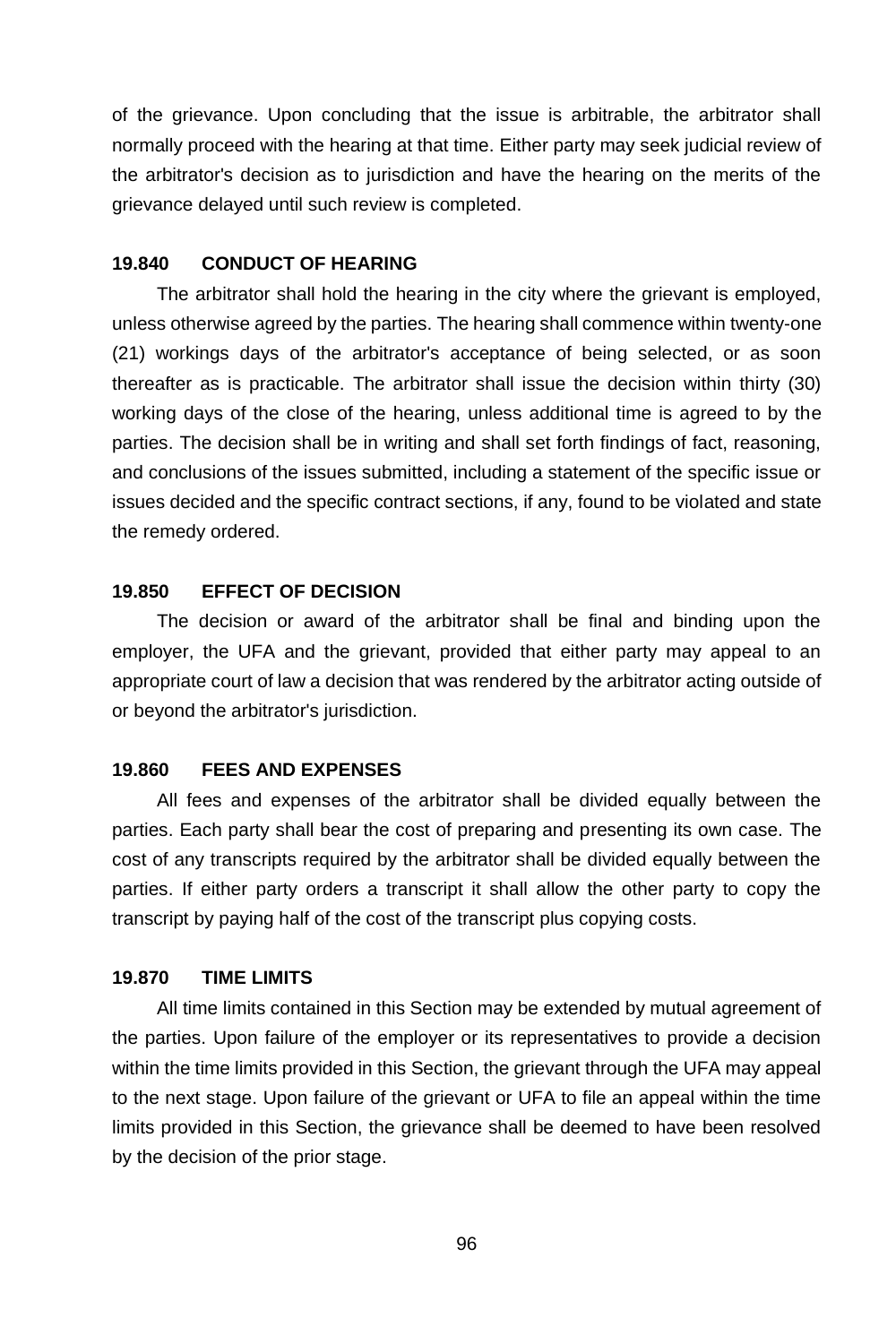### **19.880 NOTIFICATION**

All grievance requests for review, notices, and decisions shall be transmitted in person or by certified or registered mail, restricted mail, restricted delivery, return receipt requested. The date of receipt shall be the official date in the event of a question as to the timeliness of any grievance, request for review, notice, or decision.

### **19.890 RETROACTIVITY**

An arbitrator's award may or may not be retroactive as the equities of each case may demand, but in no case shall an award be retroactive to a date earlier than thirty (30) days before the date the grievance was initially filed in accordance with this Section or the date on which the act or omission occurred, whichever is later.

#### **19.895 REPRISAL**

No reprisal of any kind will be made by either party against any grievant, any witness, any UFA representative, or any other participant in the grievance procedure by reason of such participation.

#### **19.900 PRECEDENT**

No complaint informally resolved or grievance resolved at Stage 1 shall constitute a precedent for any purpose, unless agreed to in writing by the President or representative or Commissioner and the UFA acting through its President or representative.

#### **19.950 RECORDS**

All written materials pertinent to a grievance shall be filed separately from the personnel file of the grievant or witnesses.

#### **20.000 STUDENT PARTICIPATION**

The Board and the UFA recognize the necessity and desirability of student participation at all levels of academic decision making in accordance with the following guidelines:

- 1. All parties shall support and work cooperatively with the elected student government of the Associated Students of The University of Montana (ASUM).
- 2. Students shall have the right and responsibility of participation in all academic unit meetings and in all unit committees in accordance with the terms of this agreement. Student representation on committees, including search committees,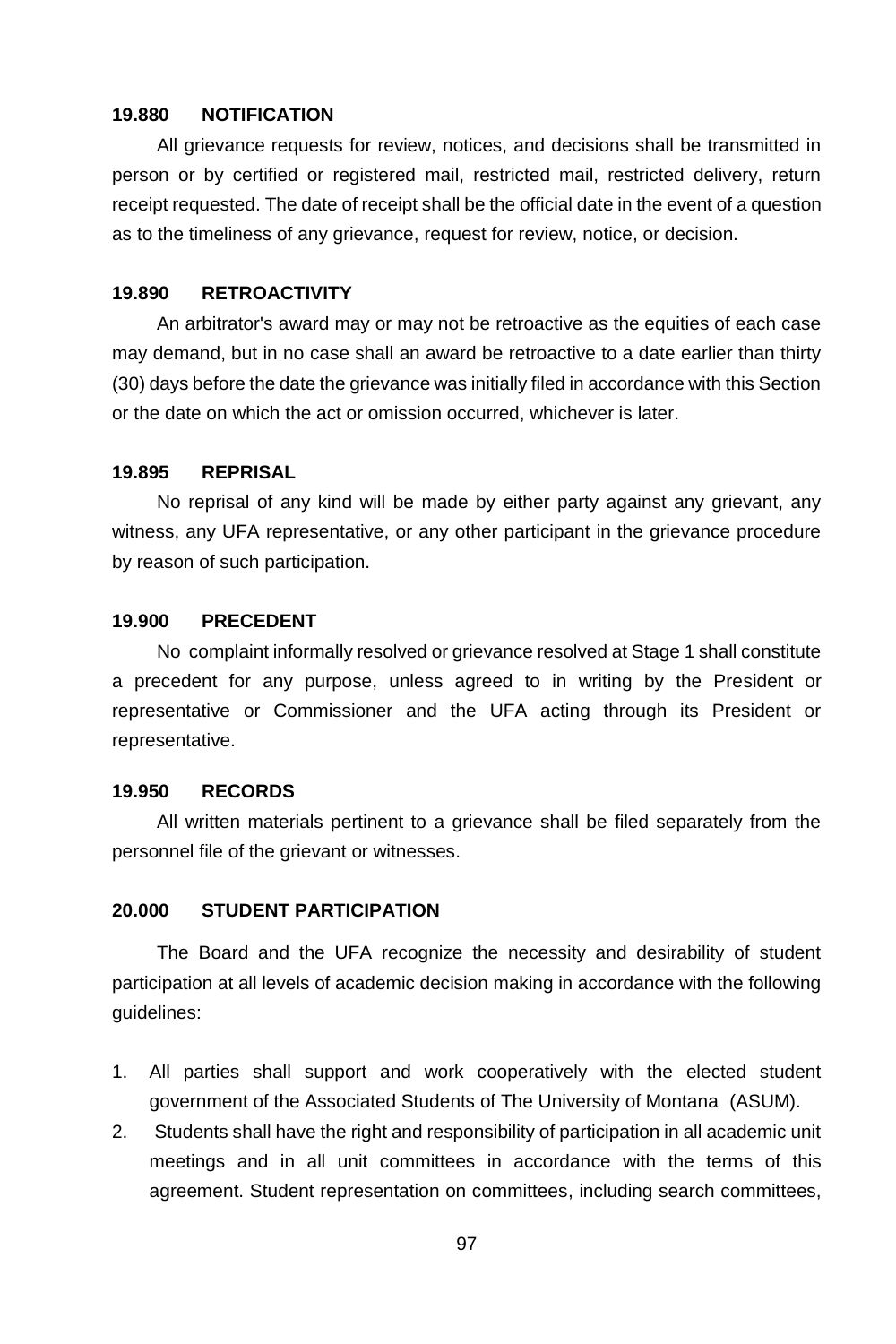in academic units, shall consist of at least one (1) student member unless the committee is larger than five (5), in which case there must be at least two (2) students. Student representatives shall have full participatory rights except as otherwise provided in this agreement. Student representatives may be excluded from any unit decision which directly affects academic evaluation and standing of individual students. Unit chairpersons or deans shall meet and confer with ASUM to determine the appropriate process for the selection of student representatives.

- a. Students shall have the right and responsibility of participation in all faculty and/or Administration committees, both standing and ad hoc. The number of faculty representatives on any committee shall not be reduced to achieve the specified level of student representation. Student representation on faculty and/or administrative committees, both standing and ad hoc, shall be as follows:
- b. Students shall not participate in the Executive Committee of the Senate, the Committee on Service, the Appeals Committee, the University Grievance Committee, the Institutional Review Board, or the Animal Research Committee.
- c. Student participation in the Faculty Senate, the Graduate Council and the University Research Committee shall be determined by the Senate but (1) the Senate shall include at least two students as non-voting members and (2) both the Graduate Council and the University Research Committee shall include at least three graduate students.
- d. Student participation in committees: search committees for campus administrative positions shall consist of at least two (2) members.
- e. Student participation on the following standing committees shall be as follows:

|           | <b>Committee for Campus and Facilities</b><br>members    | 3 |
|-----------|----------------------------------------------------------|---|
|           | <b>Campus Recreation and Sports Committee</b><br>members | 4 |
| $\bullet$ | Library and Archives Committee<br>members                | 3 |
| $\bullet$ | University Athletic Committee<br>members                 | 2 |
| $\bullet$ | <b>Building Fee Advisory Committee</b><br>members        | 2 |
|           | Information Technology Advisory Committee<br>members     | 2 |
|           | <b>Pantzer Award Committee</b><br>member                 | 1 |
|           | <b>University Court</b><br>members                       | З |
|           |                                                          |   |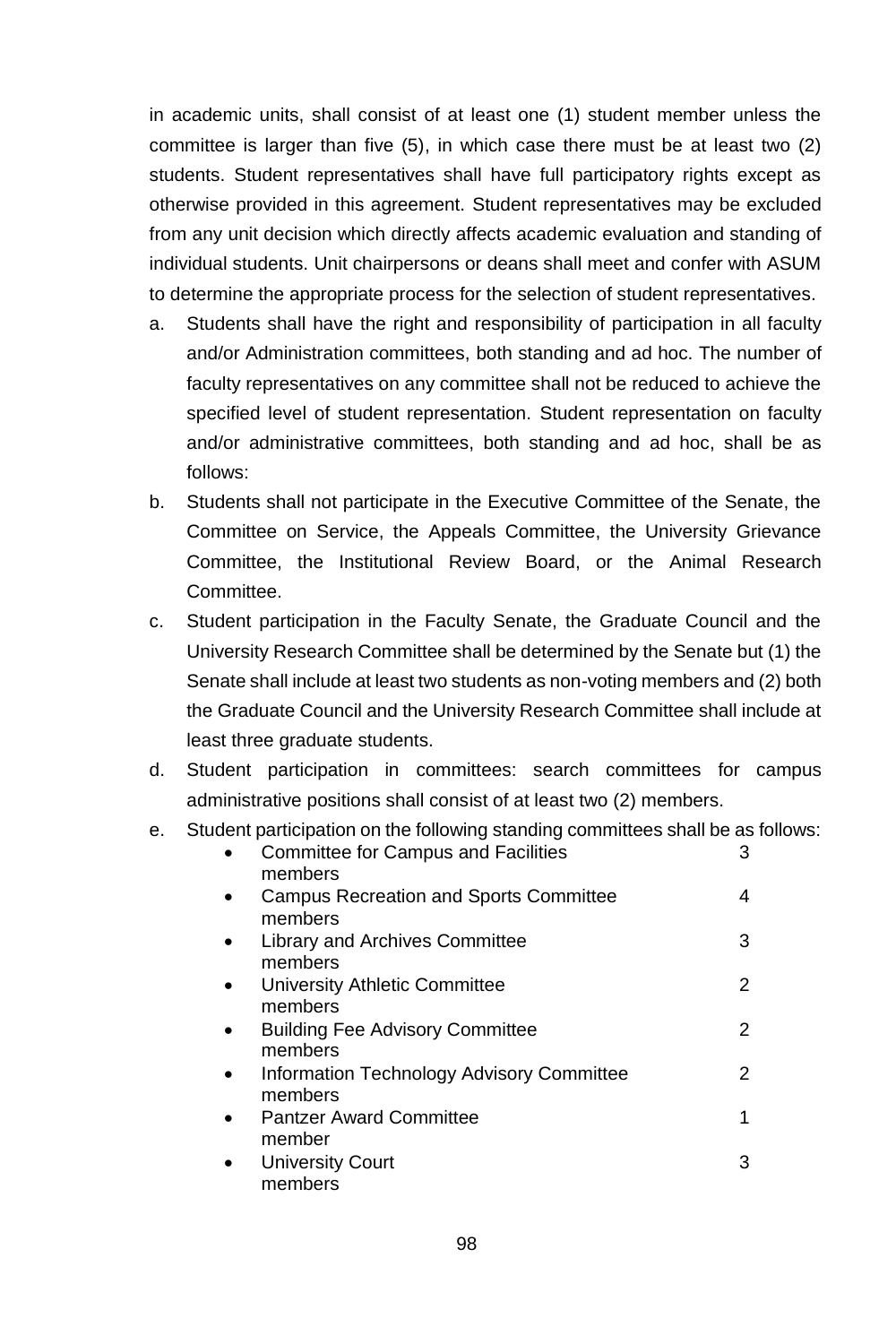- University Discrimination Grievance Committee 2 members
- Academic Standards and Curriculum Review Committee 6 members
- Student Complaint Committees 3 members

For any committees not listed above, student representation shall be at least two (2) members. Except as otherwise specifically provided in this contract (i.e., appointment to academic unit committees, the Retrenchment Review Committee and the Student Complaint Committee), student representatives shall be appointed as follows: prior to appointment, the President of ASUM or his/her designee shall consult informally with the President of the University or his/her designee as to potential appointees. Where agreement is achieved as a result of this informal consultation, the President of ASUM or his/her designee shall proceed to make the appointment. Where no agreement is achieved the remaining student representatives to committees shall be appointed by the President of the University from a slate of nominees submitted by the President of ASUM or his/her designee. A slate shall consist of twice the number of positions to be filled. In case of student representation on a Presidential Search Committee, the appointment shall be by the Board of Regents from a slate of nominees forwarded to the Commissioner of Higher Education by the ASUM President or his/her designee. Students and the Vice President for ASUM shall be given the same notice of

meetings as other committee members. In the event ASUM elects to refrain from participation or fails to exercise their prerogative to participate within a reasonable time, the meeting or committee may proceed without student participation and the process shall not be flawed by the absence of student participation.

## **21.000 STUDENT COMPLAINT PROCEDURE**

#### **21.100 PURPOSE**

The purpose of this Article is to promote the just, prompt, and efficient resolution of a student complaint containing allegations regarding the assigned academic duties in Section 6.210 against a member of the UFA bargaining unit (hereafter faculty respondent) based upon the criteria in Section 21.300.

Whenever possible the parties must make every effort to resolve problems that might ultimately become grounds for a complaint prior to resorting to this procedure. NOTE: All time sequences in this Article are subject to Section 21.600.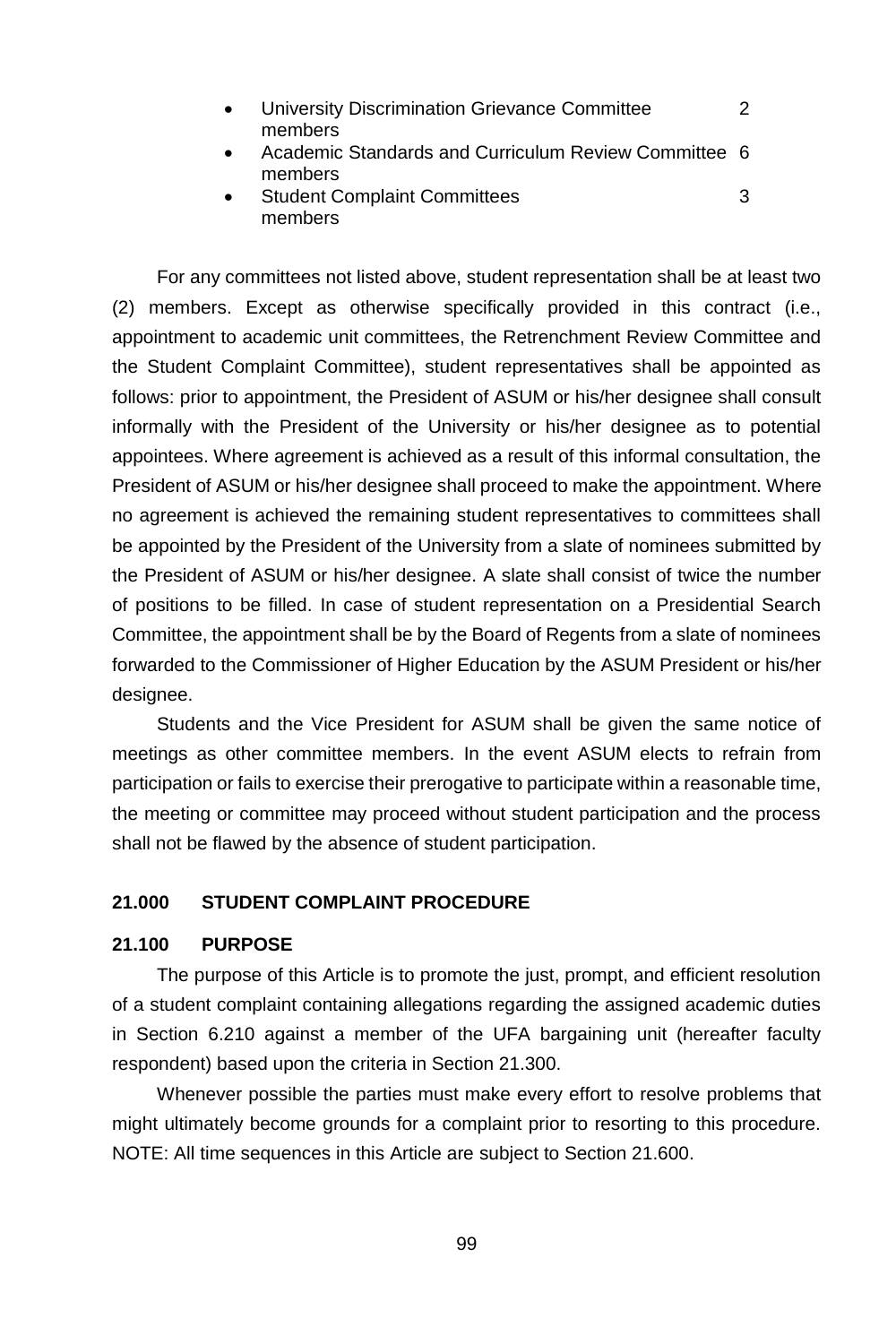# **21.200 RESORTING TO OTHER PROCEDURES**

If a student complainant seeks resolution of a complaint in any non-University forum, whether administrative or judicial, the parties to a complaint subject to this Article are not obligated to proceed further under the provisions of this Article.

It is understood, however, that the procedure subject to this Article is the only appropriate University procedure for a student to dispute a decision solely involving academic assessment by a faculty member based upon the definitions in Section 21.300.

If a student files an identical or substantially similar complaint or if a student pursues more than one University proceeding, representatives from the University Faculty Association (UFA), the Administration, and ASUM shall confer to determine whether to defer any action brought pursuant to this Article upon the conclusion of the action in the other proceeding; or alternatively, to defer the other proceeding in order to proceed first with the action brought pursuant to this Article.

# **21.300 DEFINITION OF COMPLAINT**

The term "complaint" means only a claim or allegation by a student who is a real party in interest against any members of the bargaining unit that:

- 1. The faculty respondent(s) significantly failed to carry out academic responsibilities as defined in Section 6.210 whereby the specific actions of a faculty member had a material adverse effect on the academic performance or academic record of a student; and/or
- 2. The faculty respondent(s) failed to maintain a responsible, professional relationship with the complainant(s), using the teaching/learning context as a means to extract inappropriate personal advantage or in any other way using professional authority for other than appropriate purposes that had a material adverse effect on the academic performance or academic record of a student.
- 3. A valid complaint brought pursuant to this Article must demonstrate a material adverse effect on a complainant's academic performance or record.

Student complaints not meeting these Sections 21.300.1-3 criteria, immediately above, may be subject to summary decision by the appropriate Student Complaint Committee as constituted pursuant to Section 21.410 based on a request from the UFA (and/or the faculty respondent), or from the Student Resolution Officer (SRO) (and/or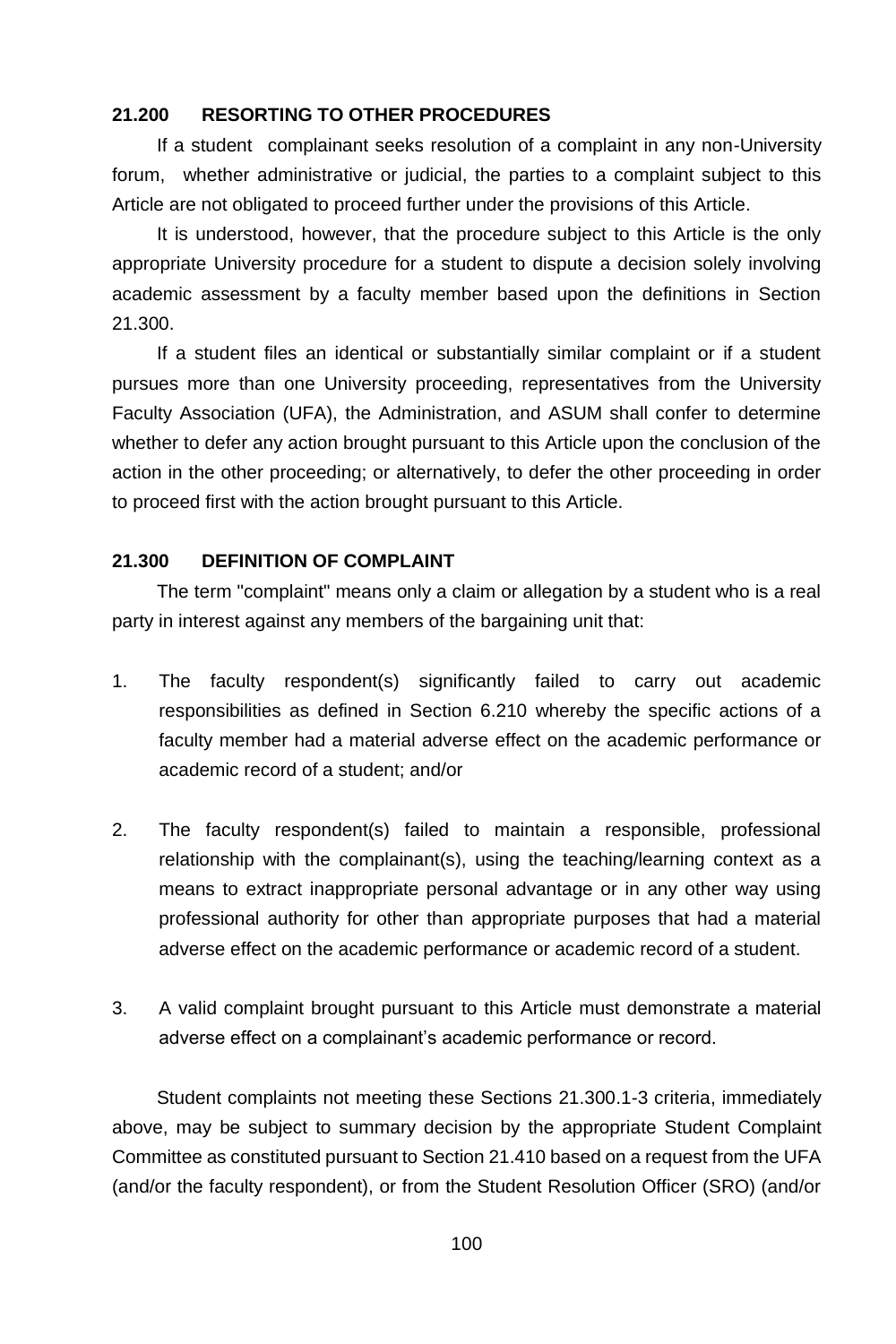the student complainant) pursuant to Section 21.400. A summary decision must be made by at least five (5) of the seven (7) voting committee members.

The student complaint procedure cannot be used for complaints or allegations regarding:

- 1. Student complaints about employment relations or other campus activities or policies extending beyond the immediate teaching/learning context unless the complaint falls under the provisions of Section 21.300.2. These are subject to other University policies and procedures including but not limited to conduct constituting a violation of the University Conflict of Interest and Scientific Misconduct policies.
- 2. Student complaints alleging unlawful discrimination not intrinsically related to the academic process. These should be filed with the University EEO/AA Officer.
- 3. Complaints regarding the general quality of a faculty member's teaching or the course/program curriculum. Complaints of this nature are to be addressed through the faculty evaluation process set forth in Article 10.000, and especially Section 10.220 regarding the Student Evaluation Committee.

Student complaints meeting these Sections 21.300.1-3 criteria, immediately above, may be subject to summary decision by the appropriate Student Complaint Committee (Section 21.410) based on a request from the UFA (and/or the faculty respondent), or from the SRO (and/or the student complainant).

# **21.400 STUDENT RESOLUTION OFFICER**

The President of ASUM must appoint a Student Resolution Officer (SRO). The President of ASUM or SRO must then appoint an alternate or designee to act in case the SRO fails to act. The ASUM President must approve the appointment of an alternate SRO when that appointment is made by the permanent SRO.

The SRO or designee may represent any student and/or group of students with a complaint.

At the beginning of each academic year, the President of the University, or the President's designee, must schedule a meeting with the Provost's designee as nonvoting Chair of the Student Complaint Committees, the ASUM SRO, the UM Legal Counsel and the UFA Student Complaint Officer. The purpose of the meeting is to review the student complaint procedures (including the time lines) pertaining to the student complaint procedure, as well as the responsibilities of all parties.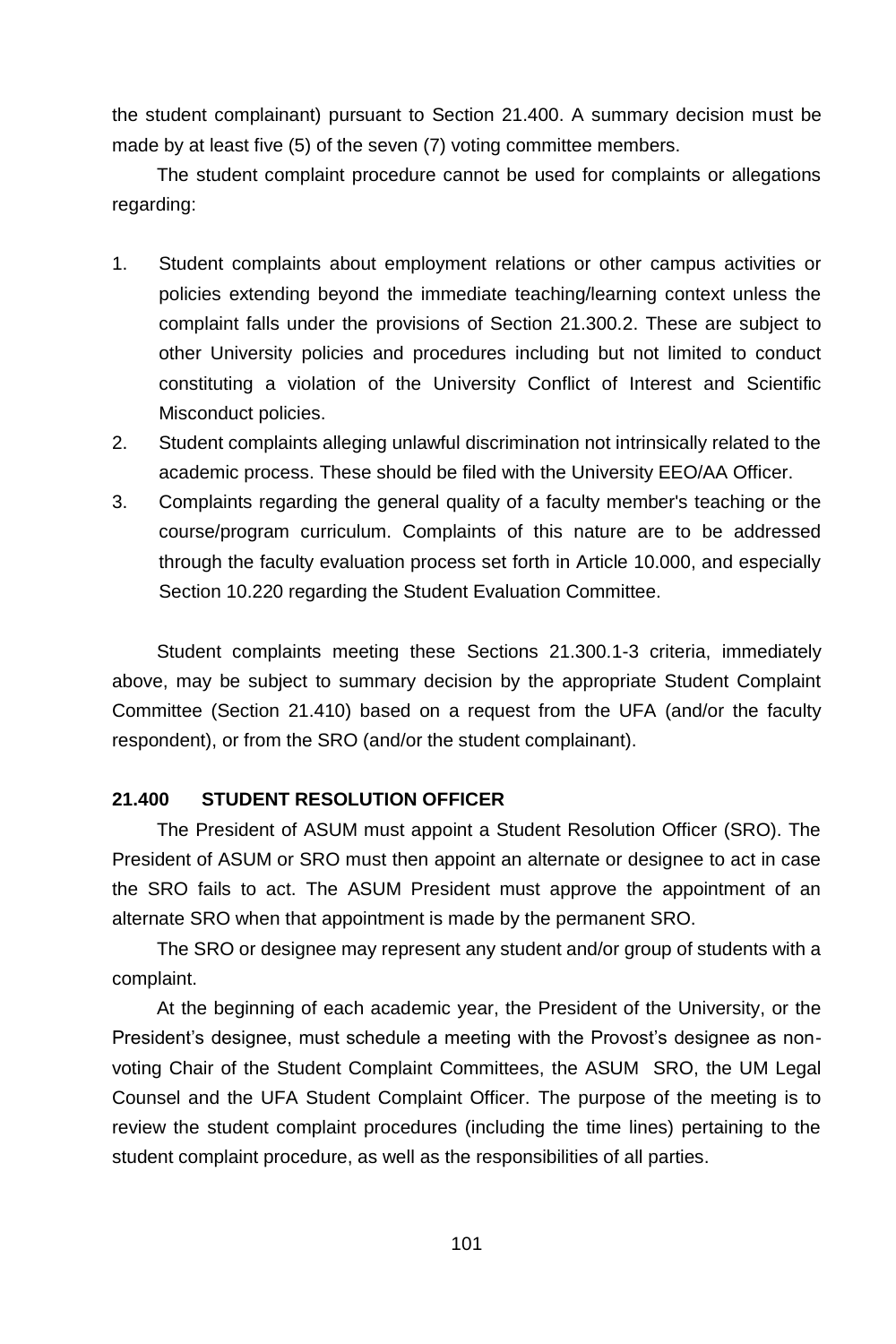Whenever the first student complaint hearing in any academic year is scheduled, the appropriate committee (graduate or undergraduate) must first meet as a whole, with the ASUM SRO and the UFA Student Complaint Officer present, to review the procedures outlined herein in Article 21.000. The student complaint hearing shall not be held until this preliminary meeting has occurred.

Pursuant to relevant ASUM bylaws for the year in which the complaint arises, the ASUM may refuse to represent a student in a complaint that in the judgment of the SRO is frivolous or lacks merit or fails to comply with the provisions of Section 21.300, after which the student may proceed with a complaint by self-representation.

# **21.410 STUDENT COMPLAINT COMMITTEES**

There will be two (2) Student Complaint Committees, each consisting of seven (7) members.

- 1. One Committee will hear student complaints involving undergraduate student(s) and the other Committee will hear complaints involving graduate student(s).
- 2. The Chair of Faculty Senate must appoint four (4) members of the UFA bargaining unit who will serve on both the Undergraduate and the Graduate Student Complaint Committees.
- 3. At least two (2) of the four (4) faculty members of the Graduate Student Complaint Committee must have substantial experience teaching at the graduate level and in directing theses and dissertations.

The Provost or the Provost's designee will serve as a non-voting chair of the two Committees and the President of ASUM will appoint three (3) graduate students to serve on the graduate Student Complaint Committee and three (3) students, undergraduate or graduate, to serve on the Undergraduate Student Complaint Committee.

Both the ASUM President and the Faculty Senate Chair will also appoint two (2) alternates to serve on the appropriate committees with the same qualifications as other members.

Under no circumstances may any of the seven (7) members of the Graduate or Undergraduate Student Complaint Committee hearing the complaint be from the same academic unit as any party to the complaint.

Each party to the complaint may exercise one peremptory challenge of a committee member to hear the complaint.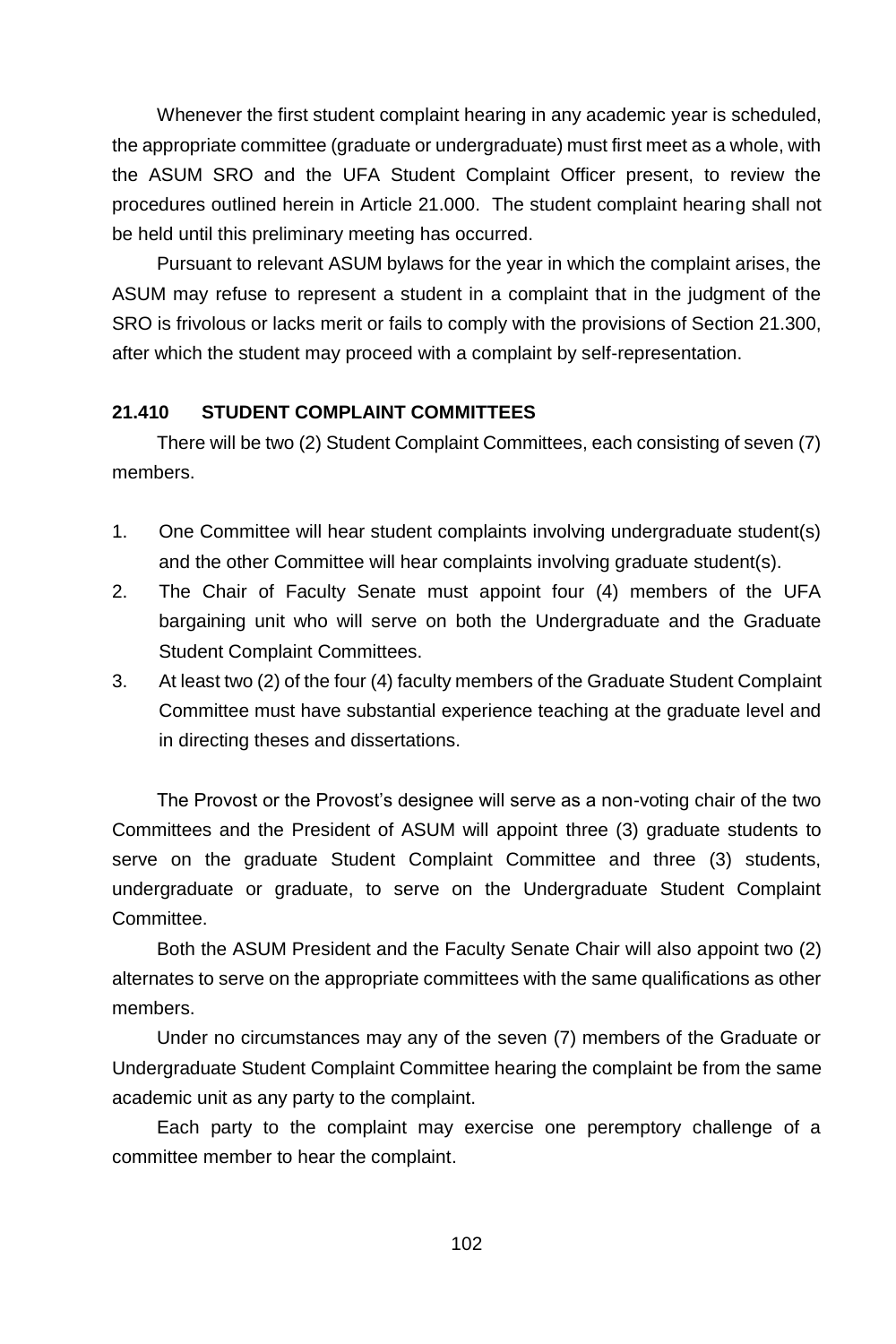Student Complaint Committees have the authority to issue a summary decision of a student complaint, without the need for a full hearing, based on criteria listed in Section 21.300 and/or criteria established by the Committee and approved by the UFA and the SRO in preliminary meetings according to Section 21.500.

- 1. The UFA (and/or faculty respondent), or the SRO (and/or student complainant) may petition the student complaint committee for a summary decision at any point in the student complaint procedure.
- 2. A summary decision must be agreed to by at least five (5) of the seven (7) voting committee members.
- 3. Summary decisions are especially appropriate when the faculty respondent can demonstrate that the faculty member has provided the remedy listed in the student complaint form set forth in Section 21.510.

# **21.500 FORMAL COMPLAINT PROCEDURE**

Step 1: Within thirty (30) working days after the date of the act or omission that caused the complaint, or after the date that the student knew or reasonably should have known of such an act or omission, the student must bring the matter to the SRO or designee.

- 1. The SRO must then inform the UFA of the complaint and the parties must agree upon an Initiation Date**,** which date shall in no case be prior to the Step 1 meeting.
- 2. The student must within the thirty (30) day limit confer with the faculty respondents(s), and the student complainant or the SRO must identify this meeting as a Step 1 meeting to the faculty respondent.
- 3. The SRO and UFA may agree to designate a meeting between the complainant and a faculty respondent as a Step 1 meeting, regardless of whether the complainant and/or the faculty respondent considered the meeting to be a Step 1 meeting.
- 4. Parties to the complaint must make an effort to resolve the complaint during this meeting.
- 5. Any party to the complaint may bring a witness to this meeting.
- 6. The SRO (or designee), and/or UFA representative (or designee) may serve as an advocate for each one's respective parties.

Step 2: If the student complainant considers the matter unresolved after the Step 1 meeting, and the SRO or designee agrees to proceed with the complaint, the SRO or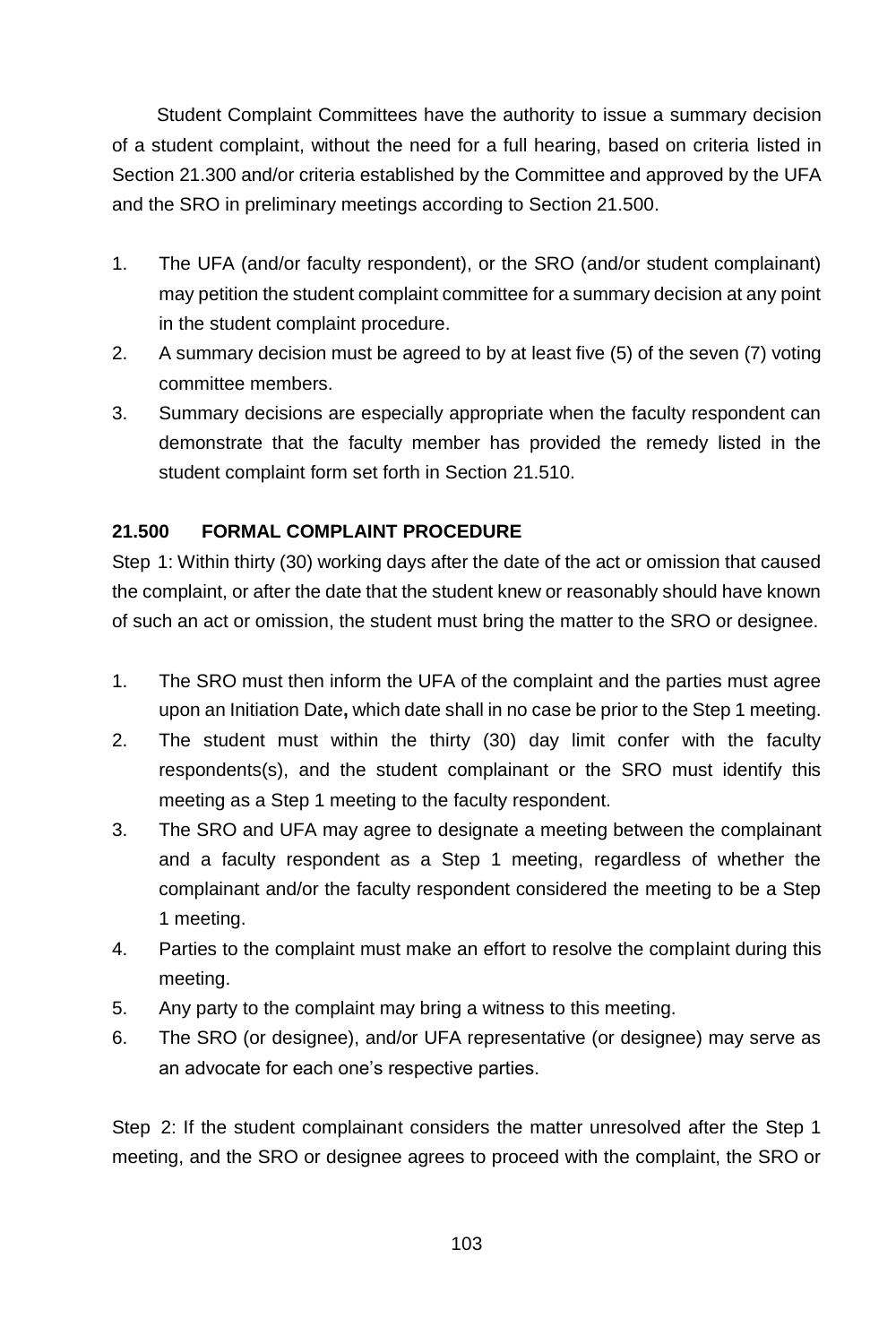designee must, within fifteen (15) working days of the Initiation Date, schedule a nonbinding mediation session.

- 1. The non-binding mediation must be held in some neutral place for the purpose of resolving the matter in lieu of filing a formal complaint and requesting a Step 3 hearing.
- 2. The mediation sessions must be facilitated by volunteer School of Law students or Department of Communication Studies students who have successfully completed the mediation phase of their training and have agreed to mediate such disputes for ASUM, supervised by the appropriate faculty member in Law or Communication Studies.
- 3. This Step 2 mediation session can only involve the student complainant, the faculty respondent, and the mediator. A determined effort will be made to resolve the complaint in the Step 2 mediation session.
- 4. If the requested mediation session cannot be arranged within fifteen (15) days of the Initiation Date, then the complainant(s) may proceed to Step 3. This deadline may be postponed by mutual consent of the parties.
- 5. Any party who has compelling reasons why a Step 2 mediation session should not be held may request that the Provost schedule a Step 3 hearing. The Provost will review the request for a Step 3 hearing and may schedule a meeting for any valid complaint as defined in Section 21.300.

Step 3: If the Step 2 mediation session could not be scheduled within fifteen (15) working days of the Initiation Date the SRO may, within twenty (20) working days of the Initiation Date, submit a formal written complaint, as specified in Section 21.510, to the Provost, requesting a hearing before the appropriate Student Complaint Committee.

- 1. If a Step 2 mediation session occurred and the student(s) and the SRO or designee believe the matter is unresolved, the SRO may, within five (5) working days submit a formal written complaint, as specified in Section 21.510, to the Provost, requesting a Step 3 hearing before the appropriate Student Complaint Committee.
- 2. In either of the above cases, the Provost must, upon receipt of the formal written complaint, send a copy to the UFA Student Complaint Officer.
- 3. Should the SRO choose not to move to Step 3, the student complainant may elect to file for a Step 3 hearing, subject to the same filing requirements and deadlines. The student complainant filing the complaint must include the reason(s) the SRO would not proceed with the complaint.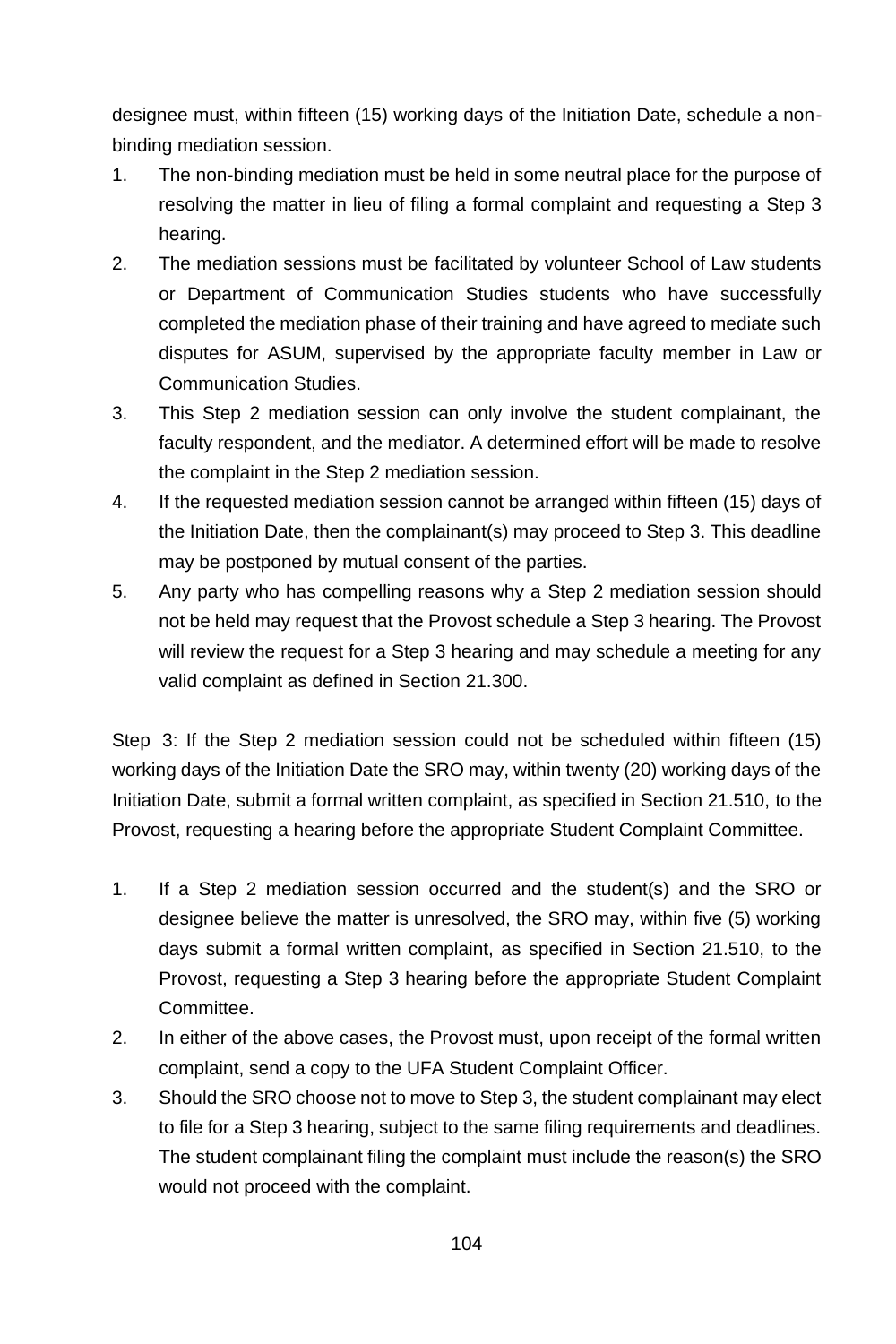- 4. Within fifteen (15) working days of filing a request for a Step 3 meeting, the Student Complaint Committee must hold a hearing for all parties to a complaint.
- 5. The hearing must be conducted pursuant to procedures to be developed in a preliminary meeting attended by, and where said procedures are subject to mutual agreement by, the Committee Chair, the SRO, the UFA Student Complaint Officer, and, if requested by these attendees, the University Legal Counsel.
- 6. The purpose of the hearing is to determine findings of fact and recommend either dismissal of the complaint, and/or a specific remedy limited to curing the act or omission for which the complaint was filed, or discipline subject to Article 18.000.
- 7. Except for Section 21.500.C.8 below, no information from a Step 2 mediation session may be presented, used, or considered in the Step 3 hearing.
- 8. A party's refusal to participate in a mediation is admissible at a Step 3 hearing. Nothing from the mediation itself is admissible, but the fact that a student complainant or faculty respondent refused to participate in mediation can be communicated by any party to the Step 3 Committee.
- 9. During the course of its deliberation, the Committee may confer with the parties to the complaint and may confer with other individuals at the Committee's discretion.
- 10. The Committee must make its decision by majority vote within fifteen (15) working days of completion of the hearing.
- 11. The decision of the Committee, and minority report, if any, must be forwarded to the University President.
- 12. The University President may or may not accept the Committee's or the minority's report.
- 13. The University President must, within five (5) working days of receipt of the recommendations, either approve them or remand them to the Committee together with objections and a suggested alternative resolution.
- 14. The Committee must, within five (5) working days of receipt of the President's suggested alternative resolution, either accept it or forward its own suggested alternative resolution to the University President.
- 15. The President may accept or reject the Committee's suggested alternative resolution. Implementation of a specific remedy rests with the University President, whose decision is the final campus disposition of the complaint.
- 16. The President must provide the Committee with a rationale for the final disposition, should it differ from that suggested by the Committee.
- 17. Upon issuance of the final decision, the President must send copies to all parties involved.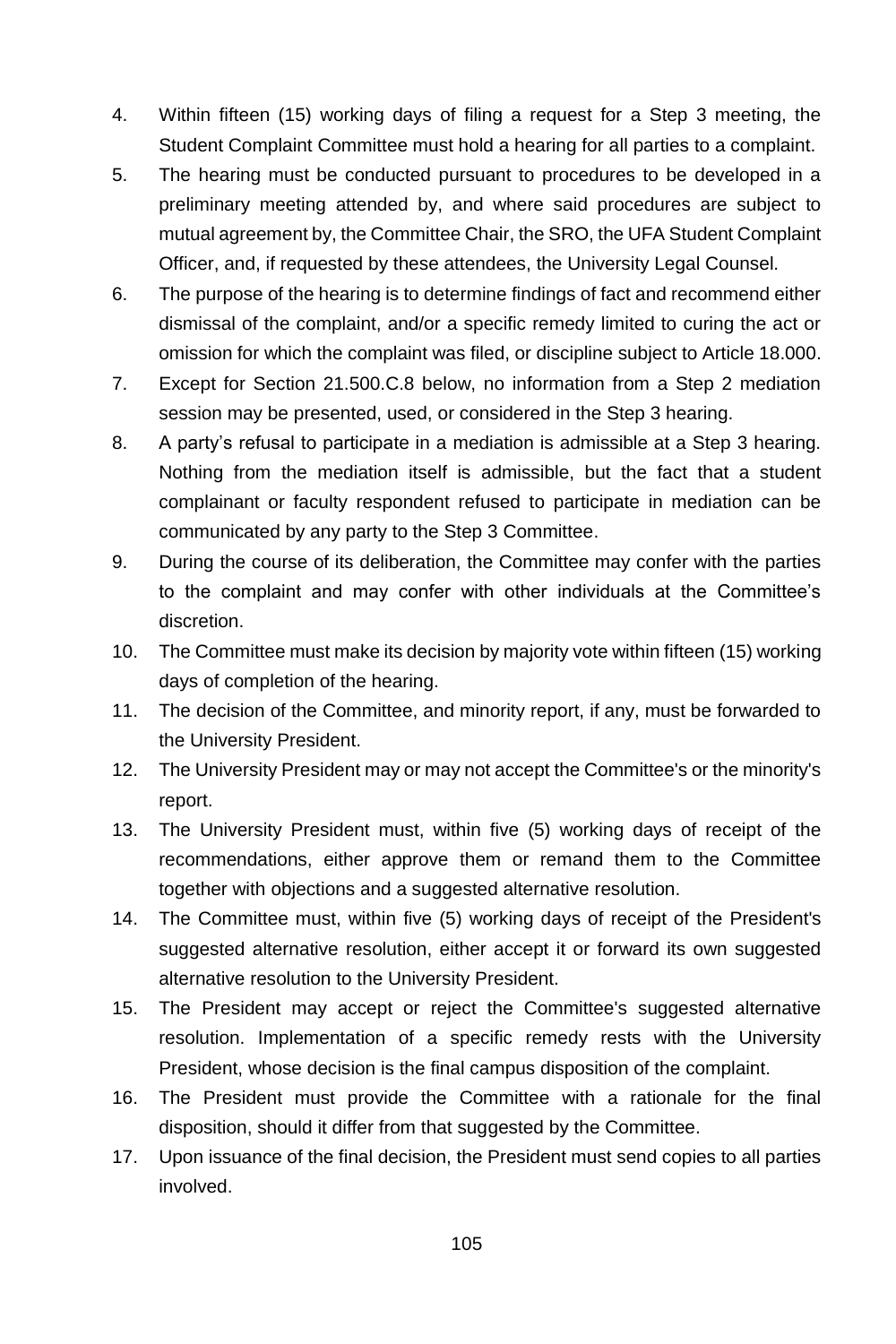18. Upon receipt of the President's decision, any party may exercise appeal rights set forth in Section 21.750.

# **21.510 COMPLAINT FORM**

The following complaint form must be completed by the student as a request for a Step 2 meeting.

- 1. Copies of the completed form must immediately be provided to the Student Resolution Officer, the UFA, and the Administration.
- 2. If the complaint proceeds to a Step 3 level, the SRO must complete the form as a request for a Step 3 hearing, summarizing the results of the Step 2 mediation under letter "e" below (Summary and Explanation of the Complaint). The explanation must include whether mediation did not occur and reasons the mediation did not occur. The complaint must also identify and address any changes to the information provided on the Step 2 complaint form.
	- a. Name of student complainant(s):
	- b. Date(s) the act or omission that caused the complaint occurred:
	- c. Name(s) of UFA bargaining unit member(s) involved in complaint:
	- d. Sections of contract on which complaint is based:
	- e. Summary and explanation of complaint:
	- f. Potential Witnesses:
	- g. Documents (identify here and attach):
	- h. Remedy Request:
	- i. Dated this day of , 20 Signature of Complainant

When a complaint proceeds to Step 3, any information that either party intends to present at the Step 3 hearing must be disclosed at the request of the opposing party. A student's authorization of a Step 3 complaint with a signed, dated signature operates as express permission to allow the SRO access to the student's academic and/or nonacademic records for the purposes of resolving the Article 21.000 complaint. A disclaimer indicating this must be included in the Section 21.510 complaint form that is presented by the SRO to the student.

# **21.520 EXPEDITED PROCEDURE**

A student may elect to use this expedited procedure only to dispute a final course grade for spring semester, dismissal from an academic program, or decision preventing graduation.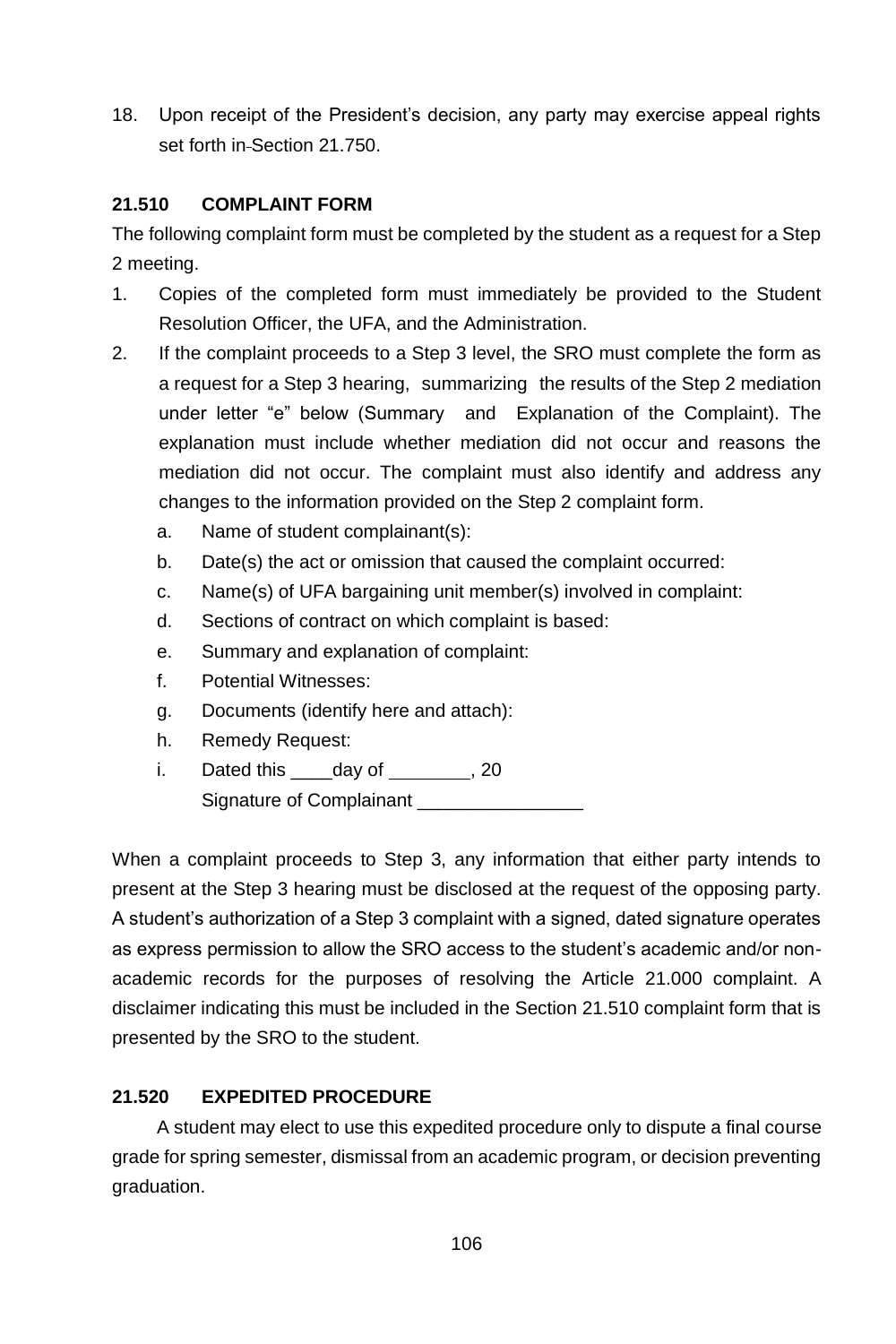The Formal Complaint Procedure, described in Section 21.510, is modified as follows:

- 1. The student may proceed without the SRO at Step 2 if the SRO, alternate, or designee fails to contact the student complainant within three (3) working days of the student's contacting the ASUM Student Resolution Office.
- 2. If the student does not receive a response from the SRO within three (3) days of initial contact, the student must make a request for use of the expedited procedure in writing, hand-delivered to the ASUM Offices.
- 3. The SRO must immediately upon receipt of the request contact the complaining student and arrange the Step 2 mediation session as soon as possible.
- 4. A request for a Step 2 meeting must be labeled prominently as a request for Step 2 under this expedited procedure.
- 5. Any party who has compelling reasons why a Step 2 mediation session should not be held may request that the Provost schedule a Step 3 hearing. The Provost will review the request for a Step 3 hearing and may schedule a meeting for any valid complaint as defined in Section 21.300.

Should the respondent faculty member be unavailable for the CBA Section 21.520 process, the UFA Representative shall serve in the faculty member's absence.

Should a student complainant or the SRO find the respondent faculty member unavailable after a good faith effort to make contact, then the UFA Representative must serve in the respondent faculty member's place.

The request for an expedited Step 2 mediation session must be granted by the SRO or designee within five (5) days.

Should the matter remain unresolved after the Step 2 mediation session, the SRO or student complainant may submit immediately a request to the University Provost to convene a Student Complaint Committee pursuant to Section 21.410 to conduct a hearing pursuant to Section 21.500 and recommend a decision to the President within ten (10) working days.

The President may accept or reject the committee's decision, and the procedures from this point on must be according to an identical to the procedures outlined in 21.500.13-17. Implementation of a specific remedy rests with the University President whose decision must be the final campus disposition of the complaint. Upon receipt of the President's decision, any party may exercise appeal rights set forth in Section 21.750.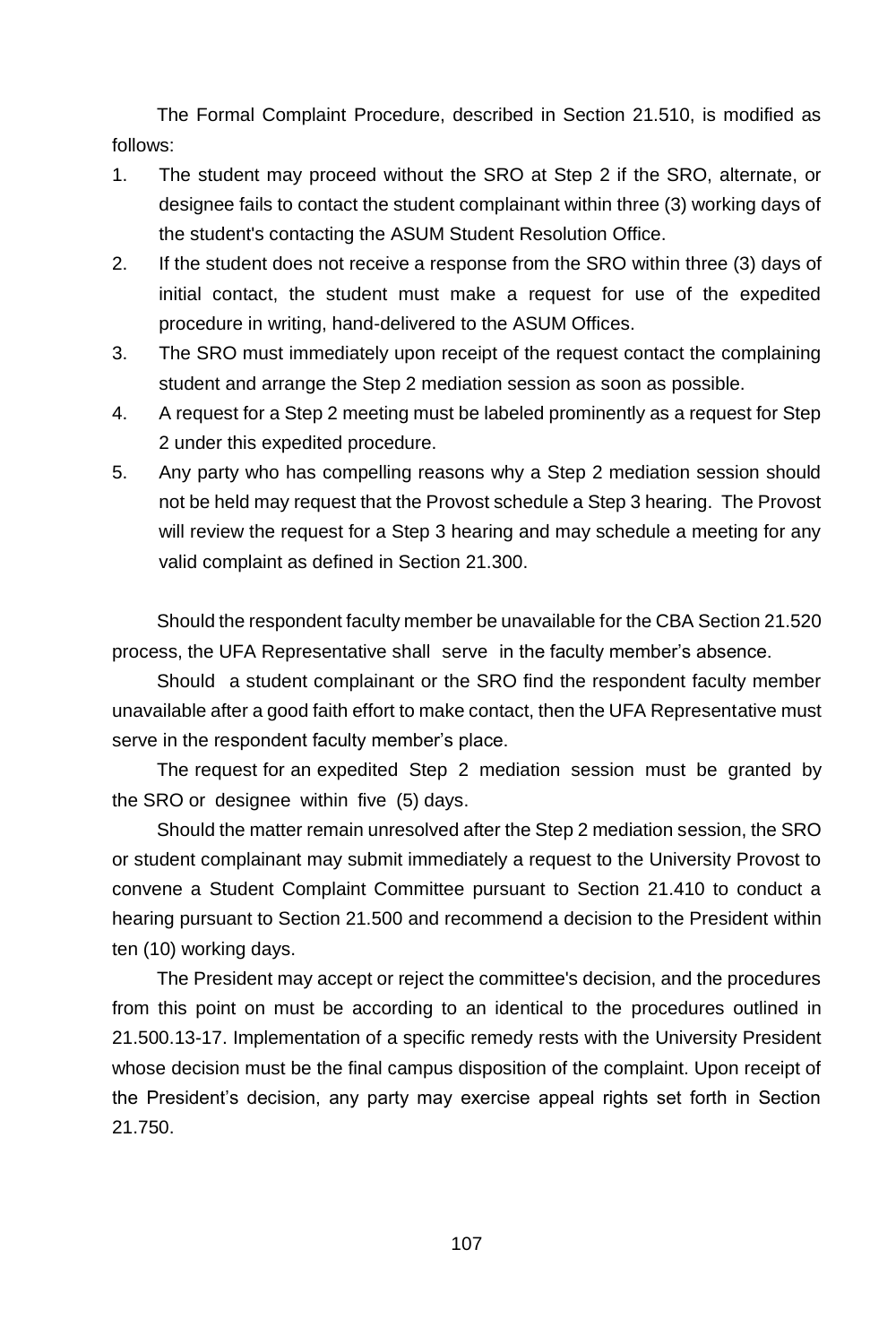### **21.600 TIME LIMITS**

Time limits and sequences stipulated in this procedure shall extend from the mutually agreed upon Initiation Date set forth in Section 21.500 and exclude all weekends, scheduled breaks, holidays, intersession and summer break or periods when AY faculty subject to Section 12.100 are not working under their employment contract as set forth in Section 2.200.

Time limits may only be extended by mutual written agreement between the parties to the complaint; or by the Committee, subject to a simple majority vote, when extension of a time limit is deemed to be in the best interest of the University and serves the interest of a just outcome.

Resolution of the complaint may extend into summer break by mutual written agreement by the parties to the complaint or in the case of an expedited procedure as put forth in Section 21.520; in either case all defined time limits shall continue to apply.

Failure to comply with the time limits by either party in the absence of such written agreement shall be deemed acceptance of the decision at the previous step.

- 1. Failure to comply with the time limits may also subject the complaint to summary decision by the appropriate Student Complaint Committee based on a request from the UFA or the SRO.
- 2. If a faculty respondent fails to comply with time limits stipulated in this procedure, the student complainant or SRO may proceed immediately to the next step. When the parties agree to postponing any request, meeting, mediation or hearing, the timeline shifts forward from the Initiation Date by the agreed-upon number of days.

#### **21.700 RECORDS**

The final decision of the President must be placed in the affected employee's faculty personnel file(s) subject to Section 18.000. In addition, a summary decision favoring any faculty member complained against pursuant to this Article may, at the faculty member's option only, be placed in the faculty member's personnel file.

### **21.750 APPLICATION OF PRESIDENT'S DECISION**

No Presidential decision may be implemented before the party adversely affected by the decision has had the opportunity to exercise any rights to appeal or grieve the decision pursuant to applicable Board of Regents policies or the Collective Bargaining Agreement.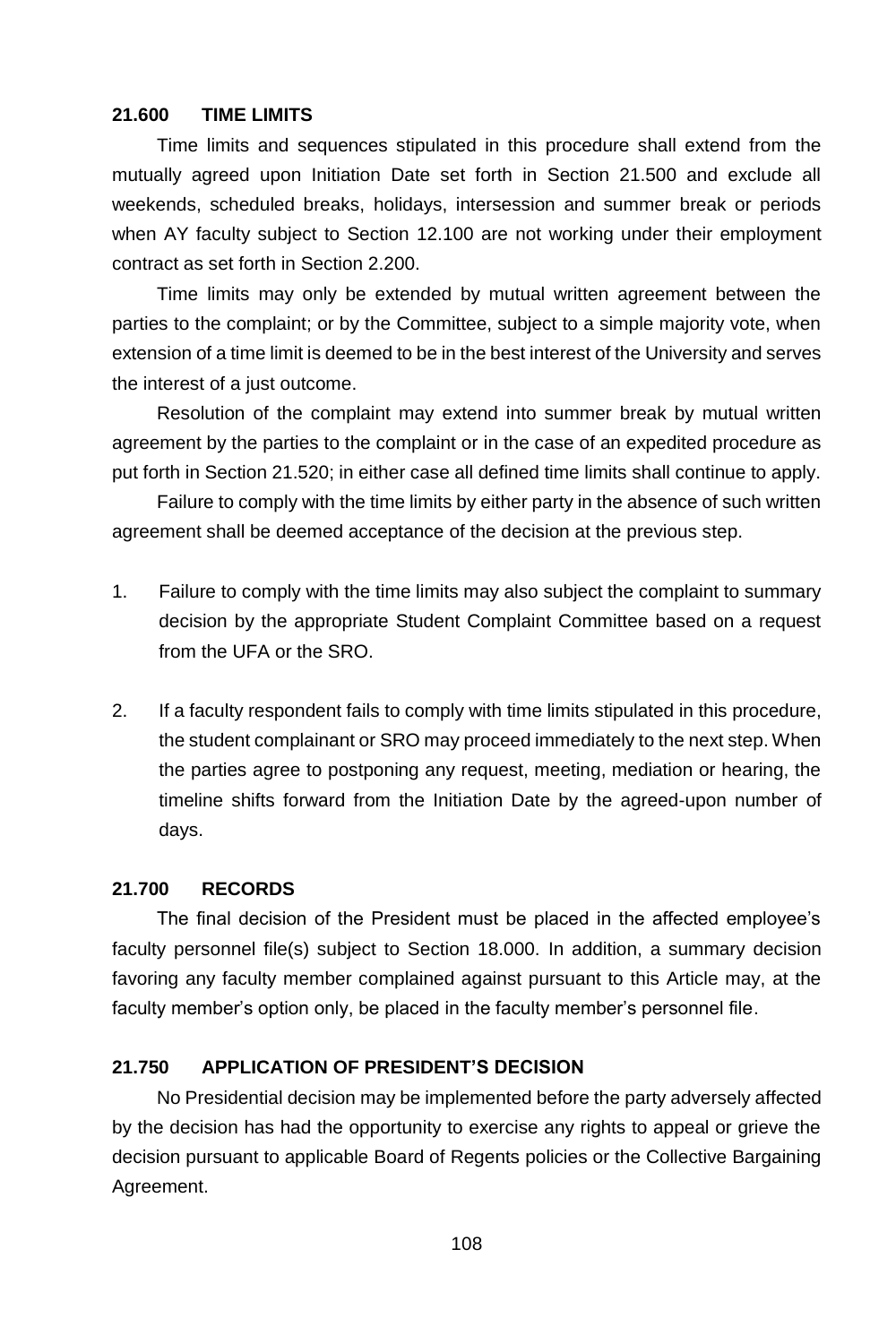#### **21.800 RETALIATION**

For the purposes of Article 21.000, retaliation is defined as punitive behavior towards anyone who participates in an Article 21.000 proceeding because of such participation.

No retaliation of any kind arising by reason of participation in the complaint procedures of Article 21.000, by any University employee or University student against any University employee or University student, is allowed. This does not limit any party's rights to legal redress, to Equal Opportunity Complaints, to making Crisis Intervention Referral Team (CIRT) referrals, or addressing other safety concerns through University policies. Any retaliation complaints that may arise against any faculty member of the UFA bargaining unit by reason of the faculty member's participation in the complaint procedures of Article 21.000 shall be subsequently addressed through the complaint procedures provided for in this Article (in regard to such retaliation complaints that may arise against faculty members, see also Section 4.100). Any retaliation complaints that may arise against any University student by reason of the student's participation in the complaint procedures of Article 21.000 shall be subsequently addressed through the application of the appropriate areas of the Student Conduct Code; and any retaliation complaint that may arise against a University employee not in the UFA bargaining unit shall be filed pursuant to the employee disciplinary procedure applicable to the employee.

### **21.900 COMPLAINT DISSOLUTION**

The decision made to dissolve a complaint at any step cannot modify or subvert this agreement or the intent of this agreement.

### **22.000 DEPENDENT PARTIAL TUITION WAIVER**

Permanent employees must be employed at least ¾ time for five or more consecutive years before being eligible for a dependent tuition waiver benefit. Employees who utilize the faculty and staff tuition waiver are not eligible for a dependent tuition waiver during the same academic term. Only one dependent may utilize the dependent tuition waiver in an academic term. A dependent includes the employee's spouse, and financially dependent children as defined by the Internal Revenue Code who are unmarried and under age 24.

The tuition waiver benefit for dependents shall be for 50 percent of the residential tuition. In no case may registration, course fees or any other mandatory or miscellaneous fees be waived. Dependents may utilize the tuition waiver benefit to take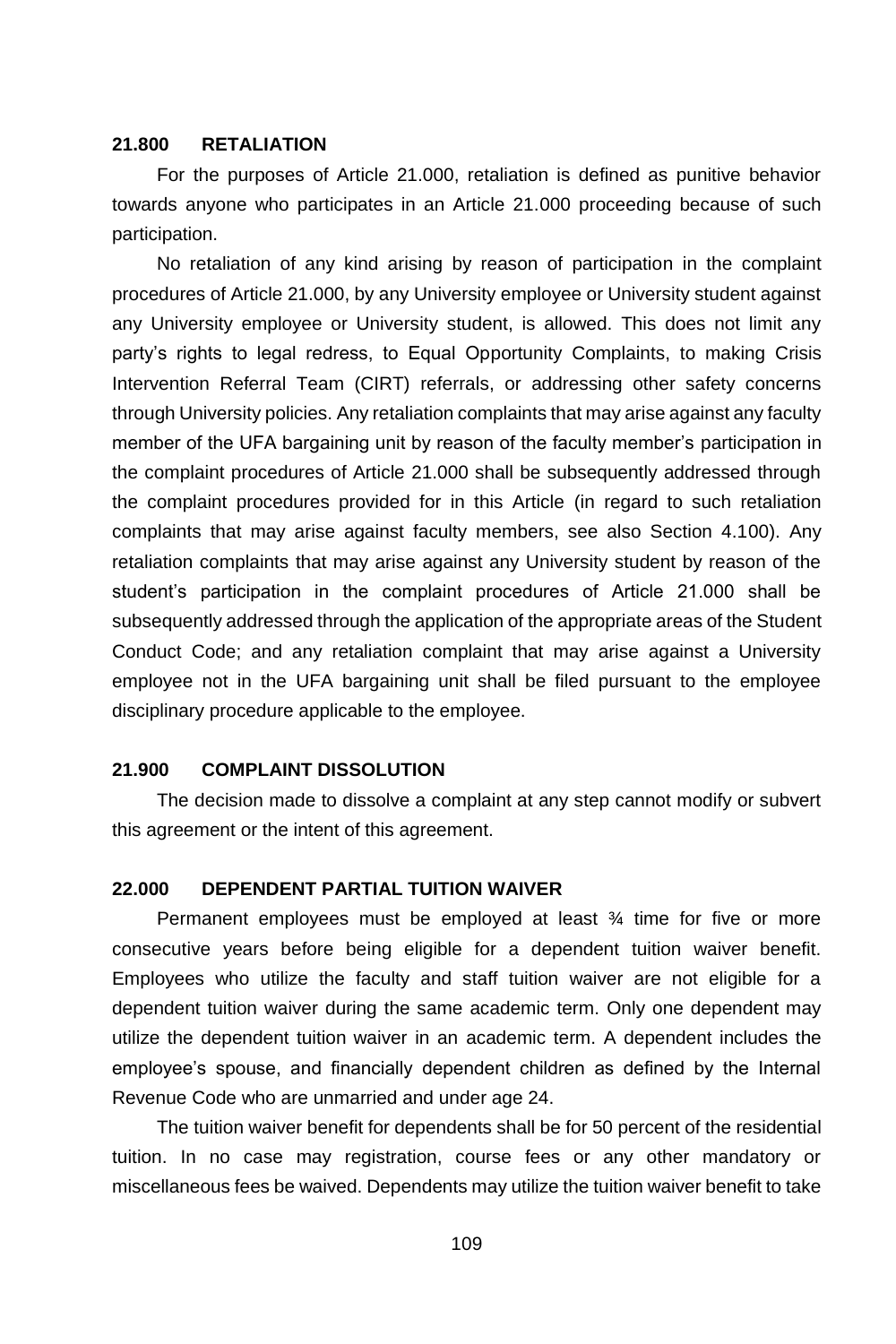courses at a college of technology or in any other two-year or certificate programs and to obtain a first baccalaureate degree at any unit of the university system. Dependents may not use the tuition waiver benefit to attend law school or obtain a graduate degree. The tuition waiver does not apply to non-credit, continuing education or other selfsupporting courses.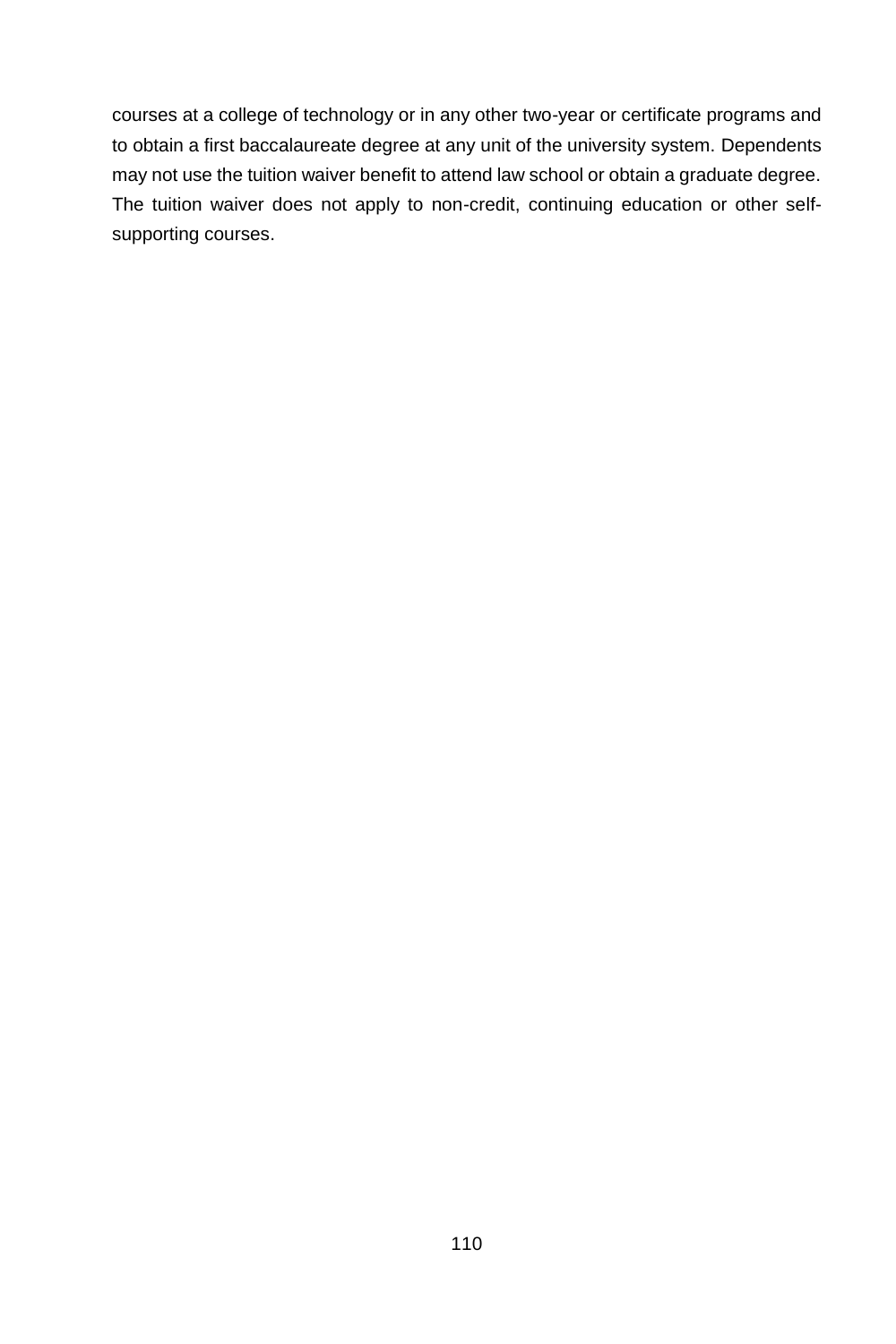## **Appendix A**

## **Memorandum of Understanding Non-Tenure Track Faculty Outstanding Performance Awards Fiscal Year 2017**

Outstanding Performance Awards are intended to reward excellence in the performance of non-tenure track faculty. The procedures outlined below only apply to the awards defined in this MOU and do not preclude or prohibit any non-tenure track faculty member from pursuing or receiving any rewards or recognition for meritorious performance through other procedures or mechanisms.

In accordance with Collective Bargaining Agreement Article 4.220, a one-time-only pool for the period of this contract of \$25,000 will be allocated in fiscal year 2017 to fund nontenure track faculty Outstanding Performance Awards.

Outstanding Performance Awards shall be recommended, and approved by unit Faculty Evaluation Committees, unit Chairs, Deans, and the Provost based on non-tenure-track faculty IPR's, and according to general faculty evaluation procedures established in CBA Article 10.000. If necessary, unit Chairs shall rank any multiple Outstanding Performance Award recommendations within their respective units.

Award amounts will be \$2,500 and the total value of the awards shall not be less than nor exceed \$25,000 in fiscal year 2017. These awards will be paid on a one-time-only basis and will not be added to base salary. This compensation for award recipients will be paid in the June 1, 2017 paycheck. Documentation of the award recipients will be provided to the UFA by June 30, 2017.

This Memorandum of Understanding expires June 30, 2017.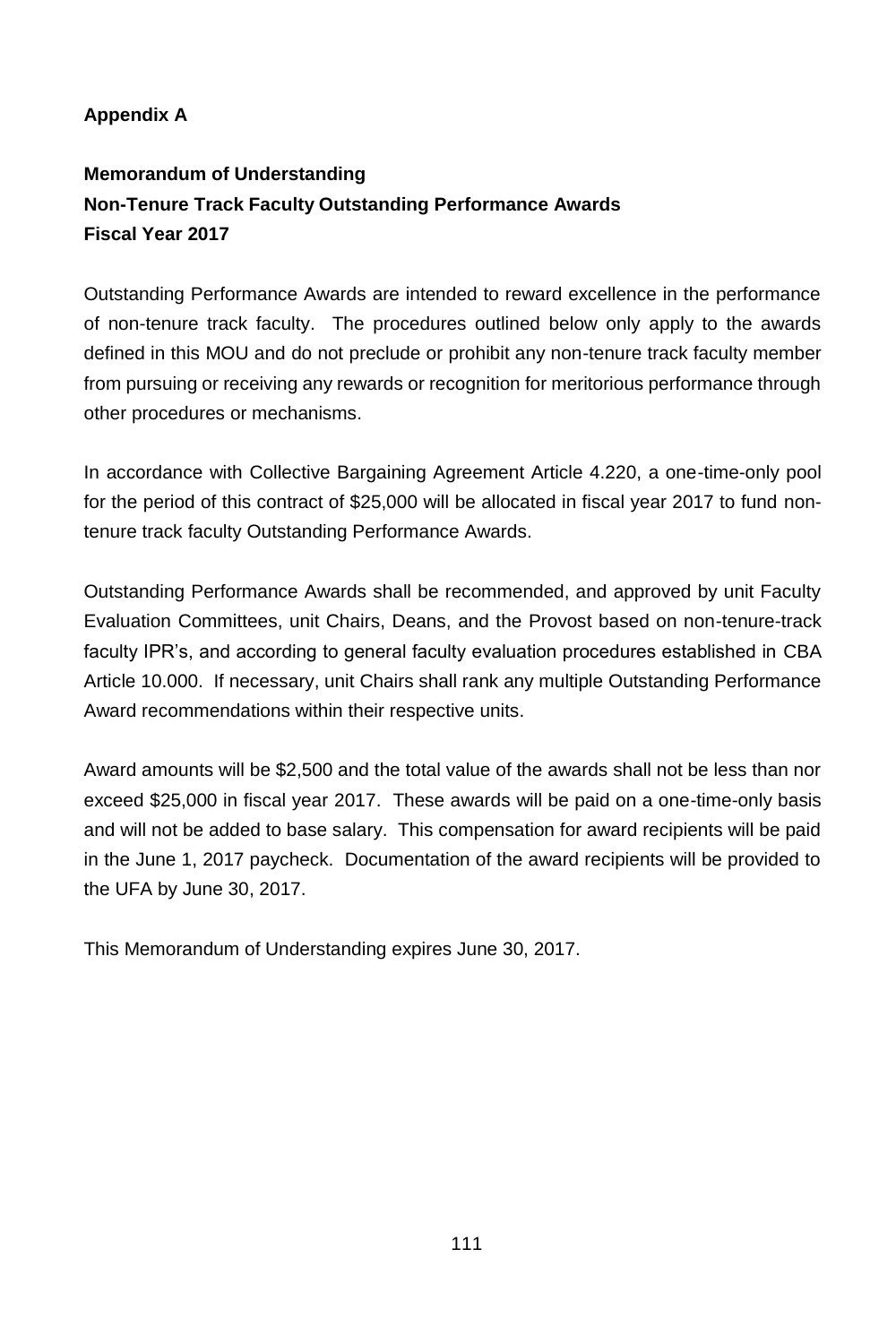## **Memorandum of Understanding Recognition of Common Interest UFA/MCFA**

### **RECOGNITION OF COMMON INTEREST**

This MOU is effective this 25<sup>th</sup> day of September 2015, by and among the Montana Board of Regents of Higher Education represented by the Montana University System/University of Montana (hereinafter referred to as "UM"), the University of Montana-Missoula College Faculty Association (hereinafter referred to as "MCFA"), and the University Faculty Association of the University of Montana-Missoula (hereinafter referred to as "UFA").

**WHEREAS**, both collective bargaining agreements have identical language in section 21.000 establishing the procedure for student complaints;

**WHEREAS**, that article 21.410 articulates the composition of the formal complaint committees with reference to MCFA and UFA separately and distinctly;

**TAKING INTO ACCOUNT,** all parties seek to clarify the terms therein and unify common goals so articulated;

**EMPHASIZING**, UM, MCFA and UFA may have formal student complaints requiring a student complaint committee;

**WHEREAS,** UM, MCFA and UFA find mutually beneficial reasons to conduct student complaint procedures for undergraduate students with members from both MCFA and UFA;

**THEREFORE**, the Undergraduate Student Complaint Committee will be composed of UFA and MCFA bargaining unit members appointed by the Chair of the Faculty Senate, with at least one or more faculty member(s) from each bargaining unit.

This memorandum will become effective and be implemented upon final signatures of authorized representatives of the Montana Board of Regents of Higher Education represented by the Montana University System/University of Montana, the University of Montana-Missoula College Faculty Association and the University Faculty Association of the University of Montana and will remain in effect until one of the three parties to this agreement negotiate an alternate operational provision or until new language is ratified into either or both collective bargaining agreements.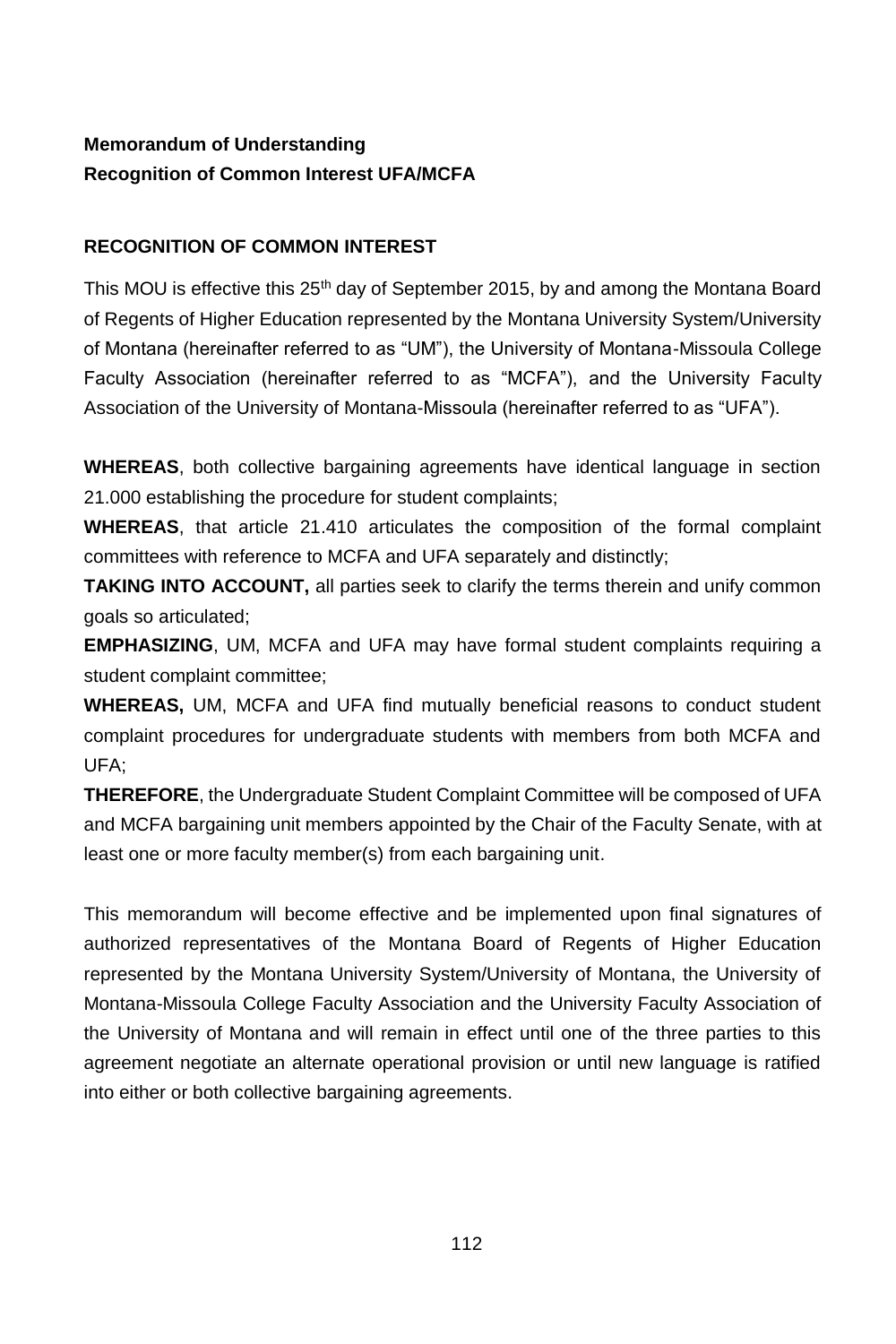## **MEMORANDUM OF AGREEMENT ON USE OF MOODLE FOR FACULTY EVALUATION (AY 2015-2016)**

### **INTRODUCTION**

In an effort to create efficiencies related to faculty evaluation (UFA CBA 10.000), the Office of the Provost conducted a pilot project in 2013-2014 whereby the School of Art faculty submitted their IPRs for review on Moodle and the different evaluators reviewed these IPRs using Moodle. All involved in this pilot project (the School of Art Director, FEC Chair, Administrative Associate, Dean and Provost) reported to the UFA in the spring 2014 that using Moodle had facilitated the IPR submission and review processes for all involved and had a very positive effect on how faculty evaluations were conducted within that unit. The Office of the Provost and UFA agreed that the pilot project should be extended to a few more departments to verify whether electronic IPR submissions via Moodle would create the same type of efficiencies for other academic units.

The extended pilot project took place in 2014-2015 with participation from the following academic units: the Division of Biological Sciences and Department of Communication Studies in the College of Humanities & Sciences; the Department of Curriculum & Instruction in the PJW College of Education & Human Sciences; the Department of Management Information Systems in the School of Business Administration; and the Department of Applied Computing & Engineering Technology in Missoula College. The School of Art undertook a second year of electronic IPR submissions in 2014-15 as well. A majority of the units that participated in the extended pilot project reported to the Office of the Provost that they found electronic IPR submissions to increase efficiencies in their faculty evaluation processes.

The Office of the Provost shared the results of a survey conducted with those involved in the extended pilot in late August 2015, and asked that the UFA consider making electronic IPR submission via Moodle an option to all academic units on campus. The UFA accepted this proposal and requested that this Memorandum of Agreement be created in order to clearly set out the conditions by which UM academic units can choose to use Moodle for electronic submission and review of faculty IPRs as part of their faculty evaluation processes, starting in 2015-2016.

### **REQUIREMENTS**

The Office of the Provost and the UFA agree that UM academic units can choose to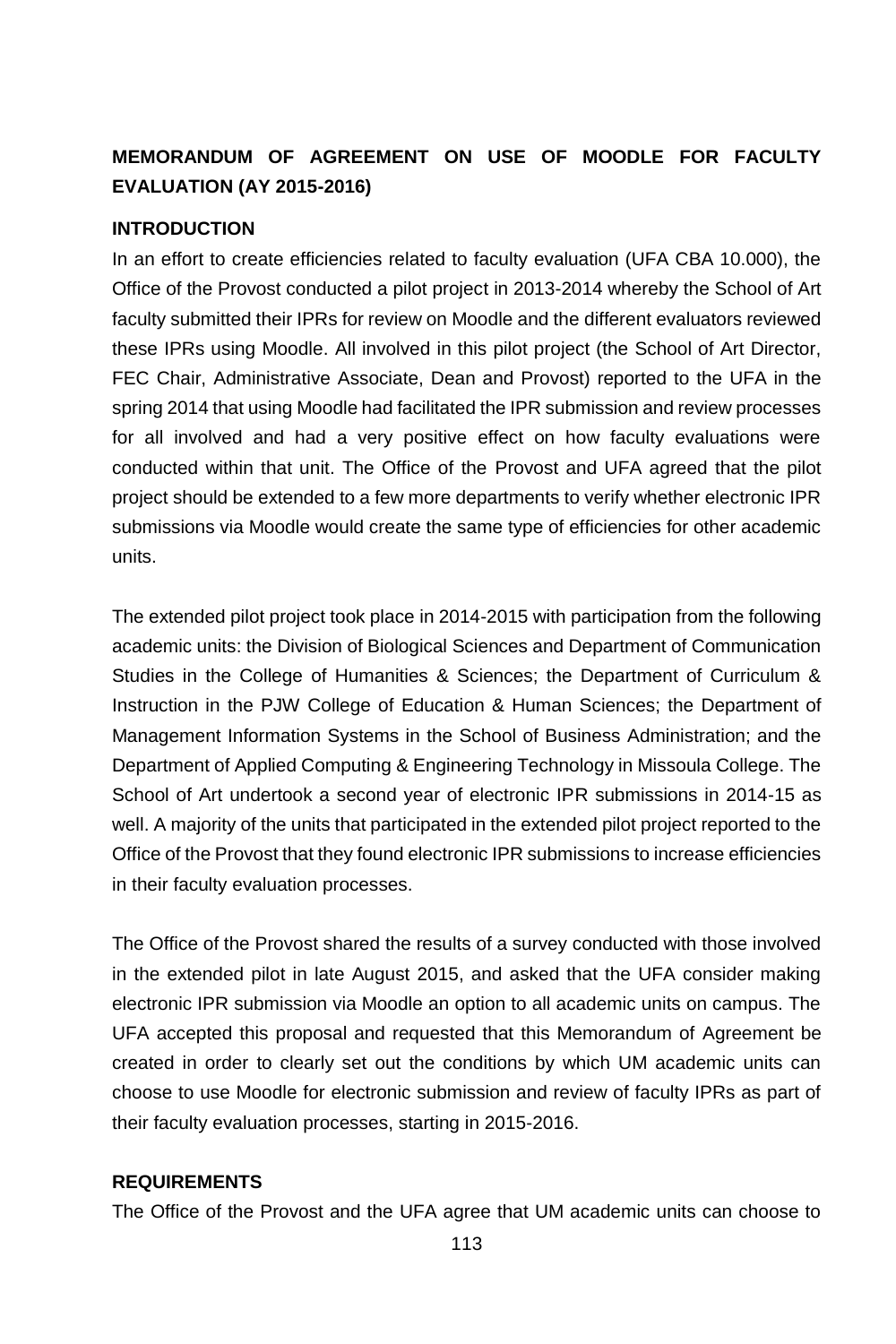offer electronic IPR submission via Moodle to their faculty in the 2015-2016 academic year under the following conditions:

- 1. Participation is voluntary. Academic units are free to use other IPR submission methods if they prefer (i.e., full hardcopy, email, Box, etc.); and individual faculty members in units where the majority opts to use Moodle for IPR submission may elect to submit their IPRs using alternate methods.
- 2. Academic units that choose to use Moodle for electronic IPR submission and review are not required to do so in subsequent years.
- 3. The UFA has approved the pilot, the extended pilot, and now approves of the Office of the Provost making Moodle sites available to all academic units for IPR submission and review in 2015-2016.
- 4. The UFA-Administration/Contract Maintenance Committee, with appropriate input from UFA Executive Board and other administrators, will be debriefed on this iteration of the use of Moodle for electronic IPR submissions and review before further implementation is considered (following CBA 10.210);
- 5. The Office of the Provost will work with UMOnline to provide necessary documentation and assistance for academic unit users to successfully implement the use of Moodle for electronic IPR submission and review.
- 6. Because the deadline pertaining to the submission of evaluations by the Faculty Evaluation Committees, November 15, falls on a Sunday, which is not a work day, the time and date for the close of Moodle access to the Faculty Evaluation Committee is 11:59 pm, November 16, 2015.

### **IMPLEMENTATION**

This memorandum will be implemented upon final signatures of authorized representatives of the University of Montana and the University Faculty Association of the University of Montana.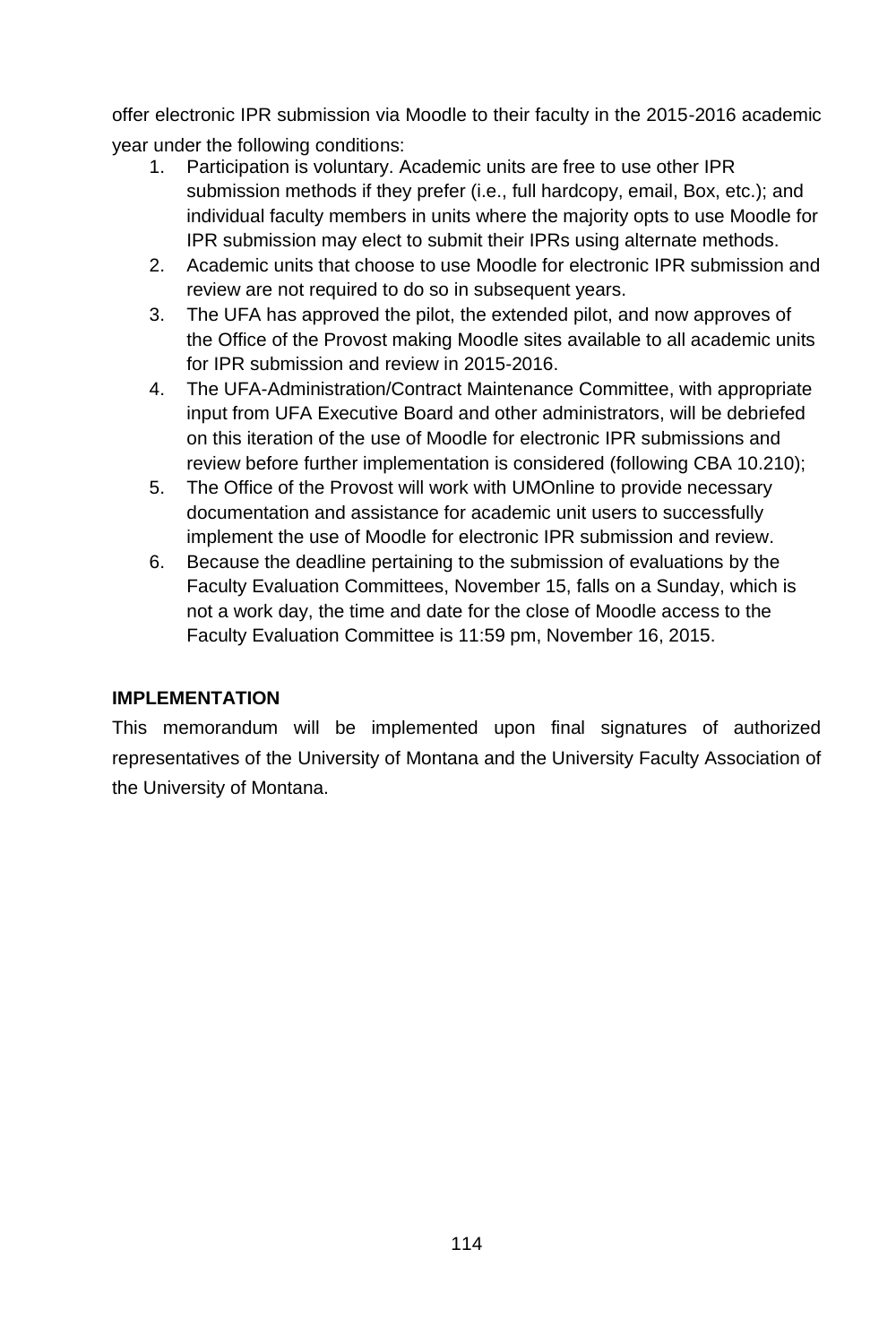Dated this 19<sup>th</sup> day of January, 2016.

FOR THE BOARD OF REGENTS: FOR THE UFA:

Clayton T. Christian<br>
Commissioner of Higher Education
Bave Shively
Dave Shively
Dennissioner of Higher Education
Dennissioner
Dennissioner
Dennissioner
Dennissioner
Dennissioner
Dennissioner
Dennissioner
Dennissioner
Denn Commissioner of Higher Education

Ibben

The University of Montana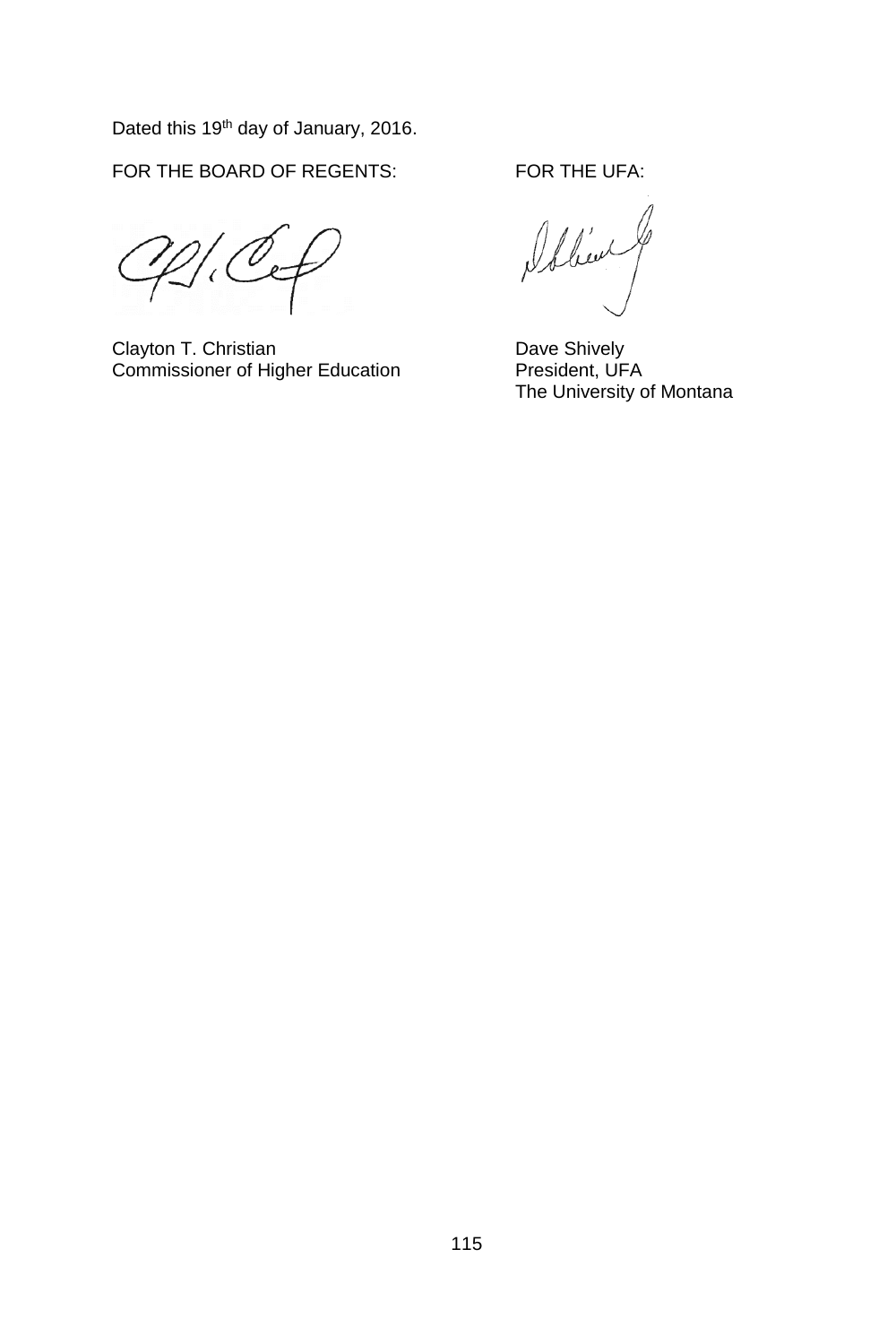# INDEX

| academic freedom                                   | 19, 20, 71, 73                   |
|----------------------------------------------------|----------------------------------|
| academic governance                                | 23                               |
| academic responsibility                            | 20, 87                           |
| as a faculty member                                | 20                               |
| as a scholar                                       | 21                               |
| as a teacher                                       | 20                               |
| academic year contract                             | 18, 55, 66                       |
| adjunct faculty                                    | 12, 25, 31, 36                   |
| Appeals Committee                                  | See committee, Appeals Committee |
| appointments                                       | 11, 12, 45, 65                   |
| non-reappointment                                  | 28                               |
| non-tenurable                                      | 25                               |
| probationary                                       | 27, 29, 92                       |
| rank                                               | 27                               |
| reappointment                                      | 27, 45                           |
| tenured                                            | 29, 30                           |
| arbitration                                        | 92, 94, 95, 96, 97               |
| Associated Students of The University of Montana   | 97                               |
| bargaining unit                                    | 8                                |
| definition of                                      | 11                               |
| exclusions from                                    | 12                               |
| Board of Regents                                   |                                  |
| budget                                             | 14                               |
| Committee on Service                               | 86                               |
| compensation                                       | 61                               |
| computer usage policies                            | 76                               |
| definition of consulting                           | 58                               |
| discontinuance                                     | 89                               |
| post-retirement                                    | 68                               |
| retrenchment                                       | 88, 90                           |
| sabbatical assignments                             | 53                               |
| student complaint                                  | 108                              |
| Business Administration, unit evaluation standards | 34                               |
| committee                                          |                                  |
| absence of Student Evaluation Committee            | 39, 46                           |
| ad hoc committee                                   | 45, 47, 95                       |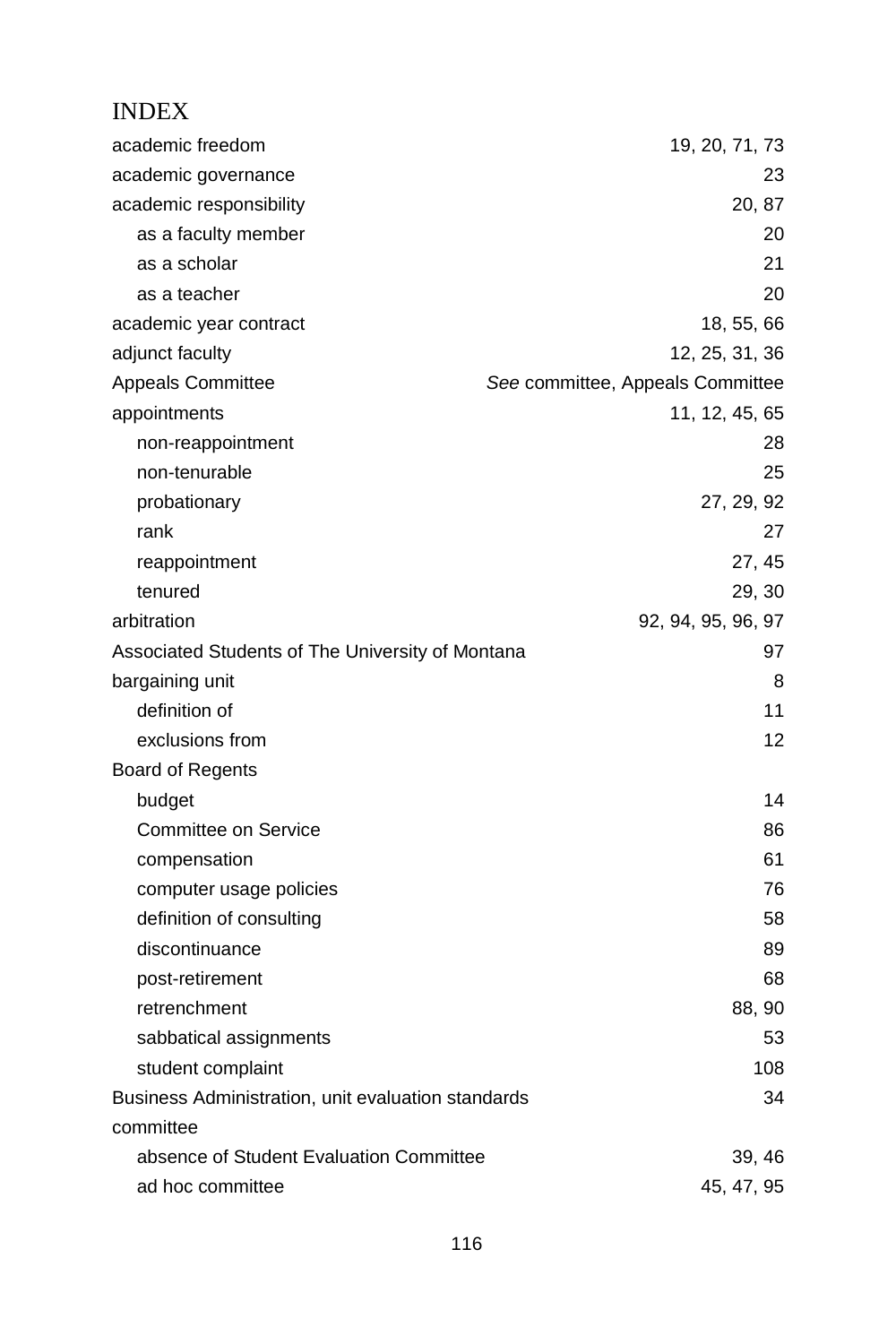| <b>Appeals Committee</b>                         | 43, 44, 45, 47, 49                         |
|--------------------------------------------------|--------------------------------------------|
| budget committee                                 | 25                                         |
| Committee on Sabbatical Assignments              | 53                                         |
| Committee on Service                             | 86, 87                                     |
| <b>Executive Committee of the Faculty Senate</b> | 45, 89                                     |
| <b>Faculty Evaluation Committee</b>              | 37, 38, 39, 40, 41, 62, 82, 95             |
| <b>Review Committee</b>                          | 88, 89                                     |
| search committee                                 | 98                                         |
| senate committees                                | 23                                         |
| <b>Student Complaint Committee</b>               | 102                                        |
| <b>Student Evaluation Committee</b>              | 38                                         |
| student participation                            | 97, 99                                     |
| <b>System Invention Committee</b>                | 72, 75                                     |
| <b>UFA-Administration Committee</b>              | 9, 12, 24, 46, 57                          |
| University Standards Committee                   | 32, 36, 42                                 |
| workload appeals committee                       | 22                                         |
| compensation                                     | 61                                         |
| budget rescissions                               | 69                                         |
| chair stipend                                    | 66                                         |
| compression                                      | 64                                         |
| contingency provisions                           | 69                                         |
| contract conversion                              | 65                                         |
| inversion                                        | 64                                         |
| less-than-normal                                 | 34, 62, 83                                 |
| merit                                            | 63                                         |
| normal                                           | 34                                         |
| post-retirement agreements                       | 68                                         |
| promotion                                        | 63                                         |
| retirement provisions                            | 68                                         |
| salary floors                                    | 26, 61, 65                                 |
| salary proration                                 | 66                                         |
| summer session                                   | 67                                         |
| winter session                                   | 67                                         |
| compensation:                                    | 64                                         |
| complaints                                       | 43, 44, 45, 82, 92, 97, See also grievance |
| student complaints                               | 99, 100, 102, 103, 104, 106, 107, 108      |
| compression                                      | See compensation                           |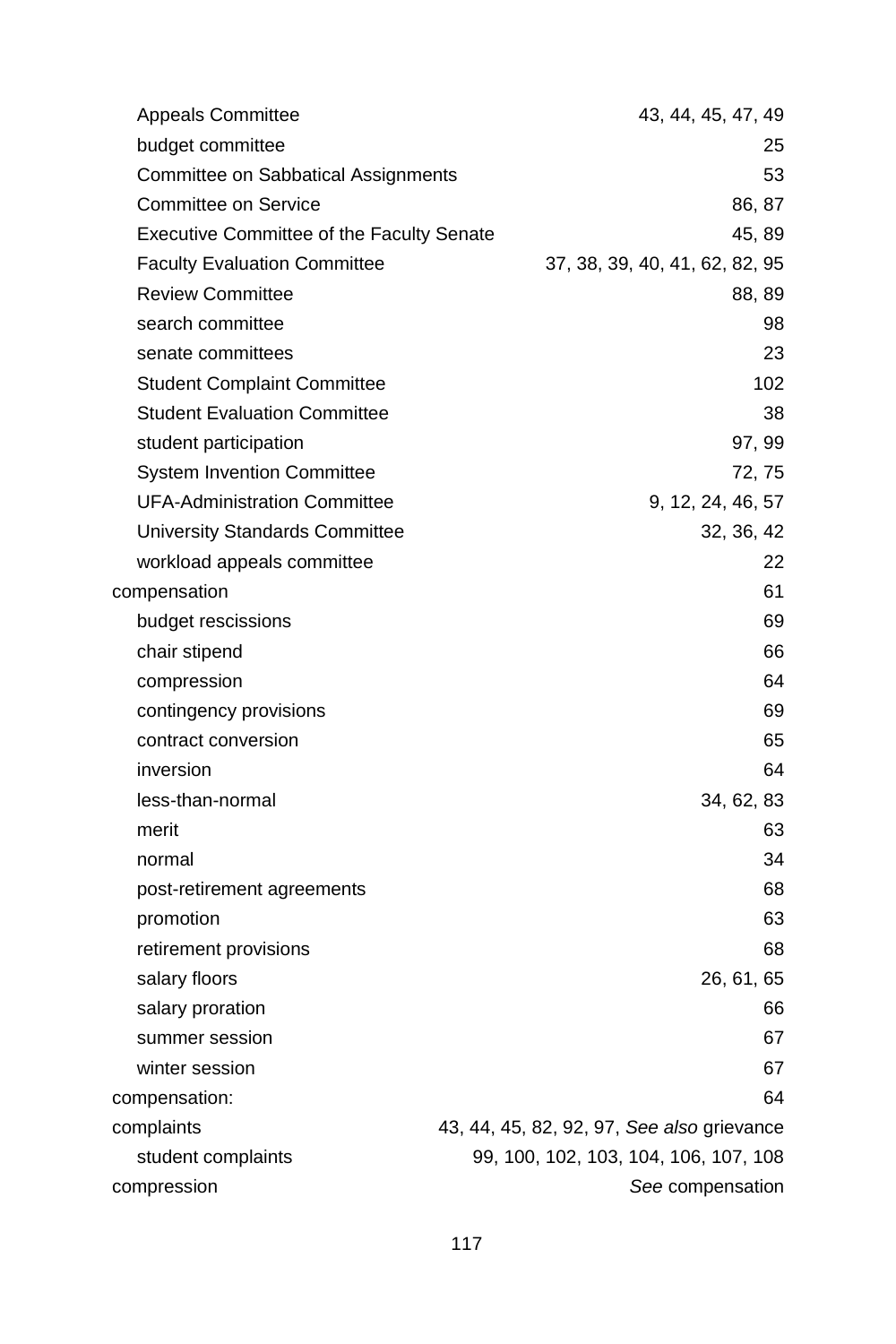| computer and network usage                              | 75                     |
|---------------------------------------------------------|------------------------|
| conflict of interest                                    | 46, 57, 59, 85         |
| consulting                                              | 35, 57, 58, 59, 60, 85 |
| definition of, Board of Regents                         | 58                     |
| policy on                                               | 58                     |
| contract management                                     | 8                      |
| distribution of contract                                | 9                      |
| term                                                    | 10                     |
| copyright policy                                        | 69,70                  |
| <b>Board of Regents</b>                                 | 70                     |
| income                                                  | 74                     |
| Critical Incident Response Team                         | 16                     |
| deans                                                   |                        |
| disciplinary action                                     | 85                     |
| evaluation of                                           | 82                     |
| faculty evaluation                                      | 42, 62                 |
| instructional workload                                  | 22                     |
| responsibilities                                        | 81                     |
| sabbatical assignments                                  | 52                     |
| department chairpersons                                 |                        |
| appointment of                                          | 82                     |
| compensation of                                         | 66, 83                 |
| department duties of                                    | 82                     |
| evaluation of                                           | 83                     |
| faculty evaluation                                      | 41                     |
| discharge for cause                                     | 26, 27, 84, 85, 88     |
| procedure                                               | 85, 87                 |
| disciplinary action                                     | 84, 88                 |
| procedure                                               | 85, 86                 |
| violations of computer usage policies                   | 76                     |
| dues and membership fees                                | 13                     |
| Education and Human Sciences, unit evaluation standards | 35                     |
| evaluation form, course                                 | 39, 41                 |
| evaluation standards                                    |                        |
| <b>Business Administration</b>                          | 34                     |
| <b>Education and Human Sciences</b>                     | 35                     |
| Forestry and Conservation                               | 35                     |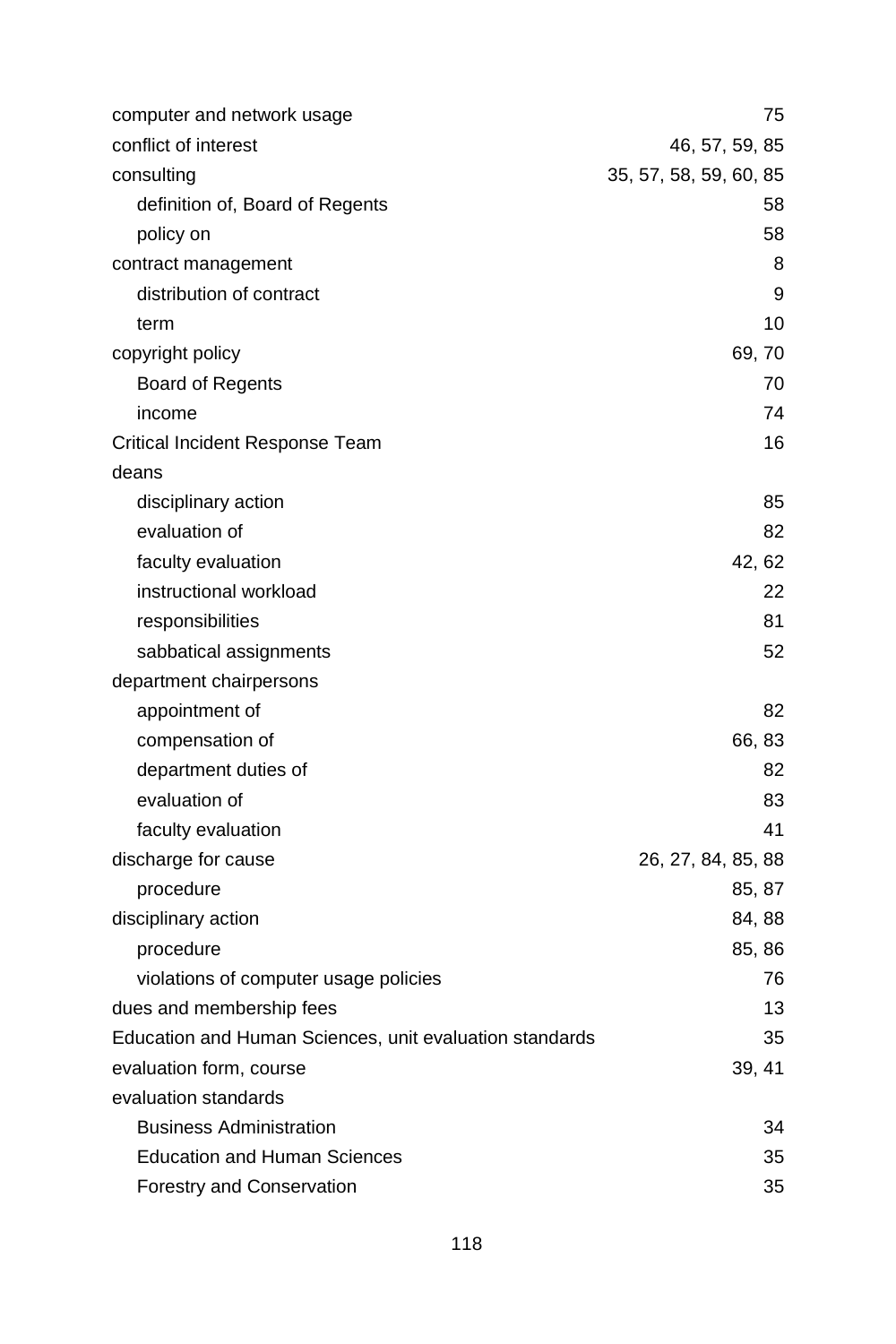| <b>Health Professions and Biomedical Sciences</b>                     | 35                                  |
|-----------------------------------------------------------------------|-------------------------------------|
| <b>Humanitiess and Sciences</b>                                       | 34                                  |
| Journalism                                                            | 35                                  |
| Mansfield Library                                                     | 35                                  |
| preparation and approval of                                           | 36                                  |
| Visual and Performing Arts                                            | 35                                  |
| faculty contract obligations                                          | 55                                  |
| non-University sponsored professional services                        | 59                                  |
| University sponsored professional services                            | 57                                  |
| faculty development                                                   |                                     |
| career development opportunities                                      | 49                                  |
| sabbatical assignment                                                 | 49, 51, 53                          |
| faculty evaluation                                                    | 37, 38, 39, 41, 43, 46, 48          |
| appeals to the appeals committee                                      | 43, 45                              |
| dean's evaluation and recommendation                                  | 43                                  |
| Department Chairperson's Recommendation                               | 41                                  |
| evaluation standards                                                  | 32                                  |
| <b>Faculty Evaluation Committee</b>                                   | 40                                  |
| <b>Faculty Modified Duty</b>                                          | 54                                  |
| eligibility                                                           | 54                                  |
| tenure clock                                                          | 55                                  |
| faculty rights and working conditions                                 |                                     |
| office facilities                                                     | 16                                  |
| Forestry and Conservation, unit evaluation standards                  | 35                                  |
| grievance                                                             | 92, 93                              |
| formal procedure                                                      | 93                                  |
| grievance form                                                        | 93                                  |
| Health Professions and Biomedical Sciences, unit evaluation standards | 35                                  |
| <b>Humanities and Sciences</b>                                        | 34                                  |
| Humanities and Sciences, unit evaluation standards                    | 34                                  |
| inversion                                                             | See compensation                    |
| Journalism, unit evaluation standards                                 | 35                                  |
| jury duty and subpoena                                                | See leave of absence, uncompensated |
| leave of absence                                                      |                                     |
| compensated                                                           | 76, 79                              |
| <b>Faculty Exchange</b>                                               | 80                                  |
| uncompensated                                                         | 80, 81                              |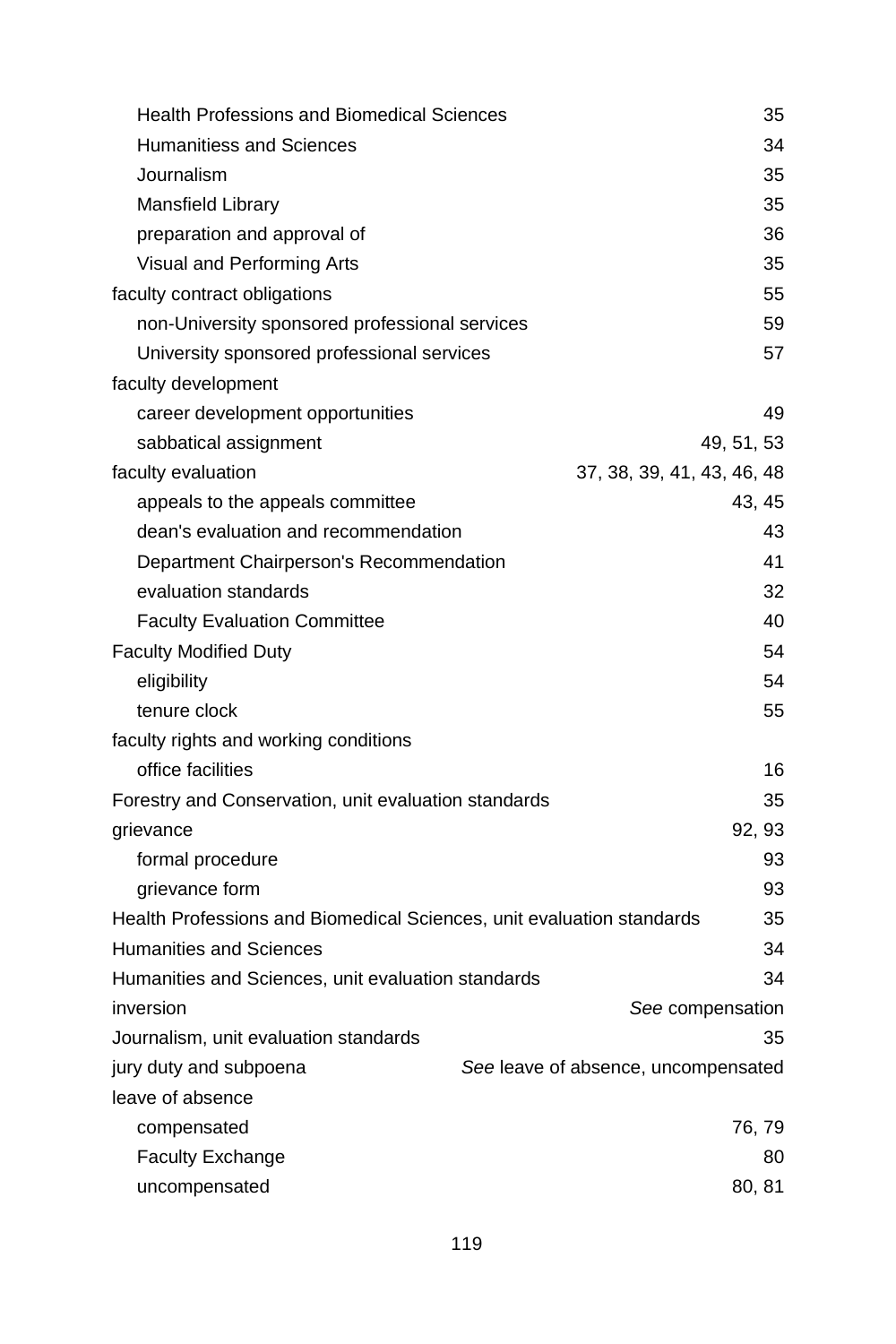less-than-normal increment *See* compensation Mansfield Library, unit evaluation standards 35 mediation 49, 104, 107 merit **See** compensation no strike, no lock-out 11 non-discrimination 11, 20 non-tenurable appointees 25 normal increment *See* compensation patent policy 71, 72, 73, 74, 75 income 74 invention outside the University **72** invention with University support 72 ownership of inventions or discoveries **71** personnel files 18, 38, 84, 85, 108 professional activities non-University sponsored 58 University sponsored 56 promotion 32, 63, *See also* compensation assistant professor 32 professor 33 remedial action 15, 40, 41, 42, 88 resignations 91 retirement 91 retrenchment 89, 90 sabbatical assignments *See* faculty development salary **See** compensation **See** compensation sanctions, suspensions, and terminations*See* disciplinary action or discharge for cause severability 8 sick leave *See* leave of absence student complaints *See* complaints student rights and responsibilities in academic decision making 97 syllabus on file with Registrar 20 tenure 29, 30, 31, 33, 37, 83 tenure appointments *See* appointments, tenured tenure clock extension 55 union rights